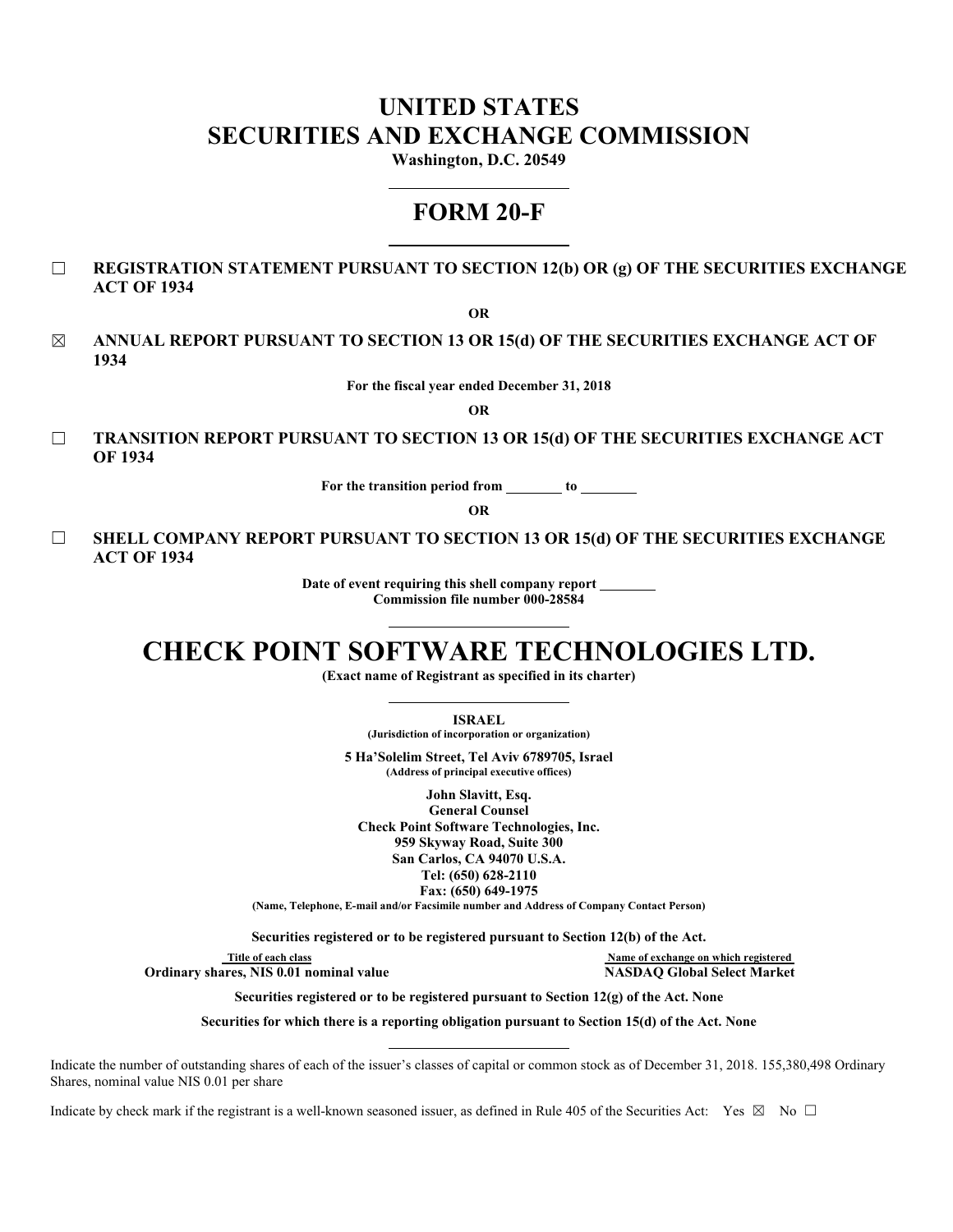If this report is an annual or transition report, indicate by check mark if the registrant is not required to file reports pursuant to Section 13 or 15(d) of the Securities Exchange Act of 1934: Yes □ No ⊠

Indicate by check mark whether the registrant (1) has filed all reports required to be filed by Section 13 or 15(d) of the Securities Exchange Act of 1934 during the preceding 12 months (or for such shorter period that the registrant was required to file such reports), and (2) has been subject to such filing requirements for the past 90 days. Yes  $\boxtimes$  No  $\Box$ 

Indicate by check mark whether the registrant has submitted electronically every Interactive Data File required to be submitted pursuant to Rule 405 of Regulation S-T (§232.405 of this chapter) during the preceding 12 months (or for such shorter period that the registrant was required to submit such files). Yes  $\boxtimes$  No  $\square$ 

Indicate by check mark whether the registrant is a large accelerated filer, an accelerated filer, a non-accelerated filer, or an emerging growth company. See definitions of "large accelerated filer," "accelerated filer," and "emerging growth company" in Rule 12b-2 of the Exchange Act.

Large Accelerated filer  $\boxtimes$  Accelerated filer  $\Box$  Non-accelerated filer  $\Box$  Emerging growth company  $\Box$ 

If an emerging growth company that prepares its financial statements in accordance with U.S. GAAP, indicate by check mark if the registrant has elected not to use the extended transition period for complying with any new or revised financial accounting standards† provided pursuant to Section 13 (a) of the Exchange Act.  $\Box$ 

The term "new or revised financial accounting standard" refers to any update issued by the Financial Accounting Standards Board to its Accounting Standards Codification after April 5, 2012.

Indicate by check mark which basis of accounting the registrant has used to prepare the financial statements included in this filing:

| U.S. GAAP $\boxtimes$ | International Financial Reporting Standards as issued  | Other $\square$ |
|-----------------------|--------------------------------------------------------|-----------------|
|                       | by the International Accounting Standards Board $\Box$ |                 |

If "Other" has been checked in response to the previous question, indicate by check mark which financial statement item the registrant has elected to follow. Item  $17 \Box$  Item  $18 \Box$ 

If this is an annual report, indicate by check mark whether the registrant is a shell company (as defined in Rule 12b-2 of the Exchange Act): Yes  $\Box$  No  $\boxtimes$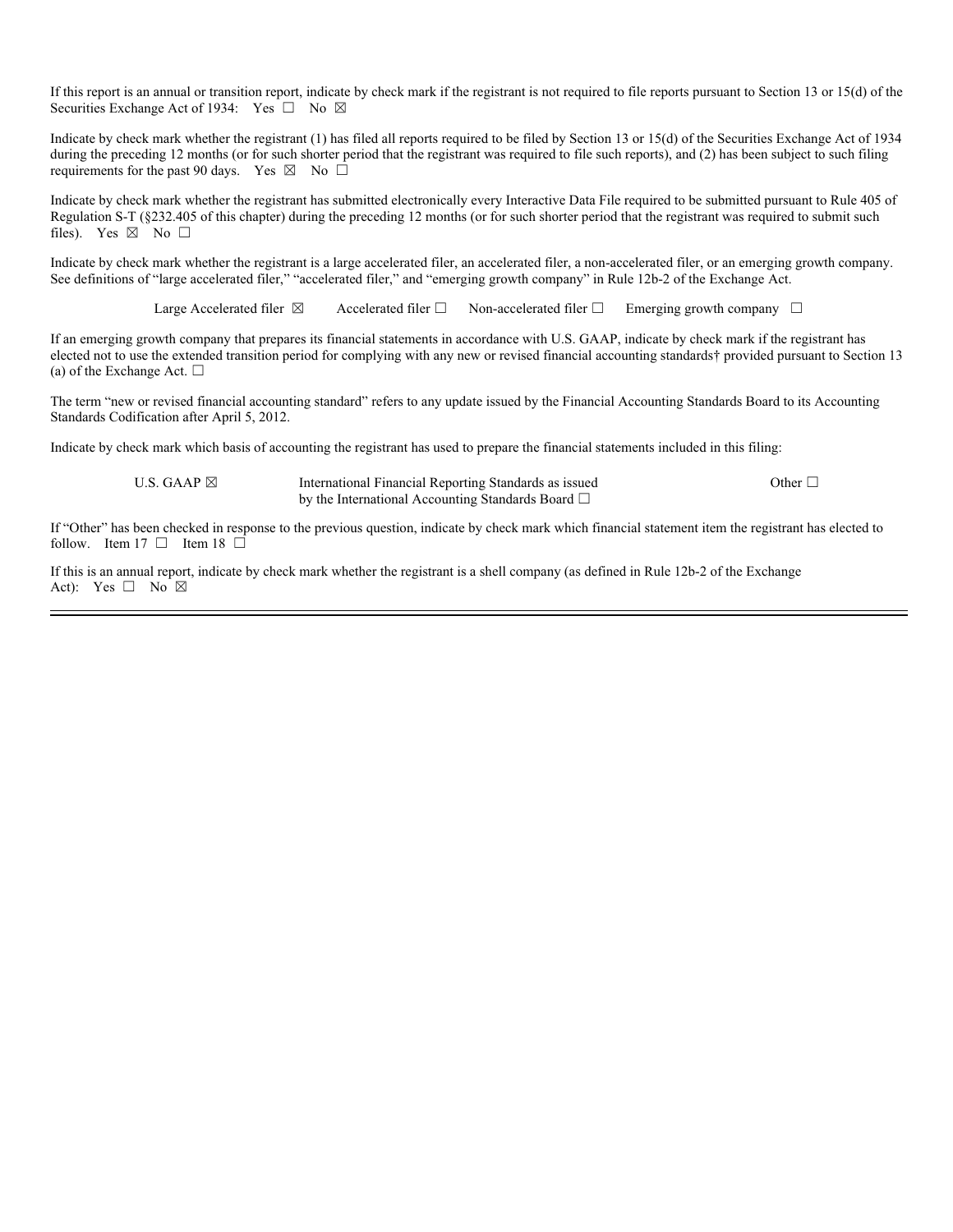#### **Currency of Presentation and Certain Defined Terms**

In this Annual Report on Form 20-F, or the Annual Report, references to "U.S." or "United States" are to the United States of America, its territories and possessions; and references to "Israel" are to the State of Israel. References to "\$", "dollar" or "U.S. dollar" are to the legal currency of the United States of America; references to "NIS" or "Israeli shekel" are to the legal currency of Israel; references to "Euro" are to the legal currency of the European Union; and references to "Swedish Krona" are to the legal currency of the Kingdom of Sweden. Our financial statements are presented in U.S. dollars and are prepared in conformity with accounting principles generally accepted in the United States of America, or U.S. GAAP.

All references to "we," "us," "our" or "Check Point" shall mean Check Point Software Technologies Ltd., and, unless specifically indicated otherwise or the context indicates otherwise, our consolidated subsidiaries.

# **Forward-Looking Statements**

In addition to historical fact, this Annual Report contains forward-looking statements within the meaning of Section 27A of the Securities Act of 1933, as amended, or the Securities Act, and Section 21E of the Securities Exchange Act of 1934, as amended, or the Exchange Act. These forwardlooking statements are subject to risks and uncertainties, and include information about possible or assumed future results of our business, financial condition, results of operations, liquidity, plans and objectives. In some cases you can identify forward-looking statements by terminology such as "may," "will," "could," "would," "should," "expects," "plans," "anticipates," "believes," "intends," "estimates," "predicts," "potential," or "continue" or the negative of these terms or other comparable terminology. These forward-looking statements include, but are not limited to, statements concerning the following:

- our expectations for our business, trends related to our business and the markets in which we operate and into which we sell products;
- the effects of increased competition in our market;
- our ability to timely and effectively scale and adapt our existing technology and infrastructure to meet current and future market demands;
- our ability to develop or acquire new and more technologically advanced products, and to successfully commercialize these products;
- our ability to protect our proprietary technology and intellectual property;
- our ability to increase adoption of our products and to maintain or increase our market share;
- our ability to maintain our growth;
- future amounts and sources of our revenue:
- our future costs and expenses;
- the adequacy of our capital resources;
- our expectations with respect to share repurchases by us and dividend payments by us;
- the effects on our business of evolving laws and regulations, including government export or import controls and U.S. tax regulations, and the potential economic effects of "Brexit";
- our ongoing relationships with our current and future customers and channel partners, suppliers, contract manufacturers and distributors; and
- our other expectations, beliefs, intentions and strategies.

These statements are subject to known and unknown risks, uncertainties and other factors, which are difficult to predict and which may cause our actual results to differ materially and adversely from those implied by the forward-looking statements. Many of these risks, uncertainties and assumptions are described in the risk factors set forth in "Item 3 – Key Information – Risk Factors" and elsewhere in this Annual Report. All forwardlooking statements included in this Annual Report are based on information available to us on the date of the filing. While we may elect to update forward-looking statements in the future, we specifically disclaim any obligation to update or revise any of the forward-looking statements after the date of the filing, except as required by applicable law.

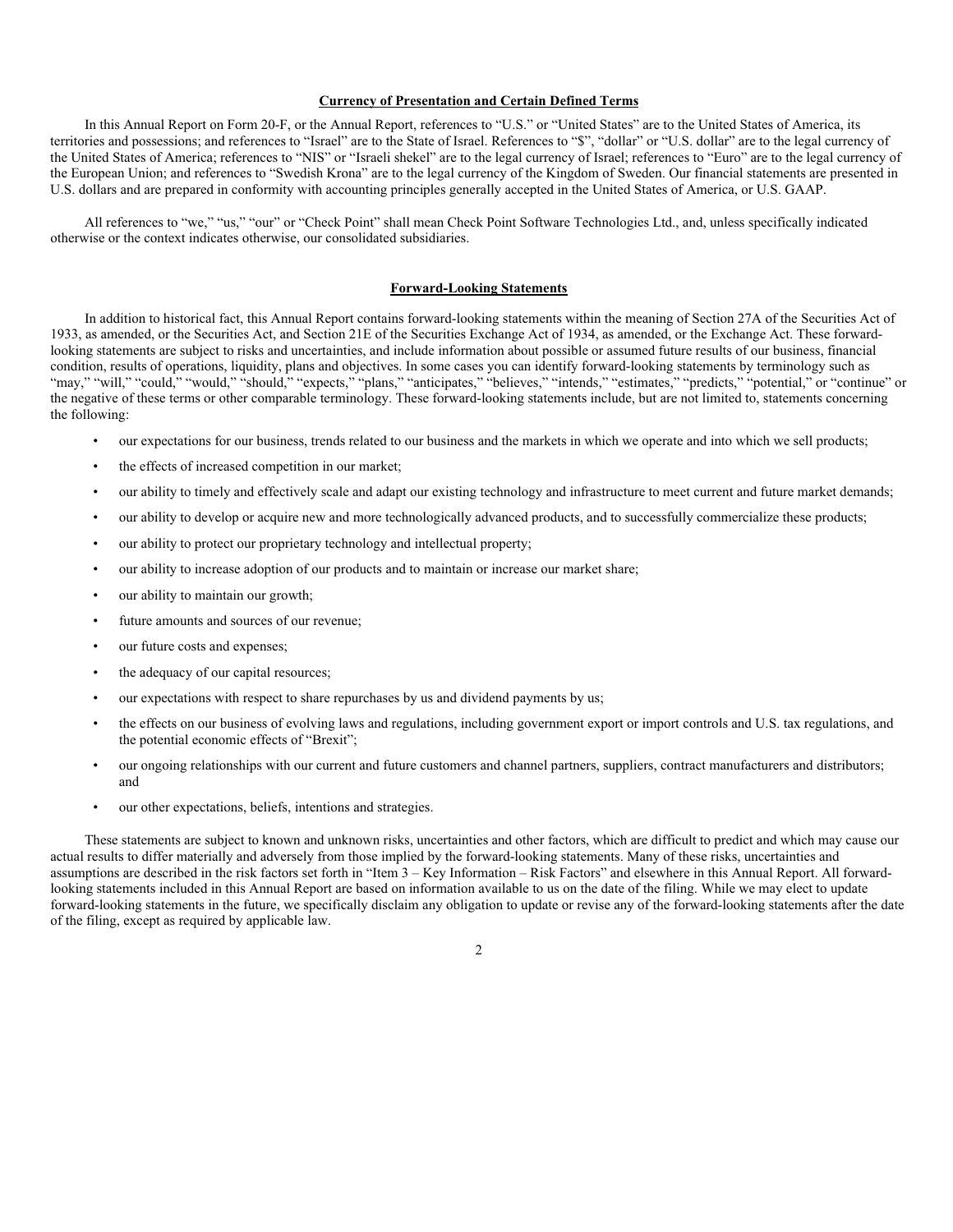# **TABLE OF CONTENTS**

|             | <b>PART I</b>                                                                |                |
|-------------|------------------------------------------------------------------------------|----------------|
| Item 1.     | Identity of Directors, Senior Management and Advisers                        | 4              |
| Item 2.     | <b>Offer Statistics and Expected Timetable</b>                               | 4              |
| Item 3.     | <b>Key Information</b>                                                       | $\overline{4}$ |
| Item 4.     | <b>Information on Check Point</b>                                            | 19             |
| Item 4A.    | <b>Unresolved Staff Comments</b>                                             | 27             |
| Item 5.     | <b>Operating and Financial Review and Prospects</b>                          | 27             |
| Item 6.     | Directors, Senior Management and Employees                                   | 36             |
| Item 7.     | Major Shareholders and Related Party Transactions                            | 48             |
| Item 8.     | <b>Financial Information</b>                                                 | 49             |
| Item 9.     | The Offer and Listing                                                        | 49             |
| Item 10.    | <b>Additional Information</b>                                                | 49             |
| Item 11.    | Quantitative and Qualitative Disclosures about Market Risk                   | 63             |
| Item 12.    | Description of Securities Other than Equity Securities                       | 64             |
|             | <b>PART II</b>                                                               |                |
| Item $13$ . | Defaults, Dividend Arrearages and Delinquencies                              | 64             |
| Item 14.    | Material Modifications to the Rights of Security Holders and Use of Proceeds | 64             |
| Item 15.    | <b>Controls and Procedures</b>                                               | 64             |
| Item $16$ . | Reserved                                                                     | 65             |
| Item 16A.   | <b>Audit Committee Financial Expert</b>                                      | 65             |
| Item 16B.   | Code of Ethics                                                               | 65             |
| Item 16C.   | <b>Principal Accountant Fees and Services</b>                                | 65             |
| Item 16D.   | Exemptions from the Listing Standards for Audit Committees                   | 66             |
| Item 16E.   | Purchases of Equity Securities by the Issuer and Affiliated Purchasers       | 66             |
| Item 16F.   | Change in Registrant's Certifying Accountant                                 | 67             |
| Item 16G.   | <b>Corporate Governance</b>                                                  | 67             |
| Item 16H.   | Mine Safety Disclosure                                                       | 68             |
|             | <b>PART III</b>                                                              |                |
| Item 17.    | <b>Financial Statements</b>                                                  | 68             |
| Item 18.    | <b>Financial Statements</b>                                                  | 68             |
| Item 19.    | Exhibits                                                                     | 68             |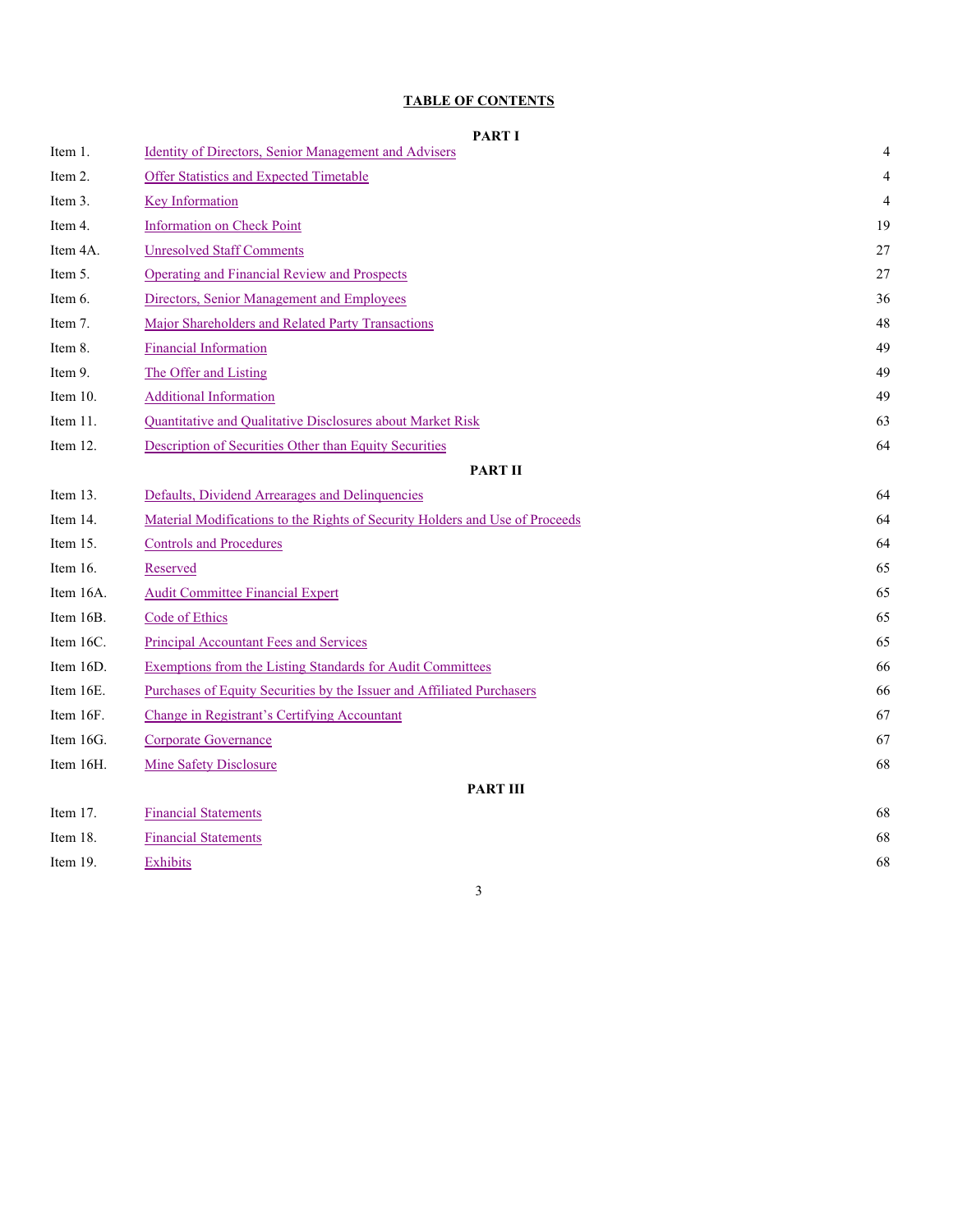# **PART I**

# **ITEM 1. IDENTITY OF DIRECTORS, SENIOR MANAGEMENT AND ADVISERS**

Not applicable.

#### **ITEM 2. OFFER STATISTICS AND EXPECTED TIMETABLE**

Not applicable.

#### **ITEM 3. KEY INFORMATION**

# **Selected Financial Data**

We prepare our historical consolidated financial statements in accordance with U.S. GAAP. The selected financial data, set forth in the table below, have been derived from our audited historical financial statements for each of the years from 2014 to 2018. The selected consolidated statement of income data for the years 2016, 2017 and 2018, and the selected consolidated balance sheet data at December 31, 2017 and 2018, have been derived from our audited consolidated financial statements set forth in "Item 18 – Financial Statements." The selected consolidated statement of income data for 2014 and 2015, and the selected consolidated balance sheet data at December 31, 2014, 2015 and 2016, have been derived from our previously published audited consolidated financial statements, which are not included in this Annual Report. These selected financial data should be read in conjunction with our consolidated financial statements, as set forth in Item 18, and the related notes thereto, and are qualified entirely by reference to such consolidated financial statements.

|                                                              | Year ended December 31, |    |             |    |                |    |             |              |             |
|--------------------------------------------------------------|-------------------------|----|-------------|----|----------------|----|-------------|--------------|-------------|
|                                                              | 2018                    |    | 2017        |    | 2016           |    | 2015        |              | 2014        |
|                                                              |                         |    |             |    | (in thousands) |    |             |              |             |
| <b>Consolidated Statements of Income Data:</b>               |                         |    |             |    |                |    |             |              |             |
| Revenues                                                     | \$1,916,475             |    | \$1,854,658 |    | \$1,741,301    |    | \$1,629,838 |              | \$1,495,816 |
| Operating expenses (*):                                      |                         |    |             |    |                |    |             |              |             |
| Cost of revenues                                             | 201,379                 |    | 212,963     |    | 202,003        |    | 189,057     |              | 176,541     |
| Research and development                                     | 211,523                 |    | 192,386     |    | 178,372        |    | 149,279     |              | 133,300     |
| Selling and marketing                                        | 500,854                 |    | 433,427     |    | 420,526        |    | 359,804     |              | 306,363     |
| General and administrative                                   | 88,945                  |    | 91,965      |    | 88,130         |    | 91,981      |              | 78,558      |
| Total operating expenses                                     | 1,002,701               |    | 930,741     |    | 889,031        |    | 790.121     |              | 694,762     |
| Operating income                                             | 913,774                 |    | 923,917     |    | 852,270        |    | 839,717     |              | 801,054     |
| Financial income, net                                        | 65,066                  |    | 47,029      |    | 44,402         |    | 34,073      |              | 28,762      |
| Income before taxes on income                                | 978,840                 |    | 970,946     |    | 896,672        |    | 873,790     |              | 829,816     |
| Taxes on income                                              | 157,535                 |    | 168,023     |    | 171,825        |    | 187,924     |              | 170,245     |
| Net income                                                   | 821,305                 | S. | 802,923     |    | \$724,847      | S. | 685,866     | <sup>S</sup> | 659,571     |
| Basic earnings per ordinary share                            | 5.24<br>S               | S. | 4.93        | S  | 4.26           | S. | 3.83        | S.           | 3.50        |
| Shares used in computing basic earnings per ordinary share   | 156,632                 |    | 162,720     |    | 170,155        |    | 179,218     |              | 188,487     |
| Diluted earnings per ordinary share                          | \$<br>5.15              | S. | 4.82        | S. | 4.18           | S. | 3.74        | \$           | 3.43        |
| Shares used in computing diluted earnings per ordinary share | 159.447                 |    | 166,662     |    | 173.296        |    | 183,619     |              | 192,300     |

(\*) Including pre-tax charges for stock based compensation, amortization of intangible assets and acquisition related expenses in the following items: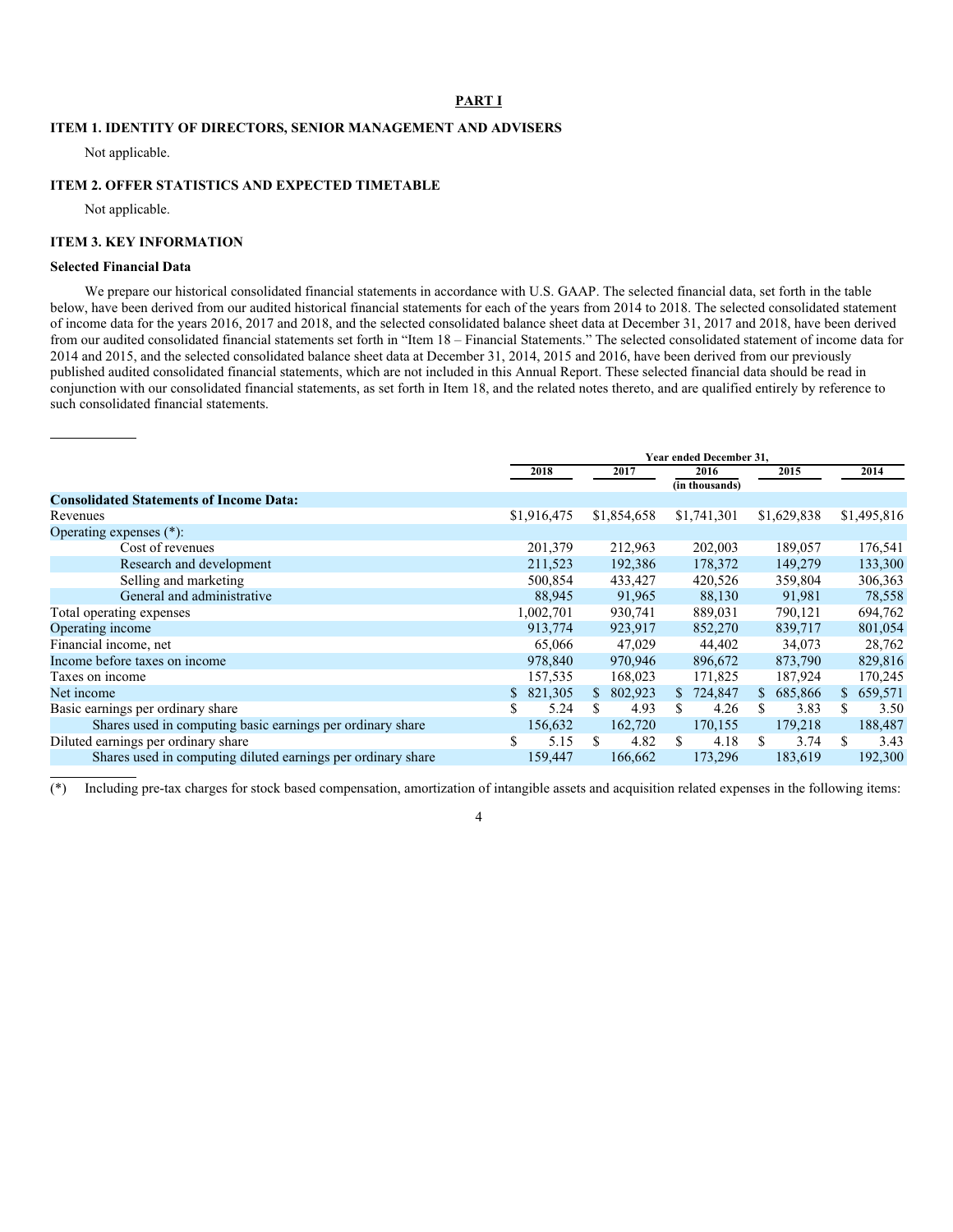|                                                                    |          | <b>Year ended December 31.</b> |         |         |           |  |
|--------------------------------------------------------------------|----------|--------------------------------|---------|---------|-----------|--|
|                                                                    | 2018     | 2017                           | 2016    | 2015    | 2014      |  |
|                                                                    |          | (in thousands)                 |         |         |           |  |
| Amortization of intangible assets and acquisition related expenses |          |                                |         |         |           |  |
| Cost of revenues                                                   | \$ 2,811 | \$2,184                        | \$2,184 | \$1,808 | 240<br>S. |  |
| Research and development                                           | 5,837    | 7,588                          | 7,588   | 6,146   |           |  |
| Selling and marketing                                              | 3,264    | 3,264                          | 3,358   | 3,267   | 1,866     |  |
| Stock-based compensation                                           |          |                                |         |         |           |  |
| Cost of revenues                                                   | \$3,545  | \$2,741                        | \$2,153 | \$1,585 | \$1,090   |  |
| Research and development                                           | 17,644   | 16,233                         | 12,718  | 11,544  | 9,284     |  |
| Selling and marketing                                              | 20,800   | 18,278                         | 19,168  | 16,351  | 13,339    |  |
| General and administrative                                         | 47,337   | 50,207                         | 48,693  | 46,822  | 39,456    |  |
|                                                                    |          |                                |         |         |           |  |

|                                         |           |            | December 31.   |           |                          |
|-----------------------------------------|-----------|------------|----------------|-----------|--------------------------|
|                                         | 2018      | 2017       | 2016           | 2015      | 2014                     |
|                                         |           |            | (in thousands) |           |                          |
| <b>Consolidated Balance Sheet Data:</b> |           |            |                |           |                          |
| Working capital                         | \$990,037 | \$ 757,506 | \$726,597      | 678.981   | 780,825<br><sup>\$</sup> |
| Total assets                            | 5,828,213 | 5.462.926  | 5,217,636      | 5,069,880 | 4.948.818                |
| Shareholders' equity                    | 3,772,389 | 3.600.123  | 3.491.123      | 3.531.866 | 3,637,559                |
| Capital stock                           | 1,598,574 | 1,305,904  | 1,140,416      | 988,105   | 859,898                  |

#### **Risk Factors**

*An investment in our ordinary shares involves a high degree of risk. The risks and uncertainties described below are not the only ones we face. Additional risks and uncertainties that we are unaware of, or that we currently believe are not material, also may become important factors that affect us. If any of the following risks materialize, our business, financial condition, results of operations and prospects could be materially harmed. In that event, the market price of our ordinary shares could decline and you could lose part or all of your investment.* 

#### **Risks Related to Our Business and Our Market**

*If the market for information and network security solutions does not continue to grow, our business will be adversely affected*

The market for information and network security solutions may not continue to grow. Continued growth of this market will depend, in large part, upon:

- the continued expansion of Internet usage and the number of organizations adopting or expanding intranets;
- the continued adoption of "cloud" infrastructure by organizations;
- the ability of the infrastructures implemented by organizations to support an increasing number of users and services;
- the continued development of new and improved services for implementation across the Internet and between the Internet and intranets;
- the adoption of data security measures as it pertains to data encryption and data loss prevention technologies;
- continued access to mobile API's, APPs and application stores with Apple, Google and Microsoft;
- government regulation of the Internet and governmental and non-governmental requirements and standards with respect to data security and privacy; and
- general economic conditions in the markets in which we, our customers and our suppliers operate.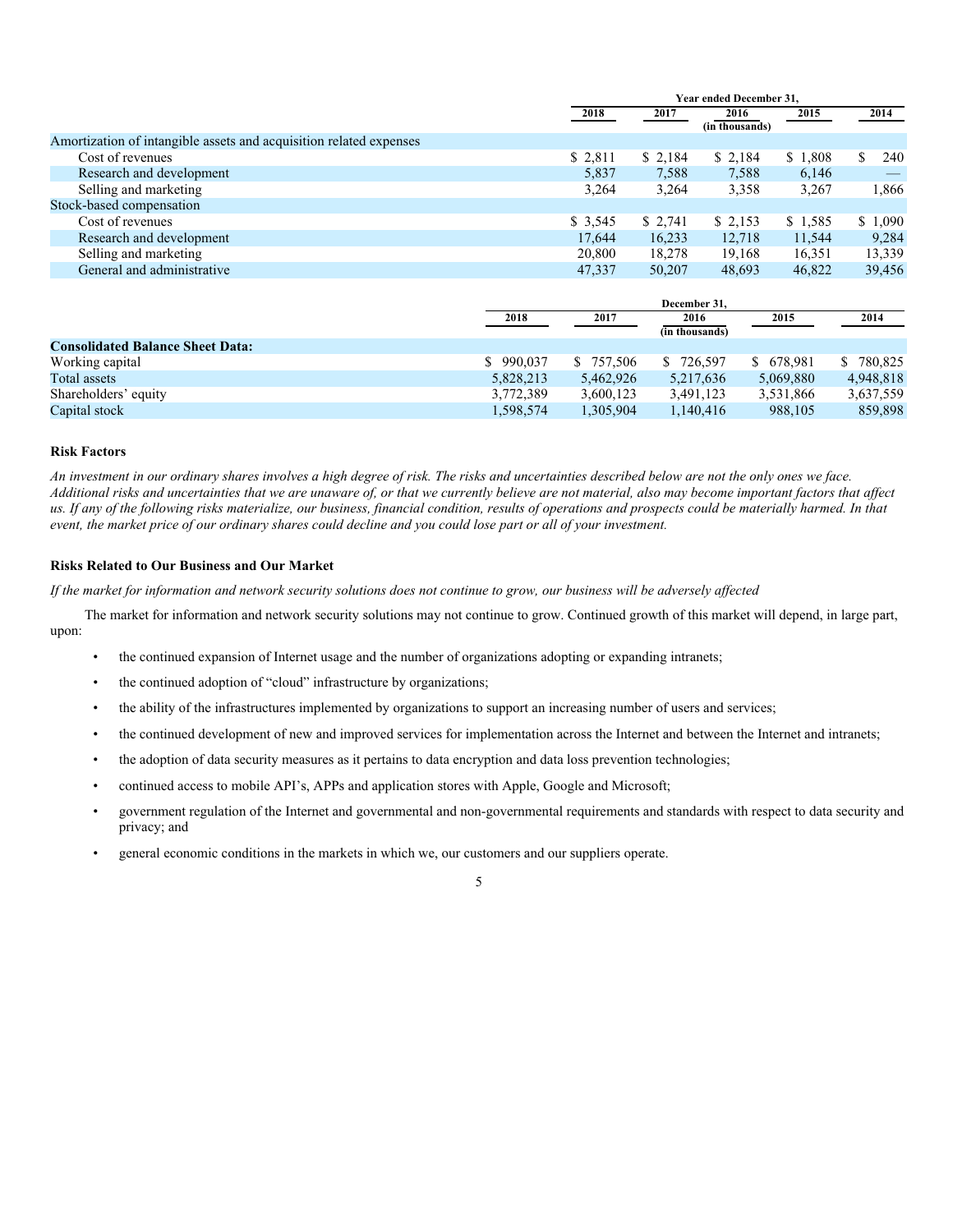In 2018, global and regional economies around the world and financial markets, remained volatile as a result of a multitude of factors, including economic and political uncertainty, terrorism, governmental instability and other factors. During this period, many organizations limited their expenditures and a significant portion of such organizations have remained reluctant to increase expenditures. If challenging conditions continue or worsen, it may cause our customers to reduce or postpone their technology spending significantly, which could result in reductions in sales of our products, longer sales cycles, slower adoption of new technologies and increased price competition.

Further, if the necessary infrastructure or complementary products and services are not developed in a timely manner and, consequently, the enterprise security, data security, Internet or intranet markets fail to grow or grow more slowly than we currently anticipate, our business, results of operations and financial condition may be materially adversely affected. Additional details are provided in "Item 4 – Information on Check Point."

#### *We may not be able to successfully compete, which could adversely affect our business and results of operations*

The market for information and network security solutions is intensely competitive and we expect that competition will continue to increase in the future. Our competitors include Cisco Systems, Inc., Juniper Networks, Inc., Fortinet Inc., SonicWall Inc. and Palo Alto Networks, Inc., and other companies in the network security space. We also compete with several other companies, including Microsoft Corporation, Symantec Corporation, McAfee, Inc., International Business Machines Corporation, Hewlett-Packard Enterprise Company and FireEye, Inc., with respect to specific products that we offer. In addition, there are hundreds of small and large companies that offer security products and services that we may compete with from time to time.

Some of our current and potential competitors have various advantages over us, including longer operating histories; access to larger customer bases; significantly greater financial, technical and marketing resources; a broader portfolio of products, applications and services; and larger patent and intellectual property portfolios. As a result, they may be able to adapt better than we can to new or emerging technologies and changes in customer requirements, or to devote greater resources to the promotion and sale of their products. Furthermore, some of our competitors with more diversified product portfolios and larger customer bases may be better able to withstand a reduction in spending on information and network security solutions, as well as a general slowdown or recession in economic conditions in the markets in which they operate. In addition, some of our competitors have greater financial resources than we do, and they have offered, and in the future may offer, their products at lower prices than we do, or may bundle security products with their other offerings, which may cause us to lose sales or to reduce our prices in response to competition.

In addition, consolidation in the markets in which we compete may affect our competitive position. This is particularly true in circumstances where customers are seeking to obtain a broader set of products and services than we are able to provide.

The markets in which we compete also include many niche competitors, generally smaller companies at a relatively early stage of operations, which are focused on specific Internet and data security needs. These companies' specialized focus may enable them to adapt better than we can to new or emerging technologies and changes in customer requirements in their specific areas of focus. In addition, some of these companies can invest relatively large resources on very specific technologies or customer segments. The effect of these companies' activities in the market may result in price reductions, reduced gross margins and loss of market share, any of which will materially adversely affect our business, results of operations and financial condition.

Further, vendors of operating system software, networking hardware or central processing units, or CPUs, may enhance their products to include functionality that is currently provided by our products. The widespread inclusion of similar functionality to that which is offered by our solutions, as standard features of operating system software and networking hardware could significantly reduce the demand for our products, particularly if the quality of such functionality were comparable to that of our products. Furthermore, even if the network or application security functionality provided as standard features by operating systems software and networking hardware is more limited than that of our solutions, a significant number of customers may elect to accept more limited functionality in lieu of purchasing additional products.

We may not be able to continue competing successfully against our current and future competitors, and increased competition within the market may result in price reductions, reduced gross margins and operating margins, reduced net income, and loss of market share, any or all of which may materially adversely affect our business, results of operations and financial condition. For additional information, see "Item 4 – Information on Check Point."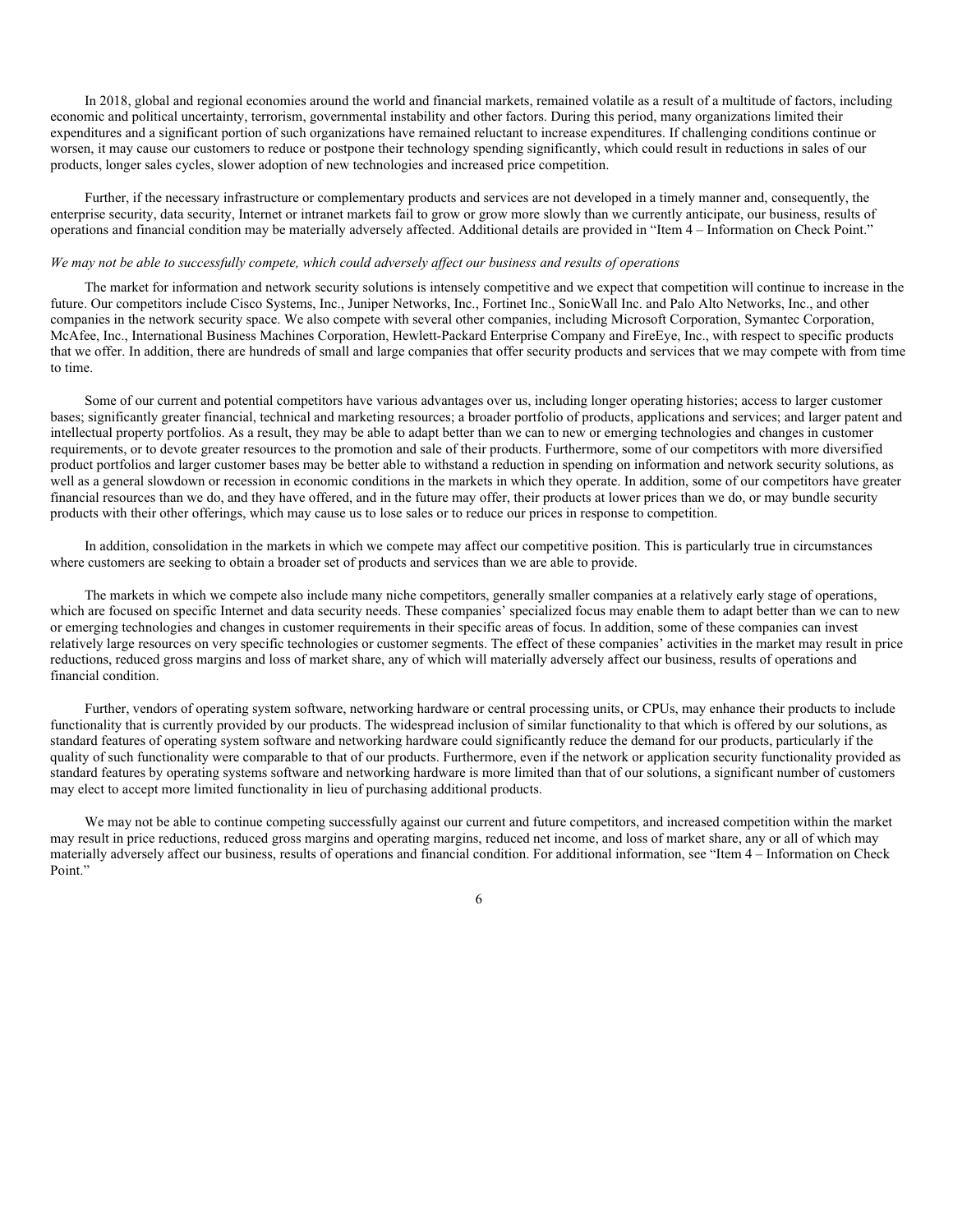### *If we fail to enhance our existing products, develop or acquire new and more technologically advanced products, or fail to successfully commercialize these products, our business and results of operations will suffer*

The information and network security industry is characterized by rapid technological advances, changes in customer requirements, frequent new product introductions and enhancements, and evolving industry standards in computer hardware and software technology. In particular, the markets for data security, Internet and intranet applications are rapidly evolving. As a result, we must continually change and improve our products in response to changes in operating systems, application software, computer and communications hardware, networking software, programming tools, and computer language technology. We must also continually change our products in response to changes in network infrastructure requirements, including the expanding use of cloud computing. Further, we must continuously improve our products to protect our customers' data and networks from evolving security threats.

Our future results of operations will depend upon our ability to enhance our current products and to develop and introduce new products on a timely basis; to address the increasingly sophisticated needs of our customers; and to keep pace with technological developments, new competitive product offerings, and emerging industry standards. Our competitors' introduction of products embodying new technologies and the emergence of new industry standards may render our existing products obsolete or unmarketable. While we have historically been successful in developing, acquiring, and marketing new products and product enhancements that respond to technological change and evolving industry standards, we may not be able to continue to do so. In addition, we may experience difficulties that could delay or prevent the successful development, introduction, and marketing of these products, as well as the integration of acquired products. Furthermore, our new products or product enhancements may not adequately meet the requirements of the marketplace or achieve market acceptance. In some cases, a new product or product enhancements may negatively affect sales of our existing products. If we do not respond adequately to the need to develop and introduce new products or enhancements of existing products in a timely manner in response to changing market conditions or customer requirements, our business, results of operations and financial condition may be materially adversely affected. For additional information, see "Item 4 – Information on Check Point" and under the caption "We may not be able to successfully compete, which could adversely affect our business and results of operations" in this "Item 3 – Key Information – Risk Factors."

# *If our products fail to protect against attacks and our customers experience security breaches, our reputation and business could be harmed*

Hackers and other malevolent actors are increasingly sophisticated, often affiliated with organized crime and operate large scale and complex attacks. In addition, their techniques change frequently and generally are not recognized until launched against a target. If we fail to identify and respond to new and increasingly complex methods of attack and to update our products to detect or prevent such threats in time to protect our customers' highvalue business data, our business and reputation will suffer.

In addition, an actual or perceived security breach or theft of the sensitive data of one of our customers, regardless of whether the breach is attributable to the failure of our products, could adversely affect the market's perception of our security products. Despite our best efforts, there is no guarantee that our products will be free of flaws or vulnerabilities, and even if we discover these weaknesses we may not be able to correct them promptly, if at all. Our customers may also misuse our products, which could result in a breach or theft of business data.

# *Product defects may increase our costs and impair the market acceptance of our products and technology*

Our products are complex and must meet stringent quality requirements. They may contain undetected hardware or software errors or defects, especially when new or acquired products are introduced or when new versions are released. In particular, the personal computer hardware environment is characterized by a wide variety of non-standard configurations that make pre-release testing for programming or compatibility errors very difficult and time-consuming. We may need to divert the attention of our engineering personnel from our research and development efforts to address instances of errors or defects.

Our products are used to deploy and manage Internet security and protect information, which may be critical to organizations. As a result, the sale and support of our products entails the risk of product liability and related claims. We do not know whether, in the future, we will be subject to liability claims or litigation for damages related to product errors, or will experience delays as a result of these errors. Our sales agreements and product licenses typically contain provisions designed to limit our exposure to potential product liability or related claims. In selling our products, we rely primarily on "shrink wrap" licenses that are not signed by the end user, and for this and other reasons, these licenses may be unenforceable under the laws of some jurisdictions. As a result, the limitation of liability provisions contained in these licenses may not be effective. Although we maintain product liability insurance for most of our products, the coverage limits of these policies may not provide sufficient protection against an asserted claim. If litigation were to arise, it could, regardless of its outcome, result in substantial expense to us, significantly divert the efforts of our technical and management personnel, and disrupt or otherwise severely impact our relationships with current and potential customers. In addition, if any of our products fail to meet specifications or have reliability, quality or compatibility problems, our reputation could be damaged significantly and customers might be reluctant to buy our products, which could result in a decline in revenues, a loss of existing customers, and difficulty attracting new customers.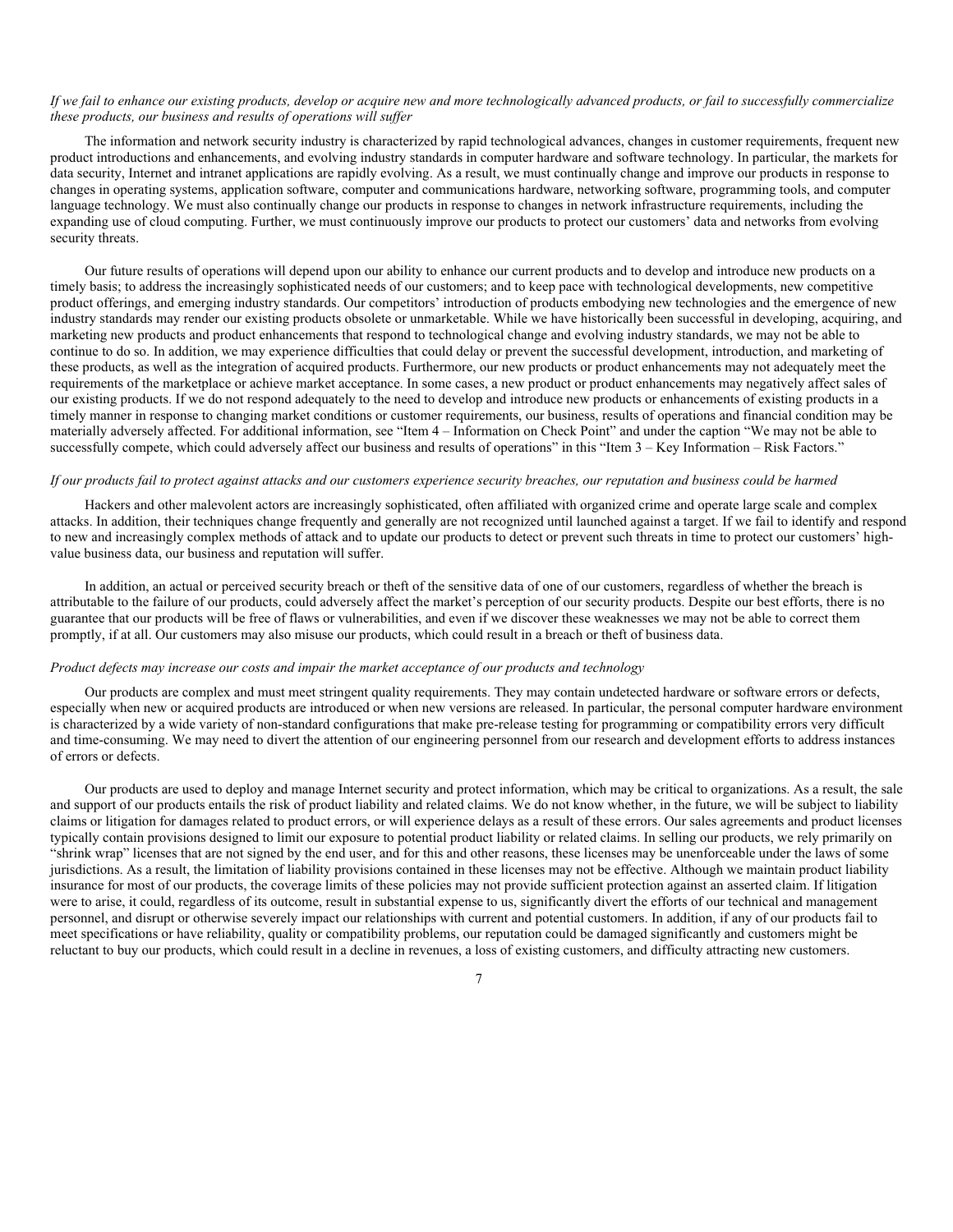#### *We are subject to risks relating to acquisitions*

We have made acquisitions in the past, including the recent acquisitions of Dome9 Security in October 2018 and ForceNock Security in January 2019, and we may make additional acquisitions in the future. The pursuit of acquisitions may divert the attention of management and cause us to incur various expenses in identifying, investigating, and pursuing suitable acquisitions, whether or not they are consummated.

Competition within our industry for acquisitions of businesses, technologies, assets and product lines has been, and may in the future continue to be, intense. As such, even if we are able to identify an acquisition that we would like to consummate, we may not be able to complete the acquisition on commercially reasonable terms or because the target is acquired by another company. Furthermore, in the event that we are able to identify and consummate any future acquisitions, we could:

- issue equity securities which would dilute the current shareholders' percentage of ownership;
- incur substantial debt;
- assume contingent liabilities; or
- expend significant cash.

These financing activities or expenditures could harm our business, results of operations and financial condition or the price of our ordinary shares. Alternatively, due to difficulties in the capital and credit markets, we may be unable to secure capital on acceptable terms, or at all, to complete acquisitions.

In addition, with respect to the businesses we recently acquired and additional businesses we may acquire in the future, we may not be able to integrate the acquired personnel, operations, and technologies successfully or effectively manage the combined business following the completion of the acquisition. We may also not achieve the anticipated benefits from the acquired businesses due to a number of factors, including:

- unanticipated costs or liabilities associated with the acquisition;
- incurrence of acquisition-related costs;
- diversion of management's attention from other business concerns;
- harm to our existing business relationships with manufacturers, distributors and customers as a result of the acquisition;
- the potential loss of key employees;
- use of resources that are needed in other parts of our business;
- use of substantial portions of our available cash to consummate the acquisition; or
- unrealistic goals or projections for the acquisition.

Moreover, even if we do obtain benefits from acquisitions in the form of increased sales and earnings, there may be a delay between the time when the expenses associated with an acquisition are incurred and the time when we recognize such benefits

# *We are dependent on a small number of distributors*

We derive our sales primarily through indirect channels. During 2018, 2017 and 2016, we derived approximately 53%, 54% and 52%, respectively, of our sales from our ten largest distributors. In 2018, 2017 and 2016, our two largest distributors accounted for approximately 36%, 36% and 37% of our sales. We expect that a small number of distributors will continue to generate a significant portion of our sales. Furthermore, there has been an industry trend toward consolidation among distributors, and we expect this trend to continue in the near future which could further increase our reliance on a small number of distributors for a significant portion of our sales. If these distributors reduce the amount of their purchases from us for any reason, including because they choose to focus their efforts on the sales of the products of our competitors, our business, results of operations and financial condition could be materially adversely affected.

Our future success is highly dependent upon our ability to establish and maintain successful relationships with our distributors. In addition, we rely on these entities to provide many of the training and support services for our products and equipment. Accordingly, our success depends in large part on the effective performance of these distributors. Recruiting and retaining qualified distributors and training them in our technology and products requires significant time and resources. Further, we have no minimum purchase commitments with any of our distributors, and our contracts with these distributors do not prohibit them from offering products or services that compete with ours. Our competitors may be effective in providing incentives to existing and potential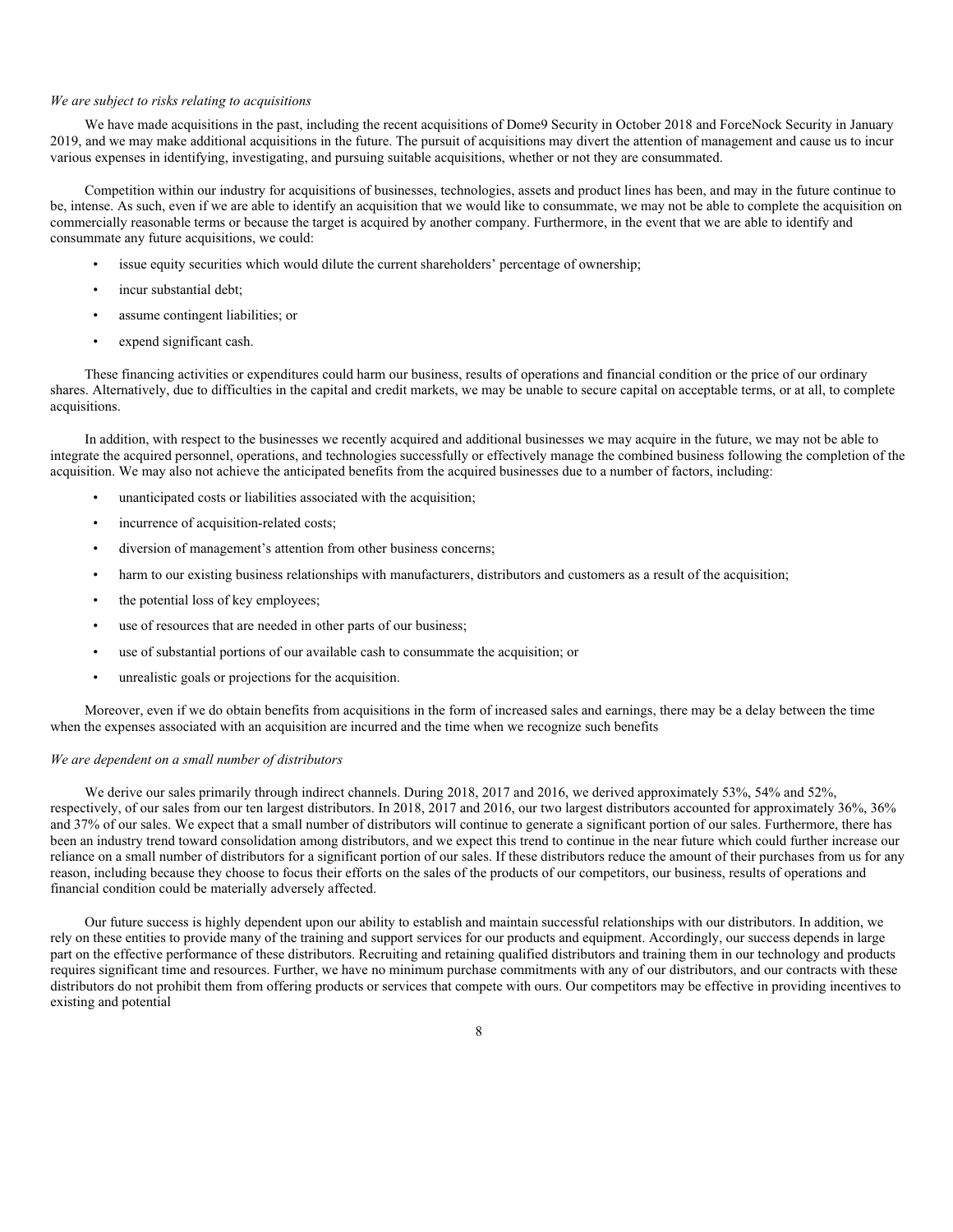distributors to favor their products or to prevent or reduce sales of our products. Our distributors may choose not to offer our products exclusively or at all. Our failure to establish and maintain successful relationships with distributors would likely materially adversely affect our business, results of operations and financial condition.

# We purchase several key components and finished products from limited sources, and we are increasingly dependent on contract manufacturers for our *hardware products*

Many components, subassemblies, and modules necessary for the manufacture or integration of our hardware products are obtained from a limited group of suppliers. Our reliance on sole or limited suppliers, particularly foreign suppliers, and our reliance on subcontractors involves several risks, including a potential inability to obtain an adequate supply of required components, subassemblies, or modules and limited control over pricing, quality, and timely delivery of components, subassemblies or modules. Although we have been successful in the past, replacing suppliers may be difficult and it is possible it could result in an inability or delay in producing designated hardware products. Substantial delays could have a material adverse impact on our business.

Managing our supplier and contractor relationships is particularly difficult during time periods in which we introduce new products and during time periods in which demand for our products is increasing, especially if demand increases more quickly than we expect. We also have extended support contracts with these suppliers and have been dependent on their ability to perform over a period of years.

# *We are dependent on a limited number of product families*

Currently, we derive the majority of our revenues from sales of integrated appliances and Internet security products, as well as related revenues from security subscriptions and from software updates and maintenance. We expect that this concentration of revenues from a small number of product families will continue for the foreseeable future. Endpoint security products and associated software updates, maintenance, and security subscriptions represent an additional revenue source as well as our cloud initiatives. Our future growth depends heavily on our ability to effectively develop and sell new and acquired products as well as add new features to existing products. For more details, see "Item 4 – Information on Check Point" and "Item 5 – Operating and Financial Review and Prospects."

# *We incorporate third-party technology in our products, which may make us dependent on the providers of these technologies and expose us to potential intellectual property claims*

Our products contain certain technology that we license from other companies. Third-party developers or owners of technologies may not be willing to enter into, or renew, license agreements with us regarding technologies that we may wish to incorporate in our products, either on acceptable terms or at all. If we cannot obtain licenses to these technologies, we may be at a disadvantage compared with our competitors who are able to license these technologies. In addition, when we do obtain licenses to third-party technologies that we did not develop, we may have little or no ability to determine in advance whether the technology infringes the intellectual property rights of others. Our suppliers and licensors may not be required or may not be able to indemnify us in the event that a claim of infringement is asserted against us, or they may be required to indemnify us only up to a maximum amount, above which we would be responsible for any further costs or damages. Any failure to obtain licenses to intellectual property or any exposure to liability as a result of incorporating third-party technology into our products could materially and adversely affect our business, results of operations and financial condition.

#### *Failures of the third-party servers, cloud service providers and other third-party hardware, software and infrastructure on which we rely could adversely affect our business*

We rely on servers, cloud service providers and other third-party hardware, software and infrastructure to support our operations. The owners and operators of the data centers and cloud services with which we are engaged do not guarantee uninterrupted or error-free services. Problems faced by our third-party hosting providers, including technological or business-related disruptions, could adversely impact our business and results of operations.

Our servers, data centers and other facilities are also vulnerable to damage or interruption from fires, natural disasters, terrorist attacks, power loss, telecommunications failures or similar catastrophic events. Disruptions to these servers or facilities could interrupt our ability to provide our products and services and materially adversely affect our business and results of operations.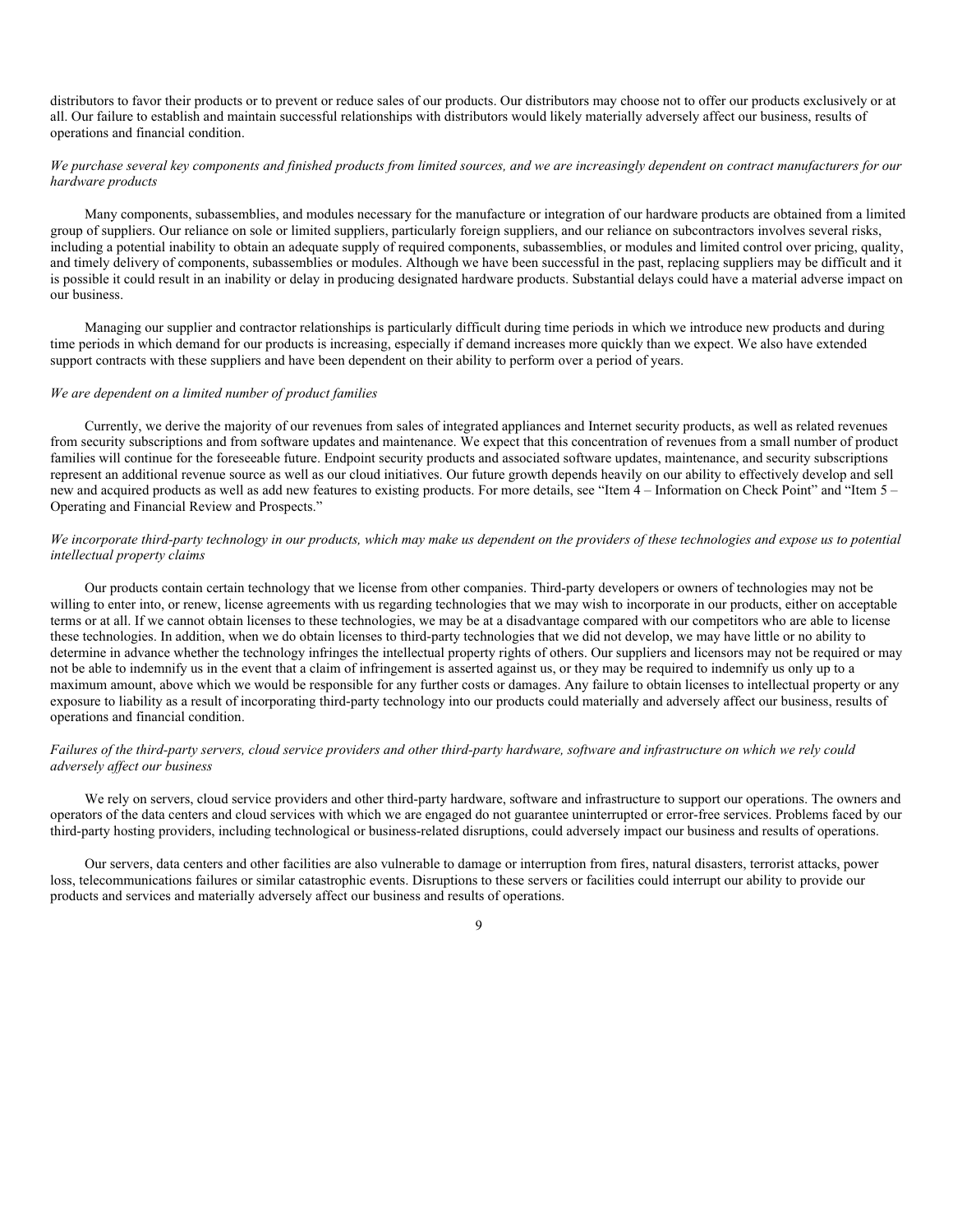We incorporate open source technology in our products which may expose us to liability and have a material impact on our product development and *sales* 

Some of our products utilize open source technologies. These technologies are licensed to us under varying license structures, including the General Public License. If we have improperly used, or in the future improperly use, software that is subject to such licenses with our products in such a way that our software becomes subject to the General Public License, we may be required to disclose our own source code to the public. This could enable our competitors to eliminate any technological advantage that our products may have over theirs. Any such requirement to disclose our source code or other confidential information related to our products could materially and adversely affect our competitive position and impact our business, results of operations and financial condition.

#### *We are the defendants in various lawsuits and have been subject to tax disputes and governmental proceedings, which could adversely affect our business, results of operations and financial condition*

As a global company we are subject to taxation in Israel, the United States and various other countries and states. We attempt to utilize an efficient operating model and accordingly to pay taxes based on the laws in the countries in which we operate. This can lead to disputes with various tax authorities in different parts of the world.

In 2015, the Organization for Economic Co-operation and Development, or OECD, published the Base Erosion and Profit Shifting, or BEPS, Action Plan. The BEPS Action Plan includes fifteen Actions to address BEPS in a comprehensive manner and represents a significant change to the international corporate tax landscape. These actions, if adopted by countries, may increase tax uncertainty and adversely affect our provision for income taxes. Countries have only recently begun to translate the BEPS recommendations into specific national tax laws, and it remains difficult to predict the magnitude of the effect of such new rules on our financial results.

In addition, we are subject to the continuous examination of our income tax returns by tax authorities around the world. It is possible that tax authorities may disagree with certain positions we have taken and any adverse outcome of such a review or audit could have a negative effect on our financial position and results of operations. We regularly assess the likelihood of adverse outcomes resulting from these examinations to determine the adequacy of our provision for income taxes, but the determination of our worldwide provision for income taxes and other tax liabilities requires significant judgment by management, and there are transactions where the ultimate tax determination is uncertain. Although we believe that our estimates are reasonable, the ultimate tax outcome may differ from the amounts recorded in our consolidated financial statements and may materially affect our financial results in the period or periods for which such determination is made. There can be no assurance that the outcomes from continuous examinations will not have an adverse effect on our business, financial condition and results of operations.

We are the defendant in various other lawsuits, including employment-related litigation claims, construction claims and other legal proceedings in the normal course of our business. Litigation and governmental proceedings can be expensive, lengthy and disruptive to normal business operations, and can require extensive management attention and resources, regardless of their merit. While we currently intend to defend the aforementioned matters vigorously, we cannot predict the results of complex legal proceedings, and an unfavorable resolution of a lawsuit or proceeding could materially adversely affect our business, results of operations and financial condition. See also "Item 8 – Financial Information" under the caption "Legal Proceedings."

# *Uncertainties in the interpretation and application of the 2017 Tax Cuts and Jobs Act could materially affect our tax obligations and effective tax rate.*

The 2017 Tax Cuts and Jobs Act (the Tax Act) was enacted on December 22, 2017 and significantly affected U.S. tax law by changing how the U.S. imposes income tax on multinational corporations. The U.S. Department of Treasury has broad authority to issue regulations and interpretative guidance that may significantly impact how we will apply the law and impact our results of operations.

The Tax Act, among other things (i) lowered the statutory corporate income tax rate (the federal tax rate) from 35% to 21%; (ii) limits the tax deduction for interest expense to 30% of adjusted taxable income; (iii) implemented a "base erosion anti-abuse tax"; (iv) repealed the alternative minimum tax, or AMT, for corporations; (v) changed a taxpayer's ability to either utilize or refund the AMT credits previously generated; (vi) changed the attribution rules relating to shareholders of certain "controlled foreign corporations"; (vii) limits the deduction for net operating losses carried forward from taxable years beginning after December 31, 2017 to 80% of current year taxable income and eliminates net operating loss carrybacks; (viii) allows immediate deductions for certain investments rather than deductions for depreciation over time; and (ix) limits various business deductions and credits. The overall impact of the Tax Act is uncertain, and our business, results of operations and financial condition could be adversely affected.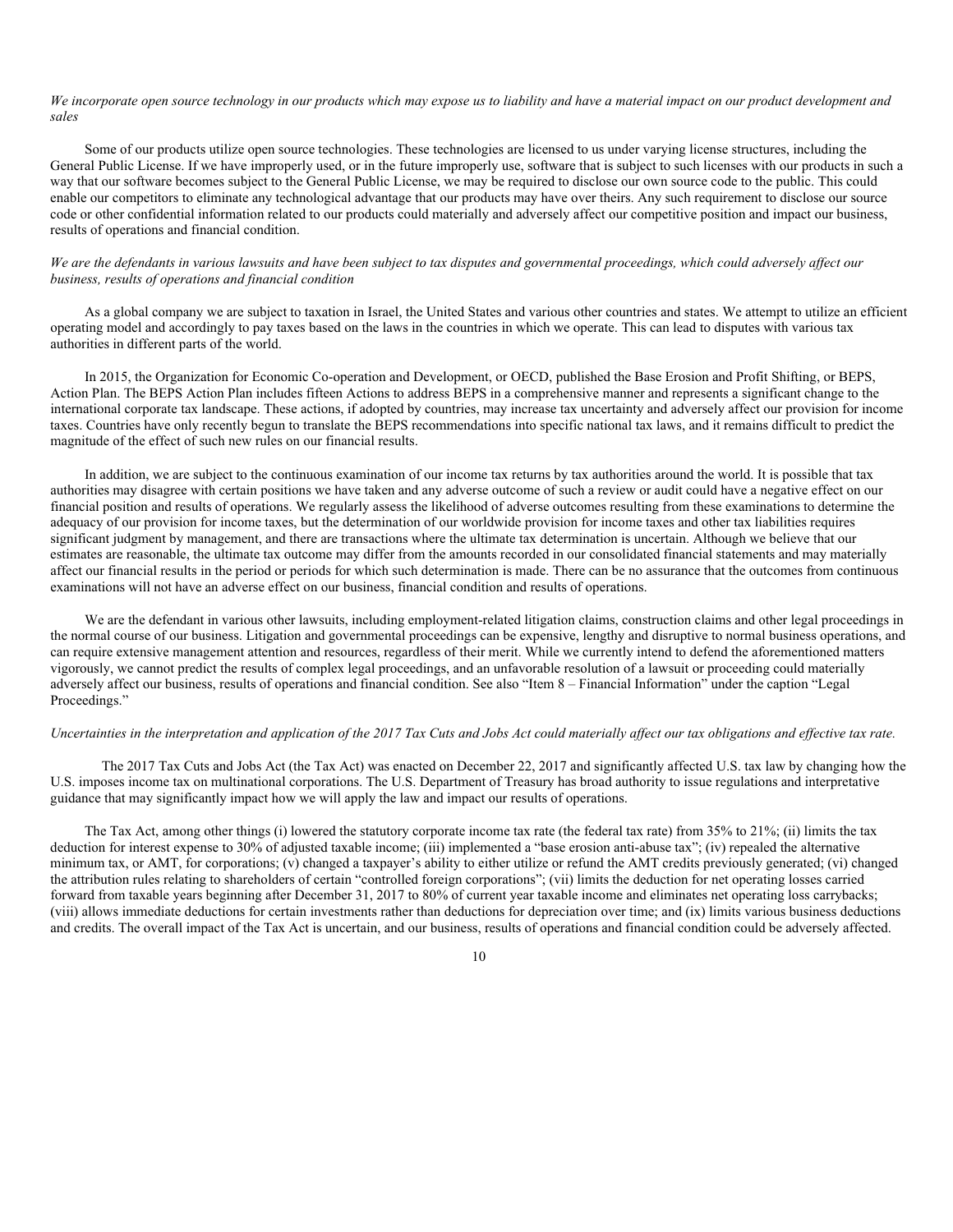# *Class action litigation due to stock price volatility or other factors could cause us to incur substantial costs and divert our management's attention and resources*

In the past, following periods of volatility in the market price of a public company's securities, securities class action litigation has often been instituted against that company. Companies such as ours in the technology industry are particularly vulnerable to this kind of litigation as a result of the volatility of their stock prices. We have been named as a defendant in this type of litigation in the past. Any litigation of this sort in the future could result in substantial costs and a diversion of management's attention and resources.

# *We may not be able to successfully protect our intellectual property rights, which could cause substantial harm to our business*

We seek to protect our proprietary technology by relying on a combination of statutory as well as common law copyright and trademark laws, trade secrets, confidentiality procedures and contractual provisions as indicated below in the section entitled "Proprietary Rights" in "Item 4 – Information on Check Point." We have certain patents in the United States and in several other countries, as well as pending patent applications. We cannot assure you that pending patent applications will be issued, either at all or within the scope of the patent claims that we have submitted. In addition, someone else may challenge our patents and these patents may be found invalid. Furthermore, others may develop technologies that are similar to or better than ours, or may work around any patents issued to us. Despite our efforts to protect our proprietary rights, others may copy aspects of our products or obtain and use information that we consider proprietary. In addition, the laws of some foreign countries do not protect our proprietary rights to the same extent as the laws of the United States, Israel or Sweden. Our efforts to protect our proprietary rights may not be adequate and our competitors may independently develop technology that is similar to our technology.

In addition to patents, we rely on trade secret and other rights to protect our unpatented proprietary intellectual property and technology. Despite our efforts to protect our proprietary technologies and our intellectual property rights, unauthorized parties, including our employees, consultants, service providers or customers, may attempt to copy aspects of our products or obtain and use our trade secrets or other confidential information. We generally enter into confidentiality agreements with our employees, consultants, and other service providers, and generally limit access to and distribution of our proprietary information and proprietary technology through certain procedural safeguards. These agreements and arrangements may not effectively prevent unauthorized use or disclosure of our intellectual property or technology and may not provide an adequate remedy in the event of unauthorized use or disclosure of our intellectual property or technology. We cannot be certain that the steps taken by us will prevent misappropriation of our intellectual property or technology or infringement of our intellectual property rights.

If we are unable to secure, protect and enforce our intellectual property rights, such failure could harm our brand and adversely impact our business, financial condition and results of operations.

# *If a third-party asserts that we are infringing its intellectual property, whether successful or not, it could subject us to costly and time-consuming litigation or expensive licenses, which could harm our business*

There is considerable patent and other intellectual property development activity in our industry. Our success depends, in part, upon our ability not to infringe upon the intellectual property rights of others. Our competitors, as well as a number of other entities and individuals, own or claim to own intellectual property relating to our industry. From time to time, third parties have brought, and continue to bring, claims that we are infringing upon their intellectual property rights, and we may be found to be infringing upon such rights. In addition, third-parties have in the past sent us correspondence claiming that we infringe upon their intellectual property, and in the future we may receive claims that our products infringe or violate their intellectual property rights. Furthermore, we may be unaware of the intellectual property rights of others that may cover some or all of our technology or products. Any claims or litigation could cause us to incur significant expenses and, if successfully asserted against us, could require that we pay substantial damages or royalty payments, prevent us from selling our products, or require that we comply with other unfavorable terms. In addition, we may decide to pay substantial settlement costs and/or licensing fees in connection with any claim or litigation, whether or not successfully asserted against us. Even if we were to prevail, any disputes or litigation regarding intellectual property matters could be costly and time-consuming and divert the attention of our management and key personnel from our business operations. As such, third-party claims with respect to intellectual property may increase our cost of goods sold or reduce the sales of our products, and may have a material and adverse effect on our business.

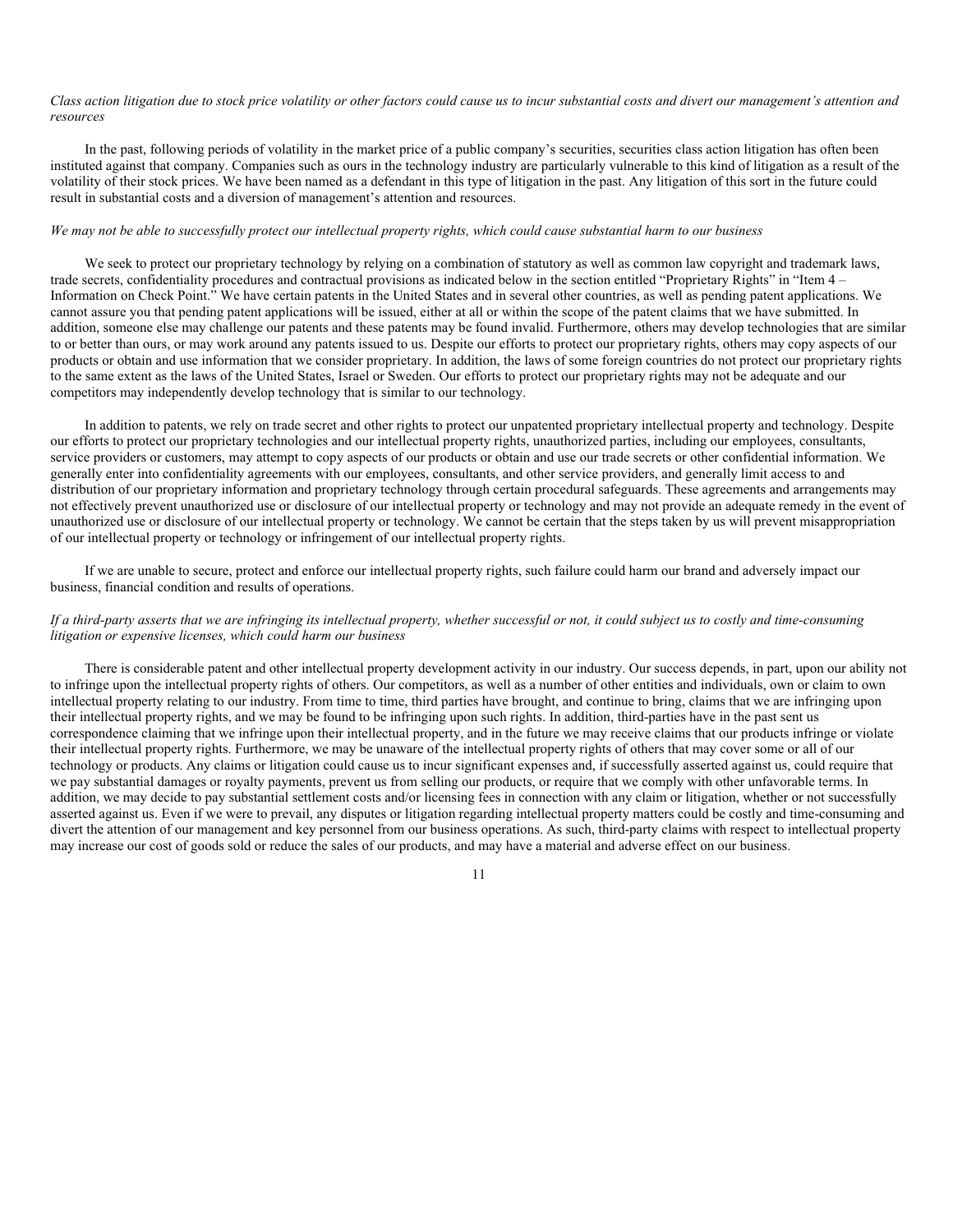# *We are exposed to various legal, business, political and economic risks associated with international operations; these risks could increase our costs, reduce future growth opportunities and affect our results of operations*

We operate our business primarily from Israel, we sell our products worldwide, and we generate a significant portion of our revenue outside the United States. We intend to continue to expand our international operations, which will require significant management attention and financial resources. In order to continue to expand worldwide, we will need to establish additional operations, hire additional personnel and recruit additional channel partners internationally. To the extent that we are unable to do so effectively, our growth is likely to be limited and our business, results of operations and financial condition may be materially adversely affected.

Our international sales and operations subject us to many potential risks inherent in international business activities, including, but not limited to:

- technology import and export license requirements;
- costs of localizing our products for foreign countries, and the lack of acceptance of localized products in foreign countries;
- varying economic and political climates;
- trade restrictions, including as a result of trade disputes or other disputes between countries or regions in which we sell and operate;
- imposition of or increases in tariffs or other payments on our revenues in these markets;
- greater difficulty in protecting intellectual property;
- difficulties in managing our overseas subsidiaries and our international operations;
- declines in general economic conditions;
- political instability and civil unrest which could discourage investment and complicate our dealings with governments;
- difficulties in complying with a variety of foreign laws and legal standards and changes in regulatory requirements;
- expropriation and confiscation of assets and facilities;
- difficulties in collecting receivables from foreign entities or delayed revenue recognition;
- recruiting and retaining talented and capable employees;
- differing labor standards;
- increased tax rates;
- potentially adverse tax consequences, including taxation of a portion of our revenues at higher rates than the tax rate that applies to us in Israel;
- fluctuations in currency exchange rates and the impact of such fluctuations on our results of operations and financial position; and
- the introduction of exchange controls and other restrictions by foreign governments.

These difficulties could cause our revenues to decline, increase our costs or both. This is also specifically tied to currency exchange rates which have an impact on our financial statements based on currency rate fluctuations.

#### *Due to the global nature of our business, we could be adversely affected by violations of anti-bribery laws*

The global nature of our business creates various domestic and local regulatory challenges. The U.S. Foreign Corrupt Practices Act of 1977, as amended (the "FCPA"), the U.K. Bribery Act 2010 (the "U.K. Bribery Act"), and similar anti-bribery laws in other jurisdictions generally prohibit companies and their intermediaries from making improper payments to foreign government officials and other persons for the purpose of obtaining or retaining business. In addition, companies are required to maintain records that accurately and fairly represent their transactions and have an adequate system of internal accounting controls. Further, changes in laws could result in increased regulatory requirements and compliance costs which could adversely affect our business, financial condition and results of operations.

As a result, we are exposed to a risk of violating anti-bribery laws in the countries where we operate. Although we have internal policies and procedures, including a code of ethics and proper business conduct, reasonably designed to promote compliance with anti-bribery laws, we cannot assure that our employees or other agents will not engage in prohibited conduct and render us responsible under the FCPA, the U.K. Bribery Act or any similar anti-bribery laws in other jurisdictions. If we are found to be in violation of the FCPA, the U.K. Bribery Act or other anti-bribery laws (either due to acts or inadvertence of our employees, or due to the acts or inadvertence of others), we could suffer criminal or civil penalties or other sanctions, which could have a material adverse effect on our business, results of operations, cash flows, financial condition, reputation and ability to win future business or maintain existing contracts.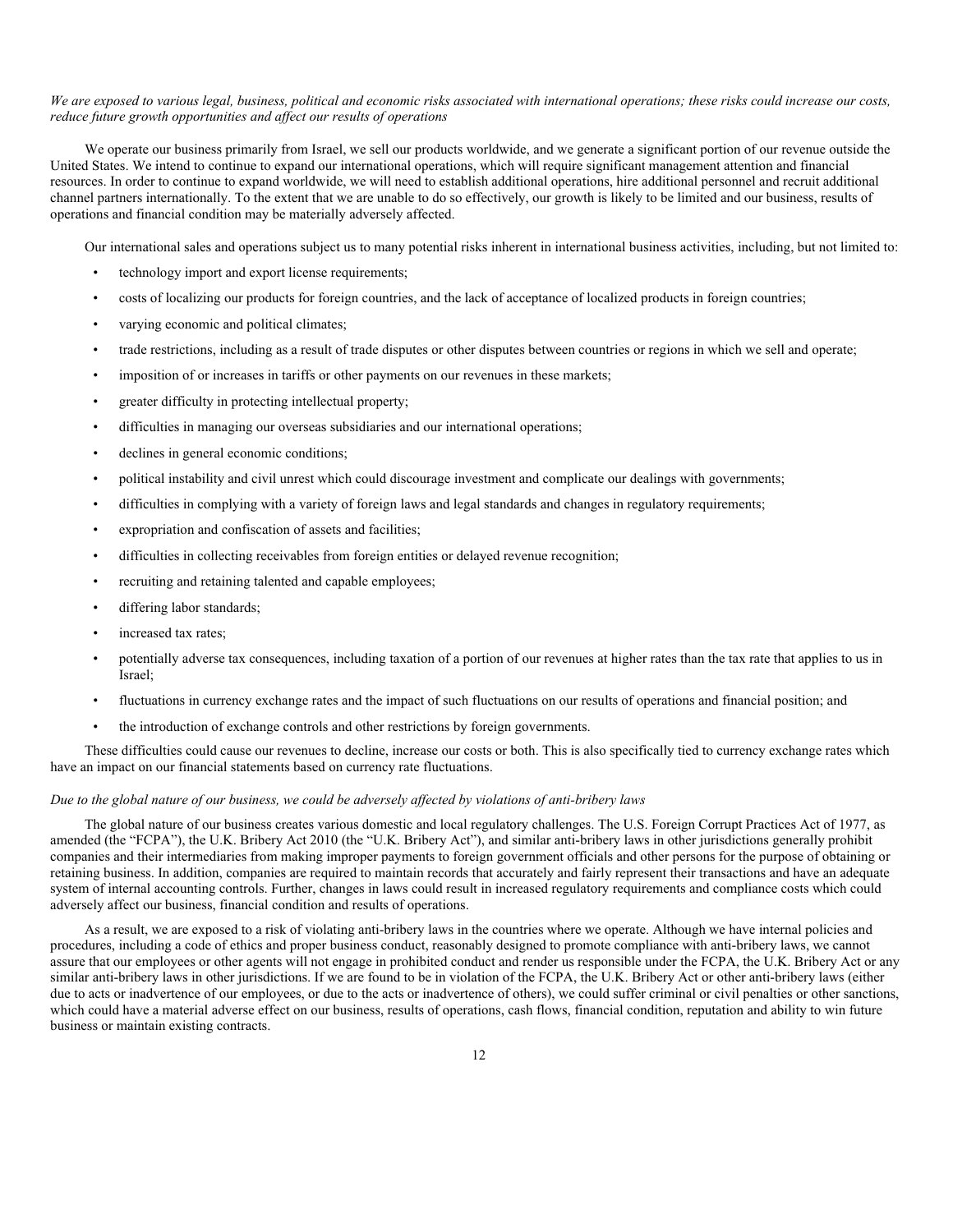# *Our actual or perceived failure to adequately protect personal data could subject us to sanctions and damages and could harm our reputation and business*

A variety of state, national, foreign, and international laws and regulations apply to the collection, use, retention, protection, disclosure, transfer, and other processing of personal data. These privacy- and data protection-related laws and regulations are evolving, with new or modified laws and regulations proposed and implemented frequently and existing laws and regulations subject to new or different interpretations. Compliance with these laws and regulations can be costly and can delay or impede the development and offering of new products and services.

For example, the General Data Protection Regulation, which became applicable on May 25, 2018, adopts more stringent requirements for data processors and controllers. Such requirements include more fulsome disclosures about the processing of personal information, data retention limits and deletion requirements, mandatory notification in the case of a data breach and elevated standards regarding valid consent in some specific cases of data processing. The General Data Protection Regulation also includes substantially higher penalties for failure to comply, inter alia, a fine up to 20 million Euros or up to 4% of the annual worldwide turnover, whichever is greater, can be imposed. These more stringent requirements on privacy user notifications and data handling require us to adapt our business and incur additional costs.

Our actual or alleged failure to comply with applicable laws and regulations, or to protect personal data, could result in enforcement actions, significant penalties or other legal action against us or our customers or suppliers, which could result in negative publicity, increase our operating costs, subject us to claims or other remedies and have a material adverse effect on our business and results of operations.

#### *Compliance with new and changing corporate governance and public disclosure requirements adds uncertainty to our compliance policies and increases our costs of compliance*

Changing laws, regulations and standards relating to accounting, corporate governance and public disclosure, including the Sarbanes-Oxley Act of 2002, the Dodd-Frank Wall Street Reform and Consumer Protection Act of 2010 ("Dodd-Frank"), new SEC regulations, amendments to the Israeli Companies Law and NASDAQ Global Select Market rules are creating increased compliance costs and uncertainty for companies like ours. These new or changed laws, regulations and standards may lack specificity and are subject to varying interpretations. The implementation of these laws and their application in practice may evolve over time as new guidance is provided by regulatory and governing bodies. This could result in continuing uncertainty regarding compliance matters and higher costs of compliance as a result of ongoing revisions to such governance standards.

In addition, continuing compliance with Section 404 of the Sarbanes-Oxley Act of 2002 and the related regulations regarding our required assessment of our internal control over financial reporting requires the commitment of significant financial and managerial resources and the report of an independent registered public accounting firm on the Company's internal control over financial reporting.

In connection with our Annual Report for fiscal 2018, our management assessed our internal control over financial reporting, and determined that our internal control over financial reporting was effective as of December 31, 2018, and our independent auditors have expressed an unqualified opinion over the effectiveness of our internal control over financial reporting as of December 31, 2018. However, we will undertake management assessments of our internal control over financial reporting in connection with each annual report, and any deficiencies uncovered by these assessments or any inability of our auditors to issue an unqualified report could harm our reputation and the price of our ordinary shares.

#### *A small number of shareholders own a substantial portion of our ordinary shares, and they may make decisions with which you or others may disagree*

As of January 31, 2019, our directors and executive officers owned approximately 20.2% of the voting power of our outstanding ordinary shares, or 22.5% of our outstanding ordinary shares if the percentage includes options currently exercisable or exercisable within 60 days of January 31, 2019. The interests of these shareholders may differ from your interests and present a conflict. If these shareholders act together, they could exercise significant influence over our operations and business strategy. For example, although these shareholders hold considerably less than a majority of our outstanding ordinary shares, they may have sufficient voting power to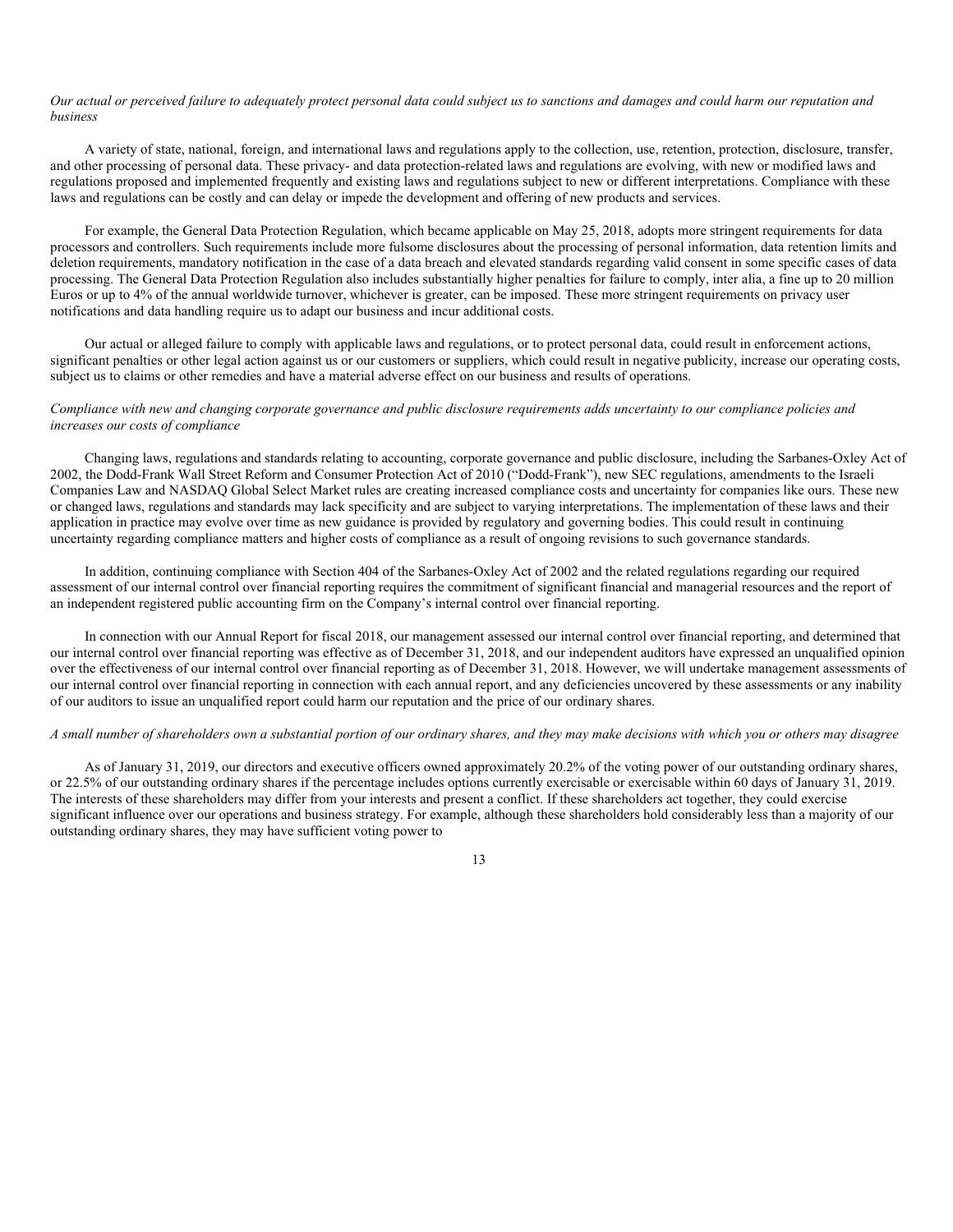influence matters requiring approval by our shareholders, including the election and removal of directors and the approval or rejection of mergers or other business combination transactions. In addition, this concentration of ownership may delay, prevent or deter a change in control, or deprive a shareholder of a possible premium for its ordinary shares as part of a sale of our company.

# *We may be required to indemnify our directors and officers in certain circumstances*

Our articles of association allow us to indemnify, exculpate and insure our directors and senior officers to the fullest extent permitted under the Israeli Companies Law. As such, we have entered into agreements with each of our directors and senior officers to indemnify, exculpate and insure them against some types of claims, subject to dollar limits and other limitations. Subject to Israeli law, these agreements provide that we will indemnify each of these directors and senior officers for any of the following liabilities or expenses that they may incur due to an act performed or failure to act in their capacity as our director or senior officer:

- Monetary liability imposed on the director or senior officer in favor of a third party in a judgment, including a settlement or an arbitral award confirmed by a court.
- Reasonable legal costs, including attorneys' fees, expended by a director or senior officer as a result of an investigation or proceeding instituted against the director or senior officer by a competent authority; provided, however, that such investigation or proceeding concludes without the filing of an indictment against the director or senior officer and either:
	- no financial liability was imposed on the director or senior officer in lieu of criminal proceedings, or
	- financial liability was imposed on the director or senior officer in lieu of criminal proceedings, but the alleged criminal offense does not require proof of criminal intent.
- Reasonable legal costs, including attorneys' fees, expended by the director or senior officer or for which the director or senior officer is charged by a court:
	- in an action brought against the director or senior officer by us, on our behalf or on behalf of a third party,
	- in a criminal action in which the director or senior officer is found innocent, or
	- in a criminal action in which the director or senior officer is convicted, but in which proof of criminal intent is not required.

#### *Our cash balances and investment portfolio have been, and may continue to be, adversely affected by market conditions and interest rates*

We maintain substantial balances of cash and liquid investments, for purposes of acquisitions and general corporate purposes. Our cash, cash equivalents, short-term bank deposits and marketable securities totaled \$4,039 million as of December 31, 2018. The performance of the capital markets affects the values of funds that are held in marketable securities. These assets are subject to market fluctuations and various developments, including, without limitation, rating agency downgrades that may impair their value. We expect that market conditions will continue to fluctuate and that the fair value of our investments may be affected accordingly.

Financial income is an important component of our net income. The outlook for our financial income is dependent on many factors, some of which are beyond our control, and they include the future direction of interest rates, the amount of any share repurchases or acquisitions that we effect and the amount of cash flows from operations that are available for investment. We rely on third-party money managers to manage the majority of our investment portfolio in a risk-controlled framework. Our investment portfolio throughout the world is invested primarily in fixed-income securities and is affected by changes in interest rates. Interest rates are highly sensitive to many factors, including governmental monetary policies and domestic and international economic and political conditions. Any significant decline in our financial income or the value of our investments as a result of the changes in interest rates and interest rate expectations of the financial markets, deterioration in the credit rating of the securities in which we have invested, or general market conditions, could have an adverse effect on our results of operations and financial condition.

We generally buy and hold our portfolio positions, while minimizing credit risk by setting a maximum concentration limit per issuer and credit rating. Our investments consist primarily of government and corporate debentures. Although we believe that we generally adhere to conservative investment guidelines, the continuing turmoil in the financial markets may result in impairments of the carrying value of our investment assets. We classify our investments as available-for-sale. Changes in the fair value of investments classified as available-for-sale are not recognized as income during the period, but rather are recognized as a separate component of equity until realized. Realized losses in our investments portfolio may adversely affect our financial position and results. Had we reported all the accumulated changes in the fair values of our investments as part of our income, our reported net income for the year ended December 31, 2018, would have decreased by \$24 million.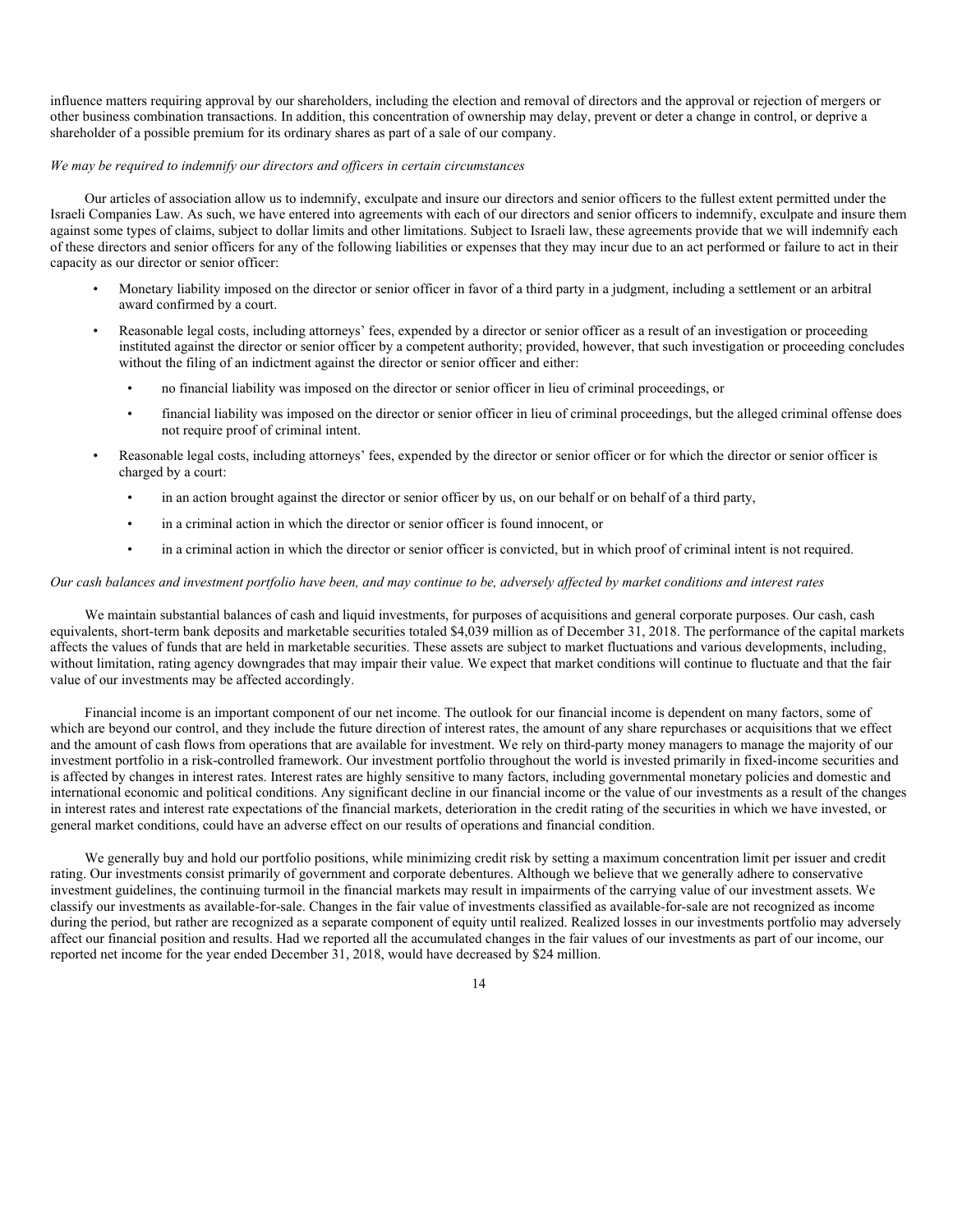#### *Currency fluctuations may affect the results of our operations or financial condition*

Our functional and reporting currency is the U.S. dollar. We generate a majority of our revenues and expenses in U.S. dollars. In 2018, we incurred approximately 46% of our expenses in foreign currencies, primarily Israeli Shekels and Euros. Accordingly, changes in exchange rates may have a material adverse effect on our business, results of operations and financial condition. The exchange rates between the U.S. dollar and certain foreign currencies have fluctuated substantially in recent years and may continue to fluctuate substantially in the future. We expect that a majority of our revenues will continue to be generated in U.S. dollars for the foreseeable future and that a significant portion of our expenses, including personnel costs, as well as capital and operating expenditures, will continue to be denominated in the currencies referred to above. The results of our operations may be adversely affected in relation to foreign exchange fluctuations. During 2018, we entered into forward contracts to hedge against some of the risk of foreign currency exchange rates fluctuations resulting in changes in future cash flow from payments of payroll and related expenses denominated in Israeli Shekels and Euros. As of December 31, 2018, we had outstanding forward contracts that hedge against changes in foreign currency exchange rates of \$112 million.

We entered into forward contracts to hedge the exchange impacts on assets and liabilities denominated in Israeli Shekels and other currencies. As of December 31, 2018, we had outstanding forward contracts that did not meet the requirement for hedge accounting, in the amount of \$337 million. We use derivative financial instruments, such as foreign exchange forward contracts, to mitigate the risk of changes in foreign exchange rates on accounts receivable and forecast cash flows denominated in certain foreign currencies. We may not be able to purchase derivative instruments adequate to fully insulate ourselves from foreign currency exchange risks and over the past year we have incurred losses as a result of exchange rate fluctuations on exposures that have not been covered by our hedging strategy.

Additionally, our hedging activities may also contribute to increased losses as a result of volatility in foreign currency markets. If foreign exchange currency markets continue to be volatile, such fluctuations in foreign currency exchange rates could materially and adversely affect our profit margins and results of operations in future periods. Also, the volatility in the foreign currency markets may make it difficult to hedge our foreign currency exposures effectively.

The imposition of exchange or price controls or other restrictions on the conversion of foreign currencies could also have a material adverse effect on our business, results of operations and financial condition.

# *The economic effects of "Brexit" may affect relationships with existing and future customers and could have an adverse impact on our business and results of operations*

On June 23, 2016, the United Kingdom (the "U.K.") held a referendum in which voters approved an exit from the European Union ("E.U."), commonly referred to as "Brexit." On February 8, 2017, the U.K.'s House of Commons approved a bill authorizing the government to start exit talks with the European Union, and on March 29, 2017, the U.K. Government served formal notice under Article 50 of The Treaty on European Union to terminate the U.K.'s membership of the E.U. The U.K. is still currently negotiating the terms of its exit from the E.U. With a range of outcomes still possible, the impact on us from Brexit will depend, in part, on the outcome of tariff, trade, regulatory and other negotiations.

As a result of the referendum, the global markets and certain currencies were adversely impacted, including a sharp decline in the value of the British pound as compared to other global currencies, which led to a decrease in our revenues generated from sales in the U.K. A potential further reduction in value of the British pound may impair the purchasing power of buyers in the U.K. and could cause those buyers to decrease their purchase of our products and services.

Additionally, if the U.K. leaves the E.U. with no agreement, it will likely have an adverse impact on labor and trade in addition to creating further short-term uncertainty and currency volatility. In the absence of a future trade deal, the U.K.'s trade with the E.U. and the rest of the world would be subject to tariffs and duties set by the World Trade Organization. Additionally, the movement of goods between the U.K. and the remaining member states of the E.U. will be subject to additional inspections and documentation checks, leading to possible delays at ports of entry and departure. These changes to the trading relationship between the U.K. and E.U. would likely result in increased cost of goods imported into and exported from the U.K. and may decrease the profitability of our U.K. and other operations.

Volatility in the foregoing exchange rates resulting from Brexit may continue as the U.K. negotiates its exit from the E.U. We translate sales and other results denominated in foreign currency into U.S. dollars for our financial statements. During periods of a strengthening U.S. dollar, our reported international sales and earnings would be reduced because sales made in these currencies would translate into fewer U.S. dollars.

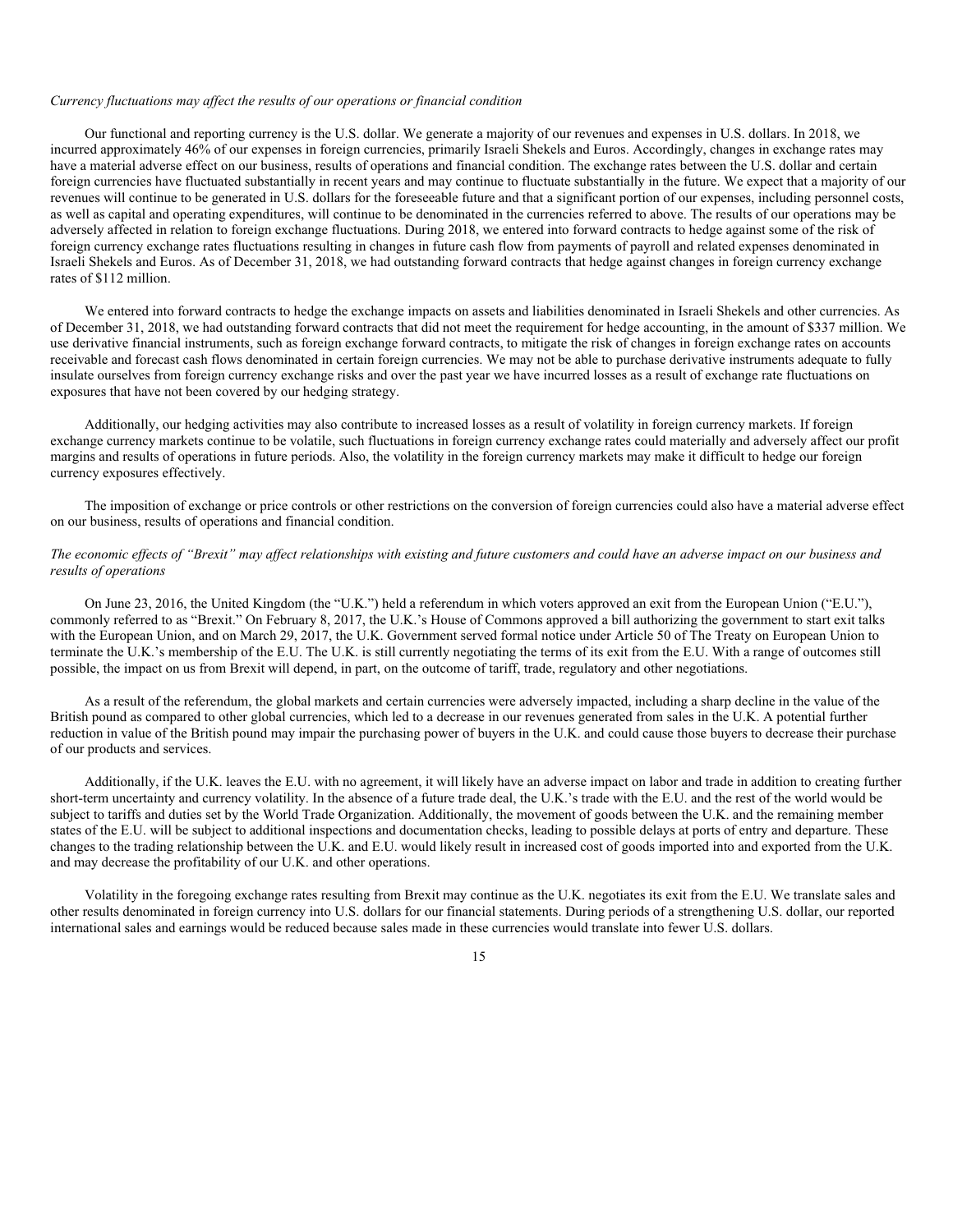Brexit could lead to legal uncertainty and potentially divergent national laws and regulations as the U.K. determines which E.U. laws to replace or replicate, and those laws and regulations may be cumbersome, difficult or costly in terms of compliance. Any of these effects of Brexit, among other factors, could adversely affect our business, financial condition, results of operations and cash flows.

#### *Third parties might attempt to gain unauthorized access to our network or seek to compromise our products and services*

We regularly face attempts by others to gain unauthorized access through the Internet or to introduce malicious software to our information technology (IT) systems. Additionally, malicious hackers may attempt to gain unauthorized access and corrupt the processes of hardware and software products that we manufacture and services we provide. We or our products are a frequent target of computer hackers and organizations that intend to sabotage, take control of, or otherwise corrupt our manufacturing or other processes and products. We are also a target of malicious attackers who attempt to gain access to our network or data centers or those of our customers or end users; steal proprietary information related to our business, products, employees, and customers; or interrupt our systems or those of our customers or others. We believe such attempts are increasing in number. From time to time we encounter intrusions or attempts at gaining unauthorized access to our products and network. To date, none have resulted in any material adverse impact to our business or operations. While we seek to detect and investigate all unauthorized attempts and attacks against our network and products, and to prevent their recurrence where practicable through changes to our internal processes and tools and/or changes or patches to our products, we remain potentially vulnerable to additional known or unknown threats. Such incidents, whether successful or unsuccessful, could result in our incurring significant costs related to, for example, rebuilding internal systems, reduced inventory value, providing modifications to our products and services, defending against litigation, responding to regulatory inquiries or actions, paying damages, or taking other remedial steps with respect to third parties. Publicity about vulnerabilities and attempted or successful incursions could damage our reputation with customers or users, and reduce demand for our products and services.

#### *We may need to change our pricing models to compete successfully*

The intense competition we face in the sales of our products and services and general economic and business conditions can put pressure on us to change our prices. If our competitors offer deep discounts on certain products or services or develop products that the marketplace considers more valuable, we may need to lower prices or offer other favorable terms in order to compete successfully. Any such changes may reduce margins and could adversely affect results of operations. Additionally, the increasing prevalence of cloud and SaaS delivery models offered by us and our competitors may unfavorably impact pricing in both our on-premise enterprise software business and our cloud business, as well as overall demand for our on-premise software product and service offerings, which could reduce our revenues and profitability. Our competitors may offer lower pricing on their support offerings, which could put pressure on us to further discount our product or support pricing.

#### *We are subject to governmental export and import controls that could subject us to liability or impair our ability to compete in international markets*

Because we incorporate encryption technology into our products, certain of our products are subject to U.S. export controls and may be exported outside the U.S. only with the required export license or through an export license exception. If we were to fail to comply with U.S. export licensing requirements, U.S. customs regulations, U.S. economic sanctions, or other laws, we could be subject to substantial civil and criminal penalties, including fines, incarceration for responsible employees and managers, and the possible loss of export or import privileges. Obtaining the necessary export license for a particular sale may be time-consuming and may result in the delay or loss of sales opportunities. Furthermore, U.S. export control laws and economic sanctions prohibit the shipment of certain products to U.S. embargoed or sanctioned countries, governments, and persons. Even though we take precautions to ensure that we comply with all relevant regulations, any failure by us or any partners to comply with such regulations could have negative consequences for us, including reputational harm, government investigations, and penalties.

In addition, various countries regulate the import of certain encryption technology, including through import permit and license requirements, and have enacted laws that could limit our ability to distribute our products or could limit our end-customers' ability to implement our products in those countries. Changes in our products or changes in export and import regulations may create delays in the introduction of our products into international markets, prevent our end-customers with international operations from deploying our products globally or, in some cases, prevent or delay the export or import of our products to certain countries, governments, or persons altogether. Any change in export or import regulations, economic sanctions or related legislation, shift in the enforcement or scope of existing regulations, or change in the countries, governments, persons, or technologies targeted by such regulations, could result in decreased use of our products by, or in our decreased ability to export or sell our products to, existing or potential end-customers with international operations. Any decreased use of our products or limitation on our ability to export to or sell our products in international markets would likely adversely affect our business, financial condition, and results of operations.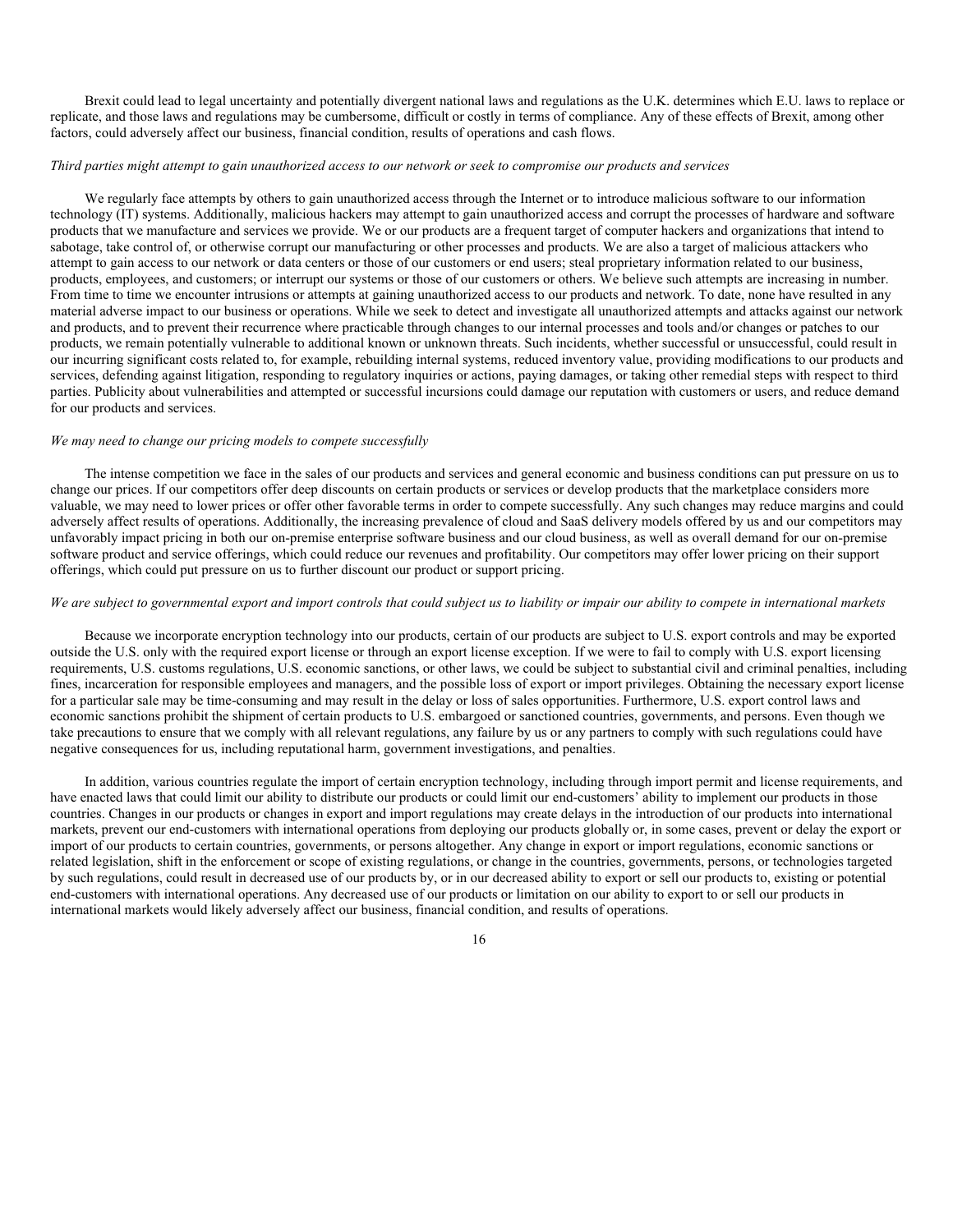# *Our business and operations are subject to the risks of earthquakes, fire, floods and other natural catastrophic events, as well as manmade problems such as power disruptions or terrorism*

Our headquarters in the United States, as well as certain of our research and development operations, are located in the Silicon Valley area of Northern California, a region known for seismic activity. We also have significant operations in other regions that have experienced natural disasters. A significant natural disaster occurring at our facilities in Israel or the United States or elsewhere, or where our channel partners are located, could have a material adverse impact on our business, results of operations and financial condition. In addition, acts of terrorism could cause disruptions to our or our customers' businesses or the economy as a whole. Further, we rely on information technology systems to communicate among our workforce located worldwide. Any disruption to our internal communications, whether caused by a natural disaster or by manmade problems, such as power disruptions or terrorism, could delay our research and development efforts. To the extent that such disruptions result in delays or cancellations of customer orders, our research and development efforts or the deployment of our products, our business and results of operations would be materially and adversely affected.

#### **Risks Related to Our Operations in Israel**

*Potential political, economic and military instability in Israel, where our principal executive offices and our principal research and development facilities are located, may adversely affect our results of operations* 

We are incorporated under the laws of the State of Israel, and our principal executive offices and principal research and development facilities are located in Israel. Accordingly, political, economic and military conditions in and surrounding Israel may directly affect our business. Since the State of Israel was established in 1948, a number of armed conflicts have occurred between Israel and its Arab neighbors. Terrorist attacks and hostilities within Israel; the hostilities between Israel and Hezbollah and between Israel and Hamas; as well as tensions between Israel and Iran, have also heightened these risks, including extensive hostilities along Israel's border with the Gaza Strip, which included missiles being fired from the Gaza Strip into Israel. Our principal place of business is located in Tel Aviv, Israel, which is approximately 40 miles from the nearest point of the border with the Gaza Strip. There can be no assurance that attacks launched from the Gaza Strip will not reach our facilities, which could result in a significant disruption of our business. In addition, there are significant ongoing hostilities in the Middle East, particularly in Syria and Iraq, which may impact Israel in the future. Any hostilities involving Israel, a significant increase in terrorism or the interruption or curtailment of trade between Israel and its present trading partners, or a significant downturn in the economic or financial condition of Israel, could materially adversely affect our operations. Ongoing and revived hostilities or other Israeli political or economic factors could materially adversely affect our business, results of operations and financial condition. In addition, there have been increased efforts by activists to cause companies and consumers to boycott Israeli goods based on Israeli government policies. Such actions, particularly if they become more widespread, may adversely impact our ability to sell our products.

Uprisings and armed conflicts in various countries in the Middle East and North Africa are affecting the political stability of those countries. This instability may lead to deterioration of the political and trade relationships that exist between Israel and these countries. In addition, this instability may affect the global economy and marketplace, including as a result of changes in oil and gas prices.

#### *Our operations may be disrupted by the obligations of our personnel to perform military service*

Many of our employees in Israel are obligated to perform annual military reserve duty in the Israel Defense Forces, in the event of a military conflict, could be called to active duty. Our operations could be disrupted by the absence of a significant number of our employees related to military service or the absence for extended periods of military service of one or more of our key employees. Military service requirements for our employees could materially adversely affect our business, results of operations and financial condition.

#### *The tax benefits available to us require us to meet several conditions, and may be terminated or reduced in the future, which would increase our taxes*

For the year ended December 31, 2018, our effective tax rate was 16%. We have benefited or currently benefit from a variety of government programs and tax benefits that generally carry conditions that we must meet in order to be eligible to obtain any benefit. Our tax expenses and the resulting effective tax rate reflected in our financial statements may increase over time as a result of changes in corporate income tax rates, other changes in the tax laws of the countries in which we operate or changes in the mix of countries where we generate profit.

If we fail to meet the conditions upon which certain favorable tax treatment is based, we would not be able to claim future tax benefits and could be required to refund tax benefits already received.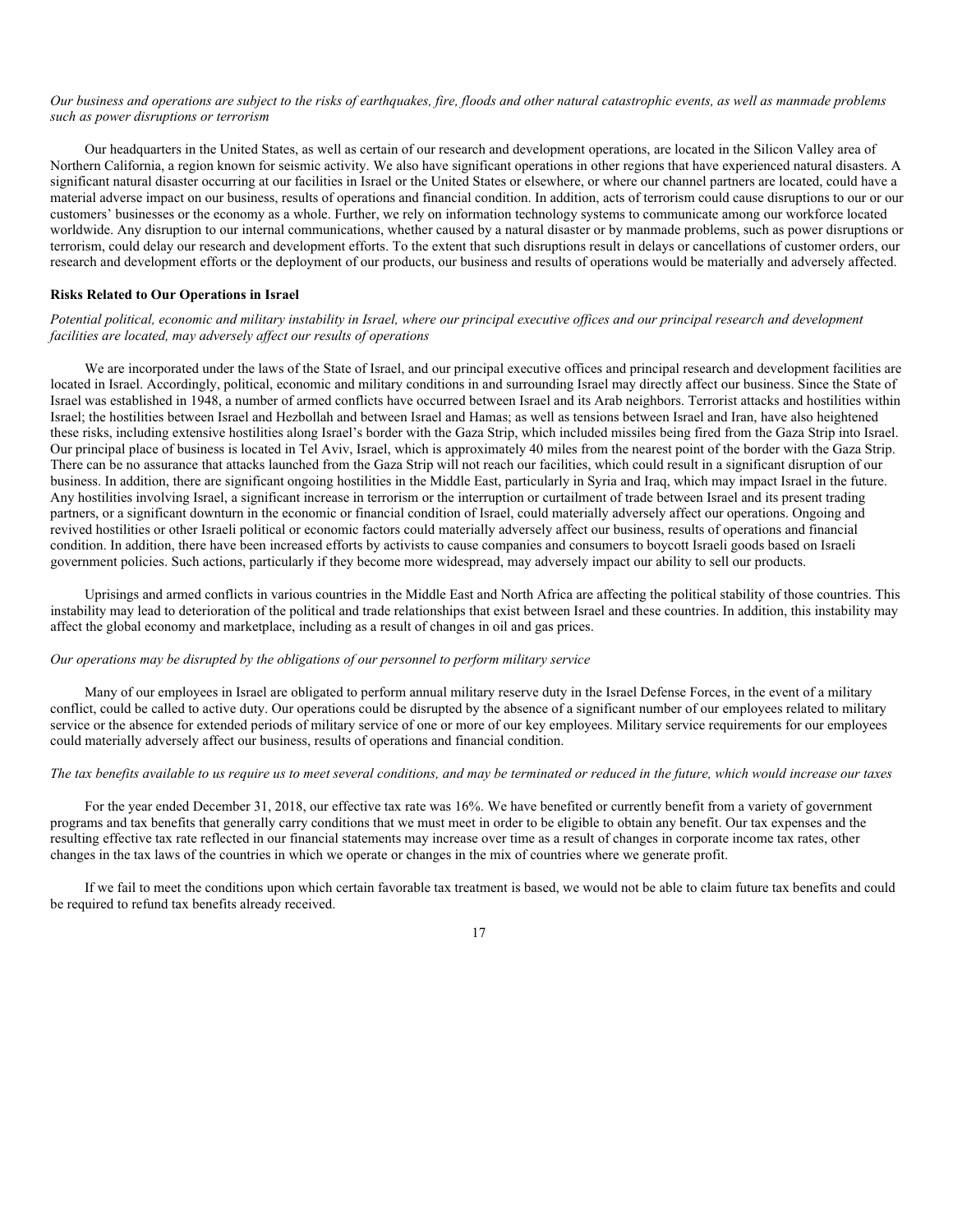Any of the following could have a material effect on our overall effective tax rate:

- Some programs may be discontinued,
- We may be unable to meet the requirements for continuing to qualify for some programs,
- These programs and tax benefits may be unavailable at their current levels, or
- We may be required to refund previously recognized tax benefits if we are found to be in violation of the stipulated conditions.

Additional details are provided in "Item 5 – Operating and Financial Review and Products" under the caption "Taxes on income", in "Item 10 – Additional Information" under the caption "Israeli taxation, foreign exchange regulation and investment programs" and in Note 12 to our Consolidated Financial Statements.

# Your rights and responsibilities as a shareholder are, and will continue to be, governed by Israeli law which differs in some material respects from the *rights and responsibilities of shareholders of U.S. companies*

The rights and responsibilities of the holders of our ordinary shares are governed by our articles of association and by Israeli law. These rights and responsibilities differ in some material respects from the rights and responsibilities of shareholders in U.S.-based corporations. In particular, a shareholder of an Israeli company has a duty to act in good faith and in a customary manner in exercising its rights and performing its obligations towards the company and other shareholders, and to refrain from abusing its power in the company, including, among other things, in voting at a general meeting of shareholders on matters such as amendments to a company's articles of association, increases in a company's authorized share capital, mergers and acquisitions and related party transactions requiring shareholder approval. In addition, a shareholder who is aware that it possesses the power to determine the outcome of a shareholder vote or to appoint or prevent the appointment of a director or executive officer in the company has a duty of fairness toward the company. There is limited case law available to assist in understanding the nature of this duty or the implications of these provisions. These provisions may be interpreted to impose additional obligations and liabilities on holders of our ordinary shares that are not typically imposed on shareholders of U.S. corporations.

# *Provisions of Israeli law and our articles of association may delay, prevent or make difficult an acquisition of us, prevent a change of control, and negatively impact our share price*

Israeli corporate law regulates acquisitions of shares through tender offers and mergers, requires special approvals for transactions involving directors, officers or significant shareholders, and regulates other matters that may be relevant to these types of transactions. Furthermore, Israeli tax considerations may make potential acquisition transactions unappealing to us or to some of our shareholders. For example, Israeli tax law may subject a shareholder who exchanges his or her ordinary shares for shares in a foreign corporation, to taxation before disposition of the investment in the foreign corporation. These provisions of Israeli law may delay, prevent or make difficult an acquisition of our company, which could prevent a change of control and, therefore, depress the price of our shares.

In addition, our articles of association contain certain provisions that may make it more difficult to acquire us, such as the provision which provides that our board of directors may issue preferred shares. These provisions may have the effect of delaying or deterring a change in control of us, thereby limiting the opportunity for shareholders to receive a premium for their shares and possibly affecting the price that some investors are willing to pay for our securities.

Additional details are provided in "Item 10 – Additional Information" under the caption "Articles of Association and Israeli Companies Law – Anti-takeover measures."

# *As a foreign private issuer we are not subject to the provisions of Regulation FD or U.S. proxy rules and are exempt from filing certain Exchange Act reports*

As a foreign private issuer, we are exempt from a number of requirements under U.S. securities laws that apply to public companies that are not foreign private issuers. In particular, we are exempt from the rules and regulations under the Exchange Act related to the furnishing and content of proxy statements, and our officers, directors and principal shareholders are exempt from the reporting and short-swing profit recovery provisions contained in Section 16 of the Exchange Act. In addition, we are not required under the Exchange Act to file annual and current reports and financial statements with the SEC as frequently or as promptly as U.S. domestic companies whose securities are registered under the Exchange Act and we are generally exempt from filing quarterly reports with the SEC under the Exchange Act. We are also exempt from the provisions of Regulation FD, which prohibits issuers from making selective disclosure of material nonpublic information to, among others, broker-dealers and holders of a company's securities under circumstances in which it is reasonably foreseeable that the holder will trade in the company's securities on the basis of the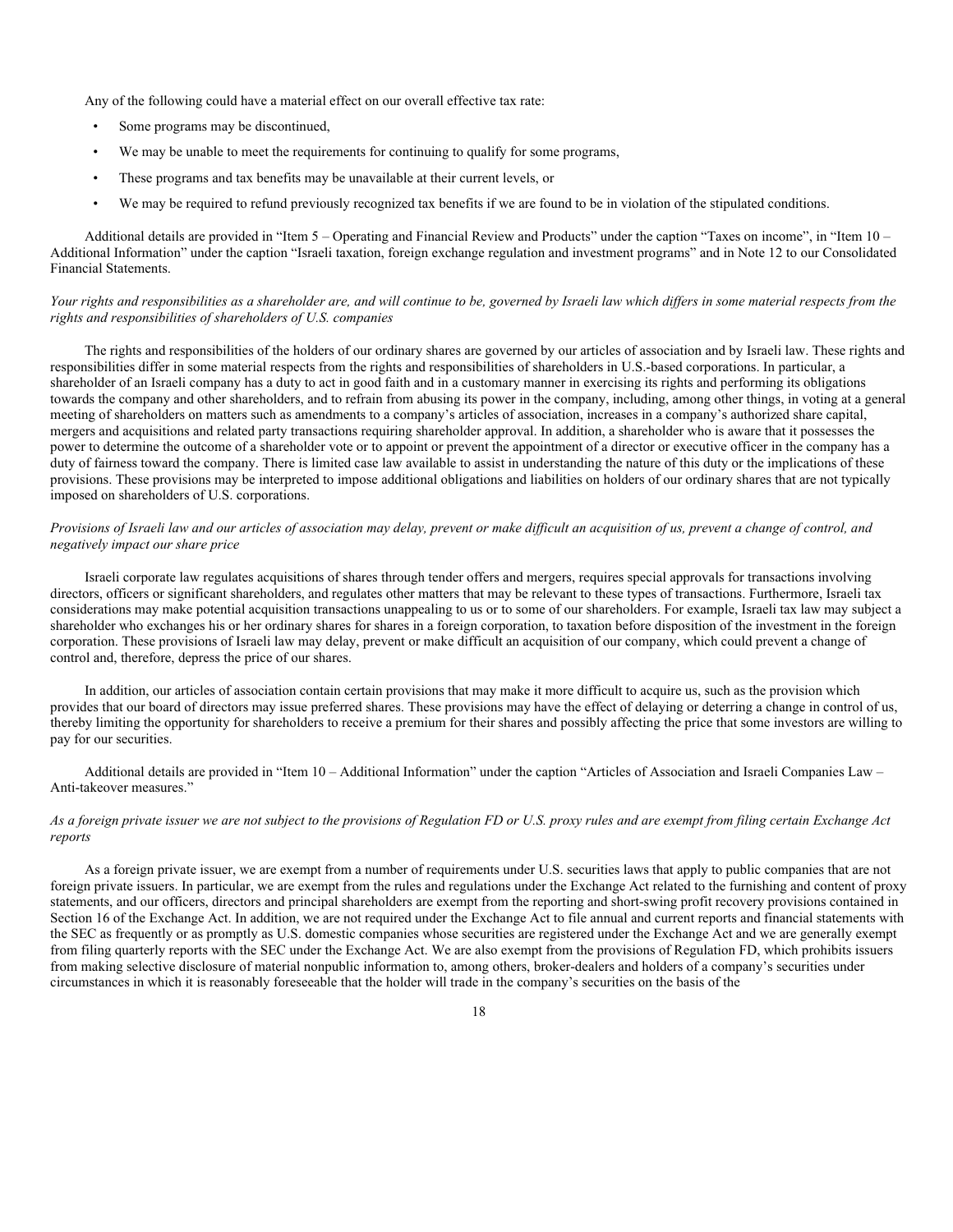information. For so long as we qualify as a foreign private issuer, we are not required to comply with the proxy rules applicable to U.S. domestic companies, although pursuant to the Companies Law, we disclose the annual compensation of our five most highly compensated office holders (as defined under the Israeli Companies Law) on an individual basis, including in this Annual Report.

# *As a foreign private issuer whose shares are listed on the NASDAQ Global Select Market, we may follow certain home country corporate governance practices instead of certain NASDAQ requirements*

As a foreign private issuer whose shares are listed on the NASDAQ Global Select Market, we are permitted to follow certain home country corporate governance practices instead of certain requirements of the NASDAQ Stock Market Rules. For example, we follow our home country law, instead of the NASDAQ Stock Market Rules, which require that we obtain shareholder approval for the establishment or amendment of certain equity based compensation plans and arrangements. Under Israeli law and practice, in general, the approval of the board of directors is required for the establishment or amendment of equity based compensation plans and arrangements, unless the arrangement is for the benefit of a director or a controlling shareholder, in which case compensation committee or audit committee and shareholder approval are also required. A foreign private issuer that elects to follow a home country practice instead of NASDAQ requirements must submit to NASDAQ in advance a written statement from an independent counsel in such issuer's home country certifying that the issuer's practices are not prohibited by the home country's laws. In addition, a foreign private issuer must disclose in its annual reports filed with the Securities and Exchange Commission each such requirement that it does not follow and describe the home country practice followed by the issuer instead of any such requirement. Accordingly, our shareholders may not be afforded the same protection as provided under NASDAQ's corporate governance rules.

# **ITEM 4. INFORMATION ON CHECK POINT**

#### **Check Point Heritage and Vision**

Since its inception, Check Point's sole focus has been on IT security. Making the Internet secure, reliable, and available for corporations and consumers has been, and continues to be, our ongoing vision. Building on our heritage of pioneering the first firewall, and with a long track record of industry-leading cyber security solutions, the company's products provide protection against existing types of cyber security threats in a range of environments: physical and virtual networks, cloud and mobile surroundings, critical infrastructures and the 'Internet of Things' (IoT). Today, Check Point is one the largest pure cyber security vendors globally. We are committed to addressing the real needs of our customers and we take pride in consistently charting innovation in a field that never ceases to stop evolving.

# **Check Point Technology Leadership in 2018**

#### **AVLabs**

● Highest Score, SandBlast for Browsers, 100% Block Rate

#### **Forrester**

● Leader, Endpoint Security Suites 2018

#### **Gartner**

- Leader Enterprise Network Firewall Market Quadrant 2018
- Leader, Unified Threat Management Magic Quadrant 2018
- Customer's Choice, Unified Threat Management Peer Insights 2018

# **NSS Labs**

● Recommended in Next Generation Firewall Test 2018

# **PCMag**

● Editor's Choice, Anti-Ransomware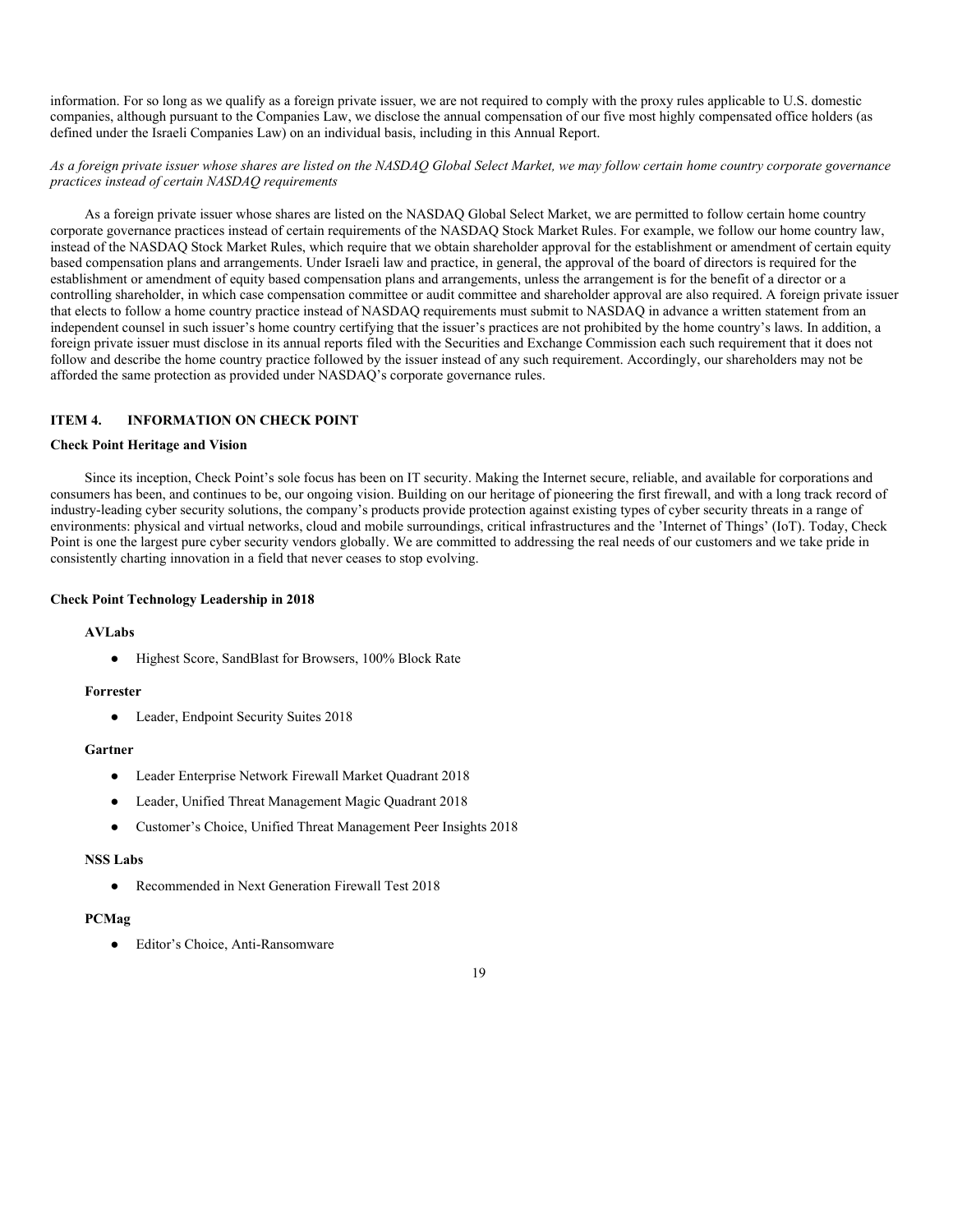# **Business Highlights**

In October 2018, we acquired 100% of the share capital of Dome9 Security Ltd. (Dome9), a privately held Israeli company. Founded in 2011, Dome9 has built a strong reputation for enabling security and compliance for rapid public cloud adoption. Dome9 customers use its platform to secure multi-cloud deployments across Amazon AWS, Microsoft Azure and Google Cloud. Dome9 provides significant cloud-native security capabilities, including intuitive visualization of security posture, compliance and governance automation, privileged identity protection and cloud traffic and event analysis, enabling safer and more manageable cloud deployments.

In January 2019, we acquired 100% of the share capital of ForceNock Security Ltd. (ForceNock), a privately held Israeli company. Founded in 2017, ForceNock developed a Web Application and API Protection (WAAP) technology, which utilizes machine learning, behavioral and reputationbased security engines. Check Point plans to integrate ForceNock's technology into its Infinity total protection architecture.

Further details regarding the important events in the development of our business since the beginning of 2018 are provided in "Item 5 – Operating and Financial Review and Prospects" under the caption "Overview."

We are incorporated as a company under the laws of the State of Israel in 1993 under the name of "Check Point Software Technologies Ltd." Our registered office and principal place of business is located at 5 Ha'Solelim Street, Tel Aviv 6789705 Israel. The telephone number of our registered office is 972-3-753-4555. Our company's web site is www.checkpoint.com. The contents of our web site are not incorporated by reference into this Annual Report.

This Annual Report is available on our web site. If you would like to receive a printed copy via mail, please contact our Investor Relations department at 959 Skyway Road, Suite 300, San Carlos, CA 94070, U.S.A., Tel.: 650-628-2050, email: ir@us.checkpoint.com.

Our agent for service of process in the United States is CT Corporation System, 818 West Seventh Street, Los Angeles, CA 90017 U.S.A.; Tel: 213-627-8252.

#### **Market Landscape - The 5th Generation of Cyber Security**

In the last 25 years, the technologies behind cyber attacks and the ensuing preventative measures have advanced rapidly. During 2018, we have seen an unprecedented number of cyber attacks carried out as large-scale, multi-vector mega attacks, inflicting major damage on businesses and their reputations. Looking back, we identify the different generations of both attacks and security products. Today's attacks are the most advanced and impactful we have ever seen. We find ourselves in the midst of the 5th generation of cyber attacks, yet the security deployed by most businesses is generationally behind and incapable of protecting against such attacks. Specifically, while we are facing the 5th generation of attacks, most businesses possess only 2nd or 3rd generation security. Let us look at the generations of attacks and associated security:

- Generation 1 Late 1980s, virus attacks on stand-alone PCs affected all businesses and drove the rise of anti-virus products.
- Generation 2 Mid 1990s, attacks from the internet affected all business and drove the creation of the firewall.
- Generation 3 Early 2000s, exploiting vulnerabilities in applications affected most businesses and drove the rise in intrusion prevention systems (IPS) products.
- Generation 4 Approximately 2010, rise of targeted, unknown, evasive, polymorphic attacks affected most businesses and drove the increase in behavior analysis technologies such as sandboxing products.
- Generation 5 Approximately 2015, large-scale and multi-vector mega attacks using advanced attack technologies. These are fast-moving attacks so detection-only is not enough. These attacks target traditional attack vectors and expanded to mobile and cloud. Advanced threat prevention is required.

While it may be commonplace for businesses to avoid cutting-edge IT technologies in critical operations, being generationally behind in security protection leaves the business fully exposed to advanced attacks. Such attacks can not only impact operations, but the exposure of critical information can damage the reputation and the viability of a business. Today, even 4th generation security is simply not enough to properly protect against today's 5th generation of attacks on today's IT environments, cloud deployments, and mobile devices. This is clearly not a risk worth taking.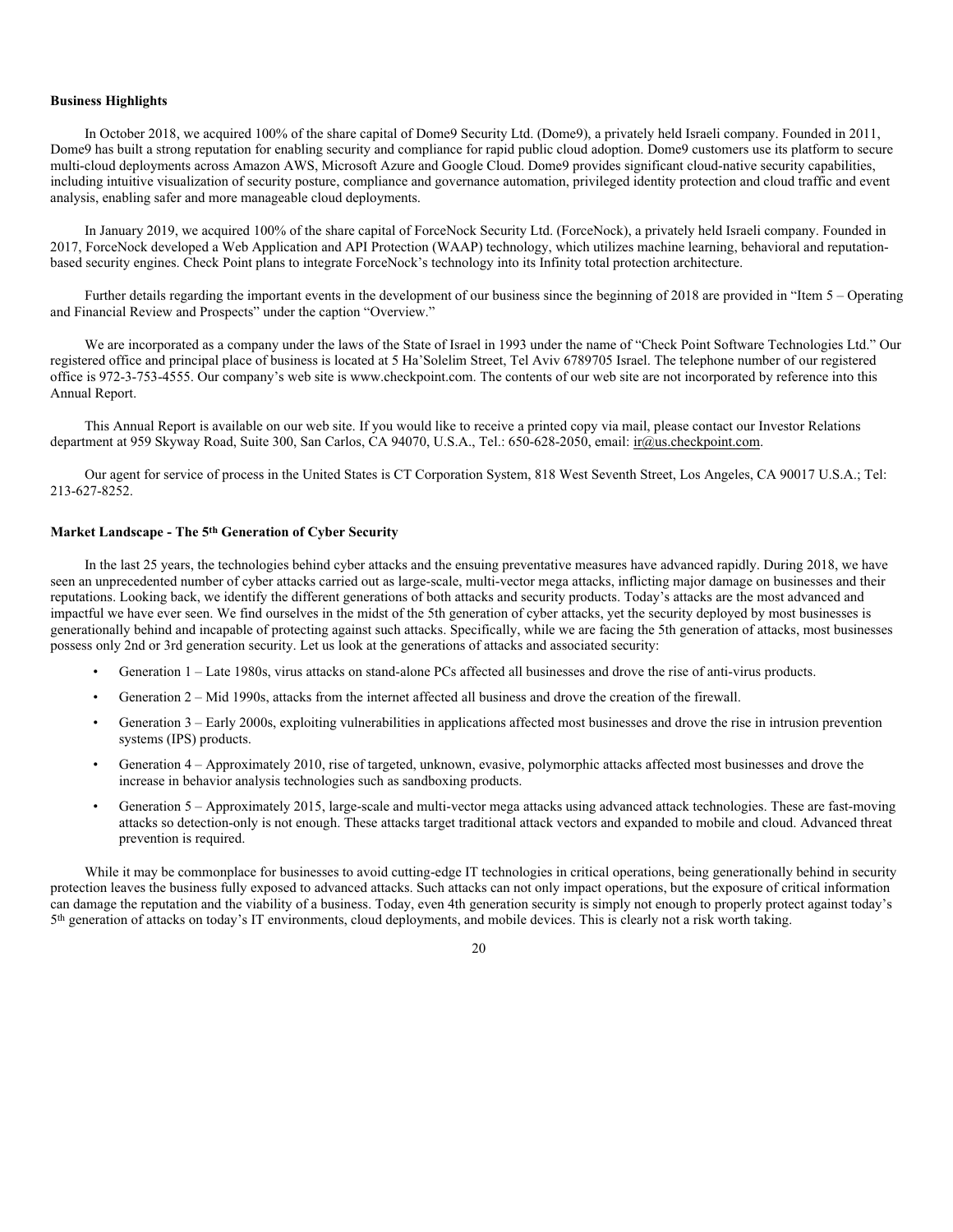To address this dangerous gap, businesses need to move from second- and third-generation approaches comprised of patchwork and best-of-breed deployments to a unified security foundation and a well-defined security architecture. This architecture should provide:

- Proven, best threat prevention technologies across an organization's entire IT infrastructure of networks, endpoints, cloud and mobile.
- Real-time sharing of threat intelligence across enterprises and within the enterprise.
- A single, consolidated security management framework.

#### **Product Strategy and Offerings**

At Check Point, we strive to bring the most innovative, highest-quality products to the market. In this way, we can provide exceptional value to our customers, allowing businesses of all sizes to be at the 5<sup>th</sup> generation of cyber-security and proactively protect their networks and prevent sophisticated threats. Our product strategy of driving innovation through research and development and strategic partnerships allows us to blaze new trails with market-leading products and solutions. Our strategy helps enterprises transition their corporate security strategies from not just detecting threats but to preventing them, while enabling businesses to adopt advanced IT technology and services, including mobility and cloud solutions.

#### *Check Point Infinity Architecture*

Check Point Infinity Architecture is a fully consolidated cyber security architecture that protects against  $5<sup>th</sup>$  generation mega cyber attacks across all networks, endpoint, cloud and mobile. The architecture is designed to resolve the complexities of growing connectivity and inefficient security. Check Point Infinity leverages unified threat intelligence and open interfaces, enabling all environments to stay protected against targeted attacks. As a result, it provides comprehensive threat prevention which seals security gaps, enables automatic and immediate threat intelligence sharing across all security environments and a consolidated security management for an efficient security operation. Check Point Infinity delivers protection against current and potential attacks, today and in the future.

Check Point Infinity Total Protection security consumption model enables enterprises to benefit from the most advanced threat prevention technologies available. These programs allow enterprises to use all of Check Point's security technologies, protecting their networks, endpoint, mobile devices and cloud via an annual security subscription based on the number of enterprise users.

#### *Check Point Network Security*

In order to serve the different needs and demands of our customers, we offer a wide portfolio of security gateways from platforms for small business (SMB) and small office locations to high-end and high-demanding data center and perimeter environments. On each security gateway, we offer the full expanse of Check Point's network security portfolio from industry-leading next generation firewall, IPS, VPN, WEB security, and Data Security (DLP) to a wide set of threat prevention technologies blocking known and unknown advanced fifth-generation cyber-attacks. Check Point's security gateways are available as software-only products, that can run on standard hardware, or on dedicated security gateway hardware appliances.

In 2018, Check Point introduced a number of innovative security gateways and software solutions. Check Point expanded the 23000 family of enterprise and data center security gateways with the 23900. The 23900 combines comprehensive threat prevention and increased performance to rapidly inspect SSL-encrypted traffic without compromising network performance. Check Point announced the 6000 family of security gateways delivering increased SSL performance and threat prevention capabilities to mid-size and large enterprises. Check Point introduced the Maestro Security Orchestrator, the industry's first truly hyperscale network security solution. Maestro enables any size business to enjoy the power of flexible cloud-level security platforms. This enables companies to seamlessly expand their existing security gateways to hyperscale capacity, including the demands of high data rate, ultra-low latency 5G networks. Check Point updated the industry leading R80.20 Cyber Security Management Platform with 100 new features delivering significant improvements in gateway performance, advanced threat prevention, cloud security, access policy, and consolidated network and endpoint management.

#### *Check Point Threat Prevention Technologies & Products*

In our ongoing task, of increasing the ability to block and prevent cyber-attacks before they occur, the Check Point SandBlast family of advanced threat prevention and zero-day protections includes over 30 different innovative technologies developed to combat the growing frequency and sophistication of cyber security threats.

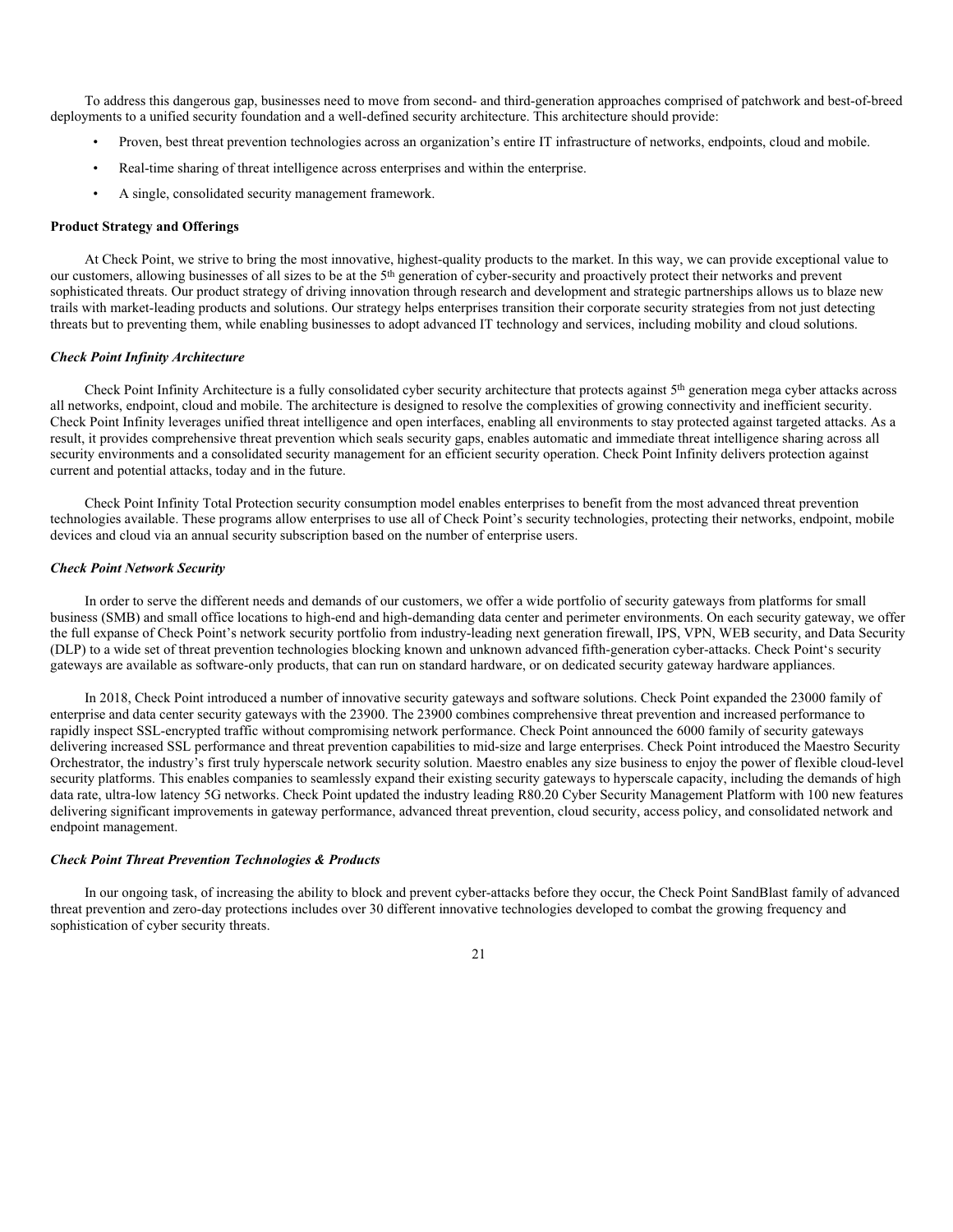SandBlast technologies are deployed as part of Check Point's advanced threat prevention suite for network perimeters (SandBlast Network), endpoints (SandBlast Agent), web browsers (SandBlast Agent for browsers), and mobile (SandBlast Mobile). In 2017, we expanded our threat prevention capabilities with the Anti-Ransomware agent, preventing the most evasive zero-day ransomware, web sandboxing (an early detonation technology that detects highly evasive zero-day exploits in Adobe Flash objects) and Image Extraction, a feature that sanitizes suspicious images.

#### *Check Point Cloud Security*

The growth and popularity of the public cloud continues to drive more data beyond traditional IT security protections and into data center environments that are no longer owned, managed, or controlled by corporate IT. Security is often cited as a key barrier to the wide-spread adoption of an enterprise cloud. Traditional security approaches do not fit with the dynamic nature of the cloud and therefore leave a business exposed to a whole host of new threats. Managing security and compliance in the cloud requires a new breed of tools that prevent evolving cybersecurity attacks and fatal misconfigurations and that actively protect applications and workloads, maintain compliance, and enable the cloud to stay agile and elastic. Check Point combines its long history of innovation in threat prevention security with a dynamic and agile deployment to lead our customers safely into the cloud.

As part of the Check Point Infinity Architecture, the Check Point CloudGuard cloud security product family delivers threat prevention to the most comprehensive number of leading cloud providers and applications with dynamic and agile security.

The Check Point CloudGuard portfolio offers a comprehensive threat prevention security and cloud security orchestration solution for enterprise cloud networks, data and applications. CloudGuard IaaS provides a unified management pane for cybersecurity policy enforcement across cloud and on-premise environments. CloudGuard IaaS integrates with a large number of public and private cloud infrastructure and workload platforms, including VMware NSX, Cisco ACI, Amazon Web Services (AWS), Microsoft Azure cloud and the Google Cloud Platform (GCP). CloudGuard SaaS supports cloud-based applications such as Salesforce, Office 365, and Box to work at protecting cloud services against the most sophisticated malware and zero-day attacks.

CloudGuard Dome9, based on Dome9's platform that we acquired in 2018, extends public cloud capabilities allowing enterprise organizations to easily manage network security and compliance automation at any scale across AWS, Azure and GCP.

The combination of CloudGuard portfolio solutions provide a holistic approach to delivering a complimentary cybersecurity threat prevention and cloud security management migration strategy across cloud data and control planes. Furthermore, Check Point supports single-click and agile deployment models aligned with the dynamic nature of cloud services for its customers.

#### *Check Point Mobile Security*

Smartphones and tablets give us unprecedented access to the critical business information we need to work faster and more accurately. Providing business employees with access to information on mobile devices has many benefits, but they can also expose the business to risk. According to a new study published by Check Point mobile threat researchers, every business has experienced at least one mobile infection in the past year. We believe this report was the first study to document the volume and impact of mobile attacks across corporate and public enterprise environments.

Check Point SandBlast Mobile, an innovative approach to mobile security for iOS and Android devices, detects and stops mobile threats before they start. Whether your data is at rest on a device or in flight through the cloud, SandBlast Mobile helps protect our customers from vulnerabilities and attacks that may put their data at risk.

#### *Check Point Security Management*

A significant part of our product strategy addresses the need for scalable and consolidated security management. As part of Check Point's Infinity architecture we enable customers of all sizes - from single offices to hundreds and thousands of offices -to manage and tailor their security policy to express their business needs from a single pane of glass. With Check Point's security management, administrators can consolidate security management in an all-in-one, single scalable server for full threat visibility and control across Networks, Endpoints, Cloud and Mobile.

In 2018, we updated our Security Management Software to version R80.20 offering security management through a single console with a unified security policy that streamlines security operations and provides a greater visibility into policy administration and threat analysis.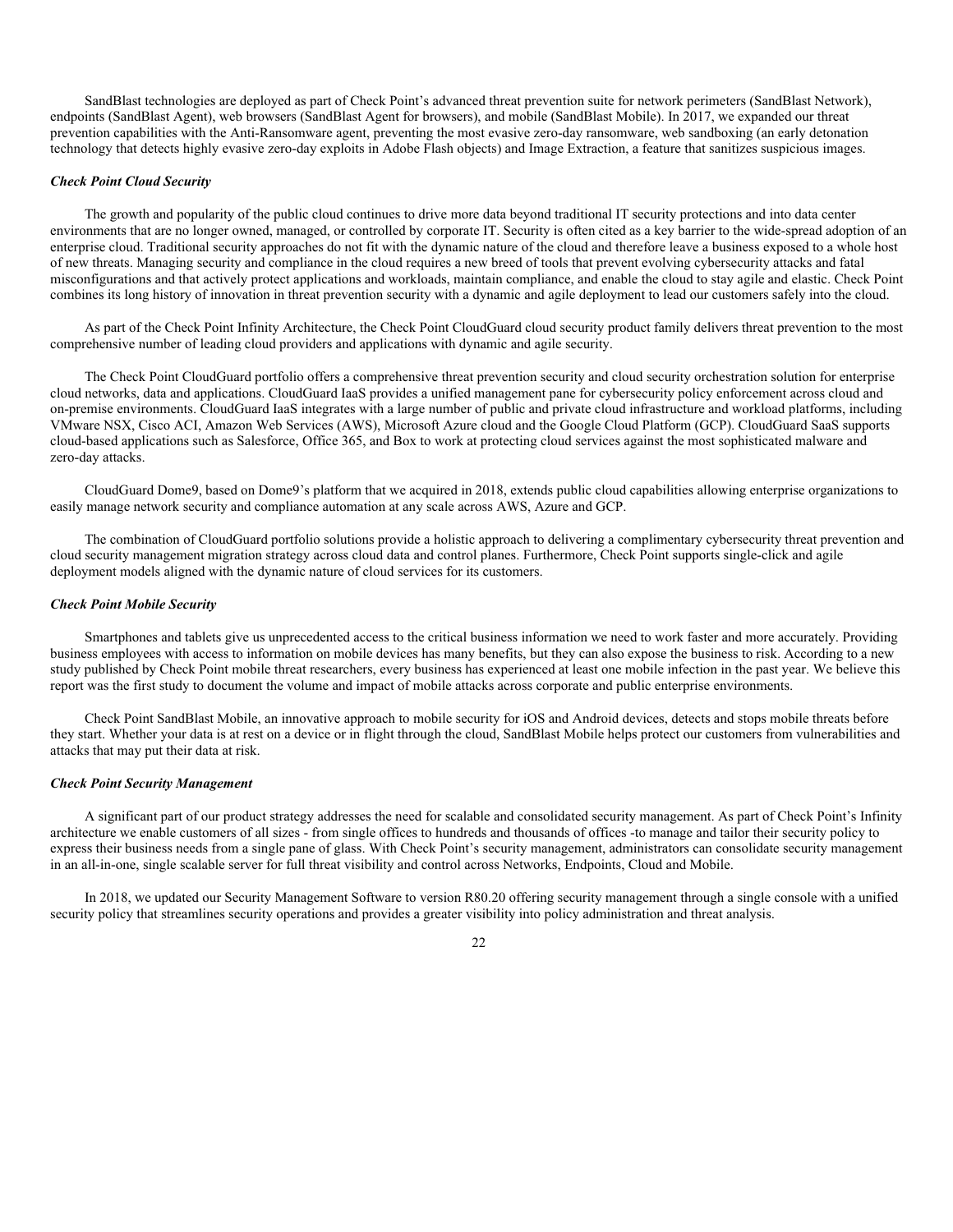Check Point's security management servers are available as software-only products that can run on standard hardware, or on dedicated security management hardware appliances named the Smart-1 product line. In 2018, Check Point also introduced a new Smart-1 appliances (525, 5050 and 5150), powering the 5th generation of Cyber Security with significant performance boost, facilitating the full security management consolidation under a single device.

# **Revenues by Category of Activity**

The following table presents our revenues for the last three fiscal years by category of activity:

|                                  |             | <b>Year Ended December 31.</b> |             |
|----------------------------------|-------------|--------------------------------|-------------|
|                                  | 2018        | 2017                           | 2016        |
|                                  |             | (in thousands)                 |             |
| <b>Category of Activity:</b>     |             |                                |             |
| Products and licenses            | \$ 525,557  | \$ 559,026                     | \$ 572,964  |
| Security subscriptions           | \$542,323   | \$480,352                      | \$ 389,885  |
| Software updates and maintenance | \$ 848,595  | \$ 815,280                     | 778,452     |
| Total revenues                   | \$1,916,475 | \$1,854,658                    | \$1,741,301 |

## **Sales and Marketing**

At the heart of Check Point's strategy to drive revenue is the commitment to address current and future customer requirements for enterprises of all sizes. We accomplish this in multiple ways:

• Through a global network of thousands of partners, which spans two-tier distributors, value-added resellers, global systems integrators, telecommunications companies and managed service providers.

• Spearheaded by our sales support and account management teams, Check Point works closely with the partner ecosystem to capture customer needs and match them with the right solutions.

• As part of our pre-sales support to our channel partners community, we employ technical consultants and systems engineers who work closely with partners and customers to assist them with pre-sale product configuration, use, and application support.

• Through technology partnerships with hardware and software suppliers such as IBM, Hewlett-Packard, VMware, Symantec, Apple, Google, Amazon, and Microsoft, Check Point uses integration to better meet diverse customer needs.

To drive awareness and demand for Check Point solutions, we create messaging and communications strategies to target users and business decision makers. These efforts include global media campaigns, thought-leadership programs, digital marketing, social media, as well as press and analyst relations. We promote our innovation and technology agenda globally through frequent product launches supported by targeted demand generation programs.

As of December 31, 2018, we had 2,345 employees and contractors dedicated to sales and marketing.

# **Support and Services**

We operate a worldwide technical services organization which provides a wide range of services including the following: (i) technical customer support programs and plans; (ii) professional services in implementing, upgrading and optimizing Check Point products, such as design planning and security implementation; and (iii) certification and educational training on Check Point products.

Our technical assistance centers in the United States, Israel, Canada, Japan, India, China and Australia offer support worldwide, 24-hour service, seven days per week. As of December 31, 2018, we had 756 employees and contractors in our technical services organization.

Our support solutions include both indirect and direct offerings. Channel partners provide customers with installation, training, maintenance and support, while we provide technical support to our channel partners. Alternatively, our customers may elect to receive support directly from us. In addition, because of the increased demand for our portfolio of security gateway appliances, from small office locations to telco grade and capacity infrastructure platforms, we have expanded our technical support offerings around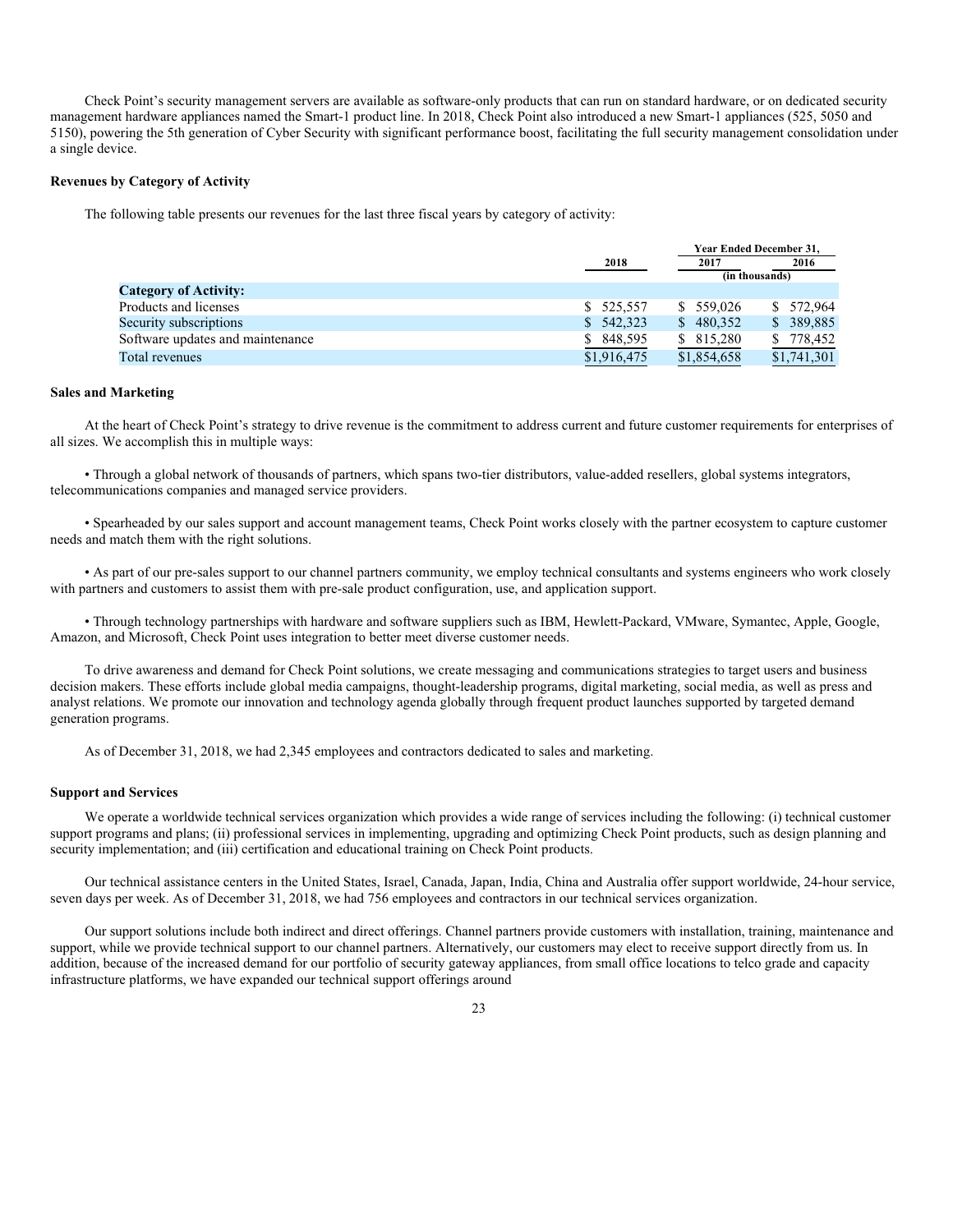the world. This includes same and next-business-day replacements, on-site support availability and device pre-configuration. We also offer ThreatCloud Managed Security Services and Incident Response Services. These services are focused on helping our partners and customers maximize the effectiveness of advanced protections and mitigate and remediate critical security events quickly.

#### **Research and Product Development**

We believe that our future success will depend upon our ability to enhance our existing products, and to develop, acquire and introduce new products to address the increasingly sophisticated needs of our customers. This becomes especially true as we find ourselves facing 5<sup>th</sup> generation cyberattacks. Today's attacks are the most advanced and impactful we have ever seen and yet the security deployed by most businesses is generationally behind and incapable of protecting against these attacks. Part of the problem is that older generations of security are based on patchwork solutions that simply detect. Check Point's continues its focus in 2019 on 5<sup>th</sup> generation cyber security, which emphasizes prevention through a consolidated architecture that unifies all network, virtual, cloud, remote office and mobile operations.

We work closely with existing and potential customers, distribution channels and major resellers, who provide significant feedback for product development and innovation. We work with these audiences to understand the challenges they face, to ensure each new generation of security we introduce keeps them well protected as the threats evolve. Our product development efforts are focused on providing unified security architecture, named the Check Point Infinity Generation V Architecture, which functions throughout all layers of the network and devices that carry data. This includes enhancements to our current family of products and the continued development of new products to respond to the rapidly changing threat landscape through the provision of services, such as network perimeter protections, protection against cyber-threats, data protection for today's mobile environments, web security and security for managed enterprise endpoints. Our technology also centrally manages all of these layers and solutions. We develop most of our new products internally and also expect to leverage the products and technologies we have acquired. We may decide, based upon timing and cost considerations that it would be more efficient to acquire or license certain technologies or products from third parties, or to make acquisitions of other businesses.

As of December 31, 2018, we had 1,532 employees and contractors dedicated to research and development activities and quality assurance.

# **Competition**

Information concerning competition is provided in "Item 3 – Key Information" under the caption "Risk Factors – Risks Relating to Our Business and Our Market – We may not be able to successfully compete."

#### **Proprietary Rights**

Check Point relies on a combination of copyright and trademark laws, trade secrets, confidentiality procedures and contractual provisions to protect its proprietary rights. The company relies on trade secret and copyright laws to protect its software, documentation, and other written materials. Further, Check Point generally enters into confidentiality agreements with employees, consultants, customers and potential customers, and limits access and distribution of materials and information that the company considers proprietary.

We have 78 issued patents in the U.S. and in other regions and 31 pending patent applications worldwide. Our efforts to protect our patent rights and other proprietary rights may not be adequate and our competitors may independently develop technology that is similar. Additional details are provided in "Item 3 – Key Information" under the caption "Risk Factors – Risks Relating to Our Business and Our Market – We may not be able to successfully protect our intellectual property rights."

#### **Effect of Government Regulation on our Business**

Information concerning regulation is provided in "Item 5 – Operating and Financial Review and Products" under the caption "Taxes on income" and in "Item 10 – Additional Information" under the caption "Israeli taxation, foreign exchange regulation and investment programs."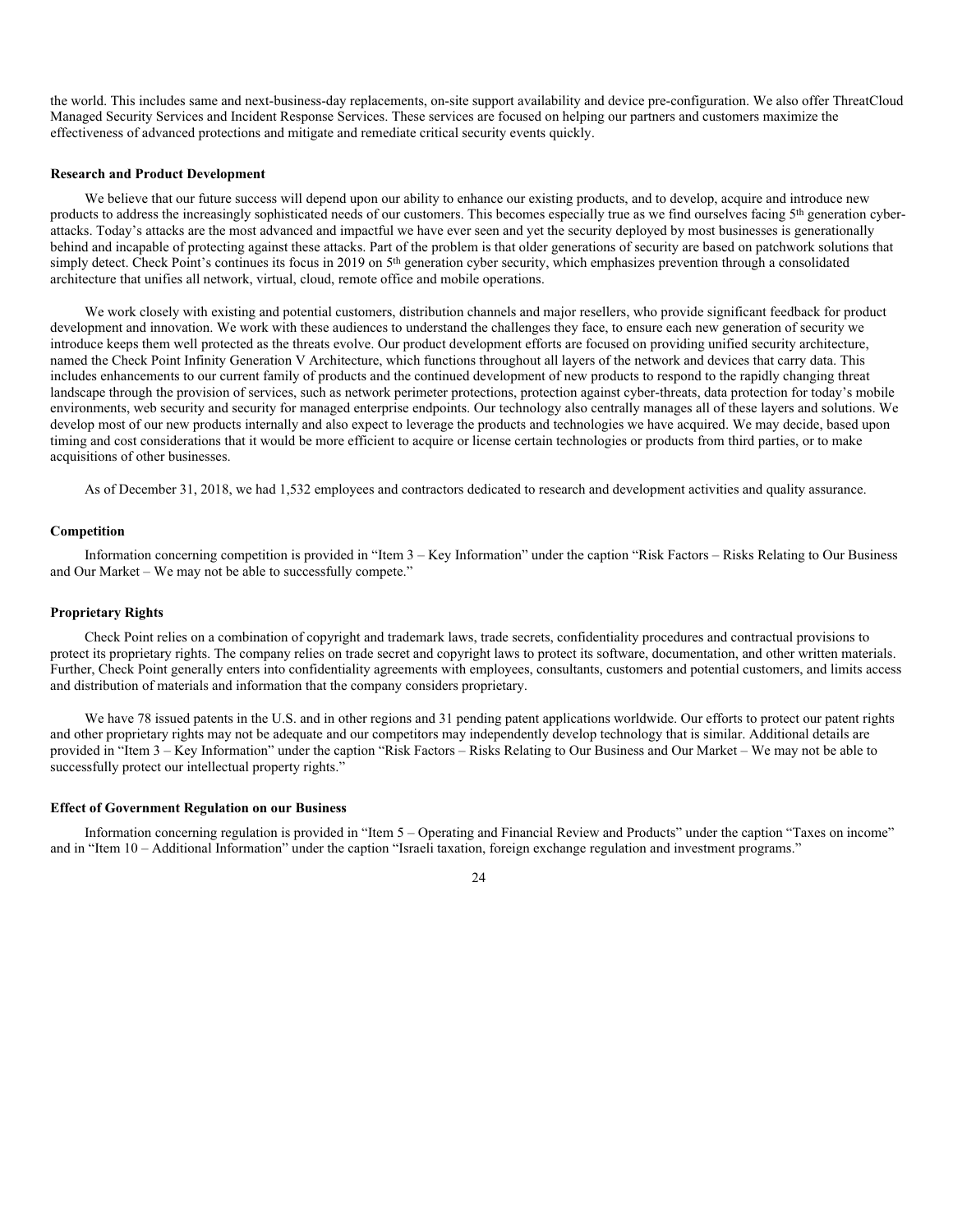# **Organizational Structure**

We are organized under the laws of the State of Israel. We wholly own the subsidiaries listed below, directly or through other subsidiaries, unless otherwise specified in the footnotes below:

Check Point Software Technologies, Inc. United States of America (Delaware) Check Point Software (Canada) Technologies Inc. Canada Check Point Software Technologies (Japan) Ltd. Japan<br>Check Point Software Technologies (Netherlands) B.V. Netherlands Software Technologies (Netherlands) B.V. Check Point Software Technologies (Netherlands) B.V. Check Point Holding (Singapore) PTE Ltd.<br>
Check Point Holding (Singapore) PTE Ltd. (1) Singapore Sheck Point Holding (Singapore) PTE Ltd. (1) Check Point Holding (Singapore) PTE Ltd. (1)<br>
Check Point Holding (Singapore) PTE Ltd. – U.S. Branch (2) United States of America (New York) Check Point Holding (Singapore) PTE Ltd. - U.S. Branch (2) Israel Check Point Software Technologies Ltd. China (3) China Check Point Holding AB (4) Sweden Check Point Holding AB (4)

Dynasec Ltd. Israel<br>Check Point Advanced Threat Prevention Ltd. (formerly known as Hyperwise Ltd.) Israel Check Point Advanced Threat Prevention Ltd. (formerly known as Hyperwise Ltd.) Check Point Mobile Security Ltd. (formerly known as Lacoon Mobile Security Ltd.) Israel Check Point Software Technologies South Africa PTY. Ltd South Africa South Africa Check Point Software (Kenya) Ltd.<br>
Check Point Software Technologies B.V Nigeria Ltd. (5) Nigeria Check Point Software Technologies B.V Nigeria Ltd. (5) Check Point Public Cloud Security Ltd. (formerly known as Dome9 Security Ltd.) Israel ForceNock Security Ltd. **Israel** Dome 9, Inc.(6) United States of America (Delaware)

- (1) Representative office of Check Point Holding (Singapore) PTE Ltd.
- (2) Branch of Check Point Holding (Singapore) PTE Ltd.
- (3) Representative office of Check Point Software Technologies Ltd.
- (4) Subsidiary of Check Point Holding (Singapore) PTE Ltd. (former name: Protect Data AB)
- (5) Subsidiary of Check Point Holding (Singapore) PTE Ltd. and Check Point Yazilim Teknolojileri Pazarlama A.S.
- (6) Subsidiary of Check Point Public Cloud Security Ltd.

# **NAME OF SUBSIDIARY COUNTRY OF INCORPORATION**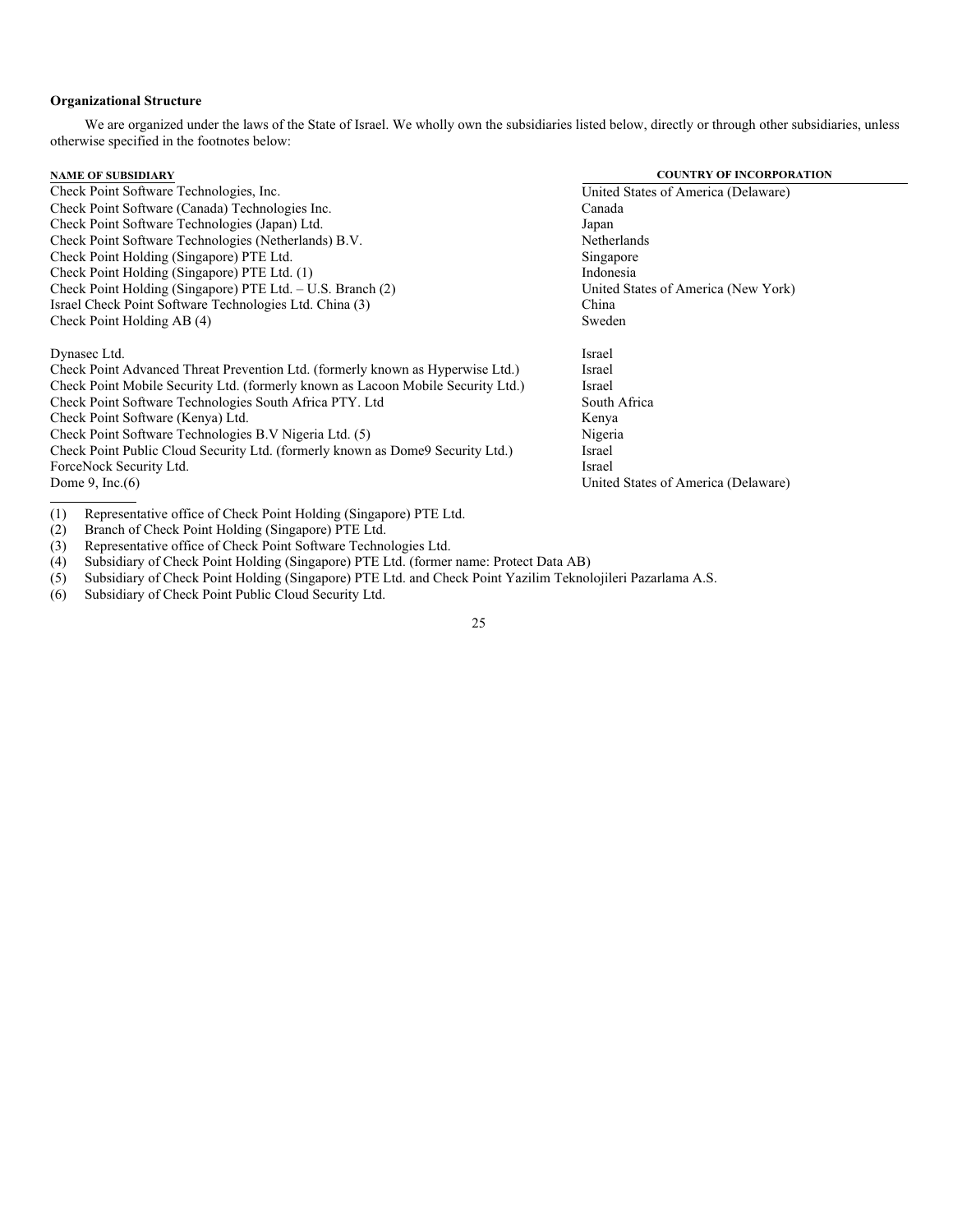Check Point Software Technologies (Netherlands) B.V. acts as a holding company. It wholly owns all or substantially all of the share capital of the principal operating subsidiaries listed below, unless otherwise indicated in the footnotes below:

|  |  | NAME OF SUBSIDIARY |  |
|--|--|--------------------|--|
|--|--|--------------------|--|

Check Point Software Technologies S.A. Argentina Check Point Software Technologies (Australia) PTY Ltd. Australia Check Point Software Technologies (Austria) GmbH<br>Check Point Software Technologies (Belarus) LLC Belarus Check Point Software Technologies (Belarus) LLC Check Point Software Technologies (Belgium) S.A. Belgium Check Point Software Technologies (Brazil) LTDA<br>Check Point Software Technologies (Hong Kong) Ltd. (Guangzhou office) (1) China Check Point Software Technologies (Hong Kong) Ltd. (Guangzhou office) (1) China Check Point Software Technologies (Hong Kong) Ltd. (Shanghai office) (1) Check Point Software Technologies (Czech Republic) s.r.o. Czech Republic Check Point Software Technologies (Denmark) ApS Denmark Check Point Software Technologies (Finland) Oy Finland Check Point Software Technologies SARL France<br>
Check Point Software Technologies GmbH<br>
Germany Check Point Software Technologies GmbH Check Point Software Technologies (Greece) SA Greece Check Point Software Technologies (Hungary) Ltd. https://www.energelea.com/2010/2010 Hungary Check Point Software Technologies (Hong Kong) Ltd. Hong Kong Check Point Software Technologies (India) Private Limited India Check Point Software Technologies (Italia) Srl<br>
Check Point Software Technologies Mexico S.A. de C.V.<br>
Mexico Check Point Software Technologies Mexico S.A. de C.V. Check Point Software Technologies (Beijing) Co., Ltd. China Check Point Software Technologies (New Zealand) Limited New Zealand Check Point Software Technologies (New Zealand) Limited Check Point Software Technologies Norway A.S. Check Point Software Technologies (Philippines) Inc. Norway Philippines Check Point Software Technologies (Poland) Sp.z.o.o. Poland<br>
CPST (Portugal), Sociedade Unipessoal Lda. Portugal CPST (Portugal), Sociedade Unipessoal Lda. Check Point Software Technologies (RMN) SRL. Romania Check Point Software Technologies (Russia) OOO Russia Check Point Software Technologies (Korea) Ltd. S. Korea Check Point Software Technologies (Spain) S.A. Spain Check Point Software Technologies (Switzerland) A.G. Switzerland Check Point Software Technologies (Taiwan) Ltd. Taiwan Check Point Yazilim Teknolojileri Pazarlama A.S. Turkey Check Point Software Technologies (UK) Ltd. United Kingdom

**COUNTRY OF INCORPORATION** 

(1) Representative office of Check Point Software Technologies (Hong Kong) Ltd.

Check Point Holding AB wholly owns the subsidiary listed below:

# **NAME OF SUBSIDIARY COUNTRY OF INCORPORATION**

Check Point Software Technologies (Sweden) AB Sweden

Check Point Software Technologies Inc. wholly owns the subsidiary listed below:

**NAME OF SUBSIDIARY COUNTRY OF INCORPORATION** Zone Labs, L.L.C. United States of America (California)

#### **Property and Equipment**

Our international headquarters are located in Tel Aviv, Israel. We occupy our headquarters pursuant to a long-term lease with the City of Tel Aviv – Jaffa, which expires in August 2059. We made a prepayment for the entire term upon entering into this lease and we are not required to make any additional payments under the lease. Our international headquarters building contains approximately 332,000 square feet of office space, including an expansion of the existing building, which was substantially completed in the last quarter of 2017. In addition, we lease approximately 46,000 square feet of additional space in Tel Aviv, Israel.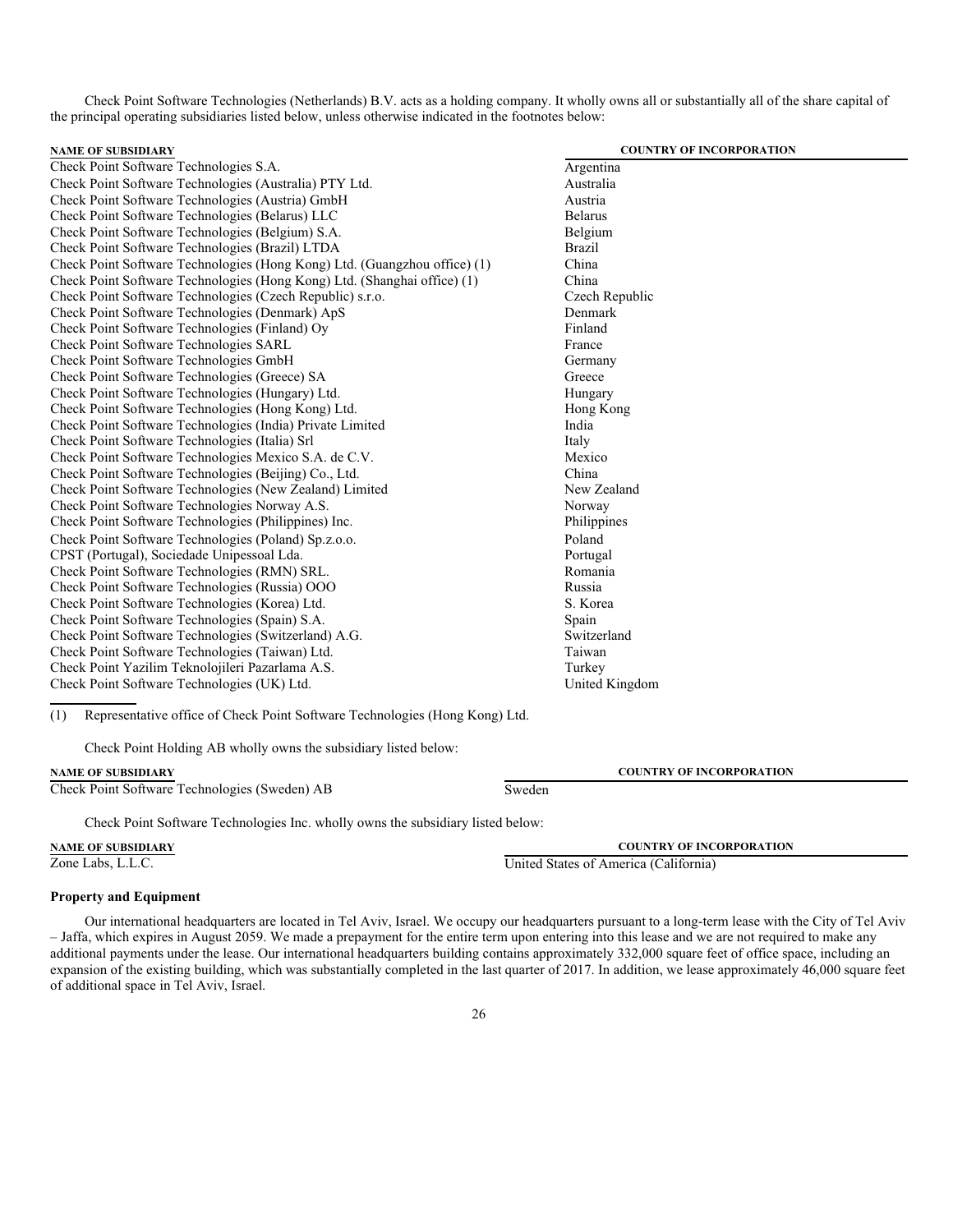Outside of Israel, we lease offices in various locations throughout the world. The breakdown in the various geographies is as follows:

| Location                             | Space (square feet) |
|--------------------------------------|---------------------|
| Americas                             | 134,000             |
| Europe                               | 56,000              |
| Asia-Pacific, Middle East and Africa | 51,000              |

#### **Principal Capital Expenditures and Divestitures**

*For more information regarding our principal capital expenditures currently in progress, see "Item 5 – Operating and Financial Review and Prospects" under the caption "Liquidity and Capital Resources."* 

#### **ITEM 4A. UNRESOLVED STAFF COMMENTS**

None.

#### **ITEM 5. OPERATING AND FINANCIAL REVIEW AND PROSPECTS**

The following discussion and analysis is based on our consolidated financial statements including the related notes, and should be read in conjunction with them. Our consolidated financial statements are provided in "Item 18 – Financial Statements".

#### **Overview**

We develop, market and support a wide range of products and services for IT security by offering a multilevel security architecture that defends enterprises' cloud, network and mobile device information. Our solutions operate under a unified security architecture that enables end-to-end security with a single line of unified security gateways and allow a single agent for all endpoint security that can be managed from a single unified management console. This unified management allows for ease of deployment and centralized control and is supported by, and reinforced with, real-time security updates. Our products and services are sold to enterprises, service providers, small and medium sized businesses and consumers. Our open platform framework allows customers to extend the capabilities of our products and services with third-party hardware and security software applications. Our products are sold, integrated and serviced by a network of channel partners worldwide.

Our business is subject to the effects of general global economic conditions and, in particular, market conditions in the IT, Internet security and data security industries. If general economic and industry conditions deteriorate, demand for our products could be adversely affected.

We derive our sales primarily through indirect channels. During 2018, 2017 and 2016, we derived approximately 53%, 54%, and 52%, respectively, of our sales from our ten largest channel partners. In 2018, 2017 and 2016, our two largest distributors accounted for approximately 36%, 36% and 37% of our sales. The following table presents the percentage of total consolidated revenues that we derive from sales in each of the regions shown:

|                                      |      | Year Ended December 31, |      |  |  |
|--------------------------------------|------|-------------------------|------|--|--|
|                                      | 2018 | 2017                    | 2016 |  |  |
| <b>Region:</b>                       |      |                         |      |  |  |
| Americas, principally U.S.           | 47%  | 47%                     | 49%  |  |  |
| Europe                               | 37%  | 36%                     | 36%  |  |  |
| Asia-Pacific, Middle East and Africa | 16%  | 17%                     | 15%  |  |  |

For information on the impact of foreign currency fluctuations, please refer to "Item 11 – Quantitative and Qualitative Disclosures about Market Risk – Foreign Currency Risk."

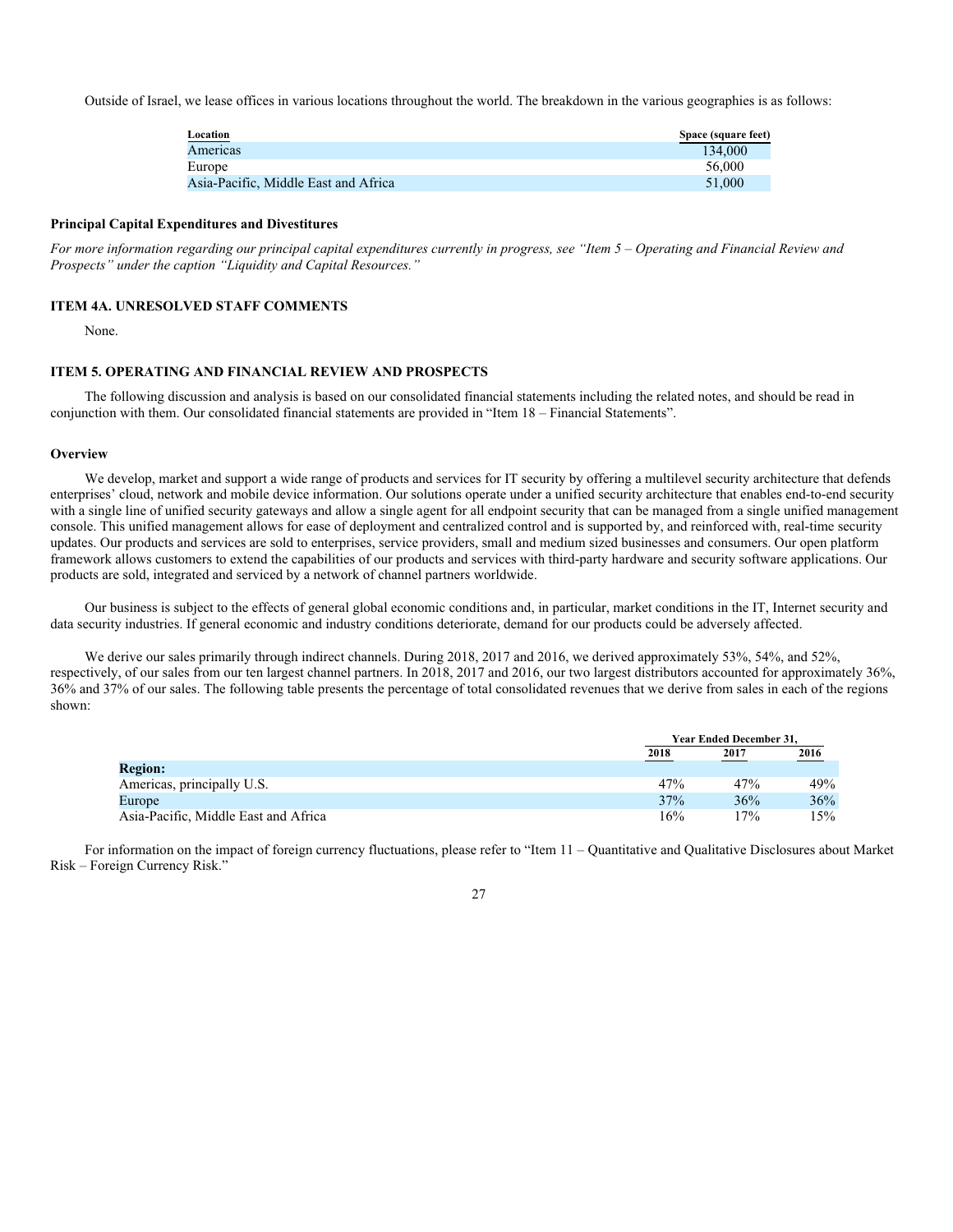#### **Critical Accounting Policies and Estimates**

Our consolidated financial statements are prepared in accordance with U.S. GAAP. These accounting principles require us to make certain estimates, judgments and assumptions. We believe that the estimates, judgments and assumptions that we make are reasonable based upon information available to us at the time that these estimates, judgments and assumptions were made. These estimates, judgments and assumptions can affect the reported amounts of assets and liabilities as of the date of the financial statements as well as the reported amounts of revenues and expenses during the periods presented. To the extent there are material differences between these estimates, judgments or assumptions and actual results, our consolidated financial statements will be affected. The accounting policies that reflect our more significant estimates, judgments and assumptions and which we believe are the most critical to aid in fully understanding and evaluating our reported financial results, include the following:

- Revenue recognition (including sales reserves),
- Realizability of long-lived assets (including intangible assets),
- Accounting for income taxes,
- Allowances for doubtful accounts,
- Impairment of marketable securities; and
- Loss Contingencies.

In many cases, the accounting treatment of a particular transaction is specifically dictated by U.S. GAAP and does not require management's judgment in its application. There are also areas in which management's judgment in selecting among available alternatives would not produce a materially different result. Our senior management has reviewed these critical accounting policies and related disclosures with the audit committee of our board of directors. You can see a summary of our significant accounting policies in Note 2 to our consolidated financial statements, as set forth in Item 18.

### *Revenue recognition*

We derive our revenues mainly from sales of products and licenses, security subscriptions and software updates and maintenance. Our products are generally integrated with software that is essential to the functionality of the product. We sell our products primarily through channel partners including distributors, resellers, Original Equipment Manufacturers ("OEMs"), system integrators and Managed Security Service Providers ("MSPs"), all of whom are considered end users.

Security subscriptions provide customers with access to its suite of security solutions and is sold as a service.

Software updates and maintenance provide customers with rights to unspecified software product upgrades released during the term of the agreement and include maintenance services to end-user customers, through primarily telephone access to technical support personnel as well as hardware support services.

On January 1, 2018, we adopted Topic 606 using the modified retrospective method applied to those contracts which were not completed as of January 1, 2018. Results for reporting periods beginning after January 1, 2018 are presented under Topic 606, while prior period amounts are not adjusted and continue to be reported under Topic 605. As a result of this adoption, we revised our accounting policy for revenue recognition as detailed below. The new standard application had no material effect on the pattern of our revenue recognition.

We recognize revenue under the core principle that transfer of control to our customers should be depicted in an amount reflecting the consideration we expect to receive in revenue. Therefore, we identify a contract with a customer, identify the performance obligations in the contract, determine the transaction price, allocate the transaction price to each performance obligation in the contract and recognize revenues when (or as) we satisfy a performance obligation.

We recognize revenues from sales of products and licenses, under Topic 606, upon shipment when control of the promised goods is transferred to the customer, or upon electronic transfer of the Certificate Key to the customer.

We recognize revenues from security subscriptions and software updates and maintenance ratably over the term of the agreement due to the continuous transfer of control to the customer over the period.

Our arrangements typically contain multiple deliverables, such as products and licenses, security subscriptions and software updates and maintenance, which are generally capable of being distinct and accounted for as separate performance obligations. We evaluated the criteria to be distinct under Topic 606, and concluded that the products and the licenses were distinct and distinct in the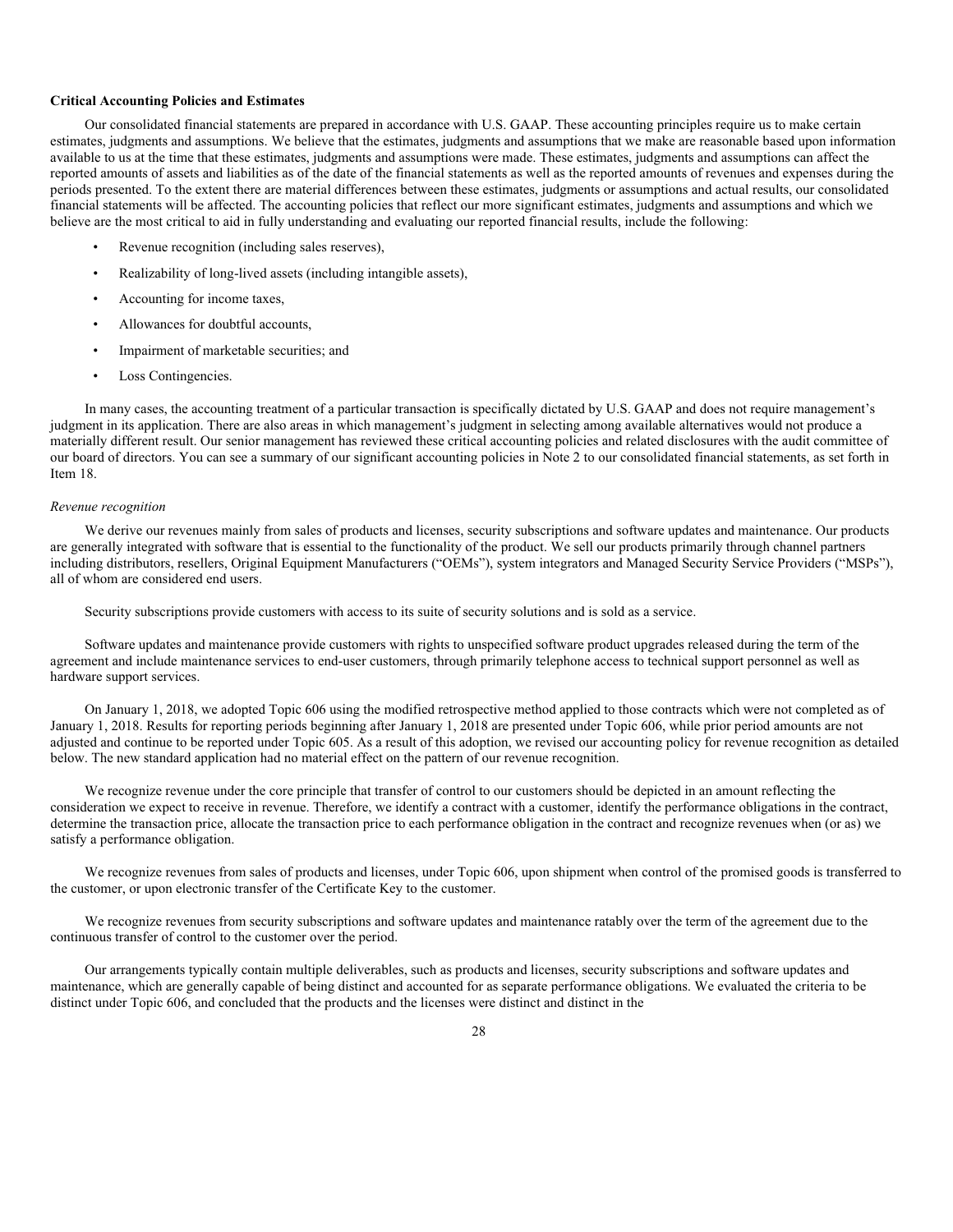context of the contract from the security subscription and the software updates and maintenance, as the customer can benefit from the products and licenses without the services and the services are separately identifiable within the arrangement. We allocate the transaction price to each performance obligation based on relative standalone selling price basis, by using the prices charged for a performance obligation when sold separately.

Deferred revenues represent mainly the unrecognized revenue billed for security subscriptions and for software updates and maintenance. Such revenues are recognized ratably over the term of the related agreement.

We recognize revenues net of estimated amounts that may be refunded for sales returns, rebates, stock rotations and other rights provided to customers on product and service related sales subject to varying limitations. We estimate and record these reductions based on our historical sales returns experience, analysis of credit memo data, rebate plans, stock rotation and other known factors. In each accounting period, we use judgments and estimates to determine potential future sales credits, returns and stock rotation, related to current period revenue. These estimates affect our "revenue" line item on our consolidated statements of income and affect our "deferred revenues" and "accrued expenses and other current liabilities" on our consolidated balance sheets.

#### *Realizability of long-lived assets (including intangible assets)*

We are required to assess the impairment of tangible and intangible long-lived assets subject to amortization, under ASC 360 "Property, Plant and Equipment", on a periodic basis, when events or changes in circumstances indicate that the carrying value may not be recoverable. Impairment indicators include any significant changes in the manner of our use of the assets or the strategy of our overall business, significant negative industry or economic trends and significant decline in our share price for a sustained period.

Upon determination that the carrying value of a long-lived asset may not be recoverable based upon a comparison of aggregate undiscounted projected future cash flows from the use of the asset or asset group to the carrying amount of the asset, an impairment charge is recorded for the excess of carrying amount over the fair value. We measure fair value using discounted projected future cash flows. We base our fair value estimates on assumptions we believe to be reasonable but that are unpredictable and inherently uncertain. If these estimates or their related assumptions change in the future, we may be required to record impairment charges for our tangible and intangible long-lived assets subject to amortization. No impairment charges were recognized during 2018, 2017 and 2016.

#### *Accounting for income tax*

We are subject to income taxes in Israel, the United States and numerous foreign jurisdictions. Significant judgment is required in evaluating our uncertain tax positions and determining our taxes. Although we believe our reserves are reasonable, no assurance can be given that the final tax outcome of these matters will not be different from that which is reflected in our historical income tax provisions and accruals. We adjust these reserves in light of changing facts and circumstances, such as the closing of a tax audit or the refinement of an estimate. To the extent that the final tax outcome of these matters is different than the amounts recorded, such differences will affect the provision for income taxes in the period in which such determination is made.

We have accounted for the tax effects of the Tax Cuts and Jobs Act, which we refer to as the Tax Act, enacted on December 22, 2017, on a provisional basis. Our accounting for certain income tax effects is incomplete, but we have determined reasonable estimates for those effects. Our reasonable estimates are included in our financial statements as of December 31, 2018.

Significant judgment is also required in determining any valuation allowance recorded against deferred tax assets. In assessing the need for a valuation allowance, we consider all available evidence, including past operating results, estimates of future taxable income, and the feasibility of tax planning strategies. In the event that we change our determination as to the amount of deferred tax assets that can be realized, we will adjust our valuation allowance with a corresponding impact to the provision for income taxes in the period in which such determination is made.

# *Allowance for doubtful accounts*

We maintain an allowance for doubtful accounts for losses that may result from the failure of our channel partners to make required payments. We estimate this allowance based on our judgment as to our ability to collect outstanding receivables. We form this judgment based on factors that may affect a customer's ability to pay, such as age of the receivable balance and past experience. If the financial condition of our channel partners were to deteriorate, resulting in their inability to make payments, we would need to increase the allowance for doubtful accounts.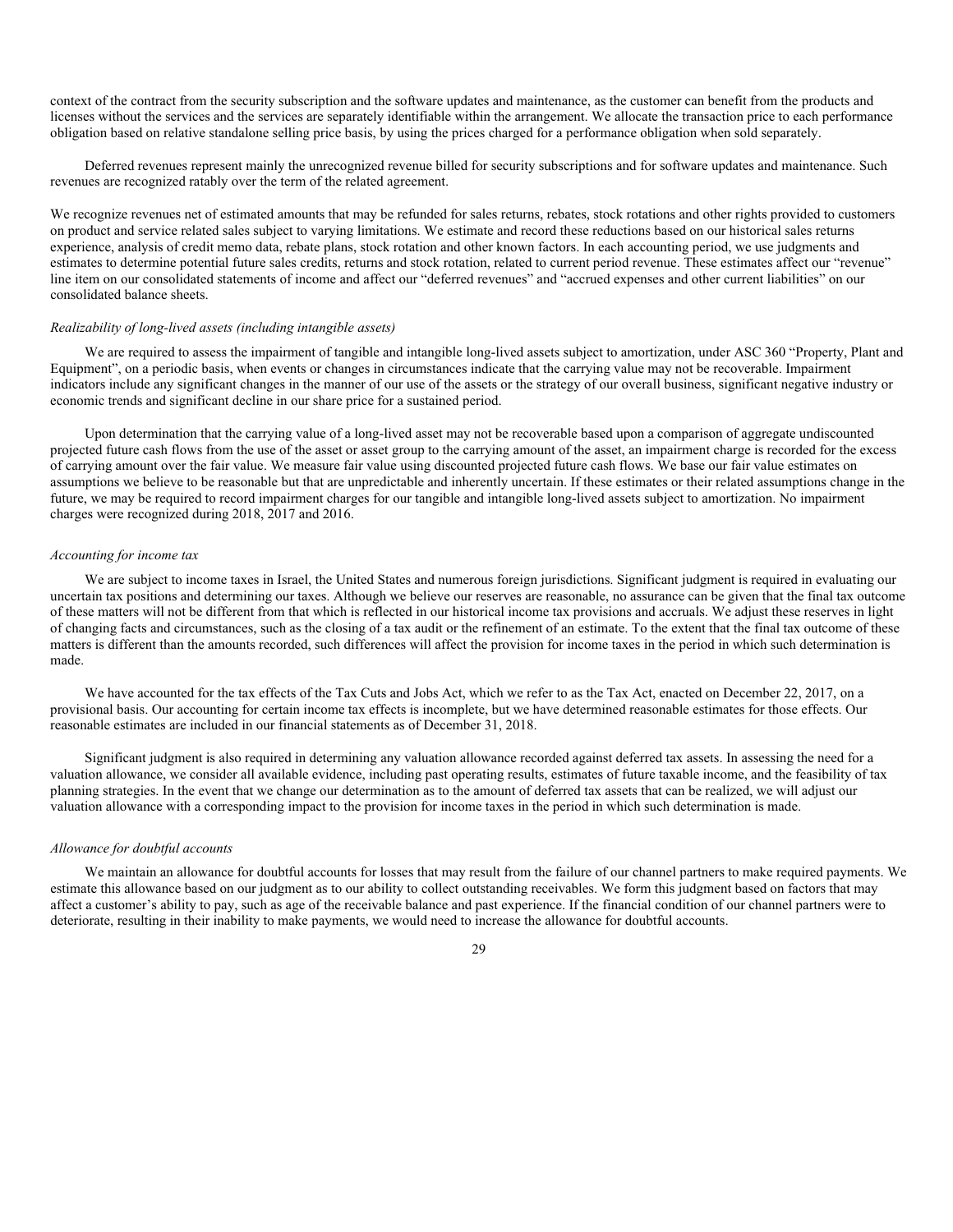#### *Impairment of marketable securities*

Our marketable securities are classified as available-for-sale securities. We assess our available-for-sale marketable securities on a regular basis for other-than-temporary impairment. Pursuant to the accounting guidance in ASC 320 "Investments- Debt and Equity Securities", if we have a security with a fair value less than its amortized cost and we intend to sell the security or it is more likely than not we will be required to sell the security before it recovers, an other-than temporary impairment has occurred and we must record the entire amount of the impairment in earnings. If we do not intend to sell the security or it is not more likely than not we will be required to sell the security before it recovers in value, we must estimate the net present value of cash flows expected to be collected. If the amortized cost exceeds the net present value of cash flows, such excess is considered a credit loss and an other-than-temporary impairment has occurred. The credit loss component is recognized in earnings and the residual portion of the other-than-temporary impairment is recorded in other comprehensive income. The determination of credit losses requires significant judgment and actual results may be materially different than our estimate. We consider the likely reason for the decline in value, the period of time the fair value was below amortized cost, changes in and performance of the underlying collateral, the ability of the issuer to meet payment obligations, changes in ratings and market trends and conditions.

We measure our money market funds and marketable securities at fair value. Money market funds and marketable securities are classified within Level 1 or Level 2. This is because these assets are valued using quoted market prices or alternative pricing sources and models utilizing market observable inputs.

#### *Loss Contingencies*

We are currently involved in various claims and legal proceedings. We review the status of each matter and assess its potential financial exposure. If the potential loss from any claim or legal proceeding is considered probable and the amount can be reasonably estimated, we accrue a liability for the estimated loss.

#### *Recent Accounting Pronouncements*

For a summary of recent accounting pronouncements applicable to our consolidated financial statements see Note 2, "Significant Accounting Policies" to the Consolidated Financial Statements included in Part III, Item 18 of this Annual Report on Form 20-F.

# **Results of Operations**

The following table presents information concerning our results of operations in 2018, 2017 and 2016:

|                                          |                  | Year Ended December 31, |                |  |
|------------------------------------------|------------------|-------------------------|----------------|--|
|                                          | 2018             | 2017                    | 2016           |  |
|                                          |                  |                         | (in thousands) |  |
| Revenues:                                |                  |                         |                |  |
| Products and licenses                    | 525,557 \$<br>S. | 559,026                 | 572,964<br>\$. |  |
| Security subscriptions                   | 542,323          | 480,352                 | 389,885        |  |
| Software updates and maintenance         | 848,595          | 815,280                 | 778,452        |  |
| Total revenues                           | 1,916,475        | 1,854,658               | 1,741,301      |  |
| Operating expenses $(*)$ :               |                  |                         |                |  |
| Cost of products and licenses            | 91,949           | 104,210                 | 105,967        |  |
| Cost of security subscriptions           | 17,725           | 18,869                  | 10,841         |  |
| Cost of software updates and maintenance | 88,894           | 87,700                  | 83,011         |  |
| Amortization of technology               | 2,811            | 2,184                   | 2,184          |  |
| Total cost of revenues                   | 201,379          | 212,963                 | 202,003        |  |
| Research and development                 | 211,523          | 192,386                 | 178,372        |  |
| Selling and marketing                    | 500,854          | 433,427                 | 420,526        |  |
| General and administrative               | 88,945           | 91,965                  | 88,130         |  |
| Total operating expenses                 | 1,002,701        | 930,741                 | 889,031        |  |
| Operating income                         | 913,774          | 923,917                 | 852,270        |  |
| Financial income, net                    | 65,066           | 47,029                  | 44,402         |  |
| Income before taxes on income            | 978,840          | 970,946                 | 896,672        |  |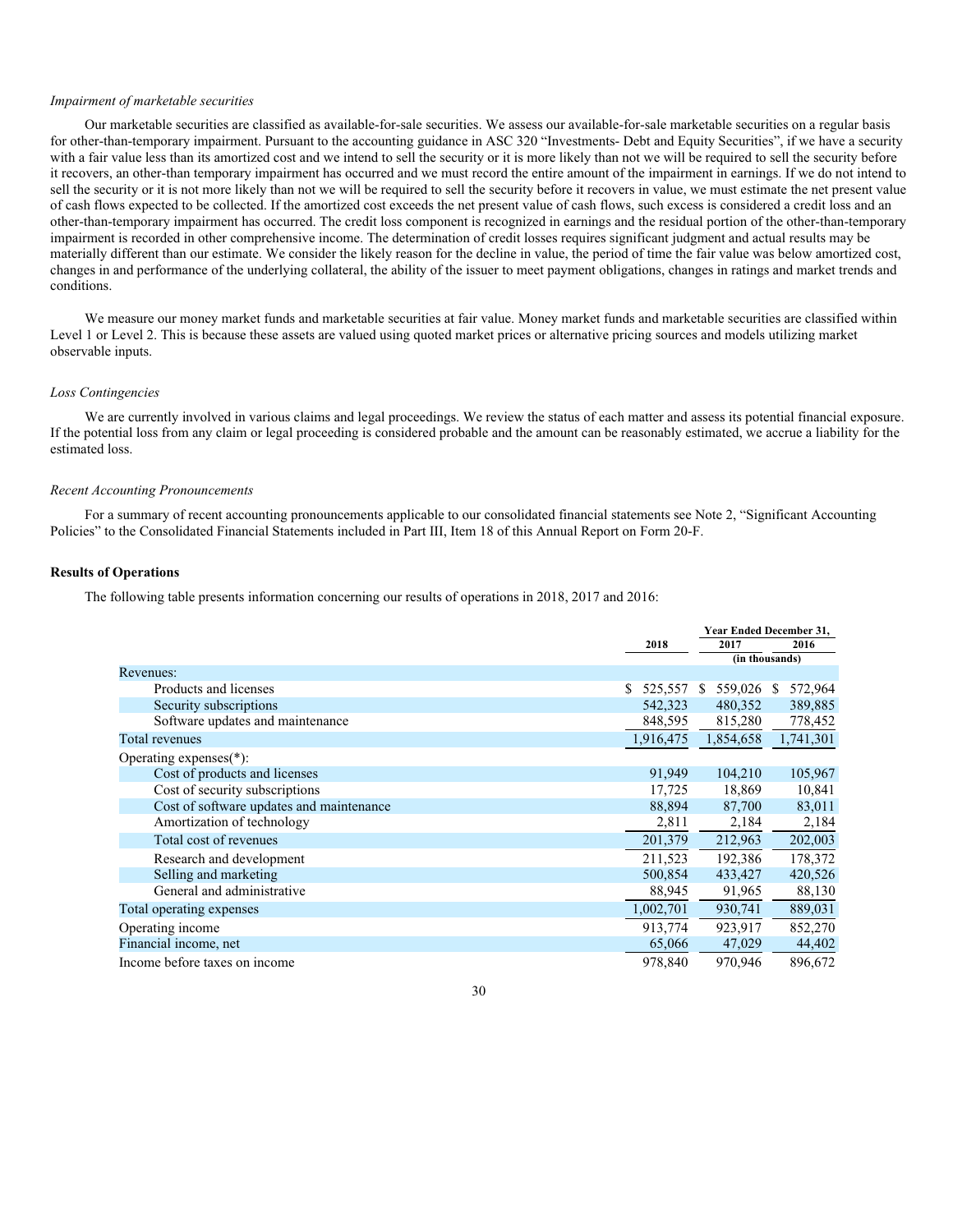|                 |            | Year Ended December 31, |           |
|-----------------|------------|-------------------------|-----------|
|                 | 2018       | 2017                    | 2016      |
|                 |            | (in thousands)          |           |
| Taxes on income | 157.535    | 168,023                 | 171.825   |
| Net income      | \$ 821,305 | \$802,923               | \$724,847 |

 $\overline{(*)}$  Including pre-tax charges for stock-based compensation, amortization of intangible assets and acquisition related expenses in the following items: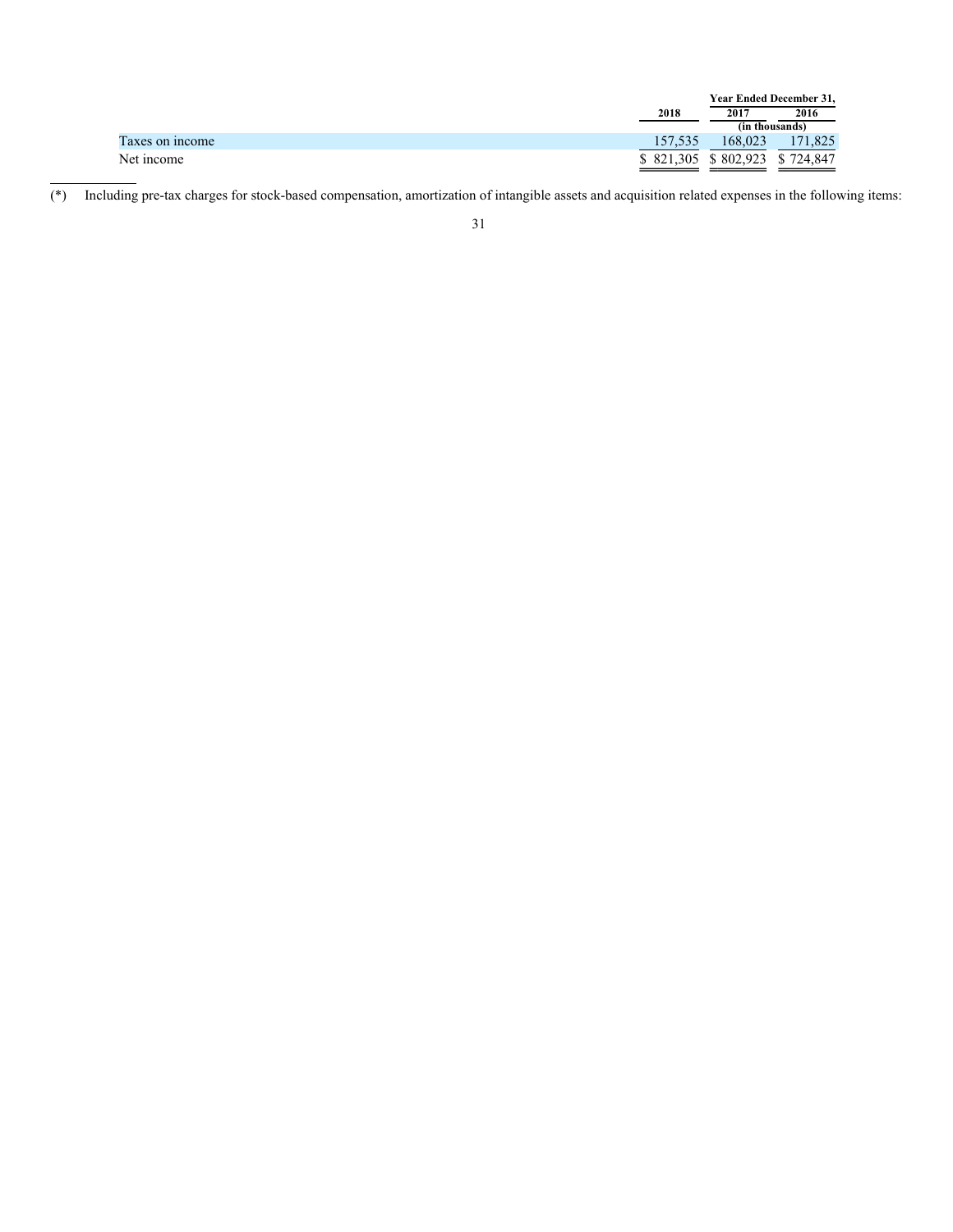| Amortization of intangible assets and acquisition related expenses       |          |                            |          |
|--------------------------------------------------------------------------|----------|----------------------------|----------|
| Amortization of technology                                               |          | $$2,811$ $$2,184$          | \$2,184  |
| Research and development                                                 | 5,837    | 7,588                      | 7,588    |
| Selling and marketing                                                    | 3,264    | 3,264                      | 3,358    |
| Total amortization of intangible assets and acquisition related expenses |          | \$11,912 \$13,036 \$13,130 |          |
| Stock-based compensation                                                 |          |                            |          |
| Cost of products and licenses                                            | 144      | -S<br>115 S                | -66      |
| Cost of software updates and maintenance                                 | 3,401    | 2,626                      | 2,087    |
| Research and development                                                 | 17,644   | 16,233                     | 12,718   |
| Selling and marketing                                                    | 20,800   | 18,278                     | 19,168   |
| General and administrative                                               | 47,337   | 50,207                     | 48,693   |
| Total stock-based compensation                                           | \$89,326 | \$87,459                   | \$82,732 |
|                                                                          |          |                            |          |

The following table presents information concerning our results of operations as a percentage of revenues for the periods indicated:

|                                          |      | Year Ended December 31, |      |  |
|------------------------------------------|------|-------------------------|------|--|
|                                          | 2018 | 2017                    | 2016 |  |
| Revenues:                                |      |                         |      |  |
| Products and licenses                    | 28%  | 30%                     | 33%  |  |
| Security subscriptions                   | 28   | 26                      | 22   |  |
| Software updates and maintenance         | 44   | 44                      | 45   |  |
| Total revenues                           | 100% | 100%                    | 100% |  |
| Operating expenses:                      |      |                         |      |  |
| Cost of products and licenses            | 5    | 6                       | 6    |  |
| Cost of security subscriptions           |      |                         |      |  |
| Cost of software updates and maintenance | 5    | 5                       | 5.   |  |
| Amortization of technology               |      |                         |      |  |
| Total cost of revenues                   | 11   | 12                      | 12   |  |
| Research and development                 | 10   | 10                      | 10   |  |
| Selling and marketing                    | 26   | 23                      | 24   |  |
| General and administrative               |      | 5                       | 5    |  |
| Total operating expenses                 | 52   | 50                      | 51   |  |
| Operating income                         | 48   | 50                      | 49   |  |
| Financial income, net                    |      |                         | 3    |  |
| Income before taxes on income            | 51   | 52                      | 52   |  |
| Taxes on income                          |      | 9                       | 10   |  |
| Net income                               | 43   | 43                      | 42   |  |

# \*) Less than  $1\%$ .

#### *Revenues*

We derive our revenues mainly from the sale of products and licenses, security subscriptions and software updates and maintenance. Our revenues were \$1,916 million in 2018, \$1,855 million in 2017 and \$1,741 million in 2016.

Total revenues in 2018 grew by 3% compared to 2017. Product and license revenues decreased by \$33 million, or 6%, from \$559 million in 2017 to \$526 million in 2018, which was attributed primarily to customer transitions to security subscriptions solutions. We continued to deliver increasingly more of our latest security offerings as subscriptions resulting in increased sales of our security subscription packages, including advance threat protection, Sandblast and CloudGuard solutions. As a result, security subscription revenues increased by \$62 million, or 13%, from \$480 million in 2017 to \$542 million in 2018. In 2018, product and license and security subscription revenues as a percentage of total revenues were 56%, similar to 2017. Software updates and maintenance revenues increased by \$34 million, or 4%, from \$815 million in 2017 to \$849 million in 2018, primarily as a result of renewals of existing and sales of new maintenance contracts.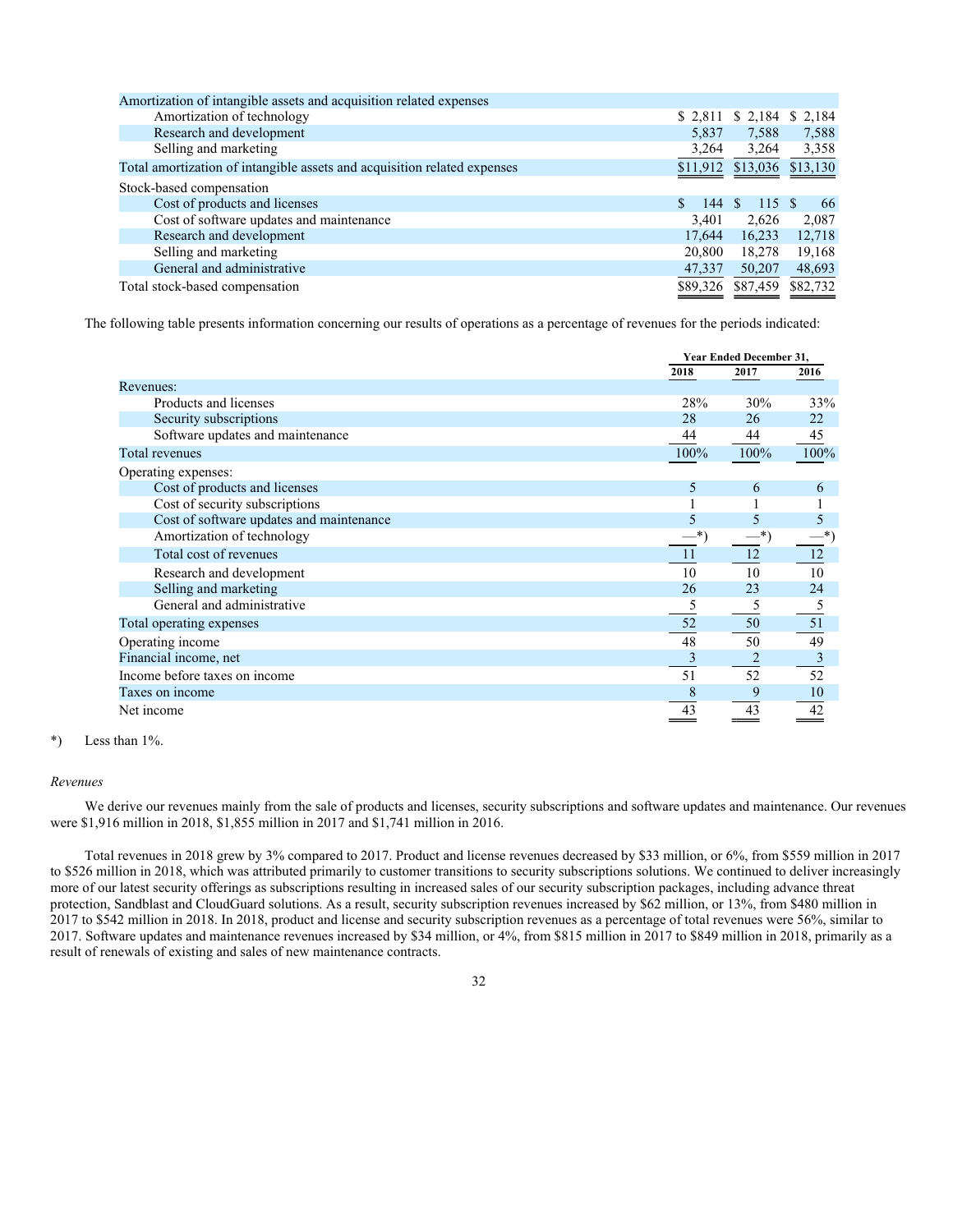Total revenues in 2017 grew by 7% compared to 2016. Product and license revenues decreased by \$14 million, or 2%, from \$573 million in 2016 to \$559 million in 2017, which can be attributed primarily to the impact of sales force organizational enhancements, attrition and hiring. We continued to deliver increasingly more of our latest security offerings as subscriptions resulting in increased sales of our security subscription packages, including Next Generation Threat Prevention and Next Generation Threat Extraction. As a result, security subscription revenues increased by \$90 million, or 23%, from \$390 million in 2016 to \$480 million in 2017. In 2017, product and license and security subscription revenues as a percentage of total revenues were 56%, compared to 55% in 2016. Software updates and maintenance revenues increased by \$37 million, or 5%, from \$778 million in 2016 to \$815 million in 2017, primarily as a result of renewals of existing and sales of new maintenance contracts.

#### *Cost of Revenues*

Total cost of revenues was \$201 million in 2018, \$213 million in 2017 and \$202 million in 2016. Cost of revenues includes cost of product and licenses, cost of security subscriptions and cost of software updates and maintenance and amortization of technology. Our cost of products and licenses includes mainly cost of software and hardware production, packaging and shipping. Our cost of security subscriptions is comprised of costs paid to third parties, hosting and infrastructure costs and cost of customer support related to these services. Our cost of software updates and maintenance include mainly the cost of post-sale customer support.

Cost of products and licenses was \$92 million in 2018, \$104 million in 2017 and \$106 million in 2016, and represented 17% of products and licenses revenues in 2018, 19% in 2017 and 18% in 2016.

Cost of security subscriptions was \$18 million in 2018, \$19 million in 2017 and \$11 million in 2016, and represented 3%, 4% and 3% of security subscription revenues in 2018, 2017 and 2016, respectively. The higher costs in 2017 were related to the increase in sales of security subscriptions, including sales of security subscriptions that have higher costs associated with them.

Cost of software updates and maintenance was \$89 million in 2018, \$88 million in 2017 and \$83 million in 2016 and represented 10%, 11% and 11% of software updates and maintenance revenues in 2018, 2017 and 2016, respectively. In 2017, the \$5 million increase in the cost of updates and maintenance was primarily the result of an increase in compensation expenses, which was related mainly to an increase in headcount of employees and contractors, from 618 at the end of 2016 to 693 at the end of 2017.

In 2018 amortization of technology was \$3 million. In 2017 and 2016 amortization of technology was \$2 million. The increase in 2018 is attributed to the acquisitions made during 2018.

#### *Research and Development*

Research and development expenses were \$212 million in 2018, \$192 million in 2017 and \$178 million in 2016, and represented 10% of revenues. Research and development expenses consist primarily of salaries and other related expenses for personnel, as well as the cost of facilities and depreciation of capital equipment. The \$20 million increase in 2018 is primarily a result of an increase in compensation for employees engaged in research and development. Out of the \$14 million increase in 2017 compared to 2016, \$11 million was primarily a result of an increase in compensation for employees engaged in research and development.

The majority of our personnel engaged in research and development are located in Israel, where compensation-related expenses are paid in Israeli Shekels, while our research and development expenses are reported in U.S. dollars. Therefore, changes to the exchange rate between the Israeli Shekel and the U.S. dollar have affected and may in the future affect our research and development expenses. We have forward contracts to hedge against a certain portion of the exposure mentioned above.

#### *Selling and Marketing*

Selling and marketing expenses consist primarily of salaries, commissions, advertising, trade shows, seminars, public relations, co-op activities with partners, travel and other related expenses. Selling and marketing expenses were \$501 million in 2018, \$433 million in 2017 and \$421 million in 2016, which represented 26% of revenues in 2018, 23% of revenues in 2017 and 24% of revenues in 2016. In 2018 and 2017, there was an increase of \$67 million and \$13 million, respectively. In 2018, the increase was primarily related to an increase in compensation expenses from our expansion of the sales and marketing workforce, and in 2017, the change was primarily due to increase in compensation expenses.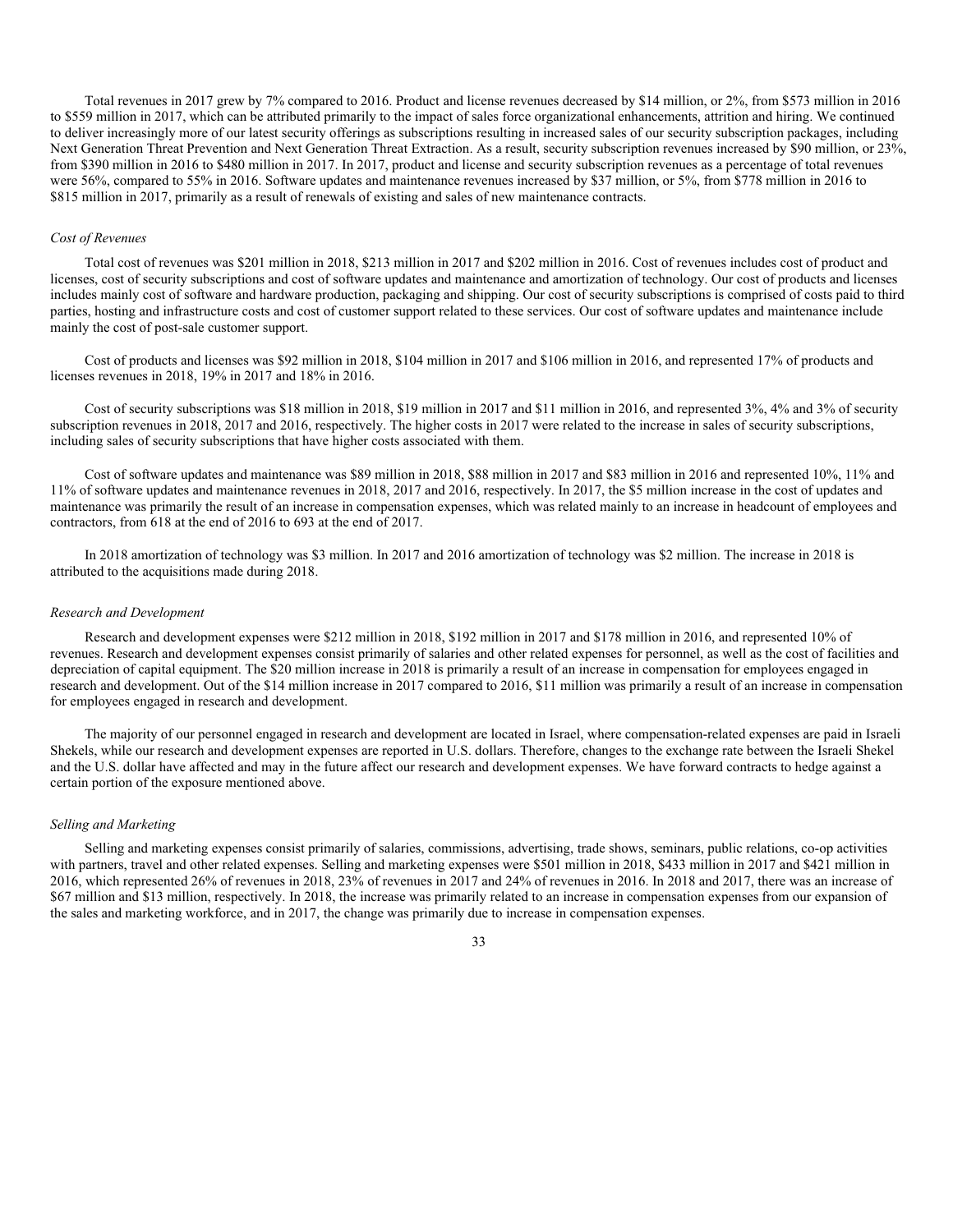Our selling and marketing expenses worldwide are paid in local currencies and are reported in U.S. dollars. Therefore, changes to the exchange rates between the local currencies and the U.S. dollar have affected, and may in the future affect, our expense level.

#### *General and Administrative*

General and administrative expenses consist primarily of salaries and other related expenses for personnel, professional fees, insurance costs, legal and other expenses. General and administrative expenses were \$89 million in 2018, \$92 million in 2017 and \$88 million in 2016, and represented 5% of revenues in each of the years 2018, 2017 and 2016. In 2018, there was a decrease of \$3 million in general and administrative expenses, which was primarily due to a decrease in legal expenses. In 2017, there was an increase of \$4 million in general and administrative expenses, which was primarily due to an increase in compensation expenses.

#### *Operating Income Margin*

We had an operating margin of 48% in 2018, 50% in 2017 and 49% in 2016. Our operating margin decreased by 2% in 2018 mainly due to continued investment in our sales force and marketing efforts. Our operating margin increased by 1% in 2017.

We may experience future fluctuations or declines in operating margins from historical levels due to several factors, as described above in "Item 3 – Key Information" under the caption "Risk Factors – Risks Relating to Our Business and Our Market – Our operating margins may decline."

#### *Financial Income, Net*

Net financial income consists primarily of interest earned on cash equivalents and marketable securities. Net financial income was \$65 million in 2018, \$47 million in 2017 and \$44 million in 2016. As we generally hold debt securities until maturity, our current portfolio's yield is derived primarily from market interest rates and the yield of securities on the date of the investment. Since most of our investments are in U.S. dollars denominated securities, our net financial income is heavily dependent on prevailing U.S. interest rates changes and the market expectations to such changes. The increase in net financial income in 2018 was primarily due to an increase in interest rate in 2018 and market expectations for an increase in U.S. interest rates during 2019, leading to better yields on securities purchased in 2018. The increase in net financial income in 2017 was primarily due to an increase in interest rate in 2017 and market expectations for an increase in U.S. interest rates during 2018, leading to better yields on securities purchased in 2017. We review various factors in determining whether we should recognize an impairment charge for our marketable securities, including whether we intend to sell, or if it is more likely than not that we will be required to sell before recovery of the amortized cost basis of, such marketable securities, the length of time and extent to which the fair value has been less than its cost basis in such marketable securities, the credit ratings of such marketable securities, the nature of underlying collateral as applicable and the financial condition, expected cash flow and near-term prospects of the issuer. In evaluating when declines in fair value are other-than-temporary, we considered all available evidence, including market declines subsequent to the end of the period. We may recognize additional losses in the future should the prospects of the issuers of these securities continue to deteriorate. In 2018, 2017 and 2016 no other-than-temporary impairment was recorded.

For further risk related to our portfolio see also Item 3, "Risk Factors – Risks Related to Our Business and Our Market – Our cash balances and investment portfolio have been, and may continue to be, adversely affected by market conditions and interest rates".

#### *Taxes on Income*

Total taxes on income were \$158 million in 2018, \$168 million in 2017 and \$172 million in 2016. Our effective tax rate was 16% in 2018, 17% in 2017 and 19% in 2016. The lower effective tax rate in 2018 is attributed to the lower provisions on uncertain tax positions. The lower effective tax rate in 2017 in comparison to 2016 is attributed to the reduction of the tax rates in 2017. See Note 12 to our consolidated financial statements for further information on our statutory rates.

On June 14, 2017, the Israeli government promulgated new regulations regarding the "Preferred Technological Enterprise" regime, under which a company that complies with the terms may be entitled to certain tax benefits. Our operations in Israel comply with the terms of the Preferred Technological Enterprise regime. Under the new legislation, the majority of our income from our operations in Israel, is subject to a corporate rate of 12%.

Additional details are provided in "Item 10 – Additional Information" under the caption "Israeli taxation, foreign exchange regulation and investment programs" and "Item 3 – Key Information" under the caption "The tax benefits available to us require us to meet several conditions, and may be terminated or reduced in the future, which would increase our taxes."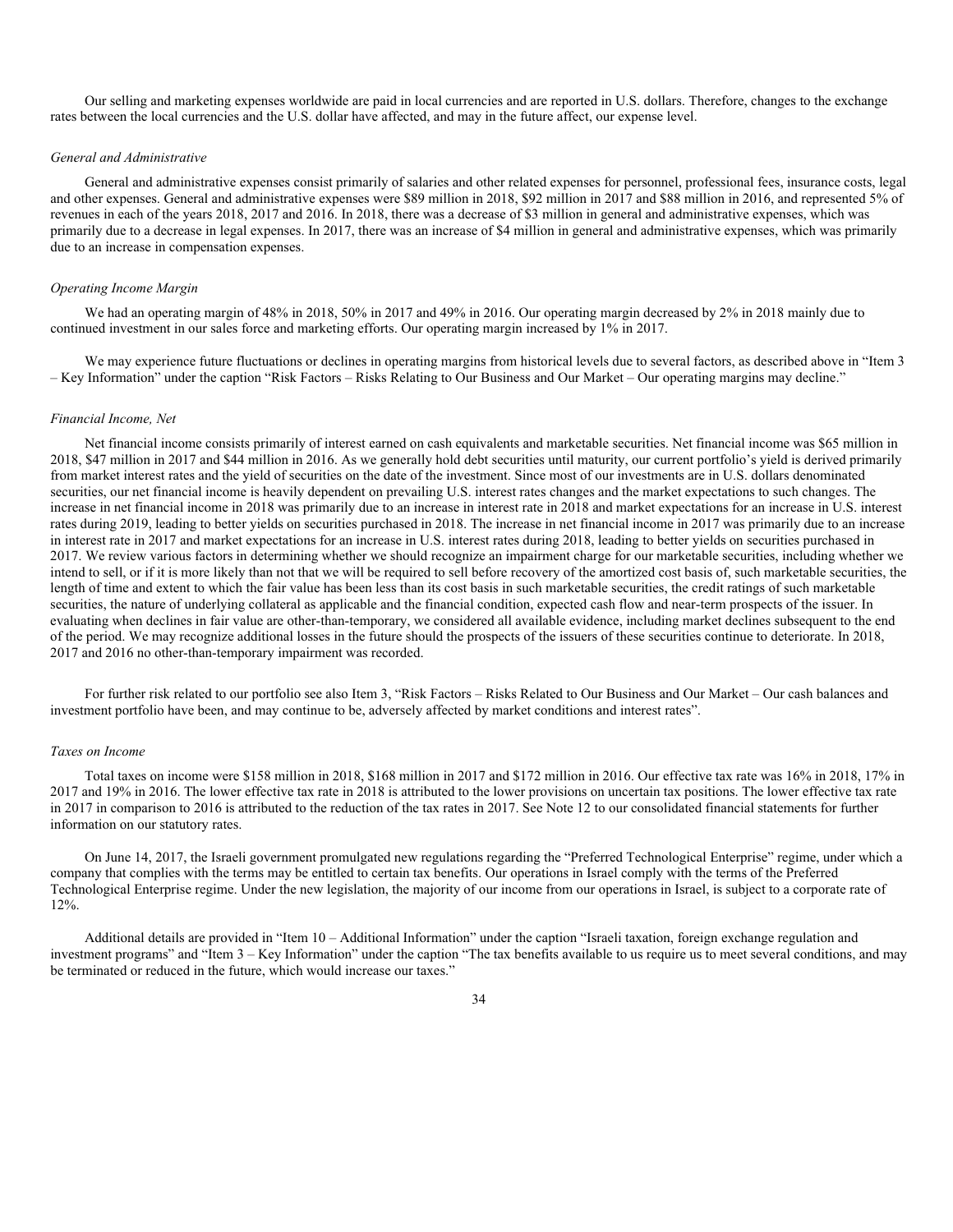# **Liquidity and Capital Resources**

During 2018, 2017 and 2016, we financed our operations through cash generated from operations. Our total cash and cash equivalents, short-term investments and long-term interest bearing investments, were \$4,039 million as of December 31, 2018 and \$3,848 million as of December 31, 2017. Our cash and cash equivalents and short-term investments were \$1,752 million as of December 31, 2018 and \$1,411 million as of December 31, 2017. Our long-term interest bearing investments were \$2,287 million as of December 31, 2018 and \$2,437 million as of December 31, 2017. Our financial assets are held and managed through the parent company in Israel and our subsidiaries in Singapore, Canada and the U.S.

We generated net cash from operations of \$1,143 million in 2018, \$1,110 million in 2017 and \$949 million in 2016. Net cash from operations for 2018, 2017 and 2016 consisted primarily of net income adjusted for non-cash activity including stock-based compensation expenses, depreciation, amortization of intangible assets plus changes in deferred revenues, deferred income tax benefit, accrued expenses and other liabilities, trade receivables and prepaid expenses and other assets. In addition to the increase in our net income in 2018, our cash flows provided by operating activities reflect also the increase in our deferred revenues and accrued expenses and other current liabilities. In 2016, we paid additional taxes as a result of settlement agreements. See also Note 12 to our Consolidated Financial Statements for further information.

Net cash used in investing activities was \$330 million in 2018, \$179 million in 2017 and \$110 million in 2016. In 2018 net cash used in investing activities consisted primarily of additional investments and proceeds related to marketable securities and short terms deposits, as well as cash paid for acquisitions of a subsidiary. In 2017 net cash used in investing activities consisted primarily of additional investments and proceeds related to marketable securities and short terms deposits. In 2016 our net cash used in investing activities consisted primarily of investments and proceeds related to marketable securities and short terms deposits. Our capital expenditures amounted to \$17 million in 2018, \$29 million in 2017 and \$24 million in 2016. Our capital expenditures consisted primarily of computer equipment and software, construction of a new office building in Israel and leasehold improvements.

Net cash used in financing activities was \$755 million in 2018, \$873 million in 2017 and \$844 million in 2016. In 2018, 2017 and 2016, net cash used in financing activities was attributed primarily to the repurchase of ordinary shares. Under the repurchase programs, we may purchase our ordinary shares from time to time, depending on market conditions, share price, trading volume and other factors. In 2018, 2017 and 2016, we repurchased ordinary shares in the amount of \$1,104 million, \$995 million and \$988 million, respectively. We re-issued the repurchased shares to settle exercises of options and awards of restricted share units to our employees and directors. Proceeds from such activities were \$354 million, \$128 million and \$129 million in 2018, 2017 and 2016, respectively.

Our investments in marketable securities are classified as available-for-sale. Available-for-sale securities are carried at fair value, with the unrealized gains and losses, net of tax, recorded in other comprehensive income. Amortization of premium, discount and interest is recorded in our statements of income.

Our liquidity could be negatively affected by a decrease in demand for our products and services, including the impact of changes in customer buying that may result from the current general economic downturn. Also, if the financial system or the credit markets continue to deteriorate or remain volatile, our investment portfolio may be impacted and the values and liquidity of our investments could be adversely affected.

Our principal sources of liquidity consist of our cash and cash equivalents, short-term deposits and marketable securities (which aggregated \$4,039 million as of December 31, 2018) and our cash flow from operations. We believe that these sources of liquidity will be sufficient to satisfy our capital expenditure requirements for the next twelve months.

#### **Research and Development, Patents and Licenses, etc.**

Additional details are provided in this Item 5, under the caption "Results of Operations".

#### **Trend Information**

Additional details are provided in this Item 5, under the caption "Results of Operations".

# **Off-Balance Sheet Arrangements**

We are not a party to any off-balance sheet arrangements. In addition, we have no unconsolidated special purpose financing or partnership entities that are likely to create contingent obligations.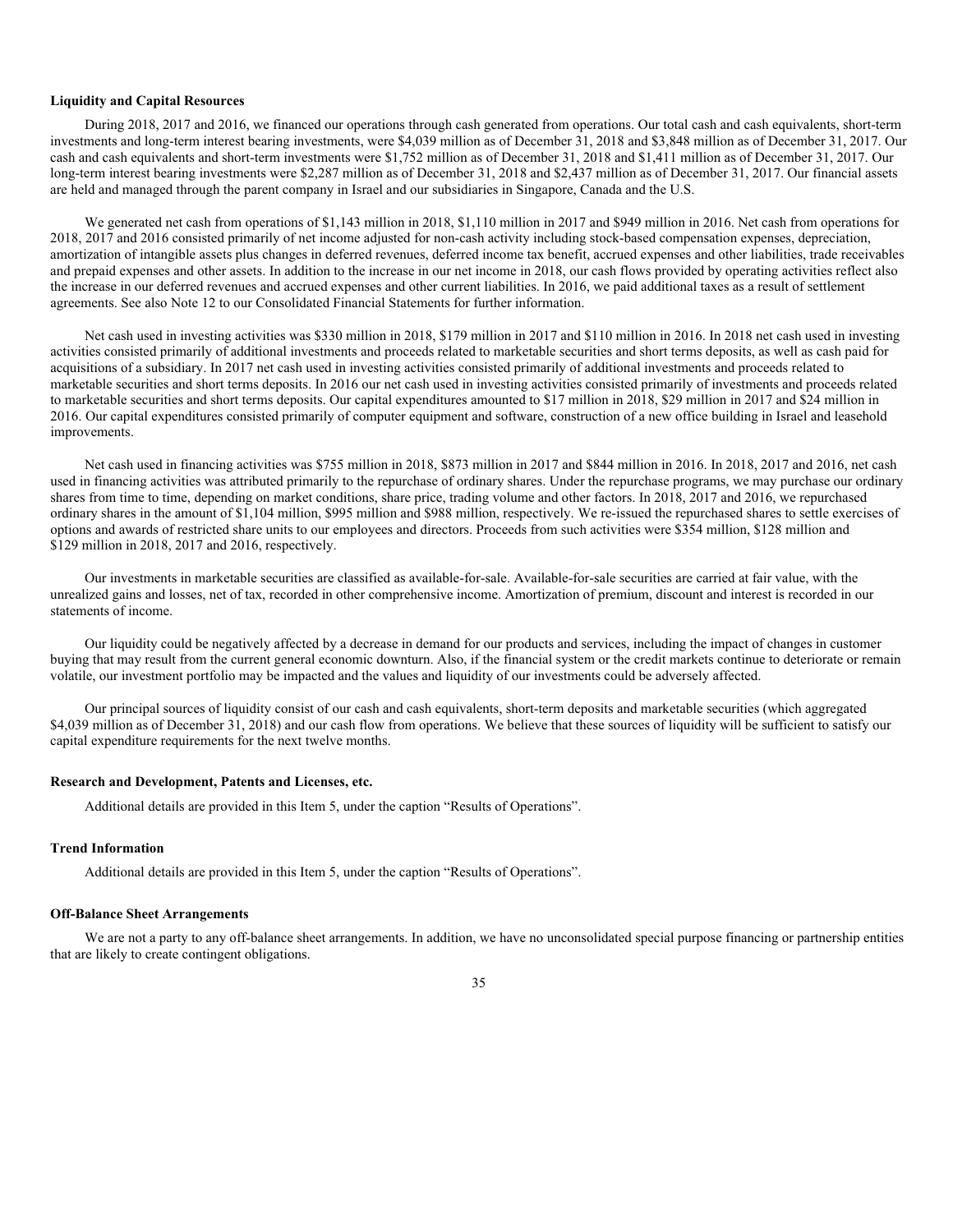## **Tabular Disclosure of Contractual Obligations**

The following table summarizes our contractual obligations as of December 31, 2018:

|                                      | Payments due by period |             |                           |  |                                  |
|--------------------------------------|------------------------|-------------|---------------------------|--|----------------------------------|
|                                      |                        | Less than 1 |                           |  |                                  |
|                                      | Total                  | vear        |                           |  | 1-3 years 4-5 years Over 5 years |
|                                      |                        |             | (in thousands)            |  |                                  |
| Operating lease obligations          | $$30,441$ \$           |             | 7,844 \$12,057 \$7,884 \$ |  | 2,656                            |
| Uncertain income tax positions $(*)$ | \$375,163              |             |                           |  |                                  |
| Severance $pay(**)$                  | \$9,425                |             |                           |  |                                  |
| Total                                | \$415,029              | 4.844       | \$12,057 \$7,884          |  | 2,656                            |

(\*) Accrual for uncertain income tax position under ASC 740 "Income Taxes," is paid upon settlement and we are unable to reasonably estimate the ultimate amount or timing of settlement. See Note 12g of our Consolidated Financial Statements for further information regarding our liability under ASC 740.

(\*\*) Severance pay obligations to our Israeli employees, as required under Israeli labor law, are payable only upon termination, retirement or death of the respective employee and there is no obligation for benefits accrued prior to 2007, if the employee voluntarily resigns. These obligations are partially funded through accounts maintained with financial institutions and recognized as an asset on our balance sheet. Of this amount, \$4 million is unfunded.

## **ITEM 6. DIRECTORS, SENIOR MANAGEMENT AND EMPLOYEES**

### **Directors and Senior Management**

Our directors and executive officers as of December 31, 2018, were as follows:

| Name               | <b>Position</b>                           | Independent<br>Director (1) | Outside<br><b>Director</b><br>(2) | Member<br>of Audit<br>Committee | <b>Member</b> of<br>Compensation<br>Committee | <b>Member</b> of<br>Nominating<br>Committee |
|--------------------|-------------------------------------------|-----------------------------|-----------------------------------|---------------------------------|-----------------------------------------------|---------------------------------------------|
| Gil Shwed          | Chief Executive Officer<br>and Director   |                             |                                   |                                 |                                               |                                             |
| Marius Nacht       | Chairman of the Board                     |                             |                                   |                                 |                                               |                                             |
| Jerry Ungerman     | Vice Chairman of the<br>Board             |                             |                                   |                                 |                                               |                                             |
| Tal Payne          | Chief Financial and<br>Operations Officer |                             |                                   |                                 |                                               |                                             |
| Dorit Dor          | Vice President of<br>Products             |                             |                                   |                                 |                                               |                                             |
| Dan Yerushalmi     | Chief Customer Officer                    |                             |                                   |                                 |                                               |                                             |
| Yoav Chelouche (3) | Director                                  |                             |                                   |                                 |                                               |                                             |
| Irwin Federman (3) | Director                                  |                             |                                   |                                 |                                               |                                             |
| Guy Gecht (3)      | Director                                  |                             |                                   |                                 |                                               |                                             |
| Dan Propper        | Director                                  |                             |                                   |                                 |                                               |                                             |
| Ray Rothrock (3)   | Director                                  |                             | ✓                                 | ✓                               | ✓                                             |                                             |
| Tal Shavit         | Director                                  |                             |                                   |                                 |                                               |                                             |
| Shai Weiss         | Director                                  |                             |                                   |                                 |                                               |                                             |
|                    |                                           |                             |                                   |                                 |                                               |                                             |

(1) "Independent Director" under the NASDAQ Global Select Market regulations and the Israeli Companies Law (see explanation below).

(2) "Outside Director" as required by the Israeli Companies Law (see explanation below).

(3) "Financial expert" as required by the Israeli Companies Law and NASDAQ requirements with respect to membership on the audit committee (see "Item 16A – Audit Committee Financial Expert").

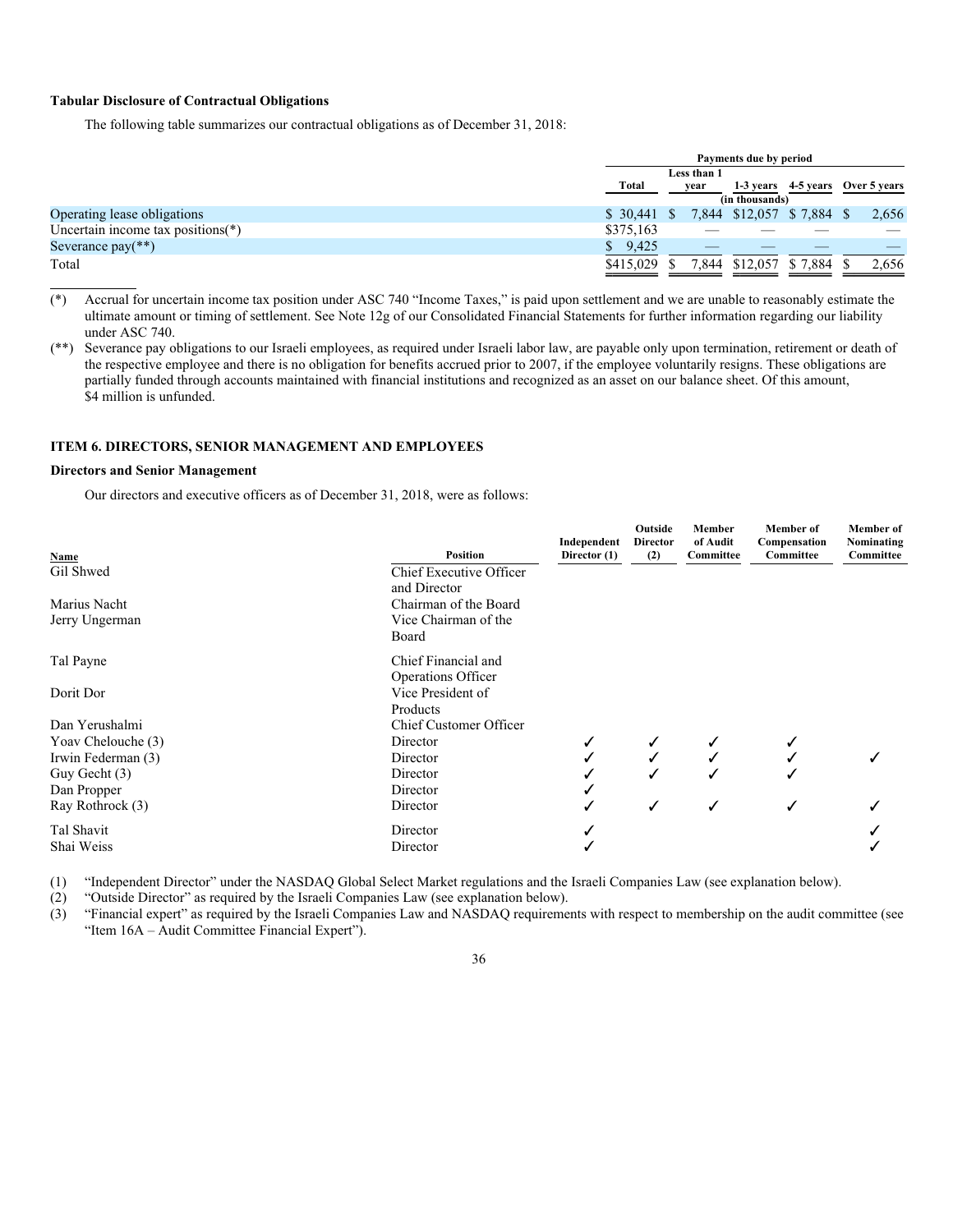*Gil Shwed* is the founder, Chief Executive Officer and Director. Mr. Shwed served as Chairman of our board of directors until September 2015. Mr. Shwed is considered the inventor of the modern firewall and authored several patents, such as the company's Stateful Inspection technology. Mr. Shwed has received numerous accolades for his individual achievements and industry contributions, including an honorary Doctor of Science from the Technion – Israel Institute of Technology, an honorary Doctor of Science from Tel Aviv University, the World Economic Forum's Global Leader for Tomorrow for his commitment to public affairs and leadership in areas beyond immediate professional interests, and the Academy of Achievement's Golden Plate Award for his innovative contribution to business and technology. Mr. Shwed is the Chairman of the Board of Trustees of the Youth University of Tel Aviv University. Mr. Shwed is a Tel Aviv University Governor and founder of the University's Check Point Institute for Information Security. He is also Chairman of the Board of the board of directors of Yeholot Association Founded by the Rashi Foundation whose charter is, among other things, to reduce the dropout rates in high schools. In 2018, Gil was awarded the prestigious Israel Prize for his contributions to the Israeli technology industry.

*Marius Nacht*, one of Check Point's founders, has served as Chairman of our board of directors since September 2015 and as Vice Chairman of our board of directors from 2001 until September 2015. Mr. Nacht has also served as one of our directors since we were incorporated in 1993. From 1999 through 2005, Mr. Nacht held Senior Vice President roles at Check Point. He also serves as a director in a number of private companies. Mr. Nacht earned a B.S. (cum laude) in Physics and Mathematics from the Hebrew University of Jerusalem in 1983, and an M.S. in Electrical Engineering and Communication Systems from Tel Aviv University in 1987.

*Jerry Ungerman* has served as Vice Chairman of our board of directors since 2005. From 2001 to 2005, Mr. Ungerman served as our President and before that, from 1998 until 2000, he served as our Executive Vice President. Prior to joining us, Mr. Ungerman accumulated extensive experience in high-tech sales, marketing and management experience at Hitachi Data Systems (HDS), a data storage company and a member of the Hitachi, Ltd. group. He began his career with International Business Machines Corp. (IBM), a global technology products and services company, after earning a B.A. in Business Administration from the University of Minnesota.

*Tal Payne* has been serving as Chief Financial Officer of Check Point since joining in 2008 and as Chief Financial and Operations Officer since 2015. Ms. Payne oversees Check Point's global operations and finance, including investor relations, legal, treasury, purchasing and facilities. Prior to joining Check Point, Ms. Payne served as Chief Financial Officer at Gilat Satellite Networks, Ltd., where she held the role of Vice President of Finance for over five years. Ms. Payne began her career as a certified public accountant at PricewaterhouseCoopers. Ms. Payne holds a B.A. in Economics and Accounting and an Executive M.B.A., both from Tel Aviv University. Ms. Payne is a certified public accountant. Ms. Payne is a board member of SolarEdge Technologies, Inc.

*Dr. Dorit Dor,* Vice President of Products at Check Point, manages all product and development functions from concept to delivery. Since joining the company in 1995, Dr. Dor has served in several pivotal roles in Check Point's R&D organization. She has been instrumental to the organization's growth and managed many successful product releases. Dr. Dor holds a Ph.D. and M.S degree in computer science from Tel-Aviv University, in addition to graduating cum laude for her B.S. In 1993, she won the Israel National Defense Prize.

*Dan Yerushalmi*, Chief Customer Officer at Check Point, manages worldwide sales field operations and engineering, channel sales and strategic technologies, focusing on customer experience. Mr. Yerushalmi has served as a c-suite leader in large-scale enterprises in technology, banking, and telecom. Prior to joining Check Point in 2018, he was the first Executive Vice President, group Chief Technology Officer and Chief Operations Officer of Israel's largest Bank - Bank Leumi Ltd from 2013 to 2017. He also served as President of EMEA for Advertising and Media and Regional Vice President & Client Business Executive at Amdocs, a multinational technology corporation from 1993 to 2012. In 2016, he was named one of the leading Chief Technology Officers by CIO 100 magazine..

*Yoav Z. Chelouche* has served on our board of directors since 2006. Mr. Chelouche has also served as one of our outside directors under the Israeli Companies Law since 2006. Mr. Chelouche has been Managing Partner of Aviv Venture Capital since August 2000. Prior to joining Aviv Venture Capital, Mr. Chelouche served as President and Chief Executive Officer of Scitex Corp., a world leader in digital imaging and printing systems, from December 1994 until July 2000. From August 1979 until December 1994, Mr. Chelouche held various managerial positions with Scitex, including VP Strategy and Business Development, VP Marketing and VP Finance for Europe. Mr. Chelouche is a member of the board of directors of a number of private companies. Mr. Chelouche is an independent board member of Tower Semiconductor Ltd. as of July 2016. He also serves as a director on the Tel Aviv Stock Exchange (TASE). Mr. Chelouche earned a B.A. in Economics and Statistics from Tel Aviv University, and an M.B.A. from INSEAD University in Fontainebleau, France.

*Irwin Federman* has served on our board of directors since 1995. Mr. Federman has also served as one of our outside directors under the Israeli Companies Law since 2000. Mr. Federman was a General Partner of U.S. Venture Partners, a venture capital firm, from 1990 to 2015. He is presently a senior advisor to that firm. Mr. Federman serves as chairman of Mellanox Technologies Ltd., and director in Intermolecular, Inc. and a number of private companies. Mr. Federman received a B.S. in Economics from Brooklyn College.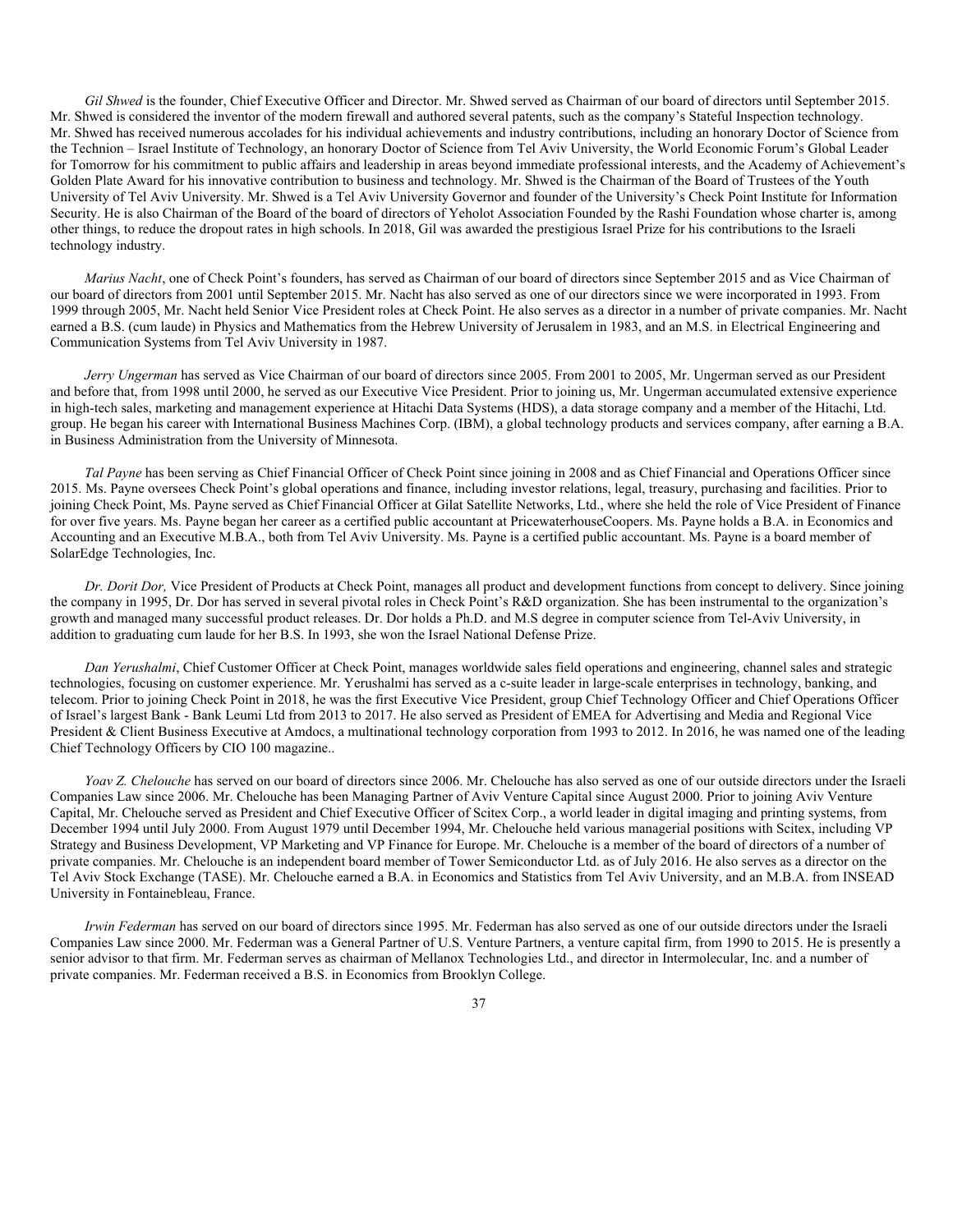*Guy Gecht* has served on our board of directors since 2006. Mr. Gecht has also served as one of our outside directors under the Israeli Companies Law since 2006. Mr. Gecht served as the Chief Executive Officer of Electronics For Imaging, Inc. (EFI), a company that provides digital imaging and print management solutions for commercial and industrial applications and has served in this position from January 2000 until October, 2018. From October 1995 until January 2000, Mr. Gecht held various positions with EFI, including President of the company. Prior to joining EFI, Mr. Gecht held various software engineering positions with technology companies. Mr. Gecht holds a B.S. in Computer Science and Mathematics from Ben-Gurion University in Israel.

*Dan Propper* has served on our board of directors since 2006. Mr. Propper is the Chairman of the Board for the Osem Group, a leading Israeli manufacturer of food products. Mr. Propper served as the Chief Executive Officer of Osem for 25 years until April 2006. In addition to his role at Osem, from 1993 until 1999, Mr. Propper served as President of Israel's Manufacturers' Association, an independent umbrella organization representing industrial enterprises in Israel, and as Chairman of the Federation of Economic Organizations in Israel, which unites economic and business organizations that represents all business sectors in Israel. Mr. Propper has received numerous awards for his contributions to the Israeli industry and economy, including an honorary Doctorate from the Technion – Israel Institute of Technology in 1999. Mr. Propper serves as a member of the board of directors of Osem Investments Ltd., Vitania Ltd. and a number of private companies. Mr. Propper is also a member of the board of governors of the Technion, the Weizmann Institute of Science, Tel Aviv University and Ben-Gurion University in Israel. Mr. Propper earned a B.Sc. (summa cum laude) in Chemical Engineering and Food Technology from the Technion. From October 2011 to September 2014, Mr. Propper served as the Chairman of the Supervisory Council of the Bank of Israel. In 2018, Mr. Propper was appointed the Czech Republic Honorary Consul in Jerusalem.

*Ray Rothrock* has served on our board of directors since 1995. Mr. Rothrock has also served as one of our outside directors under the Israeli Companies Law since 2000. Mr. Rothrock is a Partner emeritus at Venrock, a venture capital firm, where he was a member since 1988 and a general partner since 1995. He retired from Venrock in 2013. Presently, Mr. Rothrock is the Chairman and Chief Executive Officer of RedSeal, Inc., a cybersecurity analytics company. Mr. Rothrock is also a director of a number of private companies. Mr. Rothrock is a member of the Massachusetts Institute of Technology Corporation, and a Trustee of the University of Texas and Texas A&M Investment Management Company. Mr. Rothrock received a B.S. in Engineering from Texas A&M University, an M.S. from the Massachusetts Institute of Technology and an M.B.A. from the Harvard Business School.

*Dr. Tal Shavit* has served on our board of directors since 2000. Dr. Shavit is an organizational consultant specializing in international collaboration between Israeli and American companies, consulting in the management of cultural differences in order to forge effective collaboration. Her work with leading management teams includes the definition of organizational culture as the engine of the company's activities. She consults with companies undergoing structural change with emphasis on organizational growth through effective mergers and acquisitions and a redefining of management roles in order to meet market changes.

*Shai Weiss* has served on our board of directors since 2018. Mr. Weiss is the Chief Executive Officer of Virgin Atlantic, one of the most innovative airlines in the world. Mr. Weiss joined Virgin Atlantic as Executive Vice President and Chief Financial Officer in July 2014 from Virgin Management Ltd, where he had been an Investment Partner since 2012 and was a Founding Partner of Virgin Green Fund. Prior to joining Virgin Group, he held several senior management positions at ntl:Telewest (now Virgin Media), the UK and Europe's largest cable operator. Mr. Weiss was part of the turn-around of ntl with roles including Managing Director of Consumer Products, Director of Operations, and Director of Financial Planning for the Consumer division. Mr. Weiss was also behind the merger between Virgin Mobile UK and ntl:Telewest and the re-brand to Virgin Media. Prior to ntl, Mr. Weiss established the European office of early-stage technology venture fund JVP and was a senior associate with Morgan Stanley. He holds an M.B.A. degree from Columbia University and a BBA degree from City University of New York, Baruch College.

Of the individuals mentioned above, only Gil Shwed and Marius Nacht owned more than one percent of our outstanding shares as of December 31, 2018. Additional details are provided in this Item 6, under the caption "Share ownership" and in "Item 7 – Major Shareholders and Related Party Transactions."

Some of our directors are board members of multiple companies, some of which may be technology companies. The board of directors has determined that there are no current conflicts of interest with respect to any of our directors.

The terms of Gil Shwed, Marius Nacht, Jerry Ungerman, Dan Propper, Dr. Tal Shavit and Shai Weiss will expire at our 2019 annual meeting of shareholders. The terms of Irwin Federman and Ray Rothrock will expire at our 2020 annual meeting of shareholders, and the terms of Yoav Chelouche and Guy Gecht will expire at our 2021 annual meeting of shareholders.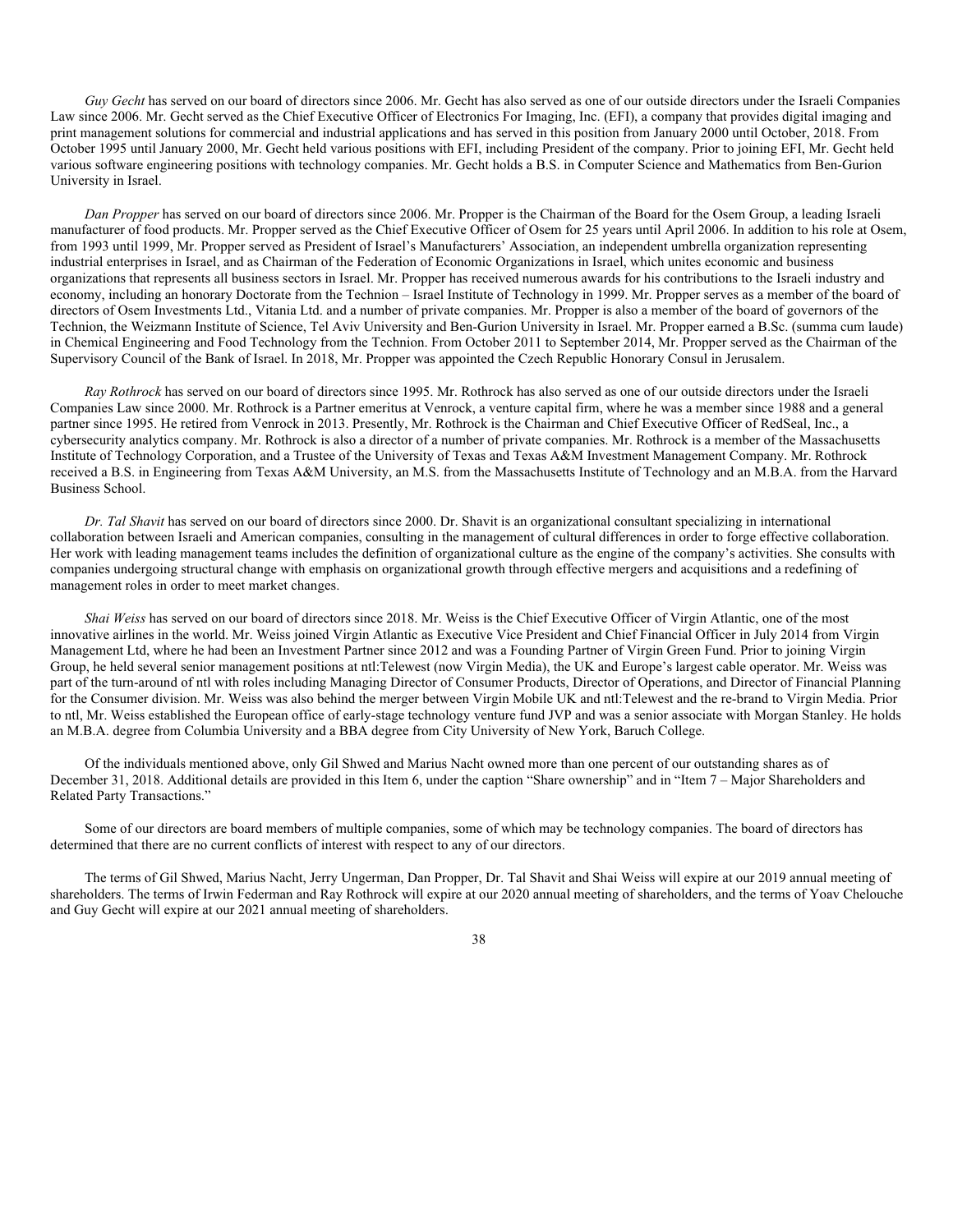There are no arrangements or understandings with major shareholders, customers, suppliers or others, pursuant to which any of the directors or members of senior management are elected.

#### **Compensation of Directors and Officers**

The total direct cash compensation that we accrued for our directors and executive officers as a group including a director and an executive officer who left the company during 2018 was approximately \$2.4 million for the year ended December 31, 2018. These amounts include \$0.18 million that were set aside or accrued to provide for severance and retirement insurance policies in 2018. These amounts do not include amounts accrued for expenses related to business travel, professional and business association dues and other business expenses reimbursed to officers. We do not have any agreements with our director who is also an officer that provide for benefits upon termination of employment, except for severance payments mandated by Israeli law for all employees employed in Israel.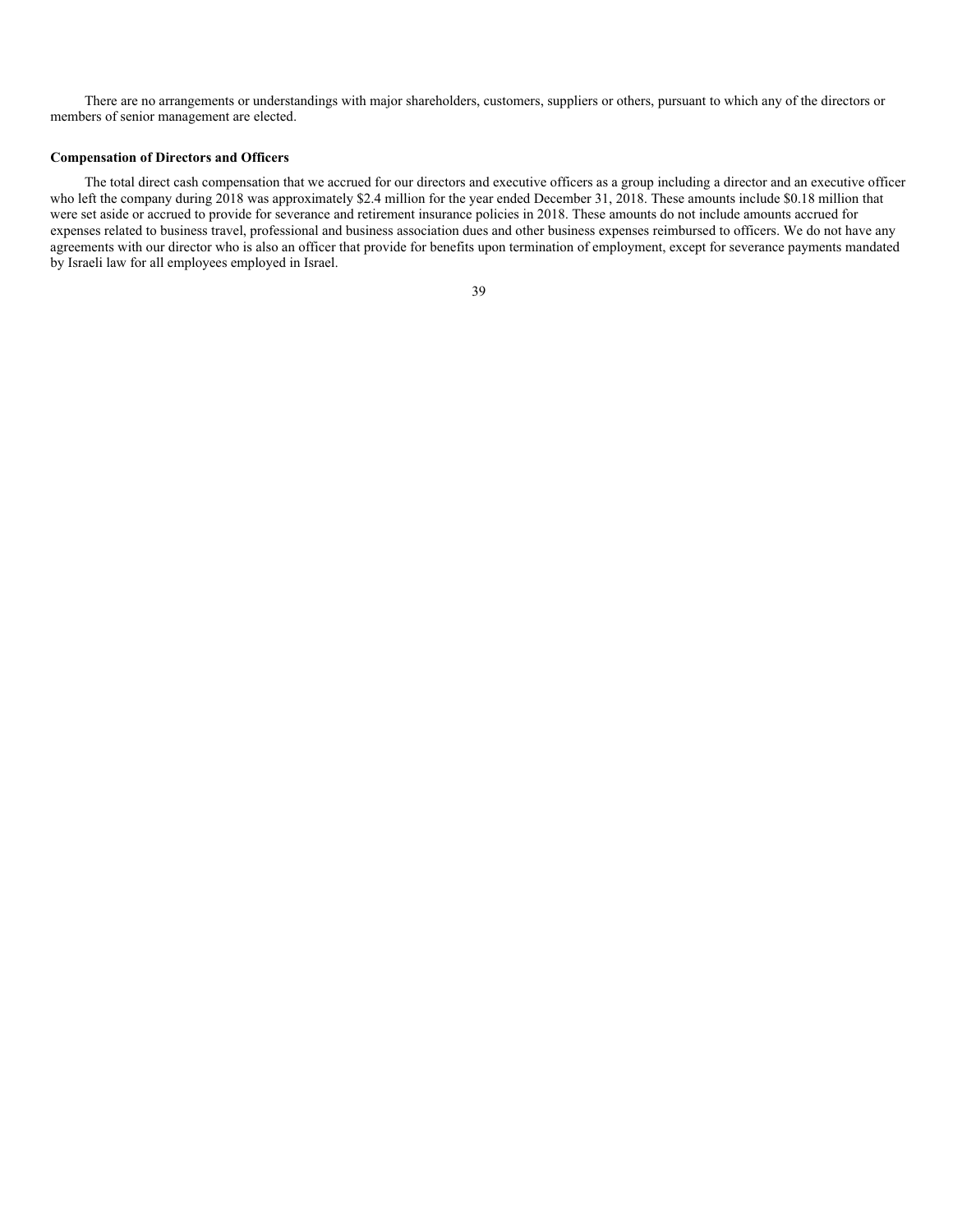Following is a summary of the salary and benefits paid in 2018 (i) to our five most highly compensated executive officers as of the date of this Annual Report (referred to as the "Covered Executives") and (ii) to our non-executive directors. Mr. Yerushalmi joined the company in May 2018.

#### *Cash Compensation*

*Mr. Gil Shwed, Chief Executive Officer and Director.* Cash compensation expenses recorded in 2018 consisted of \$15.6 thousands in salary expenses, and \$13.2 thousands in benefit costs. Mr. Shwed requested to forego his salary and bonus for 2018, as he has done for the past several years. Following consideration of Mr. Shwed's request, our compensation committee and board of directors have determined that Mr. Shwed will not receive a bonus for 2018, and will not receive any cash compensation for 2018 except for an amount equal to the minimum wage required under Israeli law.

*Dr. Dorit Dor, Vice President, Products.* Compensation expenses recorded in 2018 included \$352.2 thousands in salary expenses and \$84.4 thousands in benefit costs.

*Ms. Tal Payne, Chief Financial Officer & Chief Operating Officer.* Compensation expenses recorded in 2018 included \$400.2 thousands in salary expenses and \$95.5thousands in benefit costs.

*Ms. Miryam Steinitz, Head of Human Resources*. Compensation expenses recorded in 2018 included \$240.1 thousands in salary expenses and \$60.7 thousands in benefit costs.

*Mr. Dan Yerushalmi, Chief Customer Officer*. Compensation expenses recorded in 2018 included \$234.8 thousands in salary expenses and \$57.3 thousands in benefit costs.

The salary expenses summarized above include the gross salary paid to the Covered Executives, and the benefit costs include the social benefits paid by us on behalf of the Covered Executives, including convalescence pay, contributions made by the company to an insurance policy or a pension fund, work disability insurance, severance, educational fund and payments for social security. We do not lease vehicles for our Covered Executives.

In accordance with the company's executive compensation policy, we also paid cash bonuses upon compliance with predetermined 2018 performance parameters set by the Compensation Committee and the Board of Directors. The 2018 cash bonus expenses for Dr. Dor, Ms. Payne, Ms. Steinitz and Mr. Yerushalmi were \$254.6 thousands, \$276.7 thousands, \$99.6 thousands and \$147.6 thousands, respectively. As noted above, Mr. Shwed did not receive a cash bonus for 2018. The cash compensation amounts paid were denominated in Israeli Shekels and converted into U.S. Dollars at the exchange rate as of year-end.

We currently pay each of our non-executive directors an annual cash retainer of \$40.0 thousands for the services provided to our board of directors and an annual cash retainer of \$7.5 thousands for each committee membership. In addition, we pay the chair of our audit committee an annual cash retainer of \$7.5 thousands and the chair of each of our nominating committee and compensation committee an annual cash retainer of \$2.5 thousands. Only directors who are not officers receive compensation for serving as directors.

#### *Equity-based Compensation*

From time to time, we grant options and other awards under our equity incentive plans (described below) to our executive officers and directors. See Item 10 "Additional Information – Compensation of Executive Officers and Directors; Executive Compensation Policy" for a detailed description of the approval procedures we follow in compensating our directors and executive officers.

Our non-employee directors receive an automatic option grant and are also eligible for discretionary awards under the plans. Each non-employee director who is first elected or appointed to the board of directors is granted an option to purchase 50,000 ordinary shares on the date of the initial election or appointment, vesting in equal annual installments over a four-year period. On the date of each annual general meeting of shareholders, each non-employee director who is to continue to serve as a non-employee director after the annual meeting is granted an option to purchase an additional 25,000 ordinary shares, of which 50% vest six months after the grant date, 25% vest nine months after the grant date, and another 25% vest a year after the grant date, provided that the director has served as a non-employee director for at least six months prior to the date of the annual meeting. The directors in office immediately prior to the date of initial appointment or election, or of the annual meeting, as applicable, may determine to reduce the initial or annual grant to all non-employee directors or specific non-employee directors.

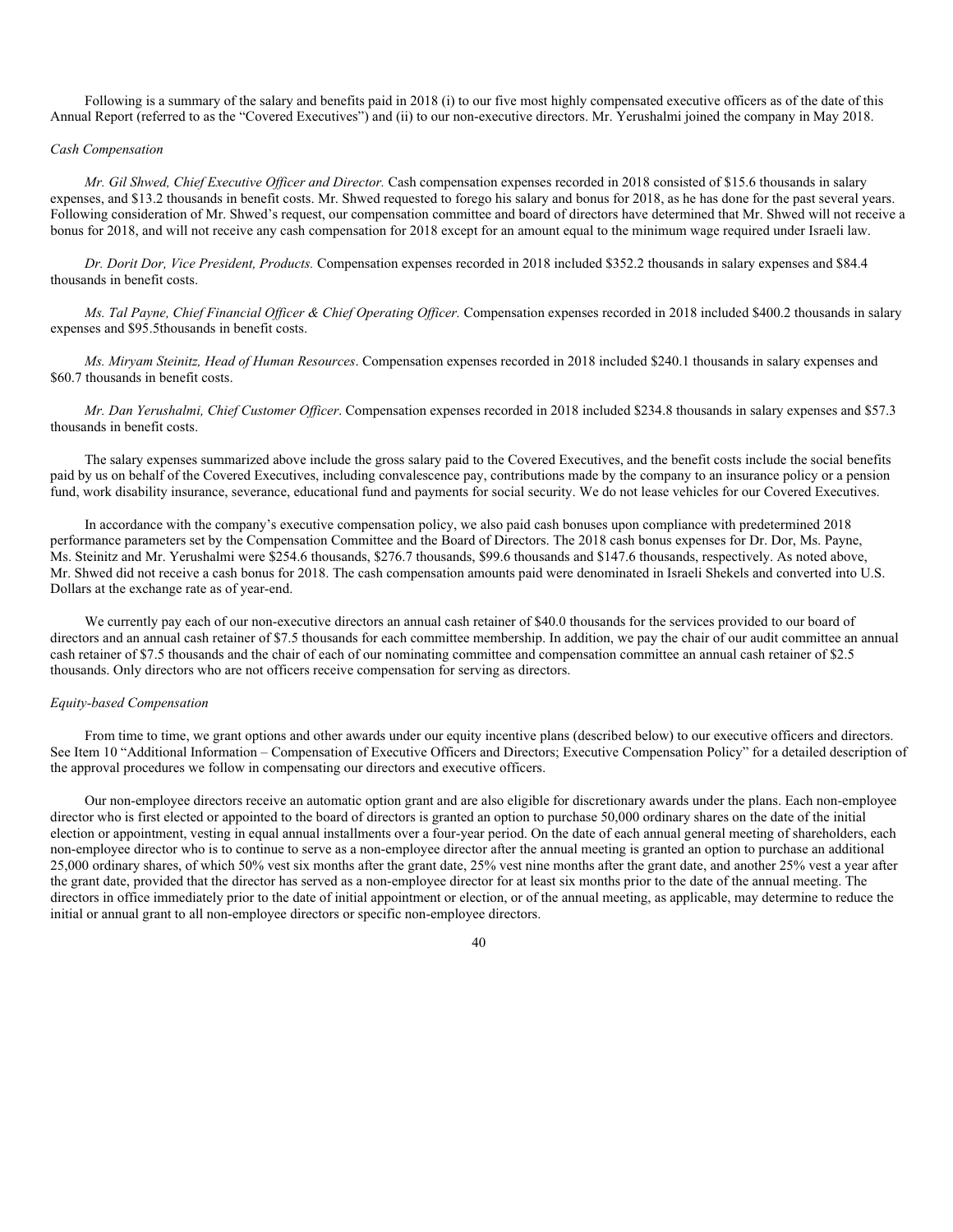In line with our goal of fully aligning the compensation of Mr. Gil Shwed, our Chief Executive Officer and Director, with the interests of our shareholders, on August 20, 2018, following the approval of our Compensation Committee, Board of Directors and the company's shareholders at the 2018 Annual General Meeting, we granted Mr. Shwed options to purchase 1.3 million ordinary shares at an exercise price equal to 100% of the closing price of the ordinary shares on the NASDAQ Global Select Market on the date of the grant, vesting over a period of 4 years.

During 2018, we granted our executive officers and directors (including a grant to a director that retired during 2018) options to purchase an aggregate of approximately 1.9 million shares and approximately 52,743 RSUs under our equity incentive plans. The exercise price of these options range between \$99.03-\$114.81, and their expiration dates range between February 2025 and December 2025.

All options granted to directors and executive officers in 2018 were granted with an exercise price equal to 100% of the closing price of the ordinary shares on the NASDAQ Global Select Market on the applicable date of grant.

We recorded equity-based compensation expenses in our financial statements for the year ended December 31, 2018 for Mr. Shwed, Dr. Dor, Ms. Payne, Ms. Steinitz and Mr. Yerushalmi of \$35,782 thousands, \$3,467 thousands, \$3,712 thousands, \$1,107 thousands and \$265 thousands, respectively. Assumptions and key variables used in the calculation of such amounts are described in Note 2w to our audited consolidated financial statements included in Item 18 of this Annual Report. All equity-based compensation grants to our Covered Executives were made in accordance with the parameters of our company's executive compensation policy and were approved by the company's Compensation Committee and Board of Directors, and, in the case of the equity-based compensation granted to the Chief Executive Officer, also by the company's shareholders in accordance with the Israeli Companies Law.

As of December 31, 2018, our executive officers and directors held options to purchase an aggregate of approximately 7.78 million shares and held 91,483 restricted share units under our stock option and equity incentive plans. The exercise prices of these options range between \$49.50 and \$114.95, and their expiration dates range between June 2019 and December 2025.

Other than as specified in the share ownership table under the caption "Share ownership" below, none of our directors and executive officers holds more than 1% of our outstanding shares.

## **Composition of Board of Directors**

Our board of directors currently consists of ten members, including two outside directors in accordance with the requirements of the Israeli Companies Law. See "—Outside and Independent Directors." Under our articles of association, the number of directors on our board is to be no less than six and no more than twelve. Each director (other than an outside director as described below) is elected to serve until the next annual general meeting of shareholders and until his or her successor has been elected. Each executive officer is elected by the board of directors and serves at the discretion of the board. All of our executive officers and directors, other than non-employee directors, devote substantially all of their working time to our business. There are no family relationships among any of our directors, officers or key employees.

As permitted under the Israeli Companies Law, our articles of association provide that any director may, by written notice to us, appoint another person to serve as an alternate director or may cancel the appointment of an alternate director. Any person eligible to serve as a director, other than a person who is already a director or an alternate director, may act as an alternate director. The term of appointment of an alternate director may be for one meeting of the board, for a specified period of time, a specified meeting or action of the board or until notice is given of the cancellation of the appointment. No director has appointed, and, to our knowledge, no director currently intends to appoint, any other person as an alternate director. We do not have any service contracts with our directors providing for benefits upon termination of service.

#### **Outside and Independent Directors**

*Outside directors*. In accordance with the Israeli Companies Law and the relevant regulations, we must have at least two outside directors who meet the Israeli statutory requirements of independence. At least one of the outside directors is required to have "financial and accounting expertise" and the other outside director or directors are required to have "professional expertise," all as defined under the Israeli Companies Law. Our board of directors has determined that each of Yoav Chelouche, Irwin Federman, Guy Gecht and Ray Rothrock has "financial and accounting expertise," and each of Guy Gecht and Ray Rothrock has "professional expertise".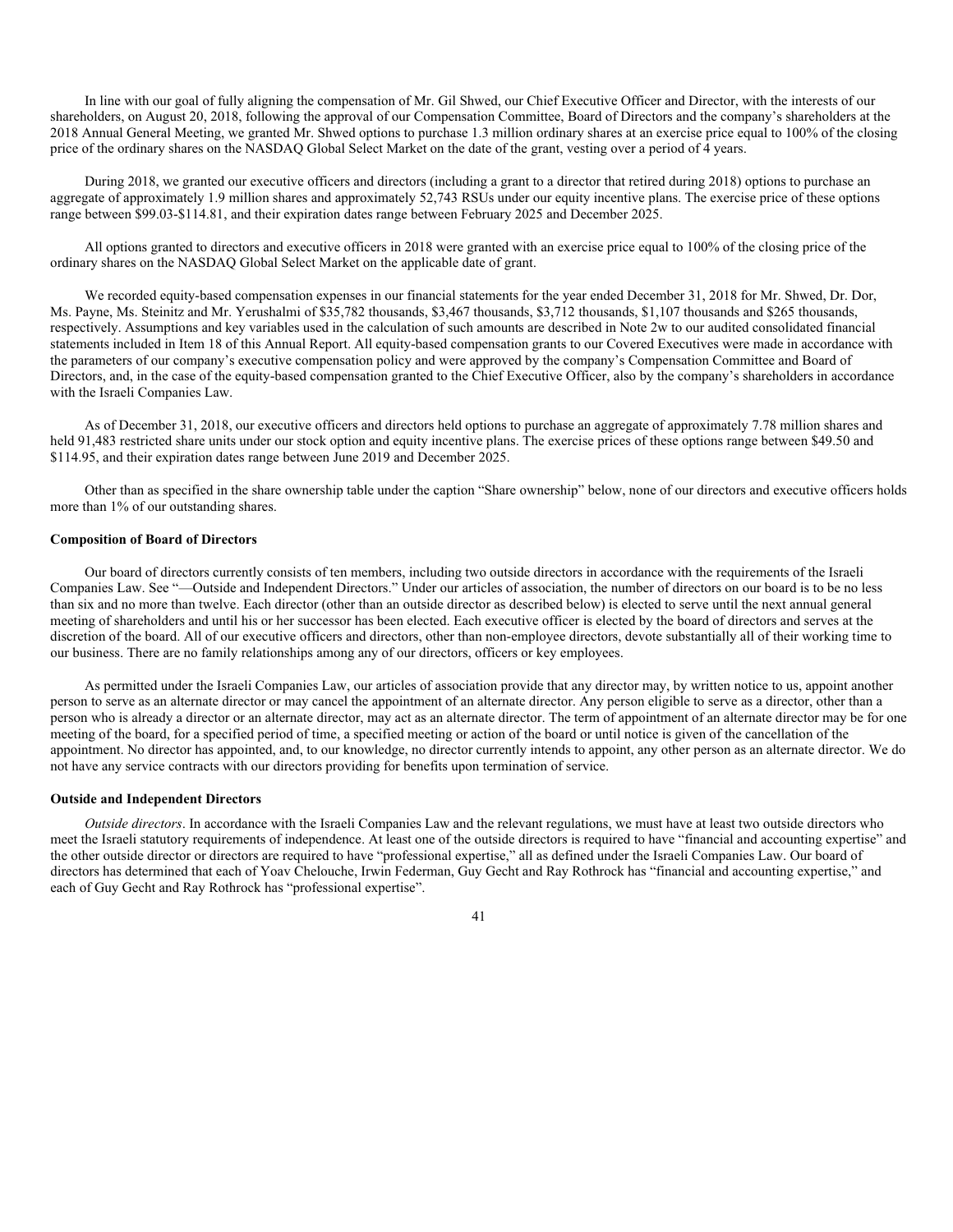An outside director serves for a term of three years, which may be extended for additional three-year terms. An outside director can be removed from office only under very limited circumstances. All of the outside directors must serve on the company's audit committee and compensation committee (including one outside director serving as the chair of the audit committee and the compensation committee), and at least one outside director must serve on each committee of the board of directors. As of December 31, 2018, Yoav Chelouche, Irwin Federman, Guy Gecht and Ray Rothrock are our outside directors under the Israeli Companies Law. Yoav Chelouche's and Guy Gecht's term of office will expire in 2021, and Irwin Federman's and Ray Rothrock's term of office will expire in 2020.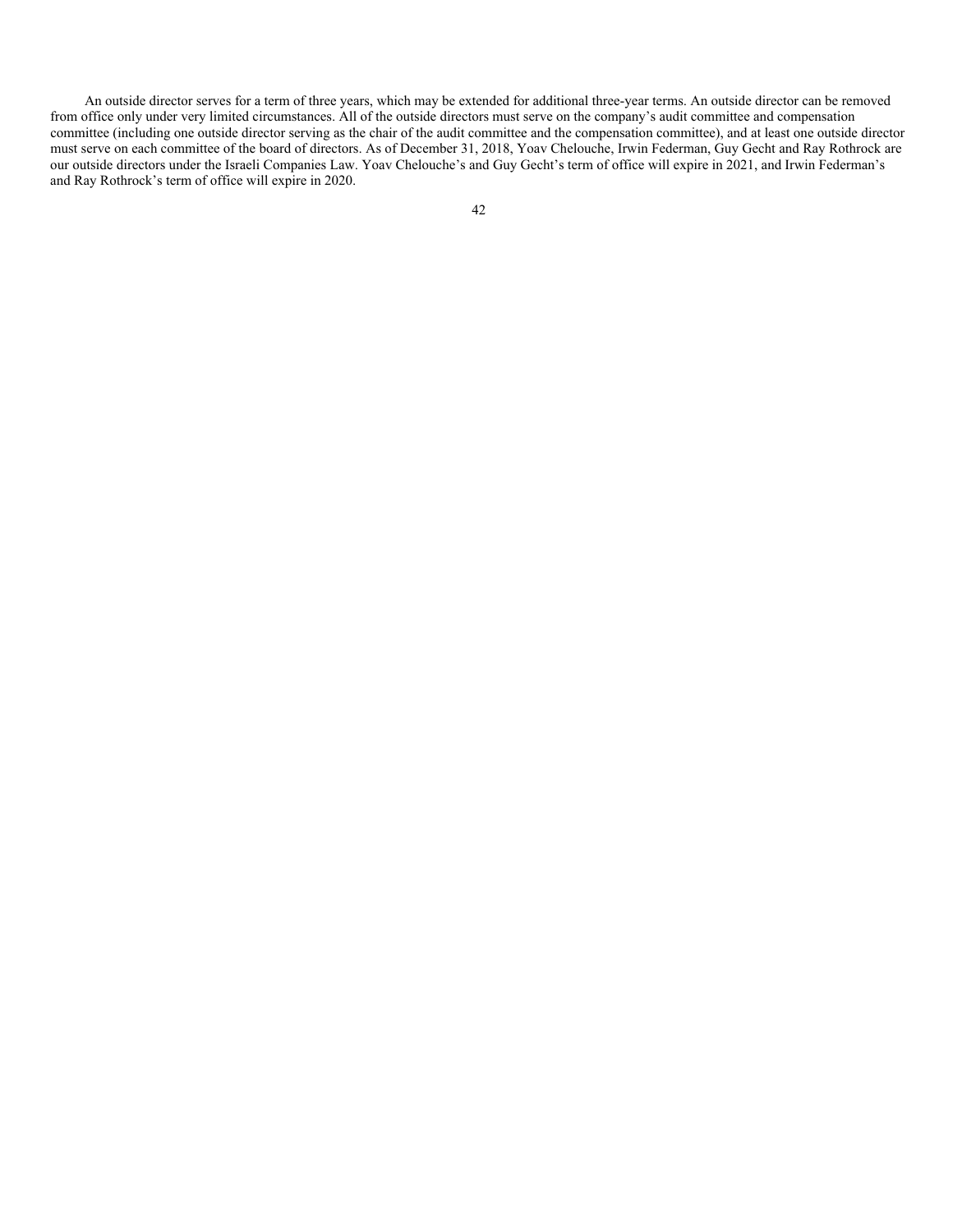*Independent directors*. The Sarbanes-Oxley Act of 2002, as well as related rules subsequently implemented by the Securities and Exchange Commission and the NASDAQ Global Select Market, requires issuers to comply with various corporate governance practices. Under the rules applicable to us as a foreign private issuer, we are required to have a majority of independent directors within the meaning of the applicable NASDAQ regulations. Our board of directors complies with these requirements by including a majority of members who are independent directors within the meaning of the applicable NASDAQ regulations.

Pursuant to the Israeli Companies Law, an Israeli company whose shares are publicly traded may elect to adopt a provision in its articles of association pursuant to which a majority of its board of directors (or a third of its board of directors in case the company has a controlling shareholder) will consist of individuals complying with certain independence criteria prescribed by the Israeli Companies Law, as well as certain other recommended corporate governance provisions. Although we have not included these provisions in our articles of association because our board of directors already complies with the independence requirements and the corporate governance rules of the NASDAQ Global Select Market, as described below, a majority of our board of directors and all the members of our audit committee, compensation committee and nominating committee are directors who comply with the independence criteria prescribed by the Israeli Companies Law.

Our board of directors has determined that each of Yoav Chelouche, Irwin Federman, Guy Gecht, Dan Propper, Ray Rothrock, Tal Shavit, Jerry Ungerman and Shai Weiss is an independent director under the applicable NASDAQ regulations and the Israeli Companies Law. Our independent directors have regularly held meetings at which only independent directors are present.

#### **Committees of the Board of Directors**

Our articles of association provide that the board of directors may delegate all of its powers to committees of the board as it deems appropriate, subject to the provisions of Israeli law. Our board of directors has established an audit committee, a compensation committee and a nominating committee.

*Audit committee*. Under the Israeli Companies Law, the board of directors of any public company must establish an audit committee. The audit committee must consist of at least three directors, must include all of the outside directors (including one outside director serving as the chair of the audit committee), and a majority of the committee members must comply with the director independence requirements prescribed by the Israeli Companies Law.

The audit committee may not include the chairman of the board, or any director employed by us, by a controlling shareholder or by any entity controlled by a controlling shareholder, or any director providing services to us, to a controlling shareholder or to any entity controlled by a controlling shareholder on a regular basis, or any director whose income is primarily dependent on a controlling shareholder, and may not include a controlling shareholder or any relatives of a controlling shareholder. Individuals who are not permitted to be audit committee members may not participate in the committee's meetings other than to present a particular issue at the request of the chair of the committee. However, an employee who is not a controlling shareholder or relative may participate in the committee's discussions but not in any vote, and the company's legal counsel and corporate secretary (if they are not a controlling shareholder or relative) may participate in the committee's discussions and votes if requested by the committee.

In addition, the NASDAQ regulations also require us to maintain an audit committee consisting of at least three directors, all of whom must be independent under the NASDAQ regulations applicable to audit committee members and each of whom is financially literate and one of whom has accounting or related financial management expertise. Irwin Federman is the chairman of the audit committee. Yoav Chelouche, Guy Gecht and Ray Rothrock serve as the other members of our audit committee. The audit committee has adopted a written audit committee charter as required by the NASDAQ regulations.

The audit committee's duties include providing assistance to the board of directors in fulfilling its legal and fiduciary obligations in matters involving our accounting, auditing, financial reporting, internal control and legal compliance functions. In this respect the audit committee approves the services performed by our independent accountants and reviews their reports regarding our accounting practices and systems of internal accounting controls. The audit committee also oversees the audits conducted by our independent accountants and takes those actions, as it deems necessary to satisfy itself that the accountants are independent of management. Under the Israeli Companies Law, the audit committee also is required to monitor whether there are any deficiencies in the administration of our company, including by consulting with the internal auditor and independent accountant, to review, classify and approve related party transactions and extraordinary transactions, to review the internal auditor's audit plan and to establish and monitor whistleblower procedures.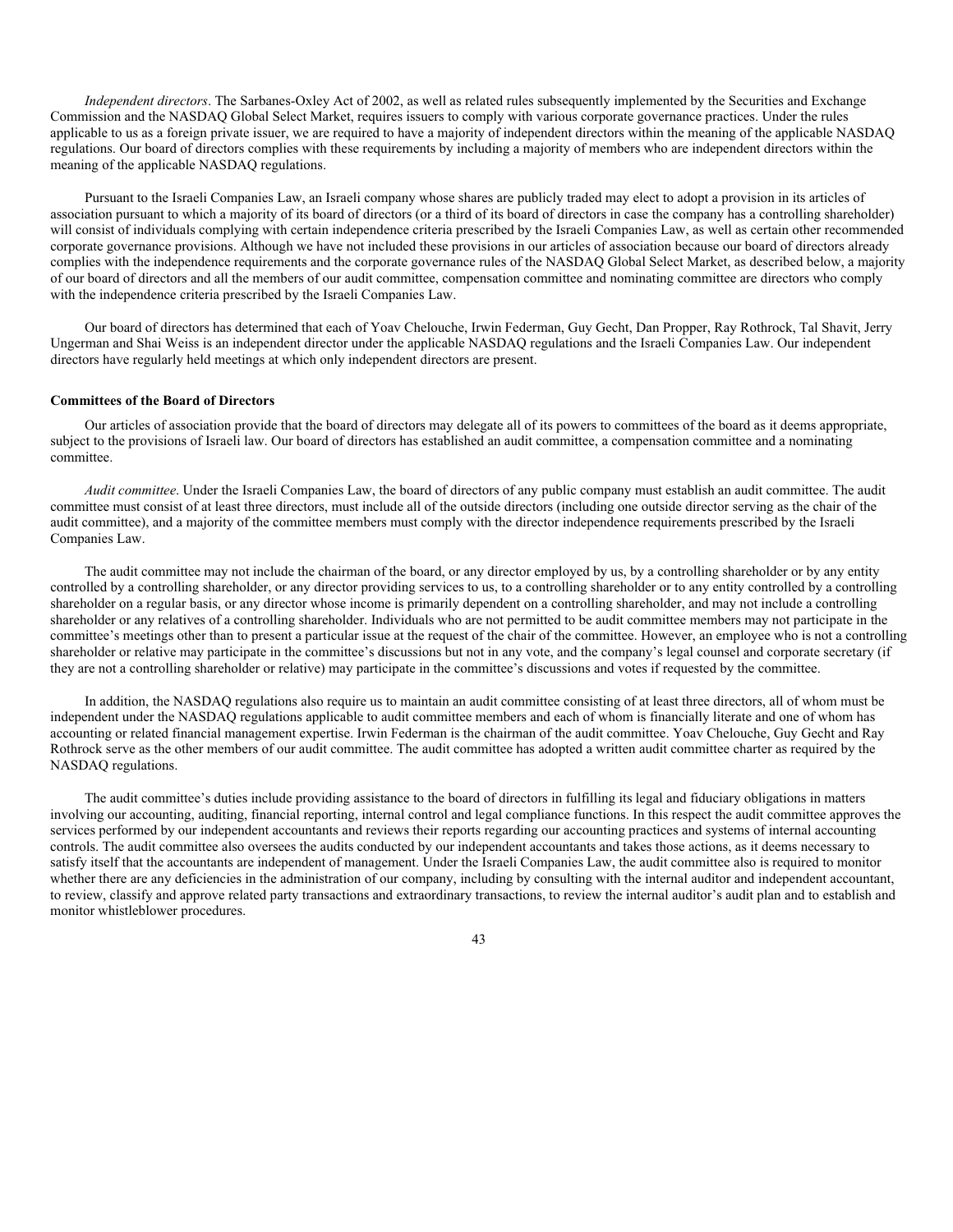Under the Israeli Companies Law, a meeting of the audit committee is properly convened if a majority of the committee members attend the meeting and, in addition, a majority of the attending committee members are independent directors within the meaning of the Israeli Companies Law and include at least one outside director.

*Compensation committee*. Under the Israeli Companies Law, the board of directors of any public company must establish a compensation committee. The compensation committee must consist of at least three directors, include all of the outside directors (including one outside director serving as the chair of the compensation committee), and a majority of the committee members must comply with the director independence requirements prescribed by the Israeli Companies Law.

Similar to the rules that apply to the audit committee, the compensation committee may not include the chairman of the board, or any director employed by us, by a controlling shareholder or by any entity controlled by a controlling shareholder, or any director providing services to us, to a controlling shareholder or to any entity controlled by a controlling shareholder on a regular basis, or any director whose primary income is dependent on a controlling shareholder, and may not include a controlling shareholder or any of its relatives. Individuals who are not permitted to be compensation committee members may not participate in the committee's meetings other than to present a particular issue; provided, however, that an employee that is not a controlling shareholder or relative may participate in the committee's discussions but not in any vote, and the company's legal counsel and corporate secretary may participate in the committee's discussions and votes if requested by the committee.

In addition, the NASDAQ rules also require us to maintain a compensation committee consisting of at least two independent directors. Each of the members of the compensation committee is required to be independent under NASDAQ rules relating to compensation committee members, which are different from the general test for independence of board and committee members. Each of the members of our compensation committee satisfies those requirements. Ray Rothrock is the chairman of the compensation committee. Yoav Chelouche, Irwin Federman and Guy Gecht serve as the other members of our compensation committee. The compensation committee has adopted a written compensation committee charter.

The compensation committee's duties include recommending to the board of directors a compensation policy for executives and monitor its implementation, approve compensation terms of executive officers, directors and employees affiliated with controlling shareholders, make recommendations to the board of directors regarding the issuance of equity incentive awards under our equity incentive plans and exempt certain compensation arrangements from the requirement to obtain shareholder approval under the Israeli Companies Law.

*Nominating committee*. The nominating committee identifies prospective board candidates, recommends nominees for election to our board of directors, develops and recommends board member selection criteria, considers committee member qualification, supervises the selection and composition of committees of our board of directors, and provides oversight in the evaluation of our board of directors and each committee. Ray Rothrock is the chairman of the nominating committee. Irwin Federman, Tal Shavit and Shai Weiss serve as the other members of our nominating committee. The nominating committee has adopted a written nominating committee charter.

#### **Recent Israeli Regulations**

In 2016, the Israeli Companies Law Regulations were amended to reduce certain duplicative regulatory burden to which Israeli companies publicly-traded on NASDAQ, such as Check Point, are subject to.

Generally, pursuant to the amended regulations, an Israeli company traded on NASDAQ that does not have a "controlling shareholder" (as defined in the Israeli Companies Law) will be able to elect not to appoint Outside Directors to its Board of Directors and not to comply with the Audit Committee and Compensation Committee composition and chairman requirements of the Israeli Companies Law (as described above under the headings "—Outside and Independent Directors" and "—Committees of our Board of Directors"); *provided*, the company complies with the applicable NASDAQ independent director requirements and the NASDAQ Audit Committee and Compensation Committee composition requirements.

Accordingly, Check Point is eligible to adopt the relief provided by the amended Israeli regulations. To date, Check Point has elected not to adopt such relief.

#### **Employees**

As of December 31, 2018, we had 5,070 employees.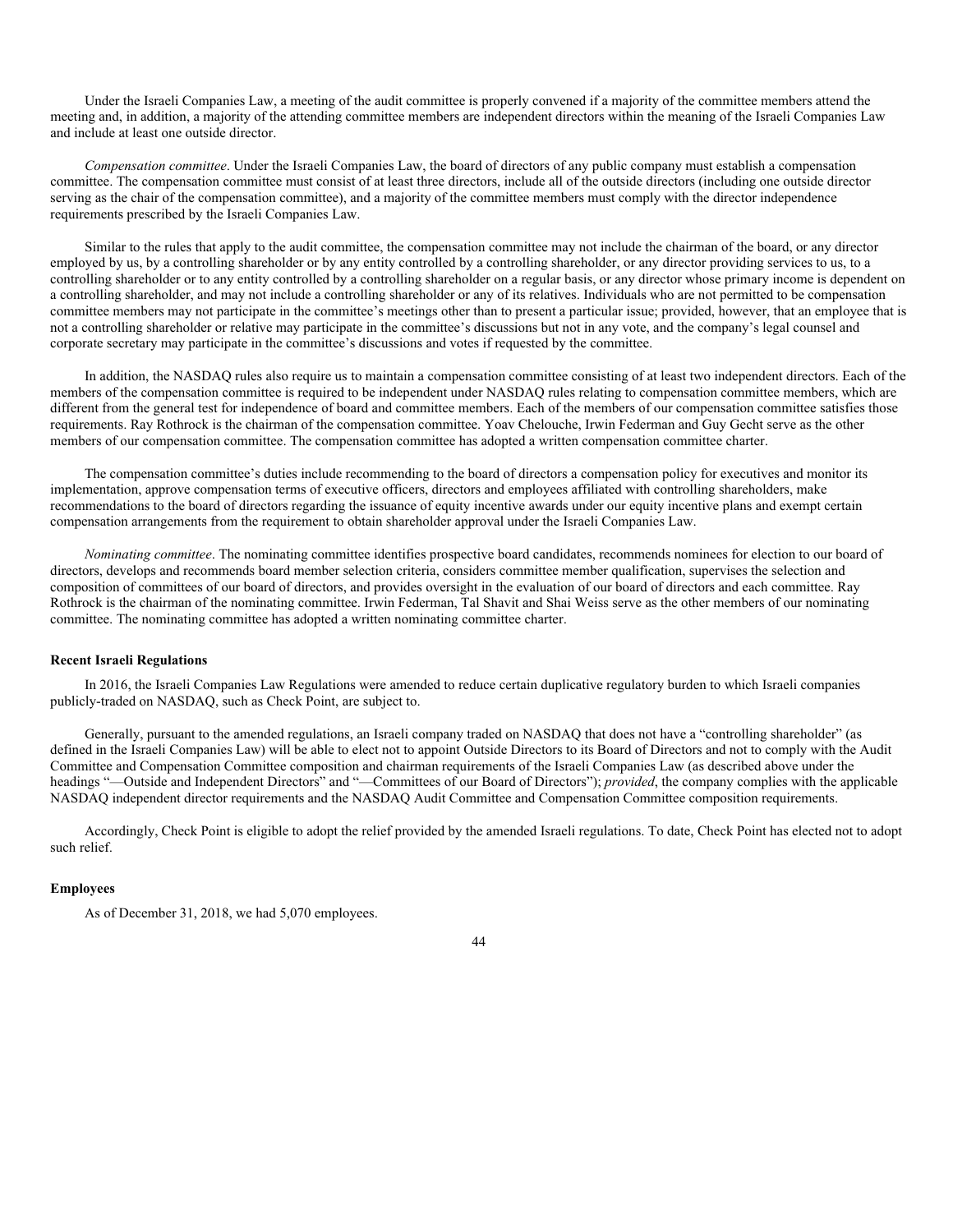Over the past three years, the number of our employees by function was as follows:

|                                                            | As of December 31, |       |       |  |  |
|------------------------------------------------------------|--------------------|-------|-------|--|--|
| <b>Function</b>                                            | 2018               | 2017  | 2016  |  |  |
| Research, development and quality assurance                | 1.528              | 1.396 | 1,324 |  |  |
| Marketing, sales and business development                  | 2.301              | 2.031 | 1,936 |  |  |
| Customer support                                           | 755                | 689   | 599   |  |  |
| Information systems, administration, finance and operation | 486                | 460   | 422   |  |  |
| Total                                                      | 5.070              | 4,576 | 4.281 |  |  |

From time to time, we also engage a limited number of subcontractors. As of December 31, 2018, we had 51 contractors.

Over the past three years, the number of our employees by geographic area was as follows:

|                      |       | As of December 31, |       |  |  |  |  |
|----------------------|-------|--------------------|-------|--|--|--|--|
| <b>Function</b>      | 2018  | 2017               | 2016  |  |  |  |  |
| Israel               | 2,231 | 2.047              | 1,898 |  |  |  |  |
| <b>United States</b> | 1.206 | 1.097              | 1.040 |  |  |  |  |
| Rest of the World    | 1,633 | 1,432              | 1,343 |  |  |  |  |
| Total                | 5,070 | 4,576              | 4,281 |  |  |  |  |

We are subject to Israeli labor laws and regulations with respect to our Israeli employees. The Israeli labor laws differ materially from U.S. labor laws and, in some cases, impose material obligations on us (such as severance pay and mandatory cost of living increases). We are also subject to the labor laws and regulations of other jurisdictions in the world where we have employees.

#### **Share Ownership**

The following table shows information regarding beneficial ownership by our directors and executive officers as of February 28, 2019. Beneficial ownership is determined in accordance with rules of the Securities and Exchange Commission.

All information with respect to the beneficial ownership of any principal shareholder has been furnished by such shareholder and, unless otherwise indicated below, we believe that persons named in the table have sole voting and sole investment power with respect to all of the shares shown as beneficially owned, subject to community property laws, where applicable. All shares shown as beneficially owned have identical rights in all respects. The shares beneficially owned by the directors include the shares owned by their family members to which such directors disclaim beneficial ownership.

The share numbers and percentages listed below are based on shares outstanding as of February 28, 2019.

| <b>Name</b>                                                                                  | Number of<br>shares<br>beneficially<br>owned (1) | $%$ of<br>class of<br>shares $(2)$ | <b>Title of securities</b><br>covered by the<br>options | Number of<br>options<br>and $RSUs(3)$ | <b>Exercise price of</b><br>options | Date of expiration of<br>options                   |
|----------------------------------------------------------------------------------------------|--------------------------------------------------|------------------------------------|---------------------------------------------------------|---------------------------------------|-------------------------------------|----------------------------------------------------|
| Gil Shwed                                                                                    | 27,803,969                                       |                                    | 17.7% Ordinary shares                                   |                                       | $2,840,000$ \$83.59 - \$114.95      | 06/08/2022-08/19/2025                              |
| Marius Nacht                                                                                 | 6,252,486                                        |                                    | 4.1% Ordinary shares                                    |                                       | 37,500 \$ 114.81-114.95             | 06/06/2024-08/19/2025                              |
| All directors and officers as a group (13 persons)<br>including Messrs. Shwed and Nacht) (4) | 35,720,922                                       |                                    | 22.6% Ordinary shares                                   |                                       |                                     | 4,419,282 \$49.50 - \$114.95 06/06/2019-08/19/2025 |

(1) The number of ordinary shares shown includes shares that each shareholder has the right to acquire pursuant to stock options that are exercisable and restricted share units that vest within 60 days after February 28, 2019.

(2) If a shareholder has the right to acquire shares by exercising stock options (as determined in accordance with footnote (1)), these shares are deemed outstanding for the purpose of computing the percentage owned by the specific shareholder (that is, they are included in both the numerator and the denominator), but they are disregarded for the purpose of computing the percentage owned by any other shareholder.

(3) Number of options immediately exercisable or exercisable and restricted share units that vest within 60 days from February 28, 2019.

(4) Each of Messrs./Mmes. Ungerman, Yerushlmi, Payne, Dor, Chelouche, Federman, Gecht, Propper, Rothrock, Weiss and Dr. Shavit beneficially owns less than one percent of our outstanding ordinary shares.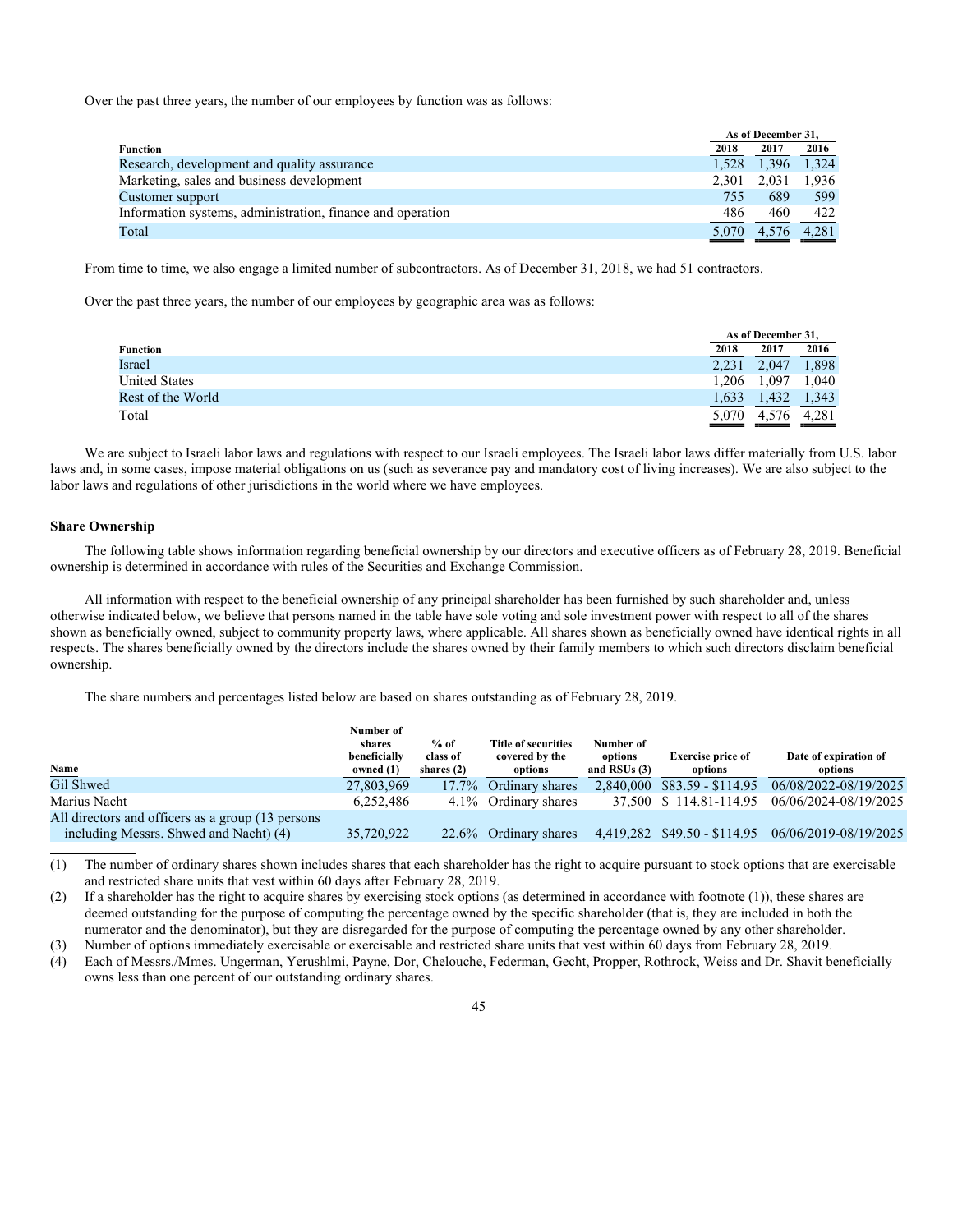# **Equity Incentive Plans**

The following table summarizes our equity incentive plans, which have outstanding awards as of December 31, 2018:

|                                          | Outstanding        | <b>Options</b>  |                       |                |
|------------------------------------------|--------------------|-----------------|-----------------------|----------------|
|                                          | options, RSUs $\&$ | outstanding     |                       | <b>Options</b> |
| Plan                                     | <b>ESPP Shares</b> | exercise price  | Date of expiration    | exercisable    |
| 2005 United States Equity Incentive Plan | 1.206.561          | \$49.5-\$114.95 | 06/06/2019-10/29/2025 | 454,000        |
| 2005 Israel Equity Incentive Plan        | 8.686.017          | \$49.5-\$114.95 | 06/06/2019-12/13/2025 | 3.551.134      |
| Dome9 Equity Incentive Plan              | 27.547             | \$4.98-\$21.97  | 05/03/2026-06/27/2028 | 1.936          |
| Employee Stock Purchase Plan             | 671,559            |                 |                       |                |

In 2005, we adopted our 2005 United States Equity Incentive Plan and our 2005 Israel Equity Incentive Plan, which were subsequently amended in January 2014 and in July 2018. We refer to the plans, as amended in January 2014 and July 2018, as the U.S. Equity Plan and the Israel Equity Plan, and, together, as the Equity Plans.

### **Number of Ordinary Shares Reserved for Future Grants under the Equity Plans**

Following the amendments to the Equity Plans in July 2018, commencing December 31, 2018, on December 31st of each year, the number of Reserved and Authorized Shares (as defined below) under both Equity Plans together shall be automatically reset on such date to equal 10% of the sum of (i) the number of ordinary shares issued and outstanding on such date and (ii) the number of ordinary shares reserved and authorized under the Equity Plans for outstanding awards granted under the Equity Plans as of such date (provided, however, that in no event shall the number of Reserved and Authorized Shares be less than the number of ordinary shares reserved and authorized under the Equity Incentive Plans for outstanding awards granted under the Equity Incentive Plans as of such date). The number of "*Reserved and Authorized Shares*" under the Equity Plans shall equal the sum of (i) the number of ordinary shares reserved and authorized under the Equity Plans for outstanding awards granted under the Equity Plans as of such date, and (ii) the number of ordinary shares reserved, authorized and available for issuance under the Equity Plans on such date.

Accordingly, as of December 31, 2018, the number of Reserved and Authorized Shares under both Equity Plans together was reset to equal 16,530,058.

As of December 31, 2018, we had granted options to purchase an aggregate of 31,769,506 ordinary shares under the Equity Plans combined, of which options to purchase 8,541,431 ordinary shares were outstanding on that date. The option exercise prices of the outstanding options as of December 31, 2018 range between \$49.5 and \$114.95 per share. As of December 31, 2018, we had granted an aggregate of 7,532,191 RSUs and PSUs under the equity plans combined, of which 1,378,646 RSUs and PSUs were outstanding on that date.

#### **Administration**

Both Equity Plans are administered by our board of directors or a committee of our board. The compensation committee of our board of directors currently operates as the administrator of the Equity Plans. The administrator has full power to determine the persons to whom awards shall be granted and the other terms of the awards granted, including (a) the number of shares subject to each award, (b) the duration of the related award agreement, (c) the time, manner and form of payment upon the exercise of an award, and (d) other terms and provisions governing the awards. The administrator also establishes the vesting schedule of awards that are granted.

#### **2005 United States Equity Incentive Plan, as Amended**

*Awards*. The U.S. Equity Plan provides for the following kinds of awards, which we refer to generically as awards: (i) Incentive Stock Options (ISOs), (ii) Non-statutory Stock Options (NSOs), (iii) Restricted Stock, (iv) Restricted Stock Units (RSUs), (v) Performance Shares, (vi) Performance RSUs ("PSUs") and (vii) Deferred Stock Units. All of these awards can vest based on time or performance milestones.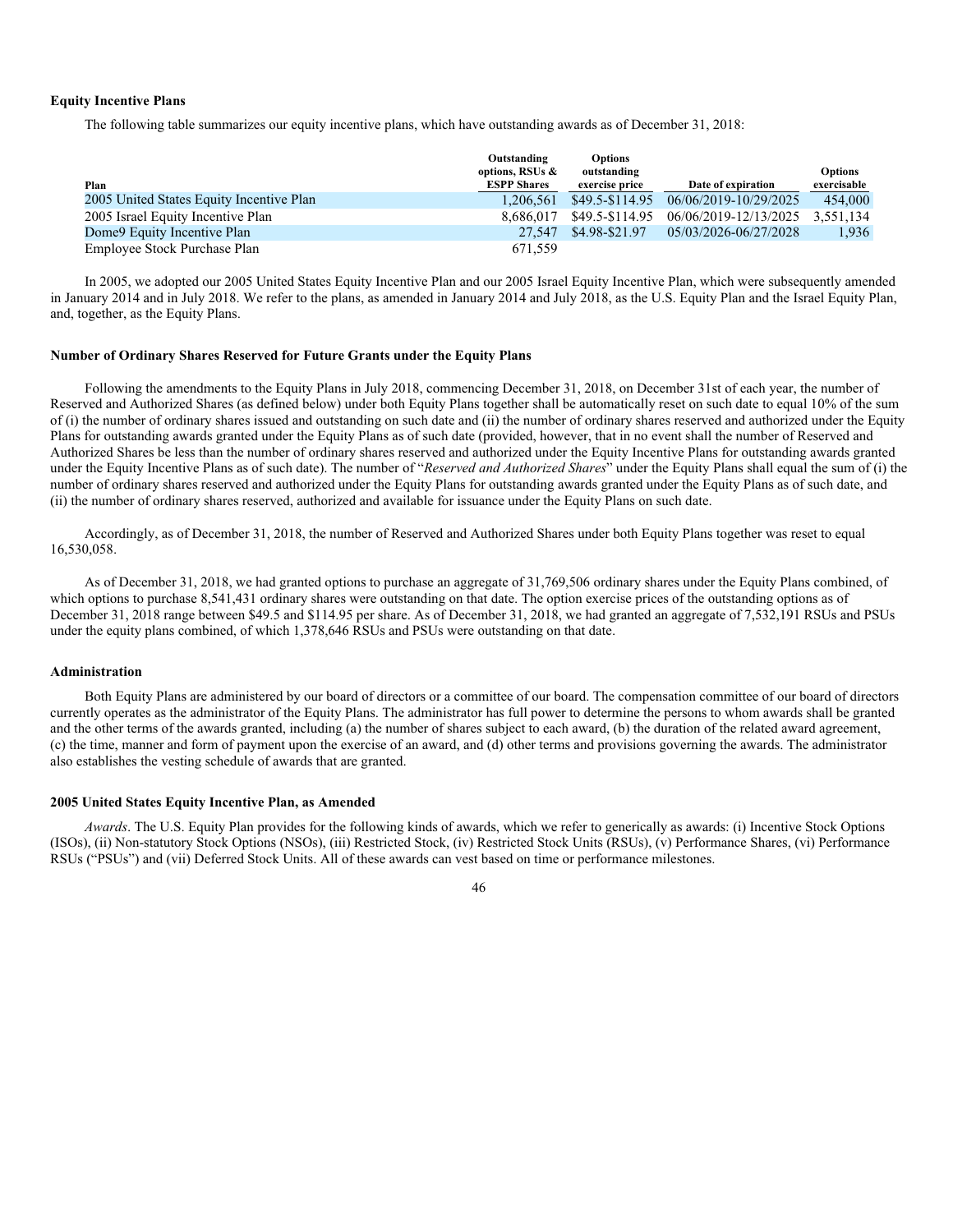*Granting of options, price and duration*. Our U.S. Equity Plan provides that each option will expire on the date stated in the notice of grant, which will not be more than seven years from its date of grant (or five years, in the case of an ISO granted to a person who on the date of grant owns 10% or more of our voting power). The exercise price of an option cannot be less than 100% of the fair market value per share on the date of grant (or 110% of the fair market value, in the case of an ISO granted to a person who on the date of grant owns 10% or more of our voting power). The administrator will fix the period within which the award can be exercised and the exercise price. No option award can vest until at least six months after the grant date.

*Granting of awards, other than options, and price*. The administrator can determine the conditions that must be satisfied, which typically will be based principally or solely on the recipient's continuing to provide services to us, but conditions may also include a performance-based component. We can issue ordinary shares under grants of Restricted Stock, RSUs, Performance Shares and PSUs upon payment of their nominal value. No such award can vest until at least one year after the grant date. Deferred Stock Units consist of Restricted Stock, RSUs, Performance Shares, or PSUs that the administrator permits to be paid out in installments or on a deferred basis.

#### **2005 Israel Equity Incentive Plan, as Amended**

*Awards*. The Israel Equity Plan provides for the following kinds of awards, which we refer to generically as awards: (i) "Approved 102 Options/Shares," which are grants to directors, employees and officers that are eligible for favorable tax treatment in Israel and which must be held by a trustee for a minimum period as prescribed by Israeli law; (ii) "Non-approved 102 Options/Shares," which are grants of options or shares that are not eligible for favorable tax treatment in Israel and which may be held directly by the participants; (iii) Restricted Stock; (iv) RSUs; (v) Performance Shares; (vi) PSUs; and (vii) Deferred Stock Units. All of these awards can vest based on time or performance milestones.

*Trustee*. A trustee designated by our board of directors and approved by the Israel Tax Authority must hold any shares allocated or issued upon exercise of Approved 102 Options or other shares subsequently received following any realization of rights, including bonus shares (stock dividends), for at least the period of time specified by Section 102 of Israel's Income Tax Ordinance.

*Granting of options, price and duration*. Our Israel Equity Plan provides that each option will expire on the date stated in the option agreement, which will not be more than seven years from its date of grant. The exercise price of an option cannot be less than 100% of the fair market value per share on the date of grant. The administrator will fix the period within which the award can be exercised and the exercise price. No option award can vest until at least six months after the grant date.

*Granting of awards, other than options, and price*. The administrator can determine the conditions that must be satisfied, which typically will be based principally or solely on the recipient's continuing to provide services to us, but conditions may also include a performance-based component. We can issue ordinary shares under grants of Restricted Stock, RSUs, Performance Shares and PSUs upon payment of their nominal value. No such award can vest until at least one year after the grant date. Deferred Stock Units consist of Restricted Stock, RSUs, Performance Shares, or PSUs that the administrator permits to be paid out in installments or on a deferred basis.

*Change of control arrangements.* Upon a change of control of us, if the acquirer refuses to assume or provide substitute awards, then the administrator of the equity plans, which is currently the compensation committee of our board of directors, can either terminate all unvested awards or accelerate the vesting period of any award under our Equity Plans. The administrator also has the authority to accelerate the vesting of the ordinary shares subject to outstanding awards held by our directors, officers and employees in connection with the subsequent termination of some officers' employment following a change of control event.

#### **Dome9 Security Ltd. 2011 Share Option Plan and the 2016 Equity Incentive Subplan.**

In connection with our acquisition of Dome9 Security Ltd. in October 2018, we assumed certain outstanding Dome9 share options under the Dome9 Security Ltd. 2011 Share Option Plan and the 2016 Equity Incentive Subplan, or the Dome9 Equity Plan, which were converted into options to purchase 47,816 of our ordinary shares.

As of December 31, 2018, options to purchase 27,547 ordinary shares were outstanding under the Doem9 Equity Plan on that date. The options generally have terms of between seven and ten years. The option exercise prices range from \$4.98-\$21.97 per share. No further options can be granted under the Doem9 Equity Plan.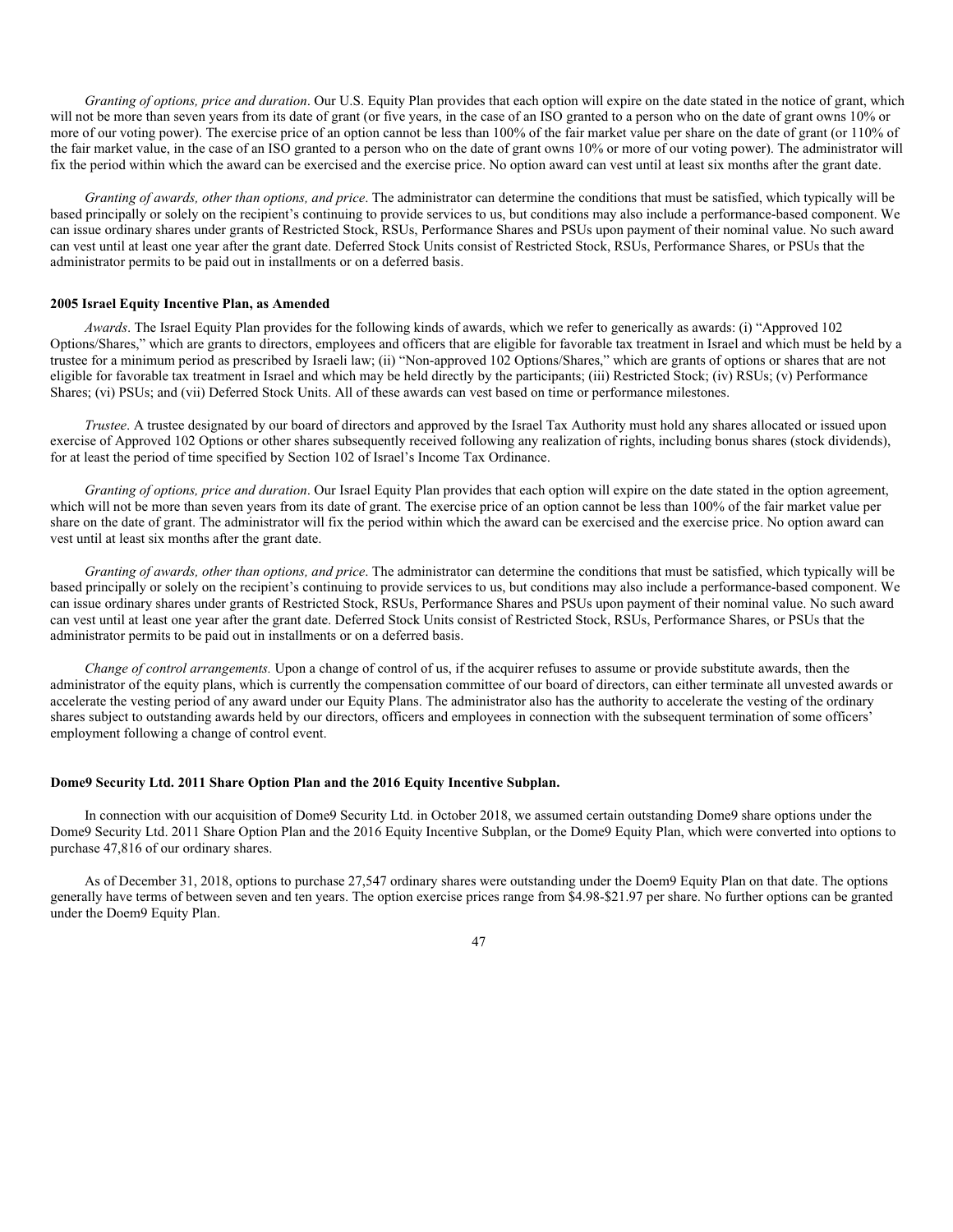#### **Employee Stock Purchase Plans**

In 1996, we adopted an Employee Stock Purchase Plan, which was subsequently amended and restated in 2015. We refer to the Employee Stock Purchase Plan, as amended and restated, as the US ESPP, and the Employee Stock Purchase Plan (Non-U.S. Employees), as the ROW ESPP, and together with the US ESPP, as the "ESPPs". The ESPPs permit full time employees and employees employed on a part-time employment basis of 80% or more (as well as employees of some of our subsidiaries) to purchase ordinary shares through payroll deductions.

According to the amendments, commencing the purchase period that begins February 1, 2016, 500,000 ordinary shares are authorized for issuance under the US ESPP (out of which 266,189 ordinary shares had been issued through December 31, 2018) and 1,000,000 ordinary shares are authorized for issuance under the rest of the world (ROW) ESPP (out of which 562,252 ordinary shares had been issued through December 31, 2018).

Each ESPP has six-month offering periods, with purchases occurring in January and July. Each of the ESPPs will terminate on the earliest of (i) the last business day in January 2036, (ii) when no more shares are available for issuance under the applicable ESPP, or (iii) when all purchase rights under the applicable ESPP are granted or exercised in connection with a "Corporate Transaction" as defined in the applicable ESPP.

An eligible employee can purchase ordinary shares at a price of 85% of the fair market value of the ordinary shares at the beginning of the six-month offering period (or 85% of the fair market value of the ordinary shares on the semi-annual purchase date, if that is lower). Each eligible employee can elect to purchase ordinary shares under the ESPP in an amount of up to 15% of the employee's compensation, but not more than 1,250 shares per participant on any purchase date. Employees may terminate their participation in the ESPP at any time during the offering period, and participation ends automatically on termination of employment with us. Each outstanding purchase right will be exercised immediately prior to our merger or consolidation with another company. Our board of directors may amend or terminate each of the ESPPs immediately after the close of any purchase date.

## **ITEM 7. MAJOR SHAREHOLDERS AND RELATED PARTY TRANSACTIONS**

The following table shows information as of December 31, 2018, 2017 and 2016, for each person who, to the best of our knowledge, beneficially owned more than 5% of our outstanding ordinary shares as December 31, 2018:

| <b>Name of Five Percent Shareholders</b>     | No. of shares<br>beneficially<br>held $(1)$ | $%$ of<br>class of<br>shares<br>(2) | No. of shares<br>beneficially<br>held $(1)$ | $%$ of<br>class of<br>shares<br>(2) | No. of shares<br>beneficially<br>held $(1)$ | $%$ of<br>class of<br>shares<br>(2) |
|----------------------------------------------|---------------------------------------------|-------------------------------------|---------------------------------------------|-------------------------------------|---------------------------------------------|-------------------------------------|
|                                              | <b>December 31, 2018</b>                    |                                     | <b>December 31, 2017</b>                    |                                     | <b>December 31, 2016</b>                    |                                     |
| Gil Shwed                                    | 27,811,458                                  | $17.6\%$                            | 31.183.927                                  | 18.9%                               | 30.503.895                                  | $17.8\%$                            |
| Massachusetts Financial Services Company (3) | 12.658.864                                  | 8.15%                               | 11.989.070                                  | $7.54\%$                            | 12.716.114                                  | $7.7\%$                             |

(1) The amount includes ordinary shares owned by each of the individuals, directly or indirectly, and options immediately exercisable or that are exercisable within 60 days from December 31<sup>st</sup>, of each of the years shown in this table.

- (2) If a shareholder has the right to acquire ordinary shares by exercising stock options exercisable within 60 days from December 31st, of each of the years shown in this table, these Ordinary shares are deemed outstanding for the purpose of computing the percentage owned by the specific shareholder (that is, they are included in both the numerator and the denominator), but they are disregarded for the purpose of computing the percentage owned by any other shareholder.
- (3) As of December 31, 2018, based on information contained in a Schedule 13G/A filed by Massachusetts Financial Services Company with the Securities and Exchange Commission on February 13, 2019, as of December 31, 2017, based on information contained in a Schedule 13G/A filed by Massachusetts Financial Services Company with the Securities and Exchange Commission on February 9, 2018, and as of December 31, 2016, based on information contained in a Schedule 13G filed by Massachusetts Financial Services Company with the Securities and Exchange Commission on February 7, 2017. The address for Massachusetts Financial Services Company is 111 Huntington Avenue, Boston, Massachusetts 02199.

Our major shareholders do not have different voting rights from other shareholders with respect to our ordinary shares.

According to our transfer agent, as of December 31, 2018, there were 130 holders of record of our ordinary shares in the United States, representing approximately 83.58% of our outstanding shares. The number of record holders in the United States is not representative of the number of beneficial holders nor is it representative of where such beneficial holders are resident since many of these ordinary shares were held by brokers or other nominees.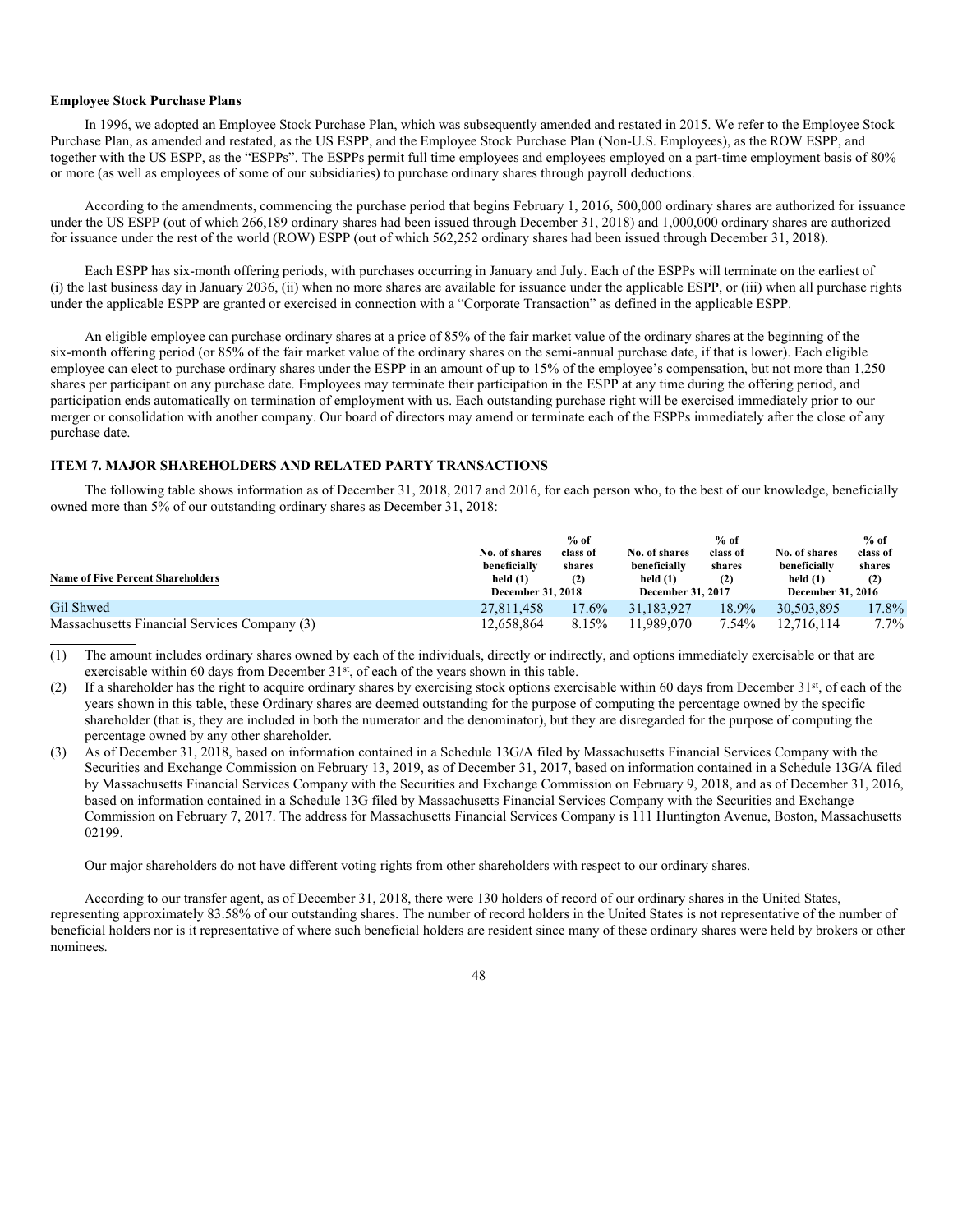We are not controlled by another corporation or by any foreign government, directly or through any other entity. Each of our outstanding ordinary shares has identical rights in all respects.

As of December 31, 2018 and 2017, employees and payroll accruals include benefit of certain related parties since 2002 until 2007 in a total amount of \$654 and \$ 1,194 respectively.

## **ITEM 8. FINANCIAL INFORMATION**

## **Consolidated Financial Statements**

You can find our financial statements in "Item 18 – Financial Statements."

## **Dividend policy**

We currently do not intend to distribute any amounts as dividend in the near-term. During 2013, we entered into a settlement agreement with the Israel Tax Authority, resulting in the full release of the profits we generated under the Israeli Law for the Encouragement of Capital Investments (the "Investment Law") through the year ended December 31, 2011 (known in Israel as "trapped profits"), provided that in accordance with the Investment Law and the regulations thereunder, during the five years commencing 2013, we were obligated to meet certain conditions which included investment in (i) production assets (as defined therein), (ii) research and development activities in Israel and (iii) employment payments for certain new employees (other than office holders) added after 2011. We believe we met those conditions. For amounts distributed as dividends from earnings from 2012 onwards, we are exempt from additional taxes.

#### **Legal Proceedings**

We operate our business in various countries, and accordingly attempt to utilize an efficient operating model to structure our tax payments based on the laws in the countries in which we operate. This can cause disputes between us and various tax authorities in different parts of the world.

We are the defendant in various other lawsuits, including employment-related litigation claims, lease termination claims and other legal proceedings in the normal course of our business. Litigation and governmental proceedings can be expensive, lengthy and disruptive to normal business operations, and can require extensive management attention and resources, regardless of their merit. While we currently intend to defend the aforementioned matters vigorously, we cannot predict the results of complex legal proceedings, and an unfavorable resolution of a lawsuit or proceeding could materially adversely affect our business, results of operations and financial condition.

## **ITEM 9. THE OFFER AND LISTING**

Our ordinary shares are traded publicly on the NASDAQ Global Select Market under the symbol "CHKP" and on the Frankfurt Stock Exchange under the symbol "CPW."

## **ITEM 10. ADDITIONAL INFORMATION**

We were incorporated in Israel in July 1993, and we are registered with the Israeli Registrar of Companies as public company number 52-004282-1.

The objectives and purposes stated in our memorandum of association are to engage in any lawful activity. We develop, market and support a wide range of products and services for IT security, and offer our customers an extensive portfolio of network security, endpoint security, data security and management solutions. A broad range of our network security solutions operate under a unified security architecture, with central management and enforcement of security policy, and with centralized real-time security updates. Our products and services are sold to enterprises, service providers, small and medium-sized businesses and consumers.

#### **Articles of Association and Israeli Companies Law**

The following is a summary of the material provisions of our articles of association and related provisions of Israeli corporate law. For the complete text of our articles of association, see "Item 19 – Exhibits."

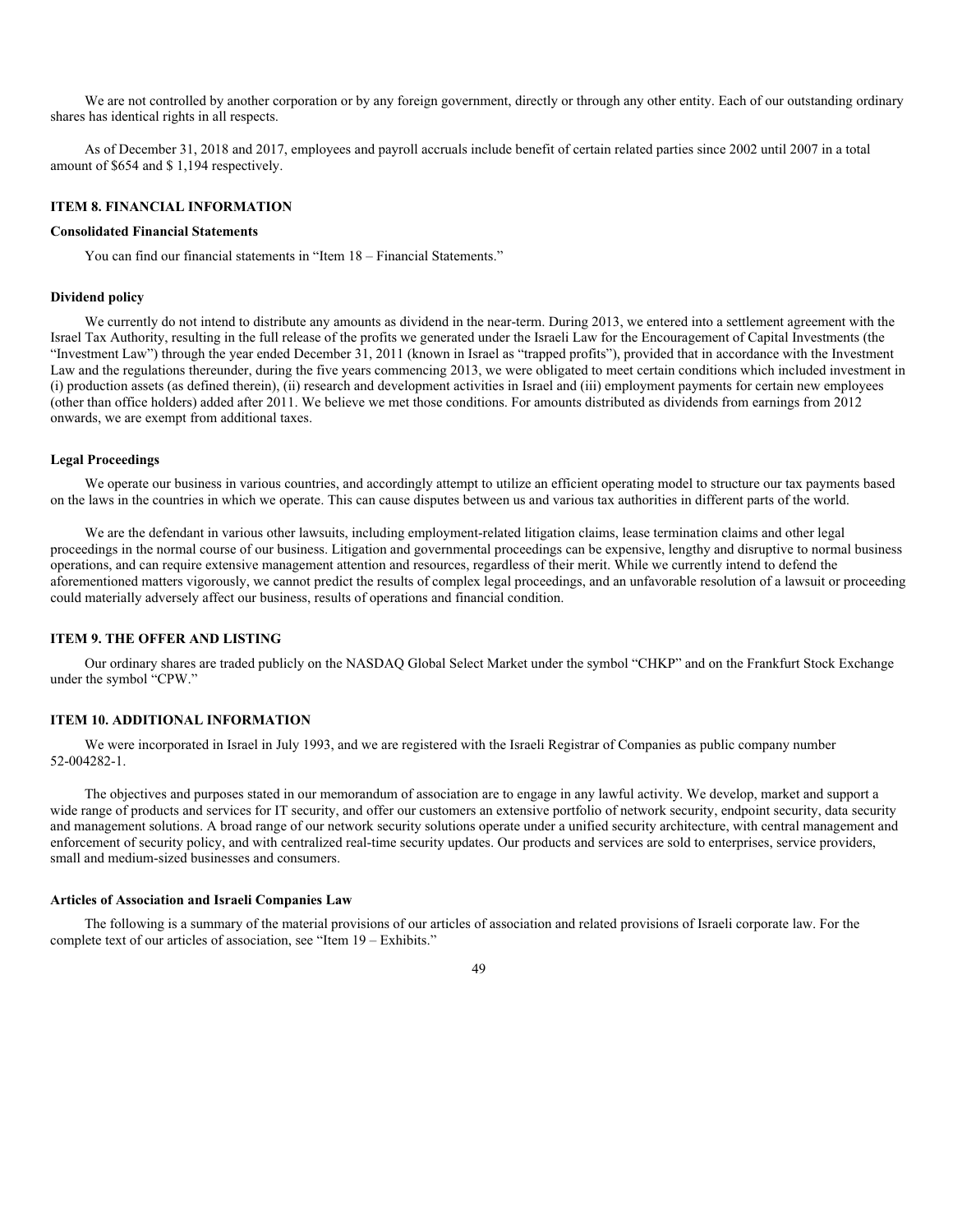## **Description of shares**

Our authorized share capital consists of the following: (i) 500,000,000 ordinary shares, NIS 0.01 nominal value; (ii) 5,000,000 preferred shares, NIS 0.01 nominal value; and (iii) 10 deferred shares, NIS 1.00 nominal value.

### **Description of ordinary shares**

All of the issued and outstanding ordinary shares are validly issued, fully paid, and non-assessable. The ordinary shares do not have pre-emptive rights. Our memorandum of association, our articles of association and Israeli law do not restrict in any way the ownership or voting of our ordinary shares by non-residents of Israel, except with respect to citizens of countries that are in a state of war with Israel.

*Dividend and liquidation rights*. The holders of our ordinary shares will be entitled to their proportionate share of any cash dividend, share dividend, or dividend in kind distributed with respect to our ordinary shares. This right may be changed if shares with special dividend rights are authorized in the future. Under the Israeli Companies Law, we may declare dividends out of the higher of retained earnings and earnings generated over the two most recent years (the profits test), in either case, provided that our board of directors reasonably believes that the dividend will not render us unable to meet our current or foreseeable obligations when due (the solvency test). Even if we do not comply with the profits test, a court may allow us to distribute a dividend as long as the court is convinced that the solvency test is fulfilled.

Our articles of association provide that the board of directors may declare and distribute interim dividends without the approval of the shareholders. Shareholder approval is required for the payment of a final dividend proposed by the board of directors, but shareholders cannot approve a final dividend that is greater than the board's proposal. In addition, once an interim dividend has been declared and paid, it cannot be affected by any subsequent resolution of the shareholders or the shareholders' failure to approve a final dividend.

In the event of our liquidation, holders of our ordinary shares have the equal right to participate in the distribution of assets remaining after payment of liabilities. This right may be changed if shares with special liquidation or dividend rights are issued in the future.

*Voting, shareholder meetings and resolutions*. Holders of ordinary shares have one vote for each ordinary share held on all matters submitted to a vote of shareholders. This right may be changed if shares with special voting rights are issued in the future.

Under the Israeli Companies Law, we must hold an annual meeting of our shareholders once every calendar year and not more than 15 months from the date of the previous annual shareholders' meeting. The board of directors determines the location of the meeting, which can be in Israel or elsewhere. In addition, our board of directors may, in its discretion, convene additional meetings as "special shareholders' meetings." The board of directors is also required to convene a special shareholders' meeting upon the demand of any of the following: (i) two directors; (ii) one quarter of the directors in office; (iii) the holder or holders of 5% of our outstanding share capital and 1% of our voting power; or (iv) the holder or holders of 5% of our voting power. Our articles of association provide that each shareholder of record is entitled to receive prior notice of any shareholders' meeting in accordance with the requirements of the Israeli Companies Law. The law currently provides for at least 21 days' notice, with certain specified matters requiring at least 35 days' notice. For purposes of determining the shareholders entitled to notice and to vote at such meeting, the board of directors may fix a record date, which shall be between 4 and 40 days prior to the date of the meeting.

The quorum required for a meeting of shareholders consists of at least two shareholders present in person or by proxy and holding more than 50% of the voting power. The chairman of the board of directors presides at each of our shareholders' meetings. The chairman of the meeting does not have an additional or casting vote. A meeting adjourned for lack of a quorum will be adjourned to the same day in the following week, at the same time and place, or to the day, time and place that the chairman determines, with the consent of the holders of a majority of the shares present in person or by proxy and voting on the question of adjournment. At the reconvened meeting, the required quorum consists of any two shareholders, regardless of the number of shares they hold or represent.

The Israeli Companies Law requires that shareholders approve certain transactions, actions and arrangements, as described below under the caption "Approval of certain transactions; obligations of directors, officers and shareholders."

Shareholders' resolutions will be deemed adopted if approved by the holders of a majority of the voting power voting at a shareholders' meeting, except for the following decisions which require a different majority:

(1) A special or extraordinary resolution (such as a resolution amending our memorandum of association or articles of association). A majority of at least 75% of the shares voting on the matter is needed.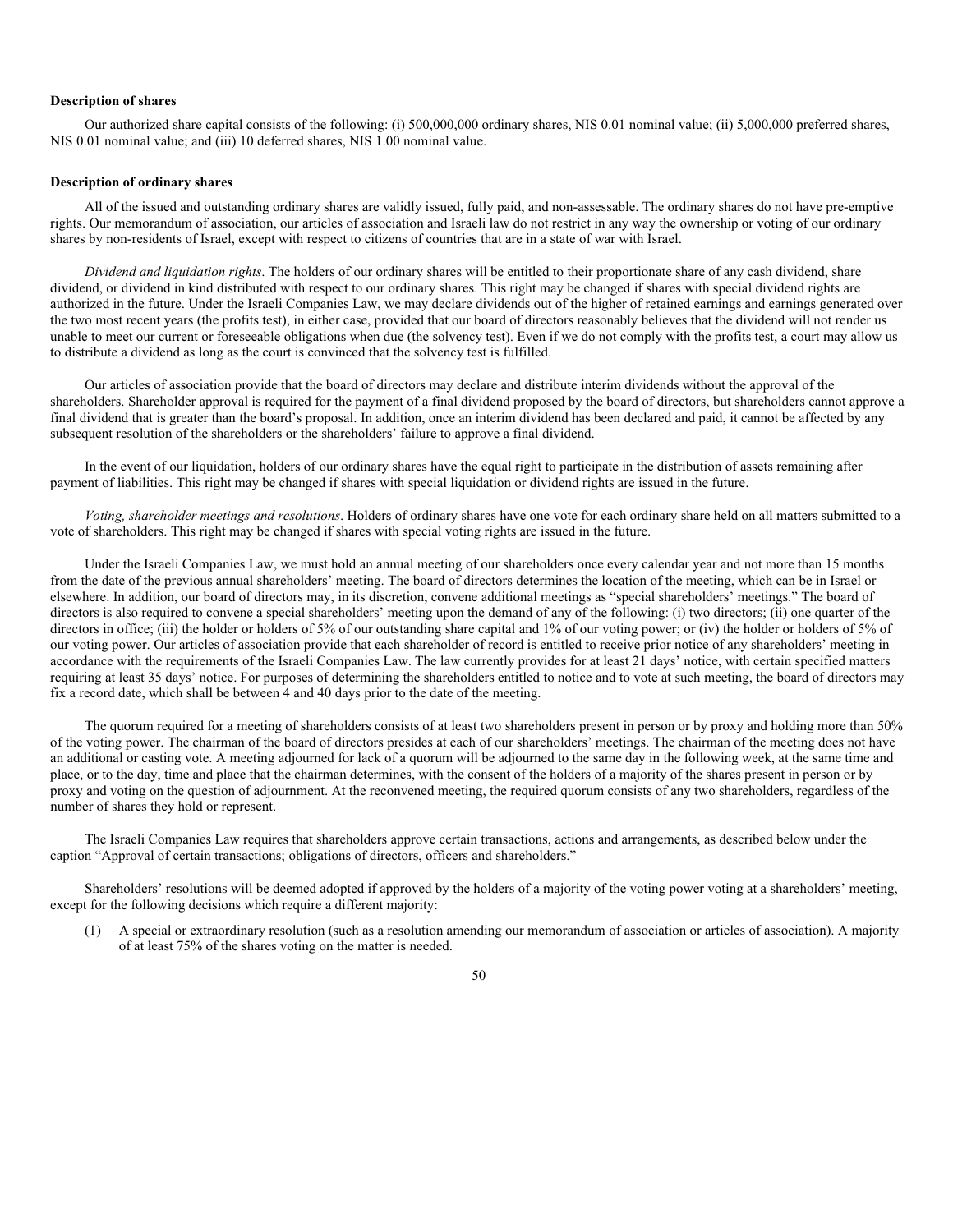- (2) A voluntary liquidation process or a merger. A majority of at least 75% of the shares voting on the matter is needed.
- (3) A compromise or arrangement between us and our creditors or shareholders, reorganization, stock split or reverse split. This has to be approved by a majority in the number of the persons participating in the vote (except for those abstaining) who together hold at least 75% of the value represented at the vote. In addition, court approval is needed.
- (4) The nomination and dismissal of outside directors. Outside directors may be elected or removed by a majority vote at a shareholders' meeting, as long as either:
	- (i) the majority of shares includes a majority of the shares of non-controlling shareholders and shareholders who have no personal interest in the election of the outside directors (excluding a personal interest that is not related to a relationship with the controlling shareholders) voted at the meeting, or
	- (ii) the total number of shares of non-controlling shareholders and disinterested shareholders voted against the proposal does not exceed 2% of our aggregate voting rights.
- (5) Extraordinary transactions with a controlling shareholder (i.e., any shareholder that has the ability to direct our actions, including any shareholder who holds 25% or more of our voting rights if no other shareholder owns more than 50% of our voting rights), with another person in which the controlling shareholder has a personal interest; or a transaction with a controlling shareholder (or a relative of such controlling shareholder) concerning terms of compensation for service as an office holder, or as a service provider to the company, including through a company controlled by a controlling shareholder. Following audit committee (or, alternatively, compensation committee if it relates to terms of compensation for service as an office holder or as a service provider) and board of directors approval, these transactions must be approved by a majority vote at a shareholders' meeting, as long as either:
	- (i) the majority of shares includes at least a majority of the shares of the voting shareholders who have no personal interest in the transaction, or
	- (ii) the total shareholdings of those who have no personal interest in the transaction and who vote against the transaction does not exceed 2% of our aggregate voting rights.

Generally, the approval of such a transaction may not extend for more than three years, except that in the case of an extraordinary transaction with a controlling shareholder or in which a controlling shareholder has a personal interest that does not concern terms of compensation for service as an office holder, or as a service provider to the company, the transaction may be approved for a longer period if the audit committee determines that the approval of the transaction for a period longer than three years is reasonable under the circumstances.

- (6) The adoption of an executive compensation policy. Following compensation committee and board of directors approval, the policy must be approved by a majority vote at a shareholders' meeting, as long as either:
	- (i) the majority of shares includes a majority of the shares of non-controlling shareholders and shareholders who have no personal interest in the adoption of the policy voted at the meeting, or
	- (ii) the total number of shares of non-controlling shareholders and disinterested shareholders voted against the proposal does not exceed 2% of our aggregate voting rights.
- (7) The approval of a compensation arrangement with the chief executive officer or the approval of a compensation arrangement with an executive officer or director that is not in compliance with the company's executive compensation policy. Following compensation committee and board of directors approval specifying the special circumstances requiring the arrangement of such arrangement (in the case of an arrangement that is not in compliance with the executive compensation policy), the compensation arrangement must be approved by a majority vote at a shareholders' meeting, as long as either:
	- (i) the majority of shares includes a majority of the shares of non-controlling shareholders and shareholders who have no personal interest in the adoption of the compensation arrangement voted at the meeting, or
	- (ii) the total number of shares of non-controlling shareholders and disinterested shareholders voted against the proposal does not exceed 2% of our aggregate voting rights.

*Transfer of shares*. Fully paid ordinary shares are issued in registered form and, subject to applicable securities laws, may be transferred freely.

*Election of directors*. Our ordinary shares do not have cumulative voting rights in the election of directors. Therefore, the holders of shares representing more than 50% of the voting rights at the shareholders' meeting, voting in person or by proxy, have the power to elect any or all of the directors whose positions are being filled at that meeting, subject to the special approval requirements for outside directors described above.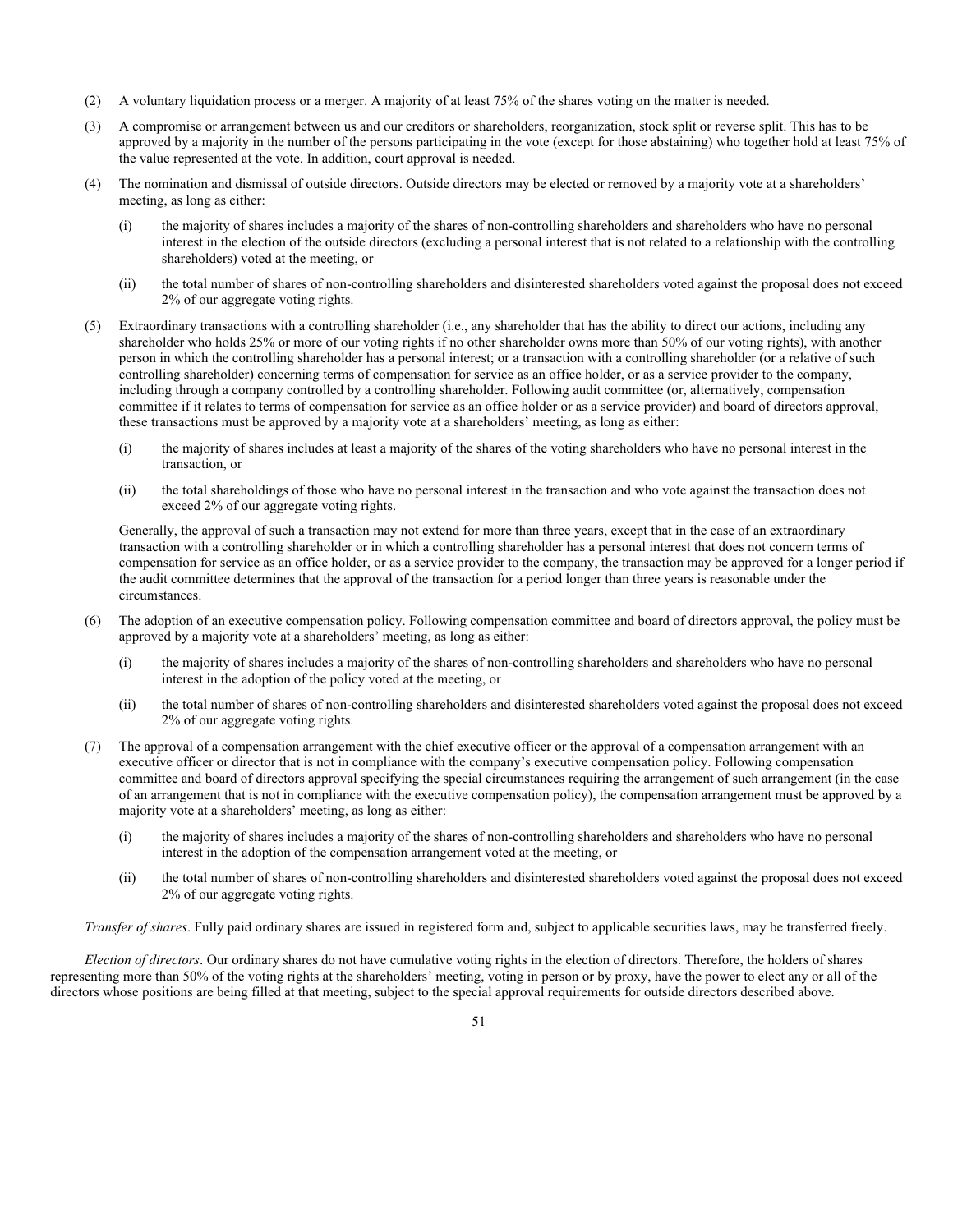*Chairman of the Board.* Under the Israeli Companies Law, the general manager of a company (or a relative of the general manager) may not serve as the chairman of the board of directors, and the chairman of the board of directors (or a relative of the chairman of the board of directors) may not serve as the general manager, unless approved by the shareholders by a special majority vote prescribed by the Israeli Companies Law. In any event, the shareholder vote cannot authorize the appointment for a period longer than three years, which period may be extended from time to time by the shareholders with a similar special majority vote. The chairman of the board of directors shall not hold any other position with the company (except as general manager if approved in accordance with the above procedure) or in any entity controlled by the company, other than as chairman of the board of directors of a controlled entity, and the company shall not delegate to the chairman duties that, directly or indirectly, make him or her subordinate to the general manager.

*Transfer agent and registrar*. The transfer agent and registrar for our ordinary shares is American Stock Transfer & Trust Company, 59 Maiden Lane, Plaza Level, New York, NY 10038 U.S.A., Tel.: 718-921-8124.

#### **Description of preferred shares**

We have 5,000,000 preferred shares authorized. Our articles of association provide that the board of directors has the authority to issue the preferred shares in one or more series and to fix the rights, preferences, privileges and restrictions of the preferred shares, including dividend rights, dividend rates, conversion rights, voting rights, terms of redemption, redemption prices, liquidation preferences and the number of shares constituting any series, without further vote or action by the shareholders. If this provision withstands judicial scrutiny under the Israeli Companies Law, the issuance of preferred shares may have the effect of delaying, deferring or preventing a change in control of us without further action by the shareholders. For example, the board of directors could issue preferred shares with voting and conversion rights that may adversely affect the voting power of the holders of ordinary shares, including the loss of voting control to others.

#### **Anti-takeover measures**

Some of the provisions of our articles of association and Israeli law could, together or separately:

- discourage potential acquisition proposals,
- delay or prevent a change in control, and
- limit the price that investors might be willing to pay in the future for our ordinary shares.

Israeli corporate law regulates acquisitions of shares through tender offers and mergers; requires special approvals for transactions involving directors, officers or significant shareholders; and regulates other matters that may be relevant to these types of transactions.

Under the Israeli Companies Law, in the case of a merger, the shareholders and board of directors of each of the merging companies generally need to approve the merger. Shares held in one of the merging companies by the other merging company (or certain of its affiliates) are not counted toward the required approval. If a merging company has different classes of shares, the approval of each class may be required. Under the Israeli Companies Law, a merger of our company requires the approval of a supermajority of at least 75% of our shares that are voted on the merger. A merger cannot be completed until 30 days have passed after shareholder approval of each of the merging companies, all approvals have been submitted to the Israeli Registrar of Companies and 50 days have passed from the time that a proposal for approval of the merger is filed with the Registrar of Companies. In addition, a creditor can seek to block a merger on the ground that the surviving company will not be able to meet its obligations.

The Israeli Companies Law also provides that an acquisition of shares in a public company, such as our company, must be done by means of a tender offer, if as a result of the acquisition, the purchaser would become the holder of 25% or more of the voting rights in the company (unless there is another 25% shareholder of the company, or the shares are acquired from another 25% shareholder). Similarly, the Israeli Companies Law provides that an acquisition of shares in a public company, such as our company, must be done by means of a tender offer, if as a result of the acquisition the purchaser would hold more than 45% of the shares of the company (unless there is another holder of more than 45% of the shares of the company, or the shares are acquired from another holder of more than 45% of the shares of the company). These rules do not apply if the acquisition takes the form of a merger.

Regulations promulgated under the Israeli Companies Law provide that these tender offer requirements do not apply to companies whose shares are listed for trading outside of Israel if, according to the law in the country in which the shares are traded or the rules and regulations of the stock exchange on which the shares are traded:

- there is a limitation on acquisition of any level of control of the company, or
- the acquisition of any level of control requires the purchaser to make a tender offer to the public.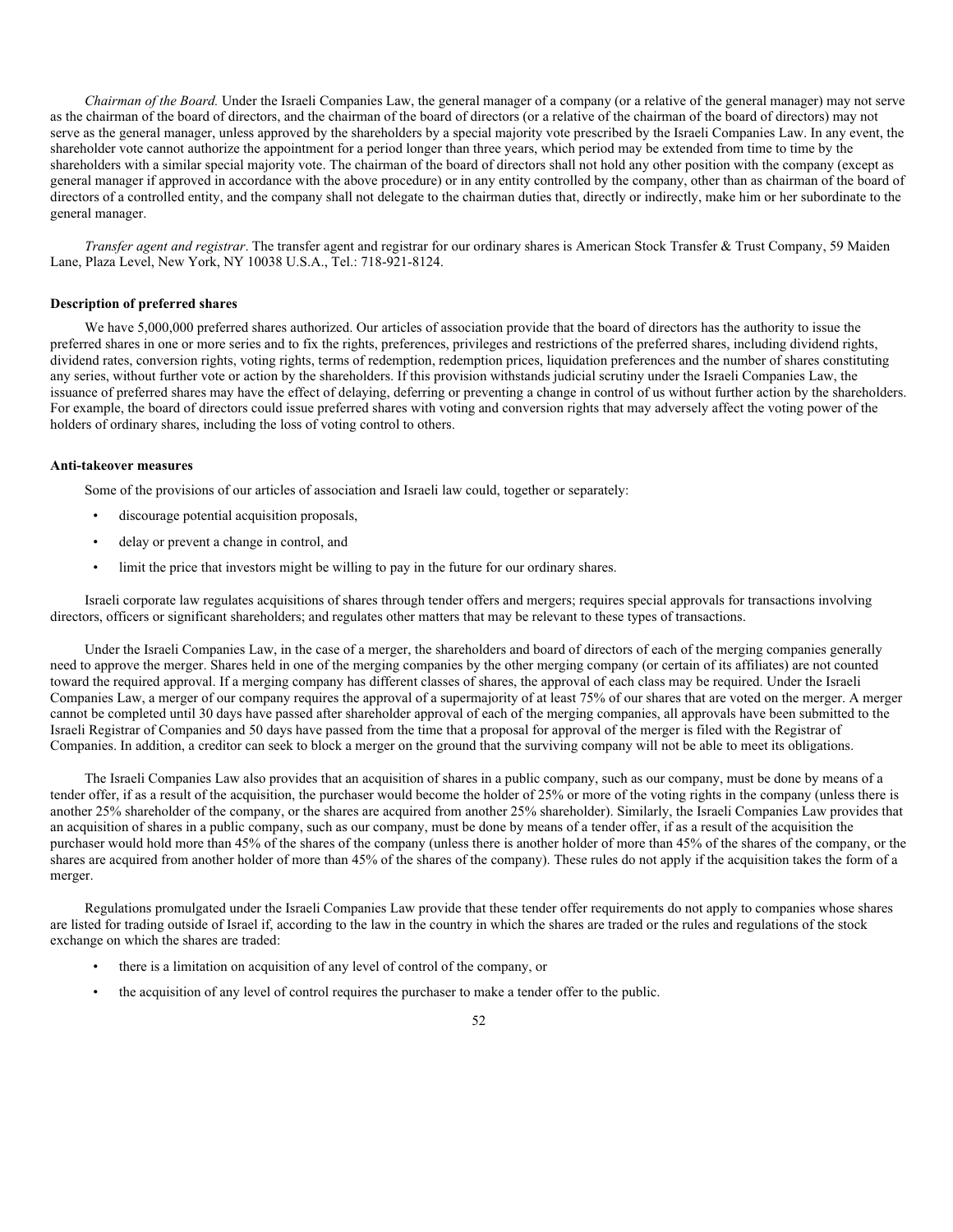The Israeli Companies Law provides specific rules and procedures for the acquisition of shares held by minority shareholders if the majority shareholder holds more than 90% of the outstanding shares. Israeli tax law treats specified acquisitions, including a stock-for-stock swap between an Israeli company and a foreign company, less favorably than does U.S. tax law.

In addition, our articles of association contain certain provisions that may make it more difficult to acquire us, such as the ability of our board of directors to issue preferred shares, as described above under the caption "Description of preferred shares."

Our articles of association provide that we may not engage in any business combination with an interested shareholder for a period of three years after the date that the shareholder became an interested shareholder, unless:

- Prior to that date, the board of directors approved either the business combination or the transaction that resulted in the shareholder becoming an interested shareholder; or
- Upon consummation of the transaction that resulted in the shareholder becoming an interested shareholder, the interested shareholder owned at least 75% of our voting shares outstanding at the time the transaction commenced.

A business combination includes:

- any merger or consolidation between the interested shareholder and us;
- any sale, lease, exchange, mortgage, pledge, transfer or other disposition of 10% or more of our assets in a transaction involving the interested shareholder;
- subject to certain exceptions, any transaction that results in our issuance or transfer of any of our shares to the interested shareholder;
- any transaction in which we are involved that has an effect of increasing the proportionate share of our shares, of any class or series, beneficially owned by the interested shareholder; or
- the receipt by the interested shareholder of the benefit of any loans, advances, guarantees, pledges, or other financial benefits provided by or through us.

In general, the articles of association define an interested shareholder as any entity or person that beneficially owns 15% or more of our outstanding voting shares and any entity or person affiliated with, controlling or controlled by such entity or person.

In addition, our shareholders are not able to cumulate votes at a meeting, which may require the acquirer to hold more shares to gain representation on the board of directors than if cumulative voting were permitted.

#### **Approval of certain transactions; obligations of directors, officers and shareholders**

*Officers and directors*. The Israeli Companies Law codifies the fiduciary duties that office holders, which under the law, includes our directors and executive officers, owe to a company.

*Fiduciary duties*. An office holder's fiduciary duties consist of a duty of loyalty and a duty of care.

The duty of loyalty requires an office holder to act in good faith and for the benefit of the company, including to avoid any conflict of interest between the office holder's position in the company and personal affairs, and proscribes any competition with the company or the exploitation of any business opportunity of the company in order to receive personal advantage for himself or herself or for others. This duty also requires an office holder to reveal to the company any information or documents relating to the company's affairs that the office holder has received due to his or her position as an office holder. A company may approve any of the acts mentioned above; provided, however, that all the following conditions apply: the office holder acted in good faith; neither the act nor the approval of the act prejudices the good of the company; and the office holder disclosed the essence of his or her personal interest in the act, including any substantial fact or document, in a reasonable time before the date for discussion of the approval. A director is required to exercise independent discretion in fulfilling his or her duties and may not be party to a voting agreement with respect to his or her vote as a director. A violation of these requirements is deemed a breach of the director's duty of loyalty.

The duty of care requires an office holder to act with a level of care that a reasonable office holder in the same position would employ under the same circumstances. This includes the duty to use reasonable means to obtain information regarding the advisability of a given action submitted for his or her approval or performed by virtue of his or her position and all other relevant information material to these actions.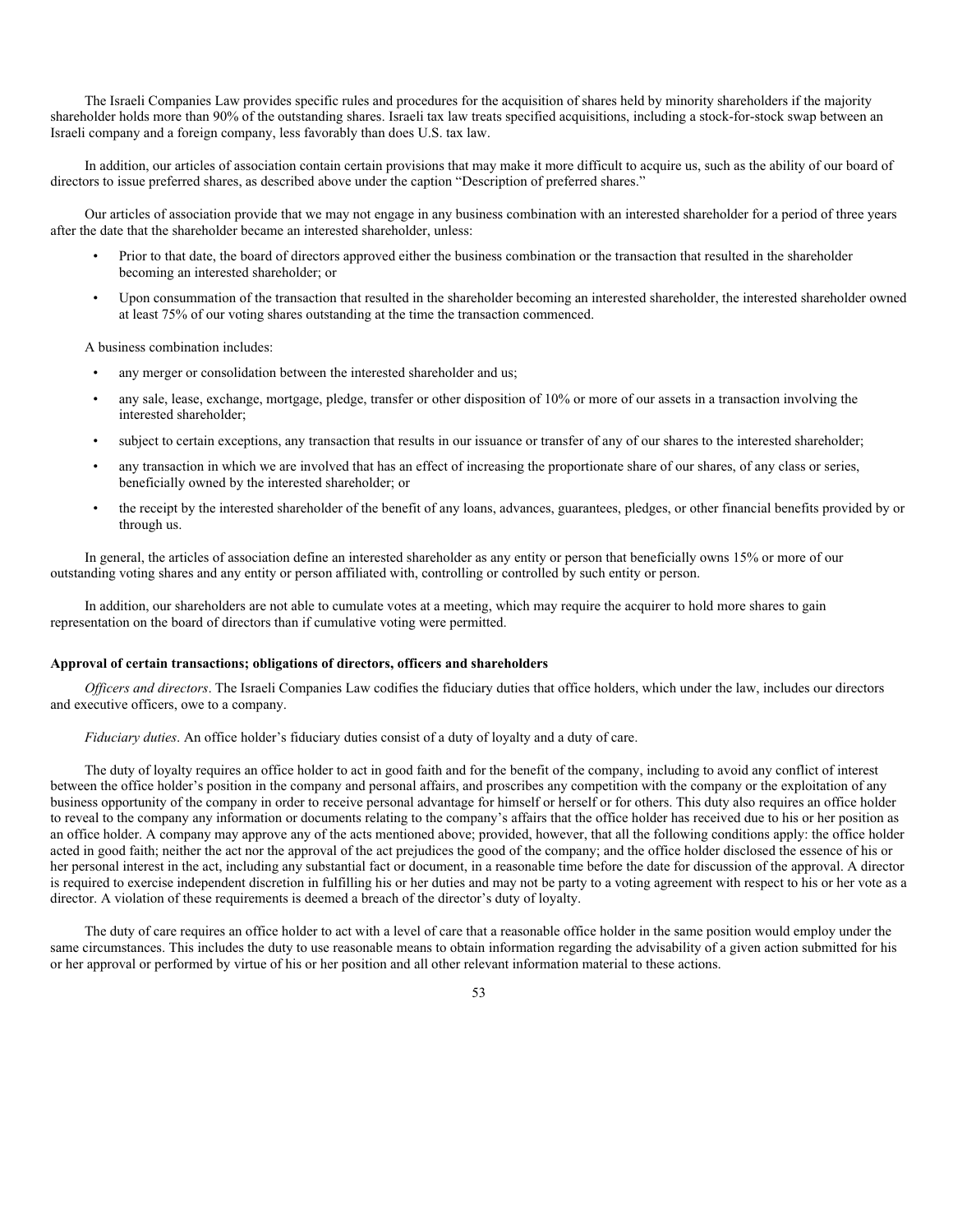*Disclosure of personal interest*. The Israeli Companies Law requires that an office holder promptly disclose to the company any personal interest that he or she may have and all related material information or documents known to him or her, in connection with any existing or proposed transaction by the company. "Personal interest," as defined by the Israeli Companies Law, includes a personal interest of any person in an act or transaction of the company, including a personal interest of his relative or of a corporation (i) in which that person or a relative of that person is a 5% or greater shareholder, a holder of 5% or more of the voting rights, or a director or general manager, or (ii) in which he or she has the right to appoint at least one director or the general manager, and includes shares for which the person has the right to vote pursuant to a power-of-attorney. "Personal interest" does not apply to a personal interest stemming merely from holding shares in the company.

The office holder must immediately make the disclosure of his or her personal interest and no later than the first meeting of the company's board of directors that discusses the particular transaction. This duty does not apply to the personal interest of a relative of the office holder in a transaction unless it is an "extraordinary transaction." The Israeli Companies Law defines an "extraordinary transaction" as a transaction that is not in the ordinary course of business of a company, or that is not on market terms, or which is likely to have a material impact on the company's profitability, assets or liabilities. The Israeli Companies Law defines a "relative" as a spouse, sibling, parent, grandparent, descendant and the descendant, sibling or parent of a spouse, as well as the spouse of any of the foregoing.

*Approvals*. The Israeli Companies Law provides that a transaction with an office holder or a transaction in which an office holder has a personal interest requires board approval, unless the transaction is an extraordinary transaction or the articles of association provide otherwise. The transaction may not be approved if it is adverse to the company's interest. If the transaction is an extraordinary transaction, or if it concerns exculpation, indemnification, insurance or compensation of an office holder, then the approval of the company's compensation committee and the board of directors is required, except if the compensation arrangement is an immaterial amendment to an existing compensation arrangement of an officer who is not a director (in which case the approval of the compensation committee is sufficient). Exculpation, indemnification, insurance or compensation of a director or the Chief Executive Officer also requires shareholder approval.

A person who has a personal interest in a matter that is considered at a meeting of the board of directors or the audit committee generally may not attend that meeting or vote on that matter, unless a majority of the board of directors or the audit committee also has a personal interest in the matter or if such person is invited by the chairman of the board of directors or audit committee, as applicable, to present the matter being considered. If a majority of the board of directors has a personal interest in the transaction, all directors may attend that meeting and vote, and a shareholder approval also would be required.

*Shareholders*. The Israeli Companies Law imposes the same disclosure requirements described above on a controlling shareholder of a public company that it imposes on an office holder. For this purpose, a "controlling shareholder" is any shareholder who has the ability to direct the company's actions, including any shareholder holding 25% or more of the voting rights, if no other shareholder owns more than 50% of the voting rights in the company. Two or more shareholders with a personal interest in the approval of the same transaction are deemed to be one shareholder.

Under the Israeli Companies Law, a shareholder has a duty to act in good faith toward the company and other shareholders and refrain from abusing his or her power in the company, including, among other things, voting in the general meeting of shareholders on the following matters:

- any amendment to the articles of association,
- an increase of the company's authorized share capital,
- a merger, or
- approval of interested party transactions that require shareholder approval.

In addition, any controlling shareholder, any shareholder who can determine the outcome of a shareholder vote, and any shareholder who under the company's articles of association can appoint or prevent the appointment of an office holder, is under a duty to act with fairness towards the company. The Israeli Companies Law provides that a breach of the duty of fairness will be governed by the laws governing breach of contract. The Israeli Companies Law does not describe the substance of this duty.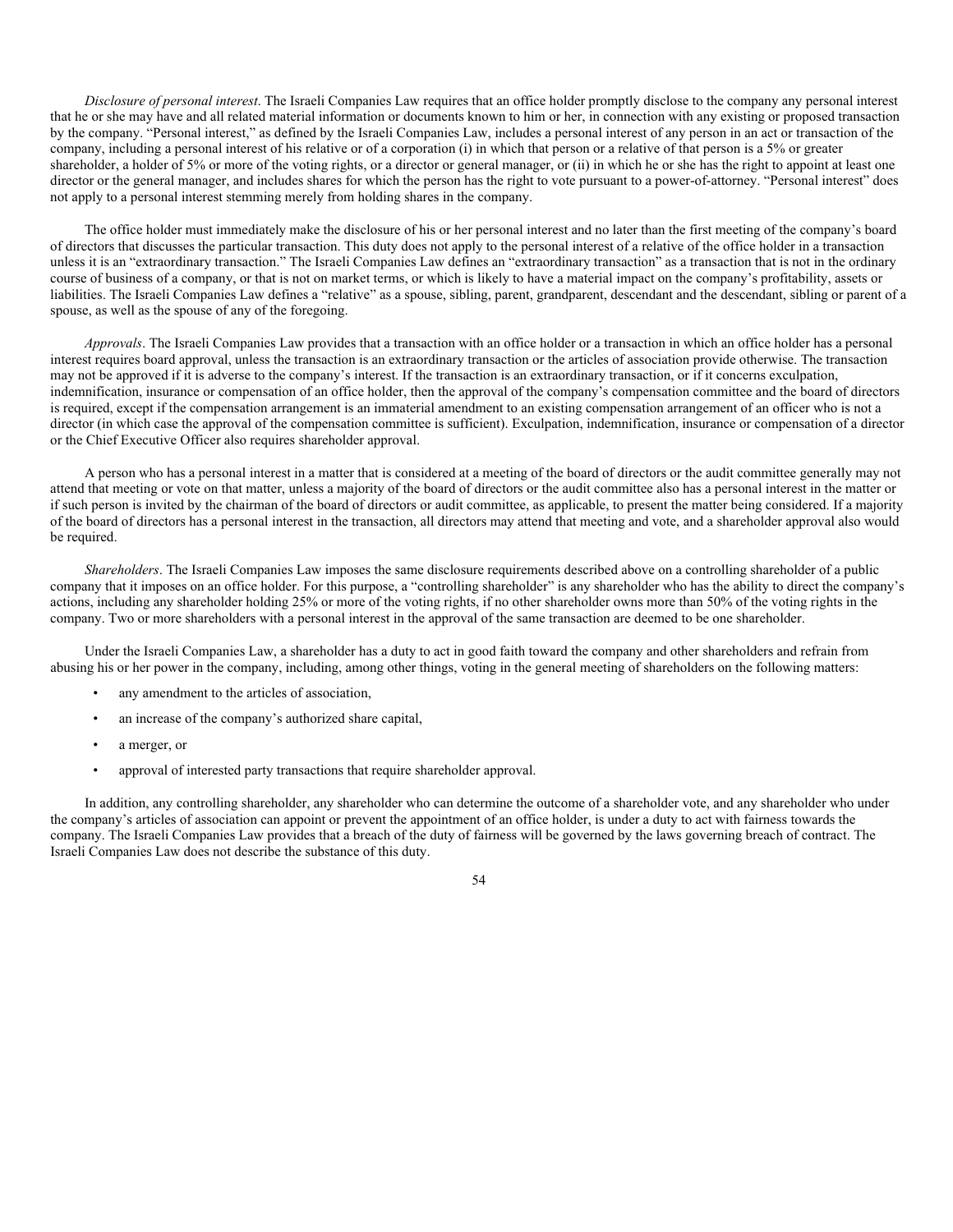## *Compensation of Executive Officers and Directors; Executive Compensation Policy*

In accordance with the Israeli Companies Law, we have adopted a compensation policy for our executive officers and directors. The purpose of the policy is to describe our overall compensation strategy for our executive officers and directors and to provide guidelines for setting their compensation, as prescribed by the Israeli Companies Law. In accordance with the Israeli Companies Law, the policy must be reviewed and readopted at least once every three years.

Approval of the compensation committee, the board of directors and our shareholders, in that order, is required for the adoption of the compensation policy. The shareholder's approval must include the majority of shares voted at the meeting. In addition to the majority vote, the shareholder approval must satisfy either of two additional tests:

- the majority includes at least a majority of the shares voted by shareholders other than our controlling shareholders or shareholders who have a personal interest in the adoption of the compensation policies; or
- the total number of shares held by non-controlling shareholders and disinterested shareholders that voted against the adoption of the compensation policies, does not exceed 2% of the aggregate voting rights of our company.

In accordance with the Israeli Companies Law, our policy was readopted in June 2016 by the compensation committee, the board of directors and our shareholders.

Under the Israeli Companies Law, the compensation arrangements for officers (other than the Chief Executive Officer) who are not directors require the approval of the compensation committee and the board of directors; provided, however, that if the compensation arrangement is not in compliance with our executive compensation policy, the arrangement may only be approved by the compensation committee and the board of directors for special reasons to be noted, and the compensation arrangement shall also require a special shareholder approval. If the compensation arrangement is an immaterial amendment to an existing compensation arrangement of an officer who is not a director and is in compliance with our executive compensation policy, the approval of the compensation committee is sufficient.

Arrangements regarding the compensation of the Chief Executive Officer and directors require the approval of the compensation committee, the board and the shareholders, in that order. In certain limited cases, the compensation of a new Chief Executive Officer who is not a director may be approved without approval of the shareholders.

#### **Indemnification and insurance of directors and officers; limitations on liability**

Our articles of association allow us to indemnify, exculpate and insure our office holders to the fullest extent permitted under the Israeli Companies Law.

Under the Israeli Companies Law, we may indemnify an office holder for any of the following liabilities or expenses that they may incur due to an act performed or failure to act in his or her capacity as our office holder:

- Monetary liability imposed on the office holder in favor of a third party in a judgment, including a settlement or an arbitral award confirmed by a court.
- Reasonable legal costs, including attorneys' fees, expended by an office holder as a result of an investigation or proceeding instituted against the office holder by a competent authority, provided that such investigation or proceeding concludes without the filing of an indictment against the office holder, and either:
	- no financial liability was imposed on the office holder in lieu of criminal proceedings, or
	- financial liability was imposed on the office holder in lieu of criminal proceedings, but the alleged criminal offense does not require proof of criminal intent.
- Reasonable legal costs, including attorneys' fees, expended by the office holder or for which the office holder is charged by a court:
	- in an action brought against the office holder by us, on our behalf or on behalf of a third party,
	- in a criminal action in which the office holder is found innocent, or
	- in a criminal action in which the office holder is convicted, but in which proof of criminal intent is not required.

A company may indemnify an office holder in respect of these liabilities either in advance of an event or following an event. If a company undertakes to indemnify an office holder in advance of an event, the indemnification, other than litigation expenses, must be limited to foreseeable events in light of the company's actual activities when the company undertook such indemnification, and reasonable amounts or standards, as determined by the board of directors.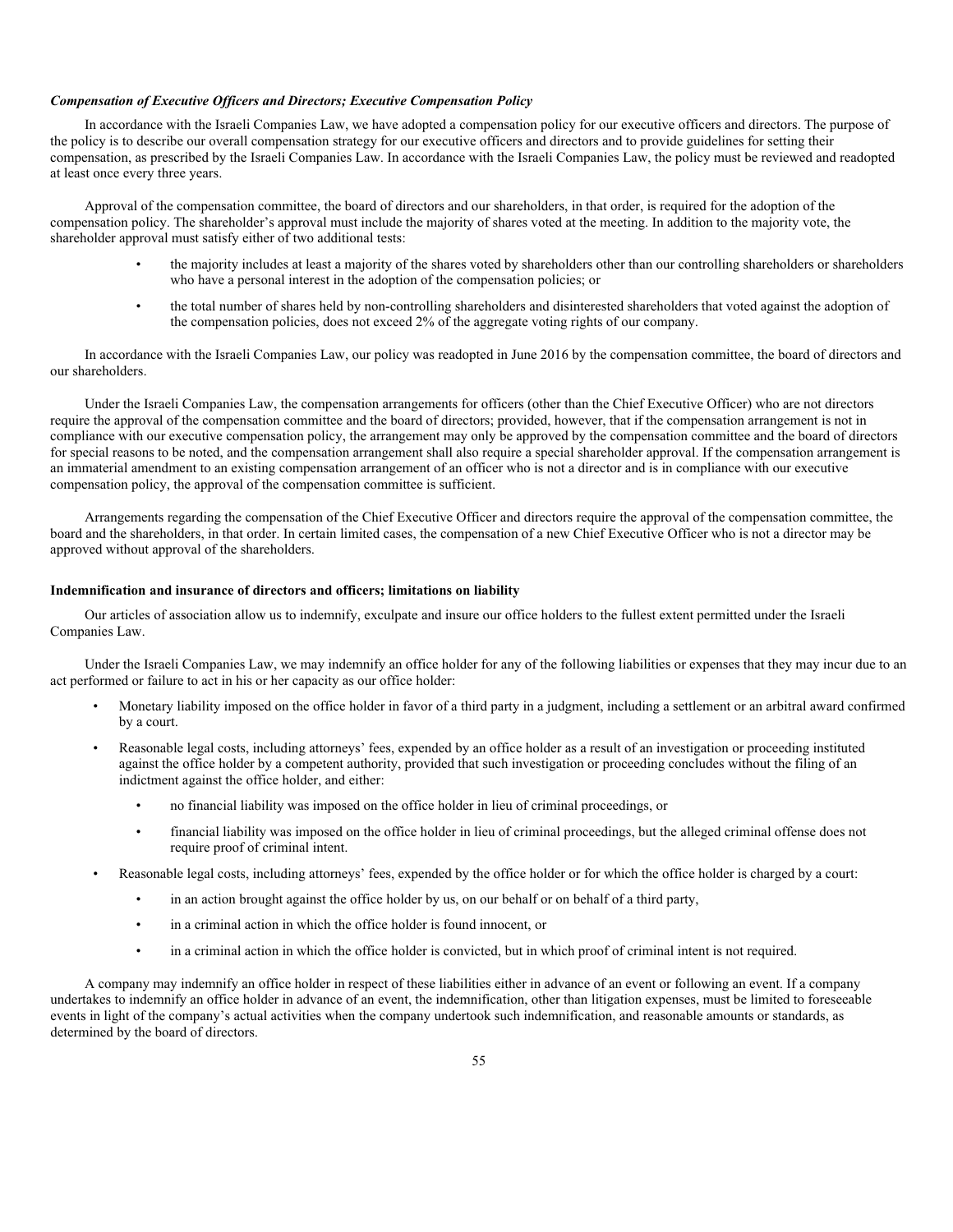A company may obtain insurance for an office holder against liabilities incurred in his or her capacity as an office holder. These liabilities include a breach of duty of care to the company or a third party including a breach arising out of negligent conduct of the office holder, a breach of duty of loyalty and any monetary liability imposed on the office holder in favor of a third party. A company may also exculpate an office holder from a breach of duty of care in advance of that breach. Our articles of association provide for exculpation both in advance or retroactively, to the extent permitted under Israeli law. A company may not exculpate an office holder from a breach of duty of loyalty towards the company or from a breach of duty of care concerning dividend distribution or a purchase of the company's shares by the company or other entities controlled by the company.

Under the Israeli Companies Law, a company may indemnify or insure an office holder against a breach of duty of loyalty only to the extent that the office holder acted in good faith and had reasonable grounds to assume that the action would not prejudice the company. In addition, a company may not indemnify, insure or exculpate an office holder against a breach of duty of care if committed intentionally or recklessly (excluding mere negligence), or committed with the intent to derive an unlawful personal gain, or for a fine or forfeit levied against the office holder in connection with a criminal offense.

We have resolved to indemnify our directors and officers, to the extent permitted by law and by our articles of association, for liabilities not covered by insurance, that are of certain enumerated types of events, and subject to limitations as to amount.

We have also entered into indemnification, insurance and exculpation agreements with our directors and officers undertaking to indemnify, insure and exculpate them to the full extent permitted by the Israeli Companies Law.

#### **Charitable Contributions**

Our articles of association authorize the company to contribute reasonable amounts to worthy causes. In accordance with our charitable contribution policy, we contribute from time to time to various worthy causes.

During 2018, the list of entities to which we contributed included the Tel Aviv University, Youth University of Tel Aviv University and the Yeholot Association. Gil Shwed, our founder, Chief Executive Officer and Director, is a Governor of the Board of Governors of Tel Aviv University, the Chairman of the Board of Trustees of the Youth University of Tel Aviv University, the founder of Tel-Aviv University's Check Point Institute for Information Technology and the Chairman of the Board of Directors of Yeholot Association Founded by the Rashi Foundation whose charter is, among other things, to reduce the dropout rates in high schools.

#### **Borrowing power: amendment of rights of ordinary shares**

Our articles of association grant broad powers to the board of directors to have us borrow, repay borrowings, make guarantees and grant security interests in borrowings. The rights and provisions of the ordinary shares may be cancelled, added to, restricted, amended, or otherwise altered with a vote of the holders of at least 75% of the outstanding ordinary shares voting at a duly convened shareholders' meeting.

### **Availability of Annual Report on Form 20-F**

In accordance with our articles of association and NASDAQ rules, we post our Annual Report on Form 20-F on our Web site (www.checkpoint.com), rather than mail it to shareholders.

#### **Material Contracts**

None.

#### **Israeli Taxation, Foreign Exchange Regulation and Investment Programs**

The following is a summary of the principal Israeli tax laws applicable to us, the Israeli Government programs from which we benefit, and Israeli foreign exchange regulations. This section also contains a discussion of material Israeli tax consequences to our shareholders who are not residents or citizens of Israel. This summary does not discuss all aspects of Israeli tax law that may be relevant to a particular investor in light of his or her personal investment circumstances, or to some types of investors subject to special treatment under Israeli law. Examples of investors subject to special treatment under Israeli law include residents of Israel, traders in securities, or persons who own, directly or indirectly, 10% or more of our outstanding voting capital, all of whom are subject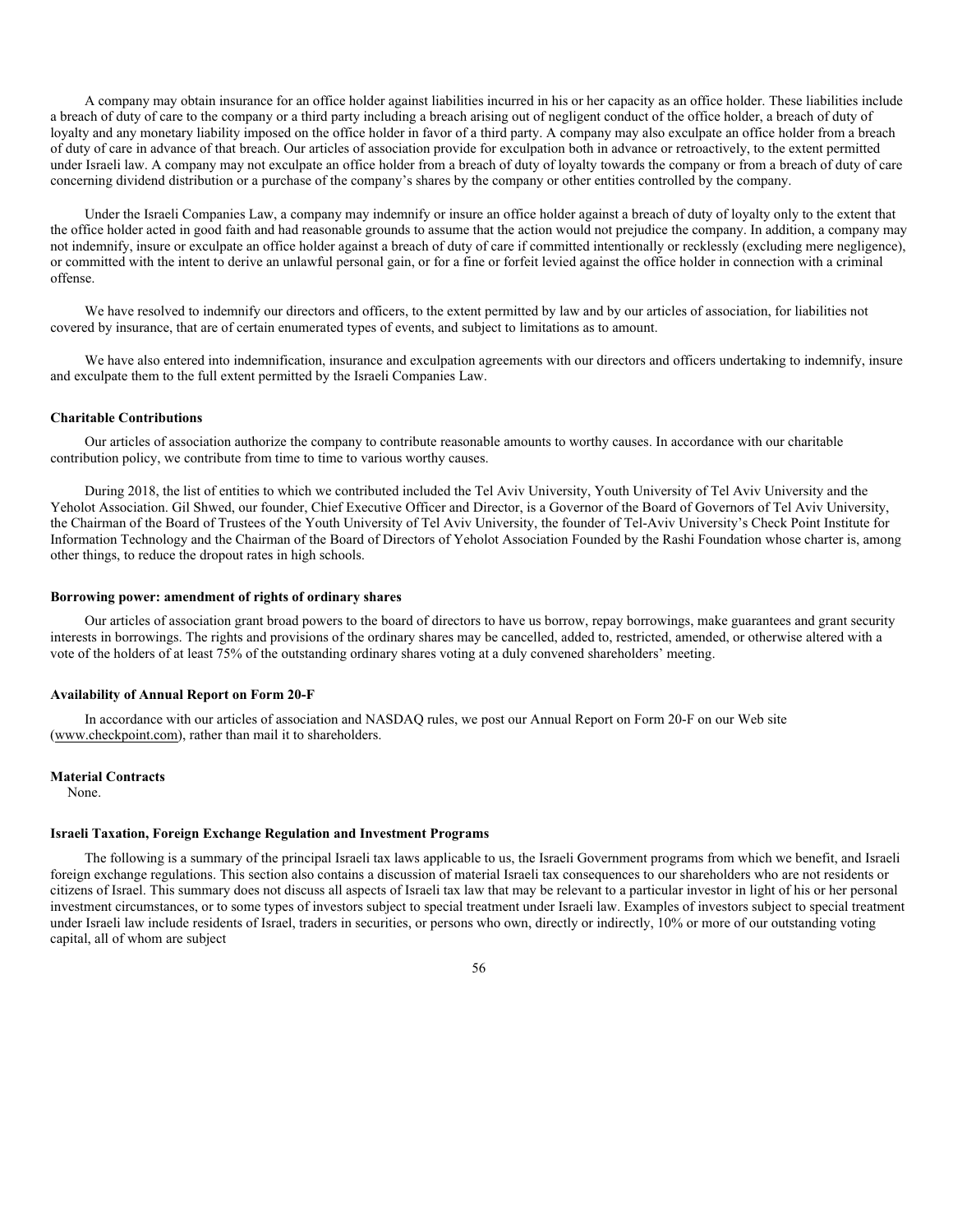to special tax regimes not covered in this discussion. Some parts of this discussion are based on new tax legislation that has not been subject to judicial or administrative interpretation. The discussion should not be construed as legal or professional tax advice and does not cover all possible tax consequences.

# **You are urged to consult your own tax advisor as to the Israeli and other tax consequences of the purchase, ownership and disposition of our ordinary shares, including, in particular, the effect of any non-Israeli, state or local taxes.**

#### **General corporate tax structure in Israel**

Taxable income of Israeli companies was subject to tax at the rate of 25% in 2016, 24% in 2017 and at the rate of 23% in 2018 and thereafter.

However, as discussed below, the rate is effectively reduced for income derived from our Technological preferred enterprise.

#### **Law for the Encouragement of Capital Investments, 1959 ("Investment Law")**

We elected to apply the Preferred Enterprise regime under the Law for the Encouragement of Capital Investment (the "Investment Law"). Under the Preferred Enterprise regime, our entire preferred income is subject to tax rates as follows: 2013—12.5% and 2014 and thereafter—16%. The election is irrevocable.

The benefits available to a Preferred Enterprise are conditioned upon terms stipulated in the Investment Law and the related regulations. If we do not fulfill these conditions, in whole or in part, the benefits can be cancelled, and we may be required to refund the benefits in an amount linked to the Israeli consumer price index plus interest. We believe that our Preferred Enterprise program currently operates, in compliance with all applicable conditions and criteria, but we cannot assure you that they will continue to do so.

On January 4, 2016 the Israeli Government legislated a reduction in corporate income tax rates from 26.5% to 25.0%, effective in 2016. On December 29, 2016, the Israeli Government legislated a reduction in corporate income tax rates from 25.0% to 24.0% in 2017 and to 23.0% in 2018 and thereafter.

Among other changes, the new Law includes, Amendment 73 to the Investment Law ("Amendment 73"). Amendment 73 prescribes special tax tracks for technological enterprises. One of the tracks is for Technological preferred enterprise—an enterprise for which total consolidated revenues of its parent company and all subsidiaries are less than NIS 10 billion. A technological preferred enterprise, as defined in the Law, which is located in the center of Israel will be subject to tax at a rate of 12% on profits deriving from intellectual property. The special tax tracks under Amendment 73 are subject to rules issued by the Minister of Finance. On May 1, 2017, the Israeli Finance Minister signed tax regulations implementing the Organisation for Economic Co-operation and Development's (OECD's) "nexus approach," a base erosion and profit shifting (BEPS) requirement for intellectual property (IP) preferential tax regimes. The proposed regulations are subject to approval by the Parliament's Finance Committee. On May 16, 2017 the Knesset Finance Committee approved the regulations effective as of January 1, 2017.

We have derived, and expect to continue to derive, a substantial portion of our operating income from our Technological preferred enterprise. We are, therefore, eligible for reduced tax rates for an unlimited period.

To prepare our consolidated financial statements, we estimate our income taxes in each of the jurisdictions in which we operate. This process involves estimating our actual tax exposure together with assessing temporary differences resulting from the differing treatment of certain items for tax and accounting purposes. These differences result in deferred tax assets and liabilities, which are included within our consolidated balance sheet.

Prior to 2012, most of our income was exempt from tax or subject to reduced tax rates under the Investment Law. Upon distribution of exempt income, the distributing company will be subject to corporate reduced tax rates ordinarily applicable to such income under the Investment Law.

Reduced income under the Investment Law including the Preferred Enterprise/Technological preferred enterprise Regime will be freely distributable as dividends, subject to a 15%/20% withholding tax (or lower, under an applicable tax treaty). However, upon the distribution of a dividend from Preferred/ Technological preferred Income to an Israeli company, no withholding tax will be remitted.

Our tax assessments through 2015 tax year are considered final.

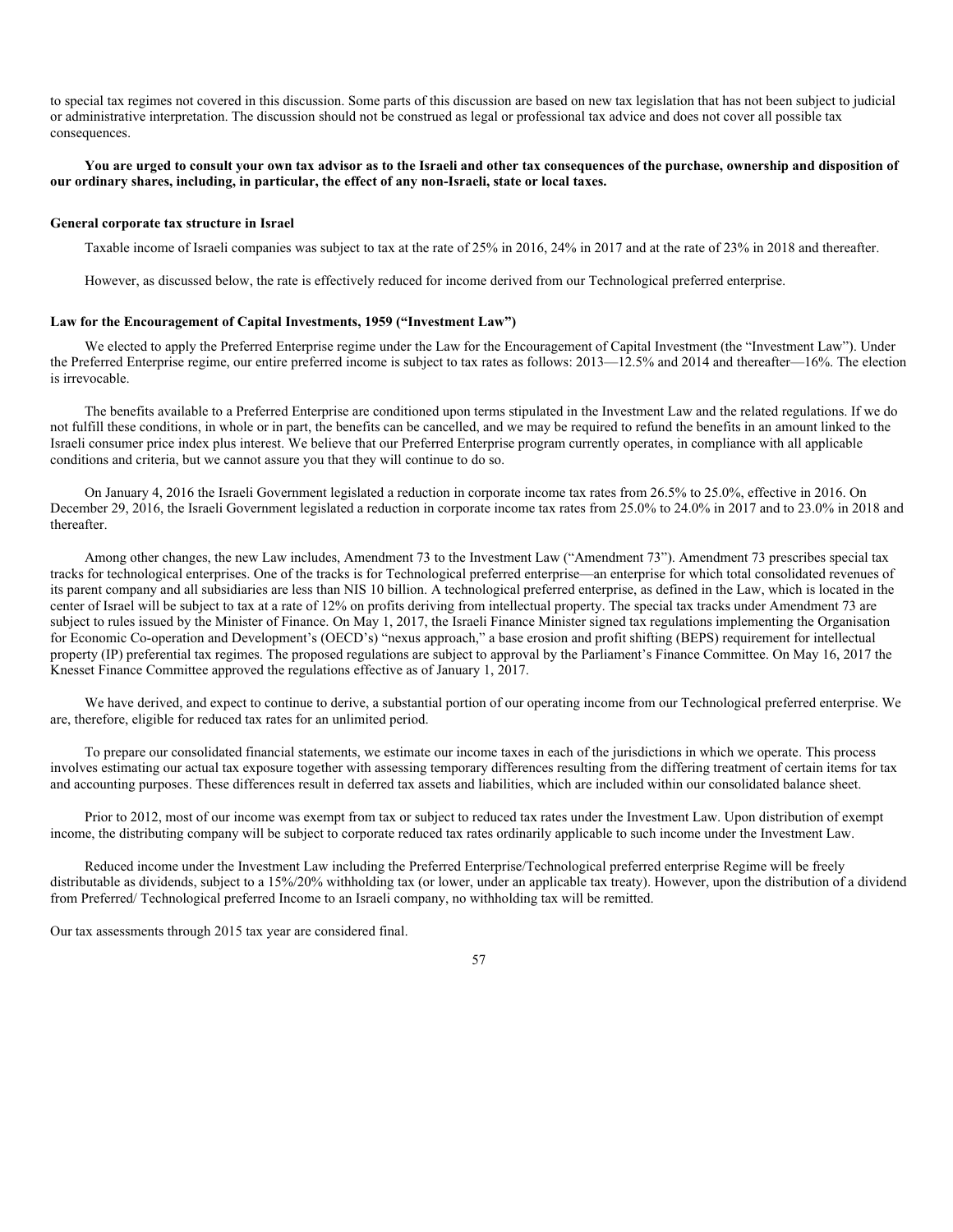## **U.S. Tax Cuts and Jobs Act**

On December 22, 2017, the U.S. enacted the Tax Cuts and Jobs Act (the "Act"), which among other provisions, reduced the U.S. corporate tax rate from 35% to 21%, effective January 1, 2018. See Item 3.D. "Key Information – Risk factors – Risks relating to our business and our market – We are the defendants in various lawsuits and have been subject to tax disputes and governmental proceedings, etc.,"

At December 31, 2017, we re-measured certain of its U.S. deferred tax assets and liabilities, based on the new rates at which they are expected to reverse in the future.

The Tax Act, among other things (i) lowered the statutory corporate income tax rate (the federal tax rate) from 35% to 21%; (ii) limits the tax deduction for interest expense to 30% of adjusted taxable income; (iii) implemented a "base erosion anti-abuse tax"; (iv) repealed the alternative minimum tax, or AMT, for corporations; (v) changed a taxpayer's ability to either utilize or refund the AMT credits previously generated; (vi) changed the attribution rules relating to shareholders of certain "controlled foreign corporations"; (vii) limits the deduction for net operating losses carried forward from taxable years beginning after December 31, 2017 to 80% of current year taxable income and eliminates net operating loss carrybacks; (viii) allows immediate deductions for certain investments rather than deductions for depreciation over time; and (ix) limits various business deductions and credits. The overall impact of the Tax Act is uncertain, and our business, results of operations and financial condition could be adversely affected.

#### **Foreign Exchange Regulations**

Under the Foreign Exchange Regulations, an Israeli company calculates its tax liability in U.S. dollars according to certain orders. The tax liability, as calculated in U.S. dollars is translated into NIS according to the exchange rate as of December 31st of each year.

Dividends, if any, paid to the holders of our ordinary shares, and any amounts payable upon our dissolution, liquidation or winding up, as well as the proceeds of any sale in Israel of our ordinary shares to an Israeli resident, may be paid in non-Israeli currency. If these amounts are paid in Israeli currency, they may be converted into freely repatriable U.S. dollars at the rate of exchange prevailing at the time of conversion. In addition, the statutory framework for the potential imposition of exchange controls has not been eliminated, and may be restored at any time by administrative action.

### **Equity Based Compensation**

The Israeli tax legislation enables a company to grant options/shares through one of three tax tracks:

(a) the income tax track through a trustee pursuant to which the employee pays income tax rate (according to the marginal tax rate of the employee, up to 48% tax in 2016 and 47% in 2017 and 2018, plus payments to the National Insurance Institute and health tax on the profit gained upon the earlier to occur of the transfer of the options/shares or the underlying shares from the trustee to the employee or the sale of the options/shares or the underlying shares by the trustee, and the company may recognize expenses pertaining to the options/shares for tax purposes. The shares/options (or upon their exercise, the underlying shares), must be held by a trustee for a period of 12 months commencing from the date of which the options/shares were issued and deposited with the trustee. As of January 1, 2013, an additional tax was imposed ("the surtax"). Accordingly, the marginal tax rate of an individual was increased by 2% if the employee's taxable income in 2016 exceeded NIS810,720 and, as of January 1, 2017, the marginal tax rate of an individual is increased by 3% if the employee's annual taxable income in 2017 exceeds NIS640,000 and by 3% if the employees' annual taxable income in 2018 exceeds NIS641,880 (as updated from time to time). Hence, the employee's marginal tax rate can reach 50%.

(b) the capital gains tax track through a trustee pursuant to which the employee pays capital gains tax at a rate of 25% on the capital profit portion and marginal tax rate (including payments to the National Insurance Institute and health tax) on the income portion (in general, the income portion is the profit derived from the difference between the average market value of the share 30 days before the allotment date and the exercise price of the option/share) upon the earlier to occur of the transfer of the options/shares or the underlying shares from the trustee to the employee or the sale of the options/shares or the underlying shares by the trustee. (On the capital profit, the employee is not required to make payments to the National Insurance Institute and health tax). In this track, on the capital profit, we may not recognize expenses pertaining to the options/shares for tax purposes but may do so on the income portion. The shares/options (or upon their exercise, the underlying shares), must be held by a trustee for a period of 24 months commencing from the date of which the options/shares were issued and deposited with the trustee (with respect to options/shares granted before January 1, 2006, a period of 30 months commencing from the date of which the options/shares were granted or a period of 24 months commencing from the date of which the options/shares were issued and deposited with the trustee). As of January 1, 2013, the surtax was imposed. Accordingly, the capital gain tax rate percentage increased by 2% if the employee's taxable income in 2016 exceeded NIS810,720, and, as of January 1, 2017, the capital gain tax rate percentage is increased by 3% if the employee's annual taxable income in 2018 exceeds NIS 641,880 (as updated from time to time). Hence, the employee's marginal tax rate can reach 50%.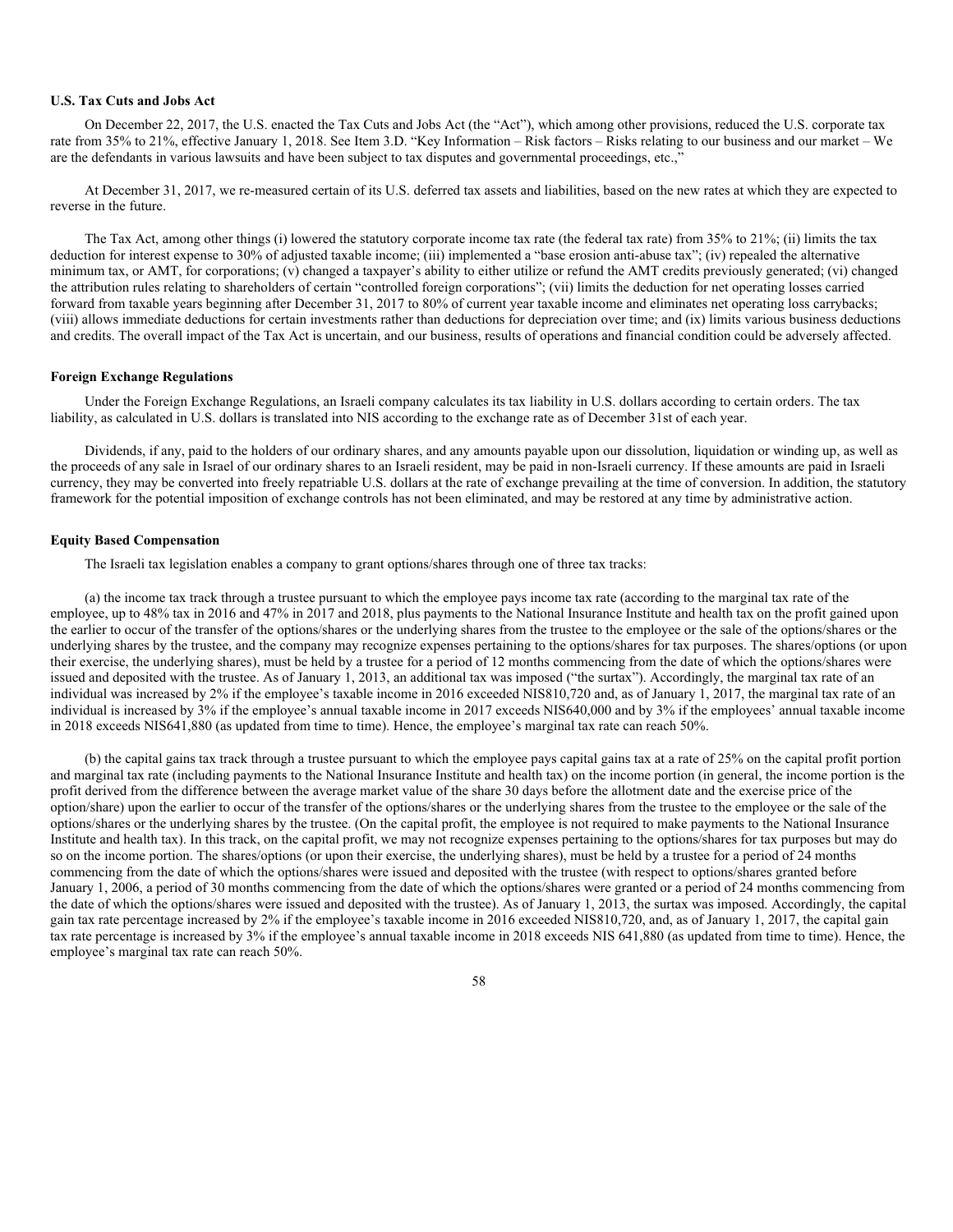(c) the income tax track without a trustee pursuant to which the employee pays income tax rate (according to the marginal tax rate of the employee up to 47% in 2017 and 2018, plus payments to the National Insurance Institute and health tax on the profit at the allotment date, and pays capital gains tax at a rate of 25% or 30% on the capital profit upon the sale of the underlying shares/shares, and we may not recognize expenses pertaining to the capital gain for tax purposes but may recognize expenses pertaining to the profit at the allotment date. As of January 1, 2013, the surtax is imposed. Accordingly, the marginal tax rate of an individual or the capital gain tax rate percentage, as applicable, increased by 2% if the employee's taxable income in 2016 exceeded NIS810,720, and, as of January 1, 2017, the marginal tax rate of an individual is increased by 3% if the employee's annual taxable income in 2018 exceeds NIS 641,880 (as updated from time to time). Hence, the employee's marginal tax rate can reach 50%.

In accordance with the provisions of the Israeli Tax Ordinance, if a company has selected the capital gains track, the company must continue granting options/shares under the selected capital gains track until the end of the year following the year in which the first grant of options/shares under that trustee track will be made.

We implement the capital gain track on RSUs, PSUs and stock options granted to our employees and directors and the income tax track without a trustee on our ESPP.

Notwithstanding the above, the company may at any time also grant options/shares under the provisions of the income tax track without a trustee.

The above rules apply only to employees, including officeholders but excluding controlling shareholders.

Controlling shareholders will be taxable under section  $3(i)$  to the tax ordinance, according to which, the individual pays income tax rate (according to the marginal tax rate of the individual, up to 48% in 2016 and 47% in 2017 and 2018) on the profit upon the sale of the underlying shares/shares. As of January 1, 2013, the surtax is imposed. Accordingly, the marginal tax rate of an individual increased by 2% if the employee's taxable income in 2016 exceeded NIS810,720, and, as of January 1, 2017, the marginal tax rate of an individual is increased by 3% if the employee's annual taxable income in 2018 exceeds NIS 641,880 (as updated from time to time). Hence, the employee's marginal tax rate can reach 50%.

## **Taxation of Non-Israeli Subsidiaries**

Non-Israeli subsidiaries are generally taxed based upon tax laws applicable in their countries of residence. In accordance with the provisions of Israeli-controlled foreign corporation rules, certain income of a non-Israeli subsidiary, if the subsidiary's primary source of income is passive income (such as interest, dividends, royalties, rental income or income from capital gains), which are subject to tax at a rate which does not exceed 15% in the foreign corporation's jurisdictions may be deemed distributed as a dividend to the Israeli parent company and consequently is subject to Israeli taxation. This tax regime will not apply where the subsidiary's dividend income is derived from taxable profits that were subject to tax exceeding 15%. An Israeli company that is subject to Israeli taxes on such deemed dividend income of its non-Israeli subsidiaries may generally receive a credit for non-Israeli income taxes paid by the subsidiary in its country of residence.

### **Taxation of Non-Israeli Shareholders on Receipt of Dividends**

Under Israeli tax law, a distribution of dividends from income attributable to an Approved Enterprise, Privileged Enterprise, Preferred Enterprise or Technological preferred enterprise will be subject to tax in Israel at the rate of 15%-20%, which is withheld and paid by the company paying the dividend (,(apply on Approved Enterprise or Privileged Enterprise which are not considered Foreign Investors Company only if the dividend is distributed during the benefits period or within the following 12 years). However, if the dividend is attributable partly to income derived from an Approved and Privileged Enterprise, and partly to other sources of income, the withholding rate will be a blended rate reflecting the relative portions of the two types of income. Any distribution of dividends from income that is not attributable to an Approved Enterprise, Privileged Enterprise Preferred Enterprise or Technological preferred enterprise will be subject to tax in Israel at the rate of 25% or to a reduced tax rate if is distributing to a foreign shareholder based on an applicable tax treaty, except that dividends distributed to an individual who is deemed "a substantial shareholder" will be subject to tax at the rate of 30%.

Under the United States-Israel tax treaty, the maximum tax on dividends paid to a holder of ordinary shares who is a United States resident is 25%. Dividends received by a United States company that holds at least 10% of our voting rights, will be subject to withholding tax at the rate of 12.5%, provided that certain other conditions in the tax treaty are met. Dividends distributed to other foreign shareholders may be subject to different withholding tax rates based on the applicable tax treaty.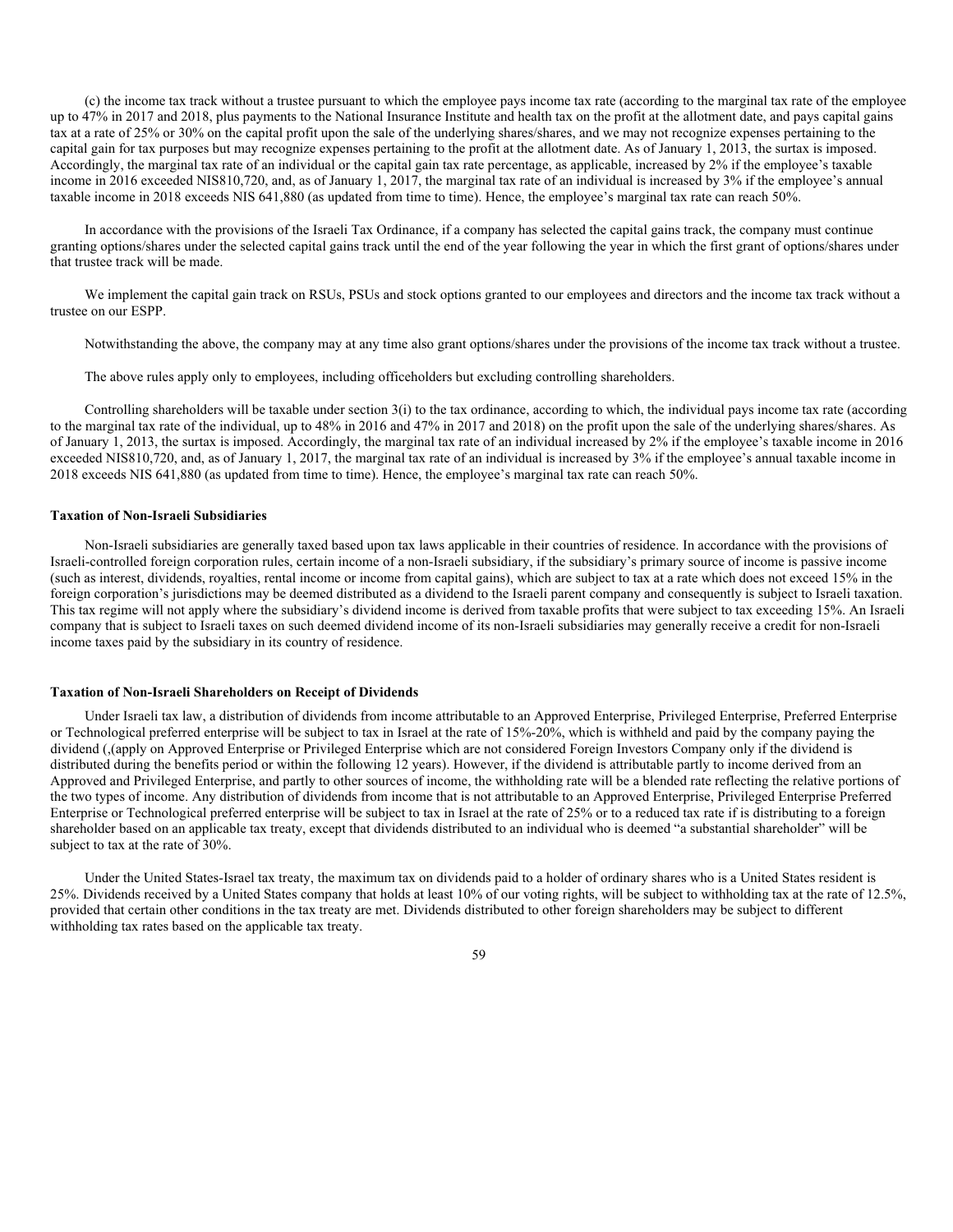A non-resident of Israel who has interest or dividend income derived from or accrued in Israel, from which tax was withheld at the source, is generally exempt from the duty to file tax returns in Israel in respect of such income, provided such income was not derived from a business conducted in Israel by the taxpayer.

#### **Capital Gains Taxes Applicable to Non-Israeli Shareholders**

According to Israeli domestic tax law, capital gains from the sale of our ordinary shares by non-Israeli shareholders (including United States residents) are exempt from Israeli taxation under the Israeli domestic tax law, provided that the capital gain is not derived from a permanent establishment in Israel.

#### **United States Federal Income Tax Considerations**

The following discussion describes the material U.S. federal income tax considerations relating to the ownership or disposition of our ordinary shares to a holder who is:

- A citizen or resident (as defined for U.S. federal income tax purposes) of the United States;
- A corporation, or other entity taxable as a corporation, created or organized in or under the laws of the United States or any of its states;
- An estate, if the estates income is subject to U.S. federal income taxation; or
- A trust, if a U.S. court is able to exercise primary supervision over its administration and one or more U.S. persons (e.g., a U.S. citizen, resident, or corporation) have the authority to control all of its substantial decisions or the trust has a valid election in effect under U.S. Treasury Regulations to be treated as a "United States person".

We refer to any of the above as a "U.S. Shareholder". If a partnership owns the ordinary shares, the U.S. federal income tax consequences relating to an investment in the ordinary shares will depend in part upon the status of the partner and the activities of the partnership. Such a partner or partnership should consult its tax advisor regarding the U.S. federal income tax considerations of owning and disposing of the ordinary shares in its particular circumstances.

This discussion is based on the provisions of the Internal Revenue Code of 1986, as amended, referred to as the "Code", U.S. Treasury Regulations promulgated under the Code and administrative and judicial interpretations of the Code, all as in effect as of the date of this Annual Report. This discussion generally considers only U.S. Shareholders who will hold the ordinary shares as capital assets.

This summary discussion does not address tax considerations applicable to a U.S. Shareholder that may be subject to special tax rules including, without limitation, the following:

- Aspects of U.S. federal income taxation relevant to U.S. Shareholders by reason of their particular circumstances (including potential application of the alternative minimum tax).
- U.S. Shareholders subject to special treatment under the U.S. federal income tax laws, such as banks, financial institutions, insurance companies, broker-dealers or traders in securities.
- U.S. Shareholders that are tax-exempt organizations and pension funds.
- U.S. Shareholders that are former citizens or long-term residents of the United States.
- U.S. Shareholders that are partnerships or entities treated as partnerships or other pass-through entities and persons who own the ordinary shares through such entities, and non-U.S. individuals or entities.
- U.S. Shareholders that are real estate investment trusts or regulated investment companies.
- U.S. Shareholders who own 10% or more of our outstanding voting shares, either directly or by attribution.
- U.S. Shareholders who hold our ordinary shares as part of a hedging, straddle, integrated, or conversion transaction.
- U.S. Shareholders who acquire their ordinary shares in a "compensatory transaction".
- U.S. Shareholders whose "functional currency" for U.S. federal income tax purposes is not the U.S. dollar.
- Any aspect of U.S. estate, gift, state, or local tax law, or any non-U.S. tax law.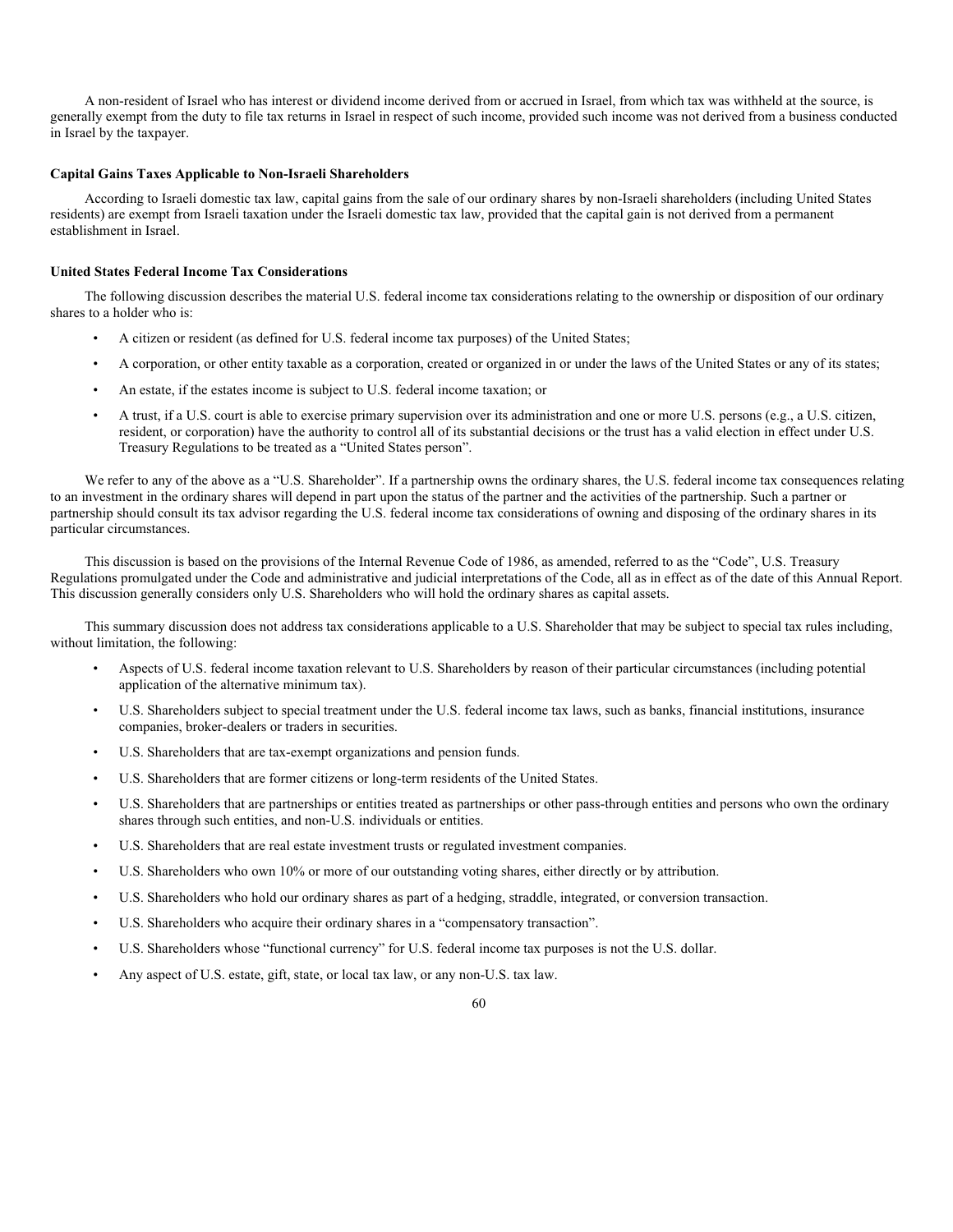**The following summary does not address all of the tax consequences of owning or disposing of our ordinary shares to you based on your individual tax circumstances. Accordingly, you should consult your own tax advisor as to the particular tax consequences to you of owning or disposing of our ordinary shares, including the effects of applicable state, local, or non-U.S. tax laws and possible changes in the tax laws.** 

#### **Dividends Paid on the Ordinary Shares**

Subject to the discussion below under "Passive Foreign Investment Company Status," a U.S. Shareholder, as defined above, will generally be required to include in gross income the amount of any distributions paid in respect of the ordinary shares to the extent that the distributions are paid out of our current or accumulated earnings and profits, as determined for U.S. federal income tax purposes. We do not expect to maintain calculations of our earnings and profits under United States federal income tax principles. Therefore, if you are a U.S. Shareholder you should expect that the entire amount of any distribution generally will be reported as dividend income to you. The amount of the distribution would include any Israeli taxes withheld as part of the distributions.

Non-corporate U.S. Shareholders may qualify for preferential rates of taxation with respect to dividends on our ordinary stock if the dividends are "qualified dividend income". Qualified dividend income generally includes dividends paid by a U.S. corporation or a "qualified foreign corporation." A non-U.S. corporation, such as ours, generally will be considered to be a qualified foreign corporation if (i) our shares are readily tradable on an established securities market in the United States, or (ii) we are eligible for the benefits of a comprehensive U.S. income tax treaty determined to be satisfactory to the U.S. Department of the Treasury for purposes of this provision and which includes an exchange of information provision. The U.S. Department of the Treasury and the Internal Revenue Service have determined that the United States-Israel tax treaty is satisfactory for this purpose. In addition, the U.S. Department of the Treasury and the Internal Revenue Service have determined that ordinary shares are considered readily tradable on an established securities market if they are listed on an established securities market in the United States, such as the NASDAQ Global Select Market. The information returns, reporting the dividends paid to U.S. Shareholders, will identify the amount of dividends eligible for the reduced rates.

### **Limitation of Benefits rule may apply from the income tax treaty.**

Any distributions in excess of earnings and profits will be treated first as non-taxable return of capital, reducing a U.S. Shareholder's tax basis in the ordinary shares to the extent of the distributions, and then as capital gain from a sale or exchange of the ordinary shares. Any capital gain so realized will generally be taxable to the U.S. Shareholder as either long-term or short-term capital gain depending upon whether the U.S. Shareholder has held the ordinary shares for more than one year as of the time such distribution is received. Our dividends will generally not qualify for the dividends received deduction available to corporations. Any cash distribution paid in Israeli Shekels will equal the U.S. dollar value of the distribution, calculated based on the spot exchange rate in effect on the date of the distribution, regardless of whether the foreign currency is converted into U.S. dollars at that time. Any foreign currency gain or loss a U.S. Shareholder realizes on a subsequent conversion of foreign currency into U.S. dollars will be U.S. source ordinary income or loss. A 10% or more U.S. shareholder may have additional concerns not noted here.

#### **Credit for Israeli Taxes**

Subject to certain conditions and limitations, a U.S. Shareholder of an Israeli corporation maybe eligible for a foreign tax credit to offset a portion of the U.S. tax liability assessed on Israeli sourced income when repatriated to the U.S. The U.S. Internal Revenue Code provides a foreign tax credit limitation on the amount of foreign tax credits that maybe used during each taxable year. This limitation requires detailed knowledge of the mechanics of the rules proscribed in the code and support regulations. Under no circumstances, can foreign tax credits be used to offset a U.S. tax assessment on U.S. source income, and the credit may not exceed the U.S. tax assessment on foreign income.

A U.S. Shareholder may elect to claim a foreign tax credit on its U.S. federal income tax return for foreign taxes paid or accrued, alternatively, the U.S. Shareholder may elect to claim a deduction for Israeli income tax withheld or paid, but only if the shareholder elects to do so for all foreign income taxes in that year. Special rules for determining a U.S. Shareholder's foreign tax credit limitation apply in the case of qualified dividend income. Rules similar to those concerning adjustments to the foreign tax credit limitation to reflect any capital gain rate differential also apply to any qualified dividend income. The rules relating to foreign tax credits are complex and each U.S. Shareholder should consult his, her, or its own tax advisor to determine whether and if the specific shareholder would be entitled to this credit.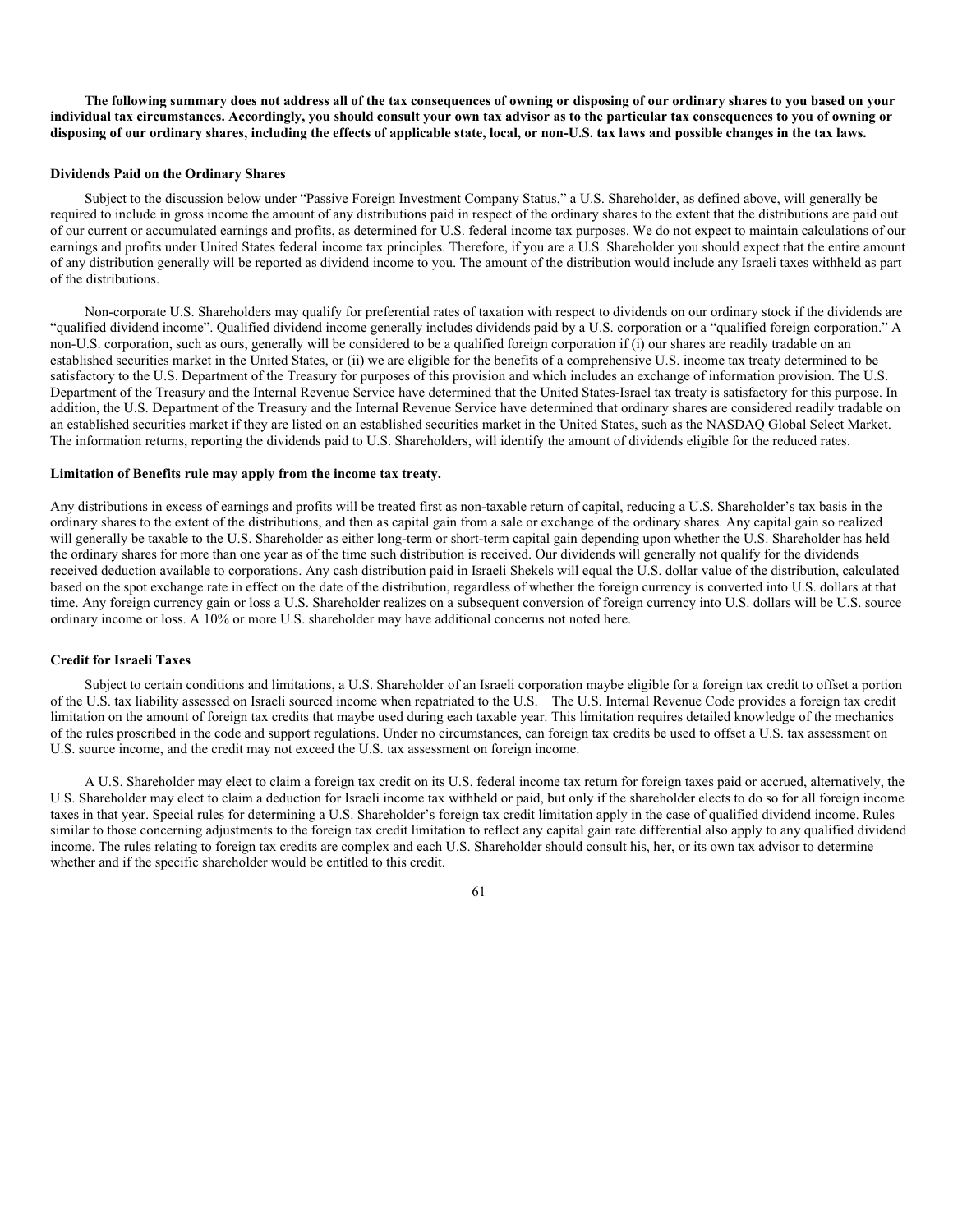#### **Sale, Exchange, or Other Disposition of the Ordinary Shares**

The sale or exchange of ordinary shares may result in the recognition of capital gain or loss for the U.S. Shareholder. The amount of gain or loss is the difference between the U.S. dollar value of the amount realized on the sale or exchange and the tax basis in the ordinary shares. If a U.S. Shareholder's holding period for the ordinary shares exceeds one year at the time of the disposition, the amount of the shareholder's gain or loss generally will be long-term capital gain or loss. Long-term capital gains of non-corporate U.S. Shareholders realized upon a sale or exchange of ordinary shares generally will be eligible for a preferential rate of taxation. The deductibility of capital losses may be subject to limitation. Gain or loss recognized by a U.S. Shareholder on a sale or exchange of ordinary shares generally will be treated as U.S. source income or loss for U.S. foreign tax credit purposes.

#### **Additional Tax on Investment Income**

U.S. Shareholders that are individuals, estates or trusts and whose income exceeds certain thresholds may be subject to a 3.8% tax on all or a portion of their "net investment income", including, among other things, dividends on and capital gains from the sale or other disposition of our ordinary shares, subject to certain limitations and exceptions.

#### **Passive Foreign Investment Company Status**

Based upon our income, assets and activities, we believe that we are not currently, and have not been in prior years, a passive foreign investment company (PFIC) for U.S. federal income tax purposes. We do not currently anticipate that we will be a PFIC for any subsequent year. We would be classified as a PFIC if, for any taxable year, either:

- 75% or more of our gross income in the taxable year is passive income, or
- 50% or more of the average percentage of our assets held during the taxable year produce or are held for the production of passive income.

For this purpose, passive income includes dividends, interest, royalties, rents, annuities and the excess of gain over losses from the disposition of assets that produce passive income.

If we were a PFIC for any taxable year during which you held shares as a U.S. Shareholder and you did not timely elect to treat us as a "qualified electing fund" under Section 1295 of the Code or elect to mark the ordinary shares to market, you would be subject to special tax rules that have a penalizing effect on the receipt of an "excess distribution" on the ordinary shares. Generally, a distribution is considered an excess distribution to the extent it exceeds 125% of the average annual distributions in the prior three years (or, if shorter, your holding period of the ordinary shares before the taxable year). You would also be subject to special tax rules that have a penalizing effect on the gain from the disposition of the ordinary shares, including the treatment if any such gain as ordinary income, not capital gain.

A U.S. Shareholder may be able to mitigate certain adverse tax consequences of holding shares in a PFIC by making a "qualified electing fund," "deemed sale" or "mark-to-market" election. However, these elections require specific conditions to be met, for example, as a U.S. Shareholder you may make a qualified electing fund election only if we agree to furnish certain tax information annually. We do not presently prepare or provide this information, and this information may not be available to you if we are subsequently determined to be a PFIC. A number of specific rules and requirements apply to a U.S. Shareholder under any of the elections available to owners of a PFIC. You are advised to consult your tax advisor concerning these elections.

## **Information Reporting and Back up Withholding**

Dividend payments and proceeds from the sale or disposal of ordinary shares may be subject to information reporting to the Internal Revenue Service and possible U.S. federal withholding tax. However, withholding taxes may not apply to a holder, in the event they furnish a valid taxpayer identification number or certificate of foreign status and makes any other required certification, or who is otherwise exempt from withholding (for example, a corporation). Amounts withheld as withholding taxes may be credited against a U.S. Shareholder's federal income tax liability.

## **Other Reporting Requirements**

Certain U.S. Shareholders who are individuals are required to report information relating to an interest in our ordinary shares, subject to certain exceptions (including an exception for shares held in accounts maintained by U.S. financial institutions) by filing IRS Form 8938 (Statement of Specified Foreign Financial Assets) with their federal income tax return. U.S. Shareholders are urged to consult their tax advisors regarding their information reporting obligations, if any, with respect to their ownership and disposition of our ordinary shares.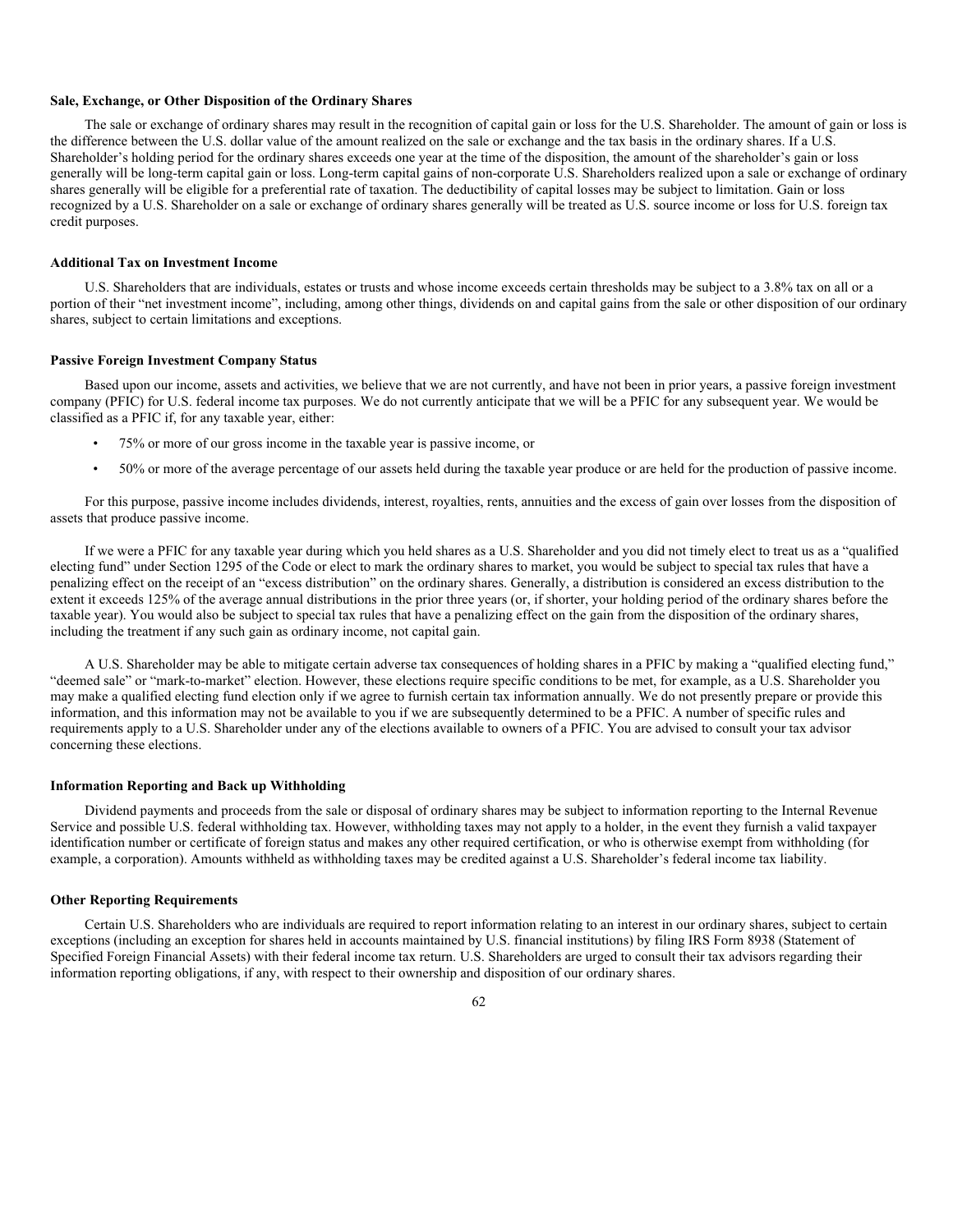## **Documents on Display**

This report and other information filed or to be filed by us with the Securities and Exchange may be accessed at the Securities and Exchange Commission's Web site, www.sec.gov. We intend to post our Annual Report on our website (www.checkpoint.com) promptly following the filing of our Annual Report with the Securities and Exchange Commission.

Additionally, documents referred to in this Annual Report may be inspected at our principal executive offices located at 5 Shlomo Kaplan Street, Tel Aviv 6789159, Israel.

# **ITEM 11. QUANTITATIVE AND QUALITATIVE DISCLOSURES ABOUT MARKET RISK**

We are exposed to market risks that result primarily from weak economic conditions in the markets in which we sell our products, and from changes in exchange rates or in interest rates.

As of December 31, 2018, securities representing 4.8% of our investments portfolios are rated as AAA; securities representing 54.7% of the portfolio are rated as AA; securities representing 39.7% of the portfolio are rated as A.

The table below provides information regarding our investments in cash, cash equivalents, short-term bank deposits and marketable securities, as of December 31, 2018:

|                                                             |             | Total<br>Amortized | Fair<br>Value at |           |          |                          |               |
|-------------------------------------------------------------|-------------|--------------------|------------------|-----------|----------|--------------------------|---------------|
|                                                             | 2019        | 2020               | 2021             | 2022      | 2023     | cost                     | Dec. 31, 2018 |
|                                                             |             |                    | (in thousands)   |           |          |                          |               |
| Government and corporate debentures—fixed interest rates    | \$1,203,258 | \$887,342          | \$580,363        | \$307,717 | \$44,119 | \$3,022,799 \$ 2,997,250 |               |
| U.S. Agencies                                               | \$231,699   | \$232.232          | \$105,747        | \$41,212  | \$4,001  | $$614.891$ \$            | 609.881       |
| Government and corporate debentures—floating interest rates | \$13,902    | \$34,620           | \$39,292         | \$31.961  | \$4,004  | $$123.779$ \$            | 122,856       |
| Short-term deposits, money market instruments $\&$ cash     | \$309,137   |                    |                  |           |          | \$309,137                | 309.137       |
| Total                                                       | \$1,757,996 | \$1,154,194        | \$725,402        | \$380,890 | \$52,124 | \$4,070,606              | \$4,039,124   |

#### **Foreign Currency Risk**

Most of our sales are denominated in U.S. dollars, and we incur most of our expenses in U.S. dollars, Euros, Australian dollars, British Pounds and Israeli Shekels. According to the factors indicated in ASC 830, "Foreign Currency Matters," our cash flow, sale price, sales market, expense, financing and inter-company transactions, and arrangement indicators, are predominantly denominated in U.S. dollars. In addition, the U.S. dollar is the primary currency of the economic environment in which we operate, and thus, the U.S. dollar is our functional and reporting currency.

On our balance sheet, we convert into U.S. dollars all monetary accounts (principally liabilities) that are maintained in other currencies. For this conversion, we use the relevant foreign exchange rate at the balance sheet date. Any gain or loss that results from this conversion is reflected in the statement of income as financial income or financial expense, as appropriate.

We measure and record non-monetary accounts in our balance sheet in U.S. dollars. For this measurement, we use the U.S. dollar value in effect at the date that the asset or liability was initially recorded in our balance sheet (the date of the transaction).

We entered into forward contracts to hedge the exchange impacts on assets and liabilities denominated in several foreign currencies. As of December 31, 2018, we had outstanding forward contracts that did not meet the requirement for hedge accounting, in the amount of \$337 million. These contracts were for a period of up to twelve months. The net losses recognized in "financial income, net" during 2018 were \$33.3 million.

During 2018, we entered into forward contracts to hedge against the risk of overall changes in exchange rates on future cash flow from payments of payroll and related expenses denominated in Israeli Shekel and in Euro. These contracts met the requirement for cash flow hedge accounting and as such gains in the amount of (\$4.6) million were recognized when the related expense were incurred and classified in operating expenses during 2018. As of December 31, 2018, we had outstanding forward contracts in the notional amount of \$112 million and their fair value amounted to (\$0.8) million.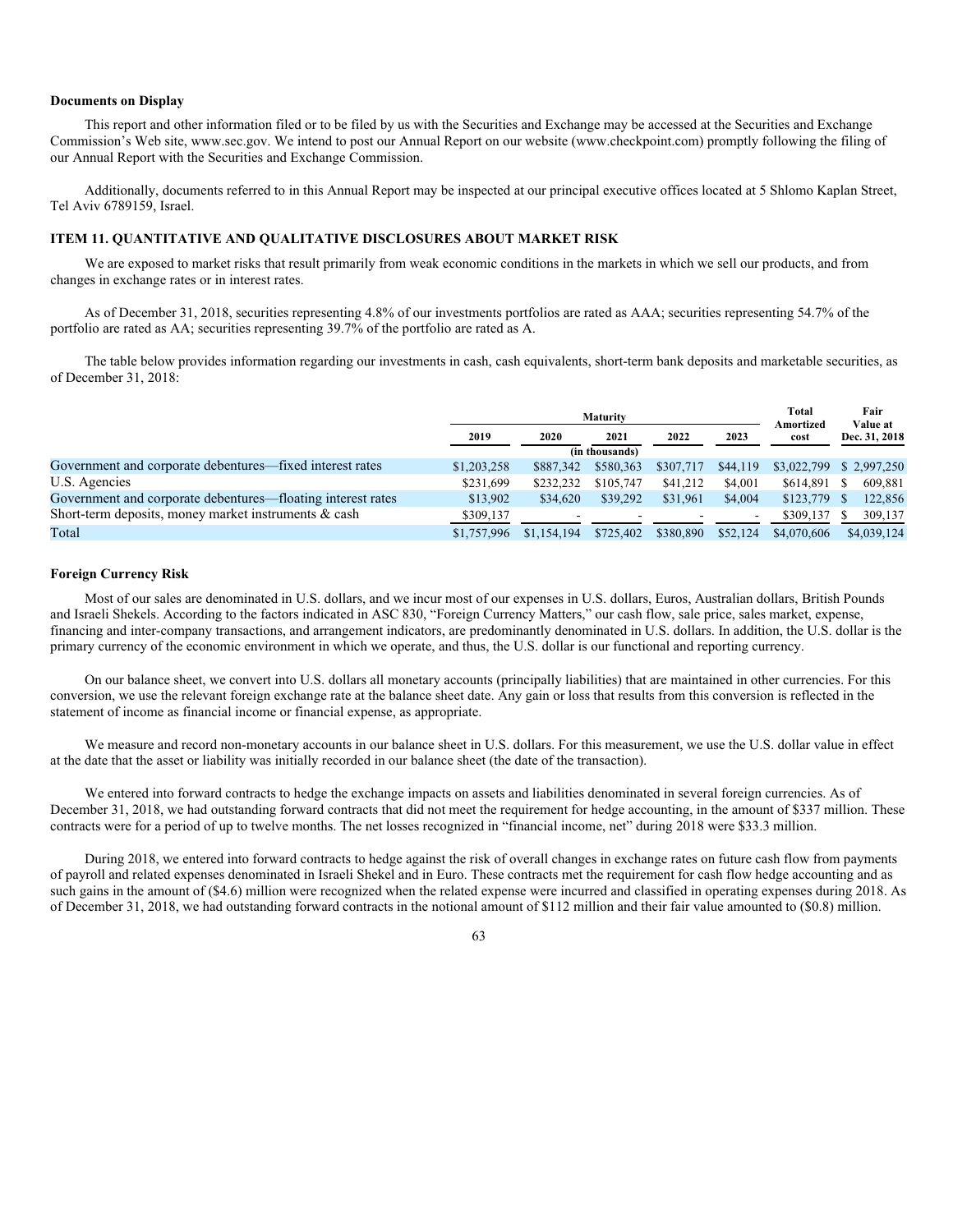Our operating expenses may be affected by fluctuations in the value of the U.S dollar as it relates to foreign currencies; with Israel and Europe having the greatest potential impact. In managing our foreign exchange risk we periodically enter into foreign exchange hedging contracts. Our goal is to mitigate the potential exposure with these contracts. By way of example, a 10% weakening in the value of the dollar relative to the currencies in which our operating expenses are denominated in 2018 would result in an increase in operating expenses of \$46 million for the year ended December 31, 2018. This calculation assumes that each exchange rate would change in the same direction relative to the U.S. dollar.

### **Interest Rate Risk**

Our exposure to market risk for changes in interest rates relates primarily to our investment in marketable securities. Our marketable securities portfolio includes government and government agencies debt instruments (U.S., European and other) and corporate debt instruments. By policy, we limit the amount of credit exposure to any one issuer.

Investments in both fixed rate and floating rate interest bearing securities carry a degree of interest rate risk. Fixed rate securities may have their fair market value adversely impacted due to a rise in interest rates, while floating rate securities may produce less income than predicted if interest rates fall. Due in part to these factors, our income from investments may decrease in the future in the event that interest rates fluctuate.

## **ITEM 12. DESCRIPTION OF SECURITIES OTHER THAN EQUITY SECURITIES**

Not applicable.

## **PART II**

#### **ITEM 13. DEFAULTS, DIVIDEND ARREARAGES AND DELINQUENCIES**

There are no defaults, dividend arrearages, or delinquencies that are required to be disclosed.

## **ITEM 14. MATERIAL MODIFICATIONS TO THE RIGHTS OF SECURITY HOLDERS AND USE OF PROCEEDS**

There are no material modifications to, or qualifications of, the rights of security holders that are required to be disclosed.

#### **ITEM 15. CONTROLS AND PROCEDURES**

## **Disclosure Controls and Procedures**

As of December 31, 2018, we performed an evaluation under the supervision and with the participation of our management, including our Chief Executive Officer and Chief Financial Officer, of the effectiveness of the design and operation of our disclosure controls and procedures (as defined in Rules 13a-15(e) and 15d-15(e) under the Securities Exchange Act of 1934, as amended (the "Exchange Act")). Our management recognizes that any controls and procedures, no matter how well designed and operated, can provide only reasonable assurance of achieving their objectives and our management necessarily applies its judgment in evaluating the cost-benefit relationship of possible controls and procedures. Based on this evaluation, our Chief Executive Officer and Chief Financial Officer concluded that our disclosure controls and procedures are effective as of December 31, 2018, to provide reasonable assurance that the information required to be disclosed in filings and submissions under the Exchange Act, is recorded, processed, summarized and reported within the time periods specified by the Securities and Exchange Commission's rules and forms, and that such information related to us and our consolidated subsidiaries is accumulated and communicated to management, including the Chief Executive Officer and Chief Financial Officer, as appropriate to allow timely decisions about required disclosure.

#### **Management's report on internal control over financial reporting**

Our management is responsible for establishing and maintaining adequate internal control over financial reporting as defined in Rules 13a-15(f) and 15d-15(f) under the Exchange Act. Our internal control over financial reporting is a process designed to provide reasonable assurance regarding the reliability of financial reporting and the preparation of financial statements for external purposes in accordance with generally accepted accounting principles. Our internal control over financial reporting includes those policies and procedures that:

• pertain to the maintenance of records that, in reasonable detail, accurately and fairly reflect the transactions and dispositions of our assets,

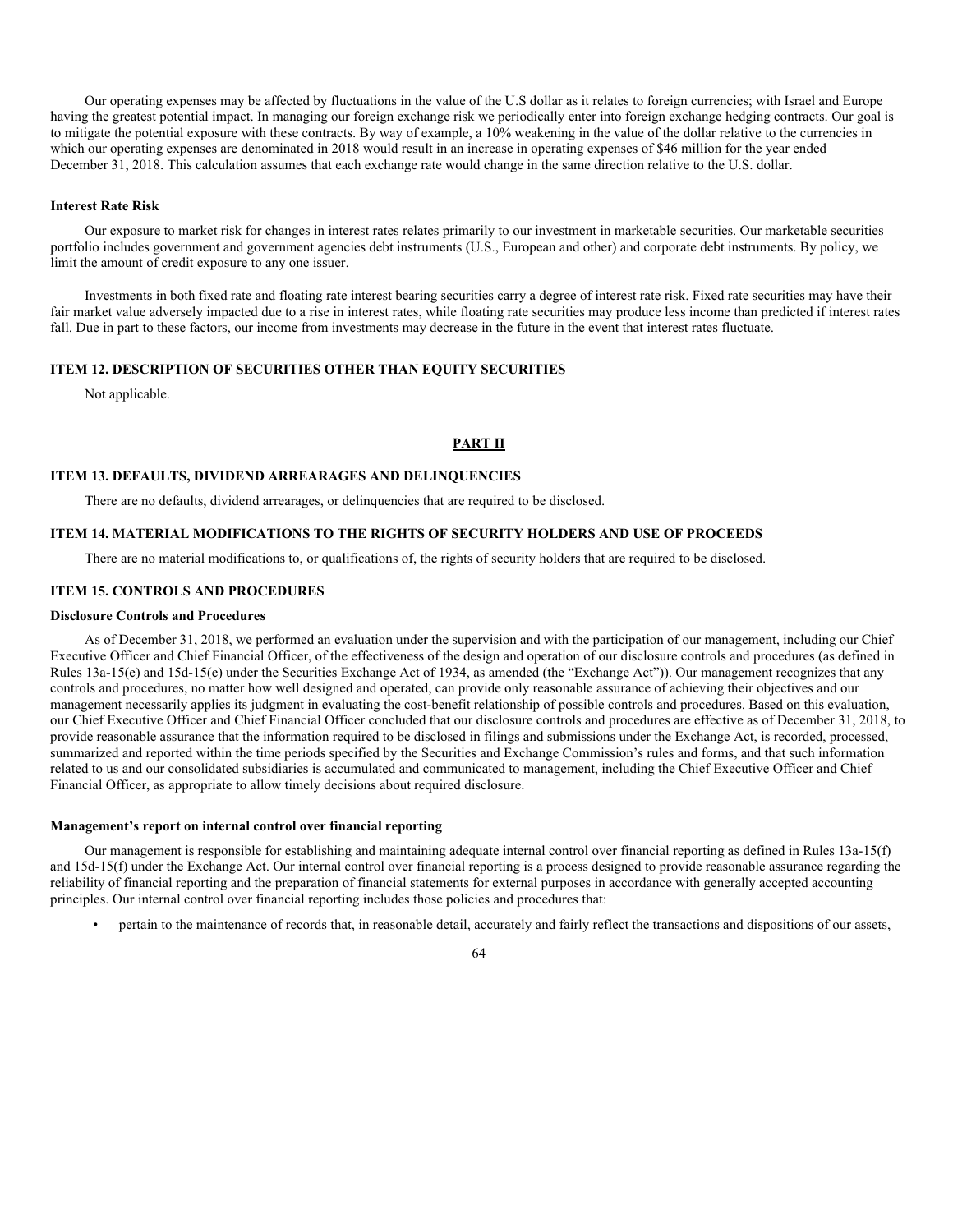- provide reasonable assurance that transactions are recorded as necessary to permit preparation of financial statements in accordance with generally accepted accounting principles, and that our receipts and expenditures are being made only in accordance with authorizations of our management and directors, and
- provide reasonable assurance regarding prevention or timely detection of unauthorized acquisition, use or disposition of our assets that could have a material effect on the financial statements.

Our management recognizes that there are inherent limitations in the effectiveness of any system of internal control over financial reporting, including the possibility of human error and the circumvention or override of internal control. Accordingly, even effective internal control over financial reporting can provide only reasonable assurance with respect to financial statement preparation, and may not prevent or detect all misstatements. Further, because of changes in conditions, the effectiveness of internal control over financial reporting may vary over time.

Our management assessed the effectiveness of our internal control over financial reporting as of December 31, 2018. In conducting its assessment of internal control over financial reporting, management used the framework and criteria established in Internal Control – Integrated Framework (2013) issued by the Committee of Sponsoring Organizations of the Treadway Commission (COSO) (the 2013 Framework) as of the end of the period covered by this report. Based on that evaluation, our management has concluded that our internal control over financial reporting was effective as of December 31, 2018.

Our financial statements and internal control over financial reporting have been audited by Kost, Forer, Gabbay & Kasierer (A Member of EY Global), an independent registered public accounting firm, which has issued an attestation report on our internal control over financial reporting included elsewhere in this Annual Report.

#### **Changes in Internal Control over Financial Reporting**

During the period covered by this Annual Report, no changes in our internal control over financial reporting have occurred that materially affected, or are reasonably likely to materially affect, our internal control over financial reporting.

#### **ITEM 16. Reserved**

## **ITEM 16A. AUDIT COMMITTEE FINANCIAL EXPERT**

Our board of directors has determined that Messrs. Yoav Chelouche and Irwin Federman are "audit committee financial experts" and that they are independent under the applicable Securities and Exchange Commission and NASDAQ Global Select Market rules.

## **ITEM 16B. CODE OF ETHICS**

Our board of directors adopted a Code of Ethics that applies to all of our employees, directors and officers, including the Chief Executive Officer, Chief Financial Officer, principal accounting officer or controller and other individuals who perform similar functions. The Code of Ethics is updated from time to time and was last updated in 2014. You can obtain a copy of our Code of Ethics without charge, by sending a written request to our investor relations department at Check Point Software Technologies, Inc., Attn: Investor Relations, 959 Skyway Road, Suite 300, San Carlos, California 94070 U.S.A; Tel: 650-628-2000; Email: ir@us.checkpoint.com.

# **ITEM 16C. PRINCIPAL ACCOUNTANT FEES AND SERVICES**

# **Fees and Services**

The following table sets forth the aggregate fees for the audit and other services provided by Kost, Forer, Gabbay & Kasierer, a member of EY Global and other members of EY Global during the years ended December 31, 2018 and 2017 (in thousands):

|                        |                      | Year Ended December 31, 2018       |        | <b>Year Ended December 31, 2017</b> |
|------------------------|----------------------|------------------------------------|--------|-------------------------------------|
|                        | Percentage<br>Amount |                                    | Amount | Percentage                          |
|                        |                      | (in thousands, except percentages) |        |                                     |
| Audit fees $(1)$       | 746                  | $75\%$ \$                          | 742    | 83%                                 |
| Audit related fees (2) |                      | $1\%$                              | 19     | $2\%$                               |
| Tax fees $(3)$         | 244                  | 24%                                | 116    | 13%                                 |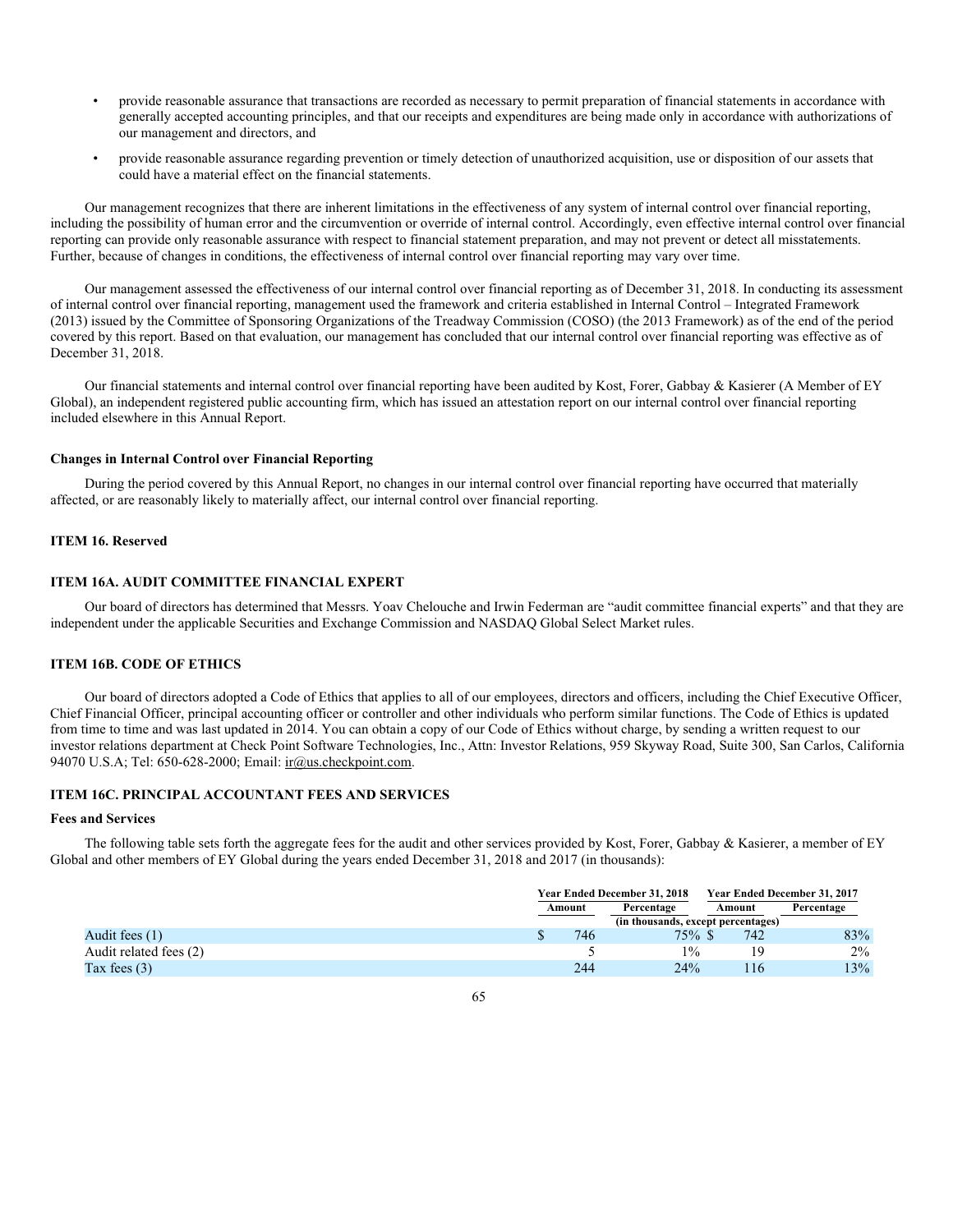|                      |        | Year Ended December 31, 2018       |        | <b>Year Ended December 31, 2017</b> |
|----------------------|--------|------------------------------------|--------|-------------------------------------|
|                      | Amount | Percentage                         | Amount | Percentage                          |
|                      |        | (in thousands, except percentages) |        |                                     |
| All other fees $(4)$ |        | 0%                                 |        | $2\%$                               |
| Total                | 995    | $100\%$                            | 895    | 100%                                |

- (1) "Audit fees" are fees for audit services for each of the years shown in this table, including fees associated with the annual audit (including audit of our internal control over financial reporting) and reviews of our quarterly financial results submitted on Form 6-K, consultations on various accounting issues and audit services provided in connection with other statutory or regulatory filings.
- (2) "Audit-related fees" are fees for professional services related to information systems audits.
- (3) "Tax fees" are fees for professional services rendered by our auditors for tax compliance, tax planning and tax advice on actual or contemplated transactions, tax consulting associated with international transfer prices and employee benefits.
- (4) "All Other Fees" are fees for professional services related to third party vendor security assessment.

## *Audit committee's pre-approval policies and procedures*

Our audit committee chooses and engages our independent auditors to audit our financial statements, with the approval of our shareholders as required by Israeli law. Our audit committee adopted a policy requiring our management to obtain the audit committee's approval before engaging our independent auditors to provide any audit or permitted non-audit services to us or our subsidiaries. This policy, which is designed to assure that such engagements do not impair the independence of our auditors, requires pre-approval from the audit committee on an annual basis for the various audit and non-audit services that may be performed by our auditors. In addition, the audit committee limited the aggregate amount of fees our auditors may have received during 2018 and 2017, and will receive during 2019 for non-audit services in certain categories.

Our Chief Financial Officer reviews all management requests to engage our auditors to provide services and approves a request if the requested services are of those that have received pre-approval from our audit committee. We inform our audit committee of these approvals at least quarterly and prior to the commencement of the related services. If the services are not included in those categories that were pre-approved by our audit committee, then specific approval is needed from our audit committee before these services are commenced. Our audit committee is not permitted to approve the engagement of our auditors for any services that would be inconsistent with maintaining the auditors' independence or that are not permitted by applicable law.

## **ITEM 16D. EXEMPTIONS FROM THE LISTING STANDARDS FOR AUDIT COMMITTEES**

None.

# **ITEM 16E. PURCHASES OF EQUITY SECURITIES BY THE ISSUER AND AFFILIATED PURCHASERS**

As of December 31, 2018, we repurchased ordinary shares for an aggregate amount of \$7,910 million. On July 25, 2018, we announced an extension and increase to the share repurchase program. Under the updated plan, we may repurchase ordinary shares for up to an additional \$2 billion, at the rate of up to \$325 million a quarter. Under the repurchase programs, share purchases may be made from time to time depending on market conditions, share price, trading volume and other factors and will be funded from available working capital.

During 2018, we used \$1,104 million to repurchase approximately 10.3 million ordinary shares, which were repurchased under our repurchase program. The table below provides detailed information.

|                    |                            |                  |                   | (c) Total Number of (d) Approximate |                      |
|--------------------|----------------------------|------------------|-------------------|-------------------------------------|----------------------|
|                    |                            |                  |                   | <b>Ordinary Shares</b>              | <b>Dollar Amount</b> |
|                    |                            | (a) Total Number |                   | Purchased as                        | <b>Available for</b> |
|                    |                            | of Ordinary      | (b) Average Price | <b>Part of Publicly</b>             | Repurchase           |
|                    |                            | <b>Shares</b>    | per Ordinary      | <b>Announced Plans</b>              | under the Plans      |
| Period             |                            | Purchased        | Share             | or Programs                         | or Programs          |
|                    | January $1 -$ January 31   | 720.355          | \$104             | 720.355                             | \$689,058,366        |
|                    | February $1 -$ February 28 | 1,124,386        | \$102             | 1.124.386                           | \$574,637,891        |
|                    | March 1 – March 31         | 575,900          | \$104             | 575,900                             | \$514,638,711        |
|                    | April $1 -$ April 30       | 1,090,652        | \$101             | 1,090,652                           | \$404,966,627        |
| May $1 -$ May 31   |                            | 820,445          | \$97              | 820,445                             | \$325,089,136        |
| June $1 -$ June 30 |                            | 604.682          | \$99              | 604.682                             | \$265,089,230        |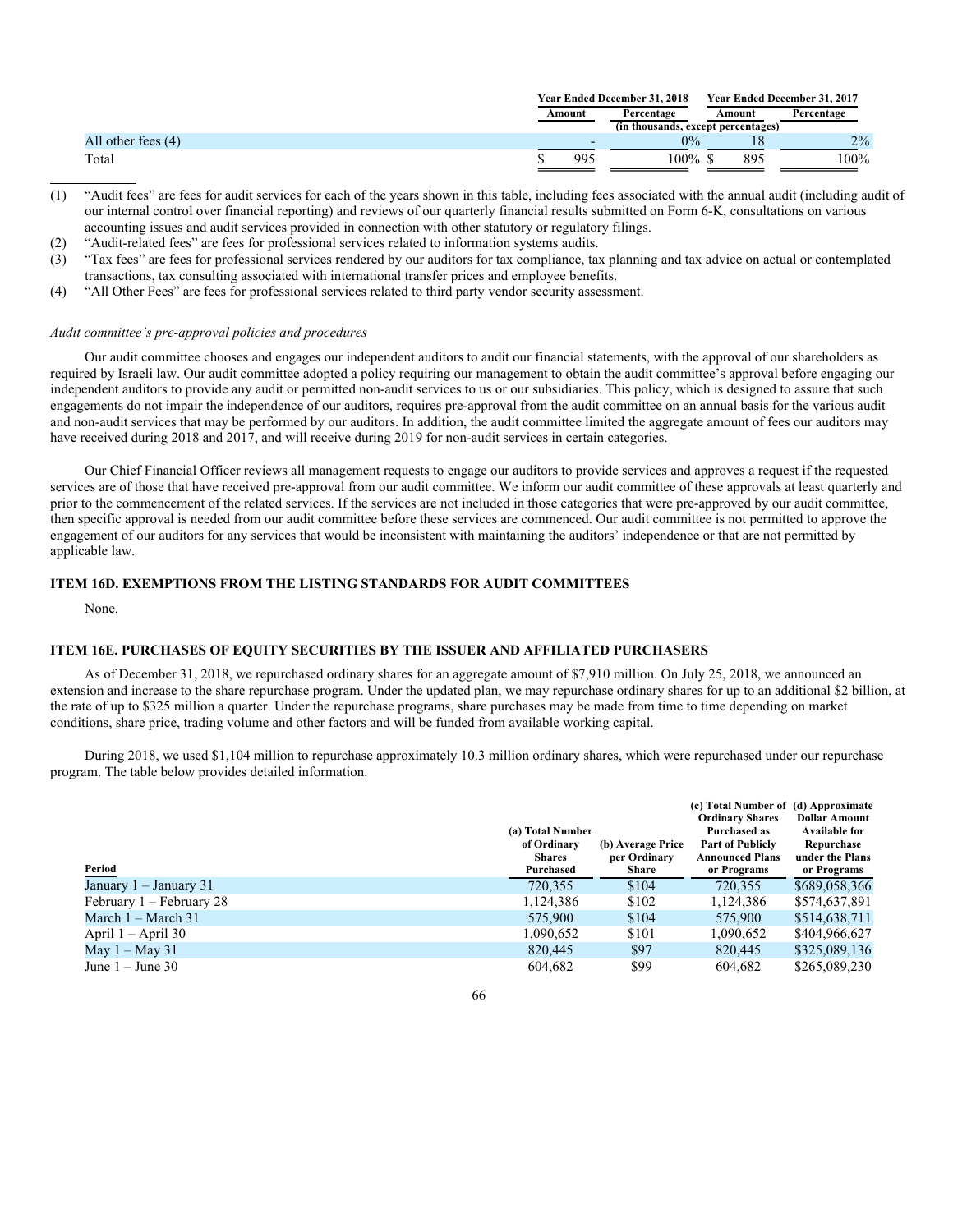| Period                       | (a) Total Number<br>of Ordinary<br><b>Shares</b><br>Purchased | (b) Average Price<br>per Ordinary<br>Share | (c) Total Number of<br><b>Ordinary Shares</b><br>Purchased as<br><b>Part of Publicly</b><br><b>Announced Plans</b><br>or Programs | (d) Approximate<br><b>Dollar Amount</b><br><b>Available for</b><br>Repurchase<br>under the Plans<br>or Programs |
|------------------------------|---------------------------------------------------------------|--------------------------------------------|-----------------------------------------------------------------------------------------------------------------------------------|-----------------------------------------------------------------------------------------------------------------|
| July $1 -$ July 31           | 735,984                                                       | \$108                                      | 735,984                                                                                                                           | \$2,181,044,311                                                                                                 |
| August $1 -$ August 31       | 1,359,110                                                     | \$114                                      | 1,359,110                                                                                                                         | \$2,025,430,199                                                                                                 |
| September $1 -$ September 30 | 553,635                                                       | \$118                                      | 553,635                                                                                                                           | \$1,960,430,267                                                                                                 |
| October $1 -$ October 31     | 1,085,656                                                     | \$112                                      | 1,085,656                                                                                                                         | \$1,838,687,975                                                                                                 |
| November $1 -$ November 30   | 1.022.288                                                     | \$111                                      | 1,022,288                                                                                                                         | \$1,725,504,105                                                                                                 |
| December 1 – December 31     | 647.907                                                       | \$107                                      | 647.907                                                                                                                           | \$1,655,504,154                                                                                                 |
| Total                        | 10,341,000                                                    | \$106                                      | 10,341,000                                                                                                                        |                                                                                                                 |

# **ITEM 16F. CHANGE IN REGISTRANT'S CERTIFYING ACCOUNTANT**

Not applicable.

## **ITEM 16G. CORPORATE GOVERNANCE**

As a foreign private issuer whose shares are listed on the NASDAQ Global Select Market, we are permitted to follow certain home country corporate governance practices instead of certain requirements of the NASDAQ Marketplace Rules.

We do not comply with the NASDAQ requirement that an issuer listed on the NASDAQ Global Select Market have a quorum requirement that in no case be less than 33 1/3% of the outstanding shares of the company's common voting stock. Our articles of association, consistent with the Israeli Companies Law, provide that the quorum requirements for an adjourned meeting are the presence of a minimum of two shareholders present in person. As such, our quorum requirements for an adjourned meeting do not comply with the NASDAQ requirements and we instead follow our home country practice.

In addition, we follow our home country law, instead of the NASDAQ Marketplace Rules, which require that we obtain shareholder approval for the establishment or amendment of certain equity based compensation plans and arrangements. Under Israeli law and practice, in general, the approval of the board of directors is required for the establishment or amendment of equity based compensation plans and arrangements, unless the arrangement is for the benefit of a director or a controlling shareholder, in which case compensation committee or audit committee and shareholder approval are also required.

As a foreign private issuer listed on the NASDAQ Global Select Market, we may also follow home country practice with regard to, among other things, composition of the board of directors, compensation practices and compensation committee practices, director nomination process and regularly scheduled meetings at which only independent directors are present. In addition, we may follow our home country practice, instead of the NASDAQ Global Select Market rules, which require that we obtain shareholder approval for certain dilutive events, such as for an issuance that will result in a change of control of the company, certain transactions other than a public offering involving issuances of a 20% or more interest in the company and certain acquisitions of the stock or assets of another company. A foreign private issuer that elects to follow a home country practice instead of NASDAQ rules must submit to NASDAQ in advance a written statement from an independent counsel in such issuer's home country certifying that the issuer's practices are not prohibited by the home country's laws. In addition, a foreign private issuer must disclose in its annual reports filed with the Securities and Exchange Commission or on its website each such requirement that it does not follow and describe the home country practice followed by the issuer instead of any such requirement. Accordingly, our shareholders may not be afforded the same protection as provided under NASDAQ's corporate governance rules.

See Item 3.D. "Key Information – Risk factors – Risks relating to our operations in Israel – As a foreign private issuer whose shares are listed on the NASDAQ Global Select Market, etc.," Item 6 "Directors, Senior Management and Employees – Board Practices" and Item 10 "Additional Information – Articles of Association and Israeli Companies Law" for a detailed description of the significant ways in which the registrant's corporate governance practices differ from those followed by U.S. companies under the listing standards of the NASDAQ Global Select Market.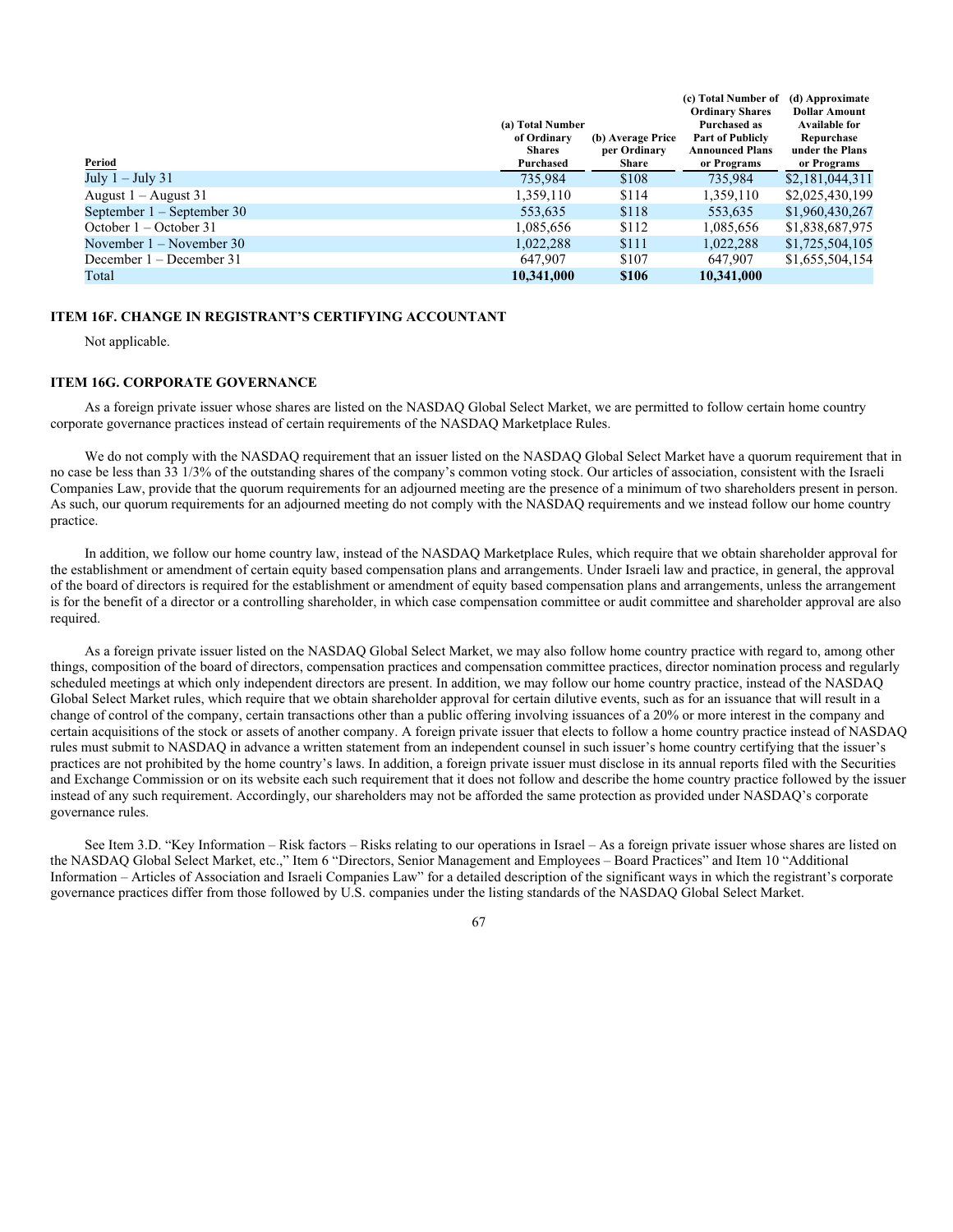## **ITEM 16H. MINE SAFETY DISCLOSURE**

Not applicable.

# **PART III**

# **ITEM 17. FINANCIAL STATEMENTS**

Check Point has responded to Item 18.

# **ITEM 18. FINANCIAL STATEMENTS**

See pages F-1 to F-50 below.

# **ITEM 19. EXHIBITS**

- 1 Articles of Association of Check Point Software Technologies Ltd. (1)
- 4.1 Form of Director Insurance, Indemnification and Exculpation Agreement between Check Point Software Technologies Ltd. and its directors (2)
- 4.2 Check Point Software Technologies Ltd. 2005 Israel Equity Incentive Plan (3)
- 4.3 Check Point Software Technologies Ltd. 2005 United States Equity Incentive Plan (4)
- 4.4 Check Point Software Technologies Ltd. Employee Stock Purchase Plan, as Amended and Restated (5)
- 4.5 Check Point Software Technologies Ltd. Employee Stock Purchase Plan (Non-U.S. Employees) (6)
- 4.6 A translation of an agreement between Tzlil Ad Ltd. and Check Point Software Technologies Ltd., for the purchase of the leasing rights of a building in Tel Aviv, Israel, dated as of March 19, 2006 (7)
- 4.7 Amendment to Check Point Software Technologies Ltd. 2005 Israel Equity Incentive Plan, dated January 22, 2014 (8)
- 4.8 Amendment to Check Point Software Technologies Ltd. 2005 United States Equity Incentive Plan, dated January 22, 2014 (9)
- 4.9 Amendment No. 2 to Check Point Software Technologies Ltd. 2005 Israel Equity Incentive Plan, dated July 18, 2018
- 4.10 Amendment No. 2 to Check Point Software Technologies Ltd. 2005 United States Equity Incentive Plan, dated July 18, 2018
- 4.11 Dome9 Security Ltd. 2011 Share Option Plan and the 2016 Equity Incentive Subplan (10)
- 4.12 Check Point Software Technologies Ltd. Executive Compensation Plan (11)
- 8 List of subsidiaries (12)
- 12.1 Certification of the Chief Executive Officer pursuant to §302 of the Sarbanes-Oxley Act of 2002
- 12.2 Certification of the Chief Financial Officer pursuant to §302 of the Sarbanes-Oxley Act of 2002
- 13.1 Certification of Chief Executive Officer pursuant to 18 U.S.C. Section 1350
- 13.2 Certification of Chief Financial Officer pursuant to 18 U.S.C. Section 1350
- 15 Consent of Kost, Forer, Gabbay & Kasierer, a Member of EY Global
- 101 XBRL (Extensible Business Reporting Language) The following materials from Check Point Software Technologies Ltd.'s Annual Report on Form 20-F for the fiscal year-ended December 31, 2018, formatted in XBRL: (i) Consolidated Statements of Operations, (ii) Consolidated Balance Sheets, (iii) Consolidated Statements of Shareholders' Equity/(Deficit) and Comprehensive Income/(Loss) (iv) Consolidated Statements of Cash Flows, (v) Notes to the Consolidated Financial Statements, and (vi) Schedule II — Valuation and Qualifying Accounts and Reserves.

- (2) Incorporated by reference to Exhibit 4.1 of Check Point's Annual Report on Form 20-F for the year ended December 31, 2005.
- (3) Incorporated by reference to Exhibit 4.7 of Check Point's Annual Report on Form 20-F for the year ended December 31, 2005.
- (4) Incorporated by reference to Exhibit 4.8 of Check Point's Annual Report on Form 20-F for the year ended December 31, 2005.
- (5) Incorporated by reference to Exhibit 4.1 of Check Point's Registration Statement on Form S-8 (No. 333-207355) filed with the Securities and Exchange Commission on October 8, 2015.
- (6) Incorporated by reference to Exhibit 4.5 of Check Point's Annual Report on Form 20-F for the year ended December 31, 2017.

<sup>(1)</sup> Incorporated by reference to Exhibit 1 of Check Point's Annual Report on Form 20-F for the year ended December 31, 2005.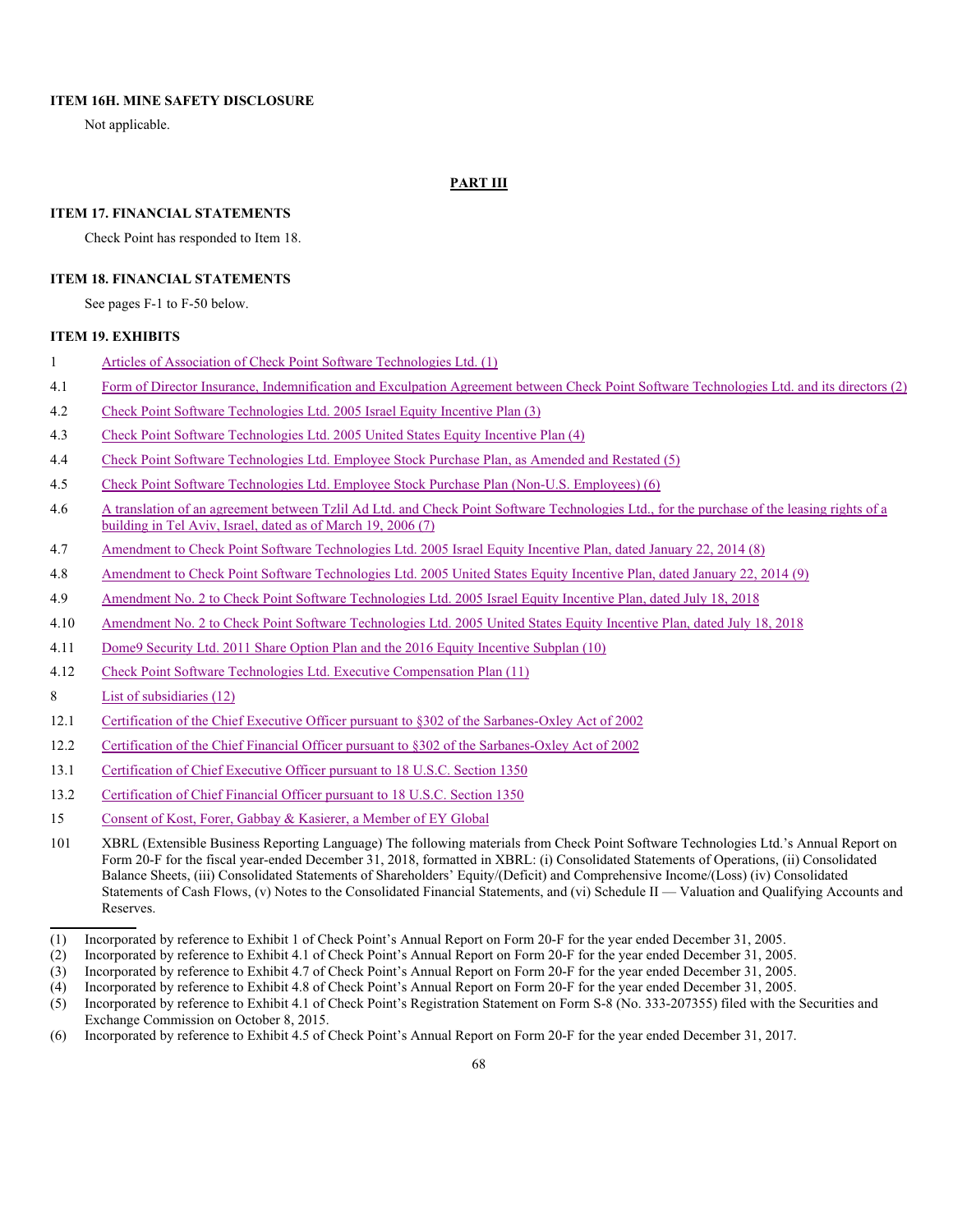- (7) Incorporated by reference to Exhibit 4.11 of Check Point's Annual Report on Form 20-F for the year ended December 31, 2006.
- (8) Incorporated by reference to Exhibit 4.7 of Check Point's Annual Report on Form 20-F for the year ended December 31, 2013.
- (9) Incorporated by reference to Exhibit 4.8 of Check Point's Annual Report on Form 20-F for the year ended December 31, 2013.
- (10) Incorporated by reference to Exhibit 4.2 of Check Point's Registration Statement on Form S-8 (No. 333-228075) filed with the Securities and Exchange Commission on October 31 2018.
- (11) Incorporated by reference to Annex A of Check Point's Report on Form 6-K filed with the Securities and Exchange Commission on May 5, 2016.
- (12) Incorporated by reference to "Item 4 Information on Check Point Organizational Structure" in this Annual Report on Form 20-F.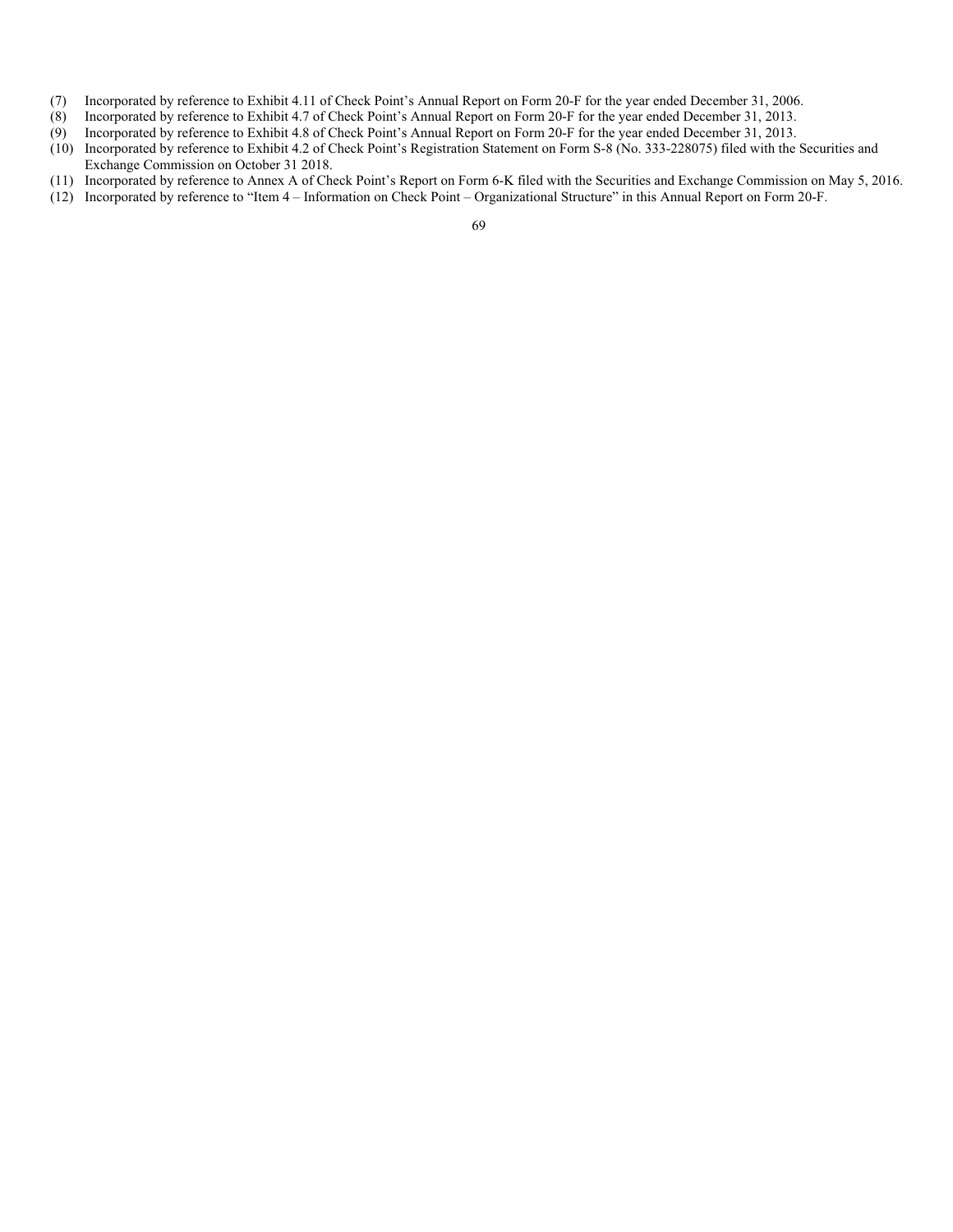# **CHECK POINT SOFTWARE TECHNOLOGIES LTD. AND SUBSIDIARIES**

# **CONSOLIDATED FINANCIAL STATEMENTS**

# **AS OF DECEMBER 31, 2018**

# **IN U.S. DOLLARS**

# **INDEX**

|                                                                 | Page          |
|-----------------------------------------------------------------|---------------|
|                                                                 |               |
| <b>Reports of Independent Registered Public Accounting Firm</b> | $F-2 - F-4$   |
| <b>Consolidated Balance Sheets</b>                              | $F-5 - F-6$   |
| <b>Consolidated Statements of Income</b>                        | $F-7$         |
| <b>Consolidated Statements of Comprehensive Income</b>          | $F-8$         |
| <b>Statements of Changes in Shareholders' Equity</b>            | $F-9$         |
| <b>Consolidated Statements of Cash Flows</b>                    | $F-10 - F-11$ |
| <b>Notes to Consolidated Financial Statements</b>               | $F-12 - F-47$ |

- - - - - - - - - -

F-1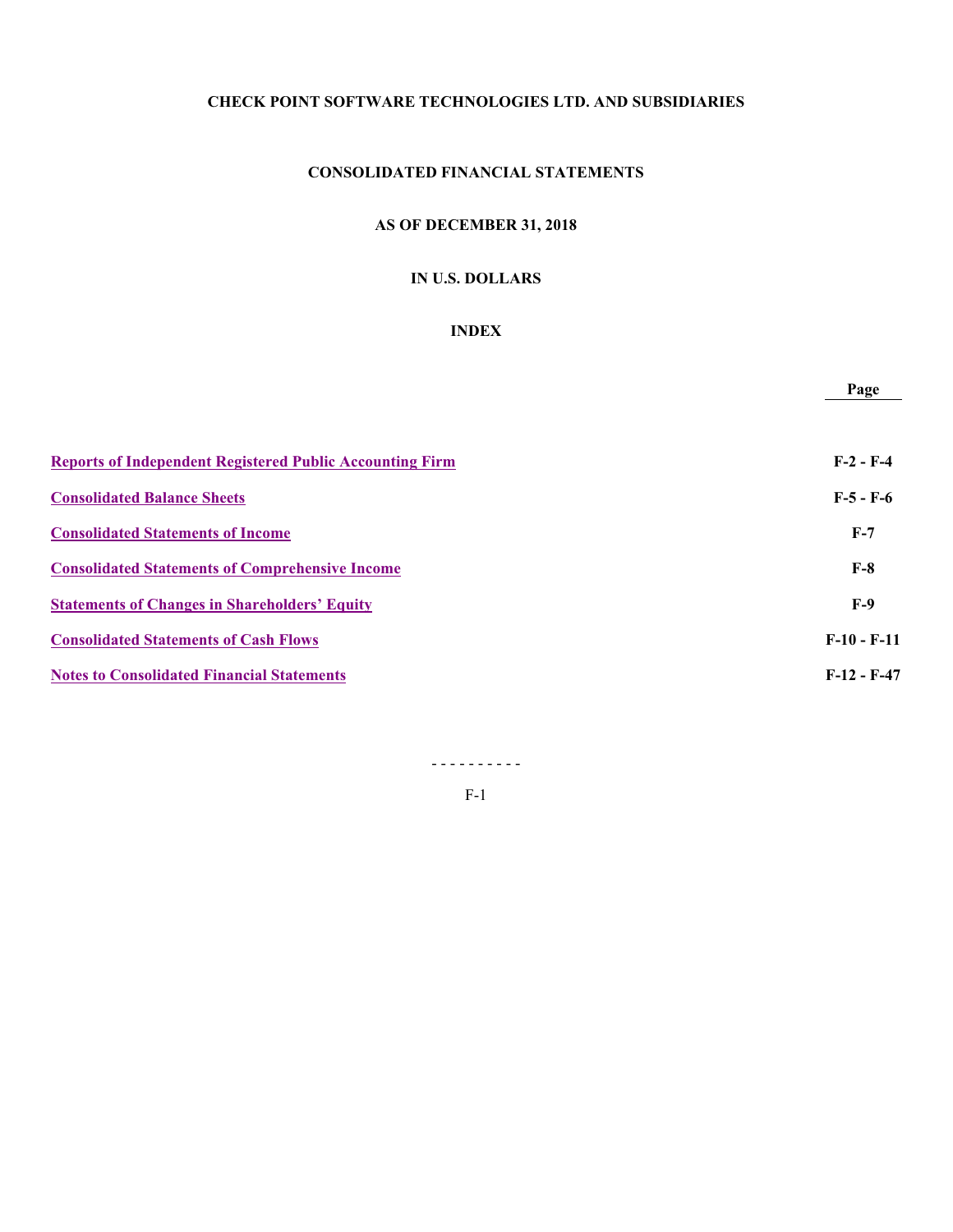

# **REPORT OF INDEPENDENT REGISTERED PUBLIC ACCOUNTING FIRM**

To the Shareholders and Board of Directors of Check Point Software Technologies Ltd.

# **Opinion on the Financial Statements**

We have audited the accompanying consolidated balance sheets of Check Point Software Technologies Ltd. and subsidiaries (the Company) as of December 31, 2018 and 2017, the related consolidated statements of income, comprehensive income, changes in stockholders' equity and cash flows for each of the three years in the period ended December 31, 2018, and the related notes (collectively referred to as the "consolidated financial statements"). In our opinion, the consolidated financial statements present fairly, in all material respects, the financial position of the Company at December 31, 2018 and 2017, and the results of its operations and its cash flows for each of the three years in the period ended December 31, 2018, in conformity with U.S. generally accepted accounting principles.

We also have audited, in accordance with the standards of the Public Company Accounting Oversight Board (United States) (PCAOB), the Company's internal control over financial reporting as of December 31, 2018, based on criteria established in Internal Control—Integrated Framework issued by the Committee of Sponsoring Organizations of the Treadway Commission (2013 framework) and our report dated April 23, 2019 expressed an unqualified opinion thereon.

# **Basis for Opinion**

These financial statements are the responsibility of the Company's management. Our responsibility is to express an opinion on the Company's financial statements based on our audits. We are a public accounting firm registered with the PCAOB and are required to be independent with respect to the Company in accordance with the U.S. federal securities laws and the applicable rules and regulations of the Securities and Exchange Commission and the PCAOB.

We conducted our audits in accordance with the standards of the PCAOB. Those standards require that we plan and perform the audit to obtain reasonable assurance about whether the financial statements are free of material misstatement, whether due to error or fraud. Our audits included performing procedures to assess the risks of material misstatement of the financial statements, whether due to error or fraud, and performing procedures that respond to those risks. Such procedures included examining, on a test basis, evidence regarding the amounts and disclosures in the financial statements. Our audits also included evaluating the accounting principles used and significant estimates made by management, as well as evaluating the overall presentation of the financial statements. We believe that our audits provide a reasonable basis for our opinion.

KOST FORER GABBAY & KASIERER A Member of EY Global

We have served as the Company's auditor since 1994.

Tel-Aviv, Israel April 23, 2019

 $F-2$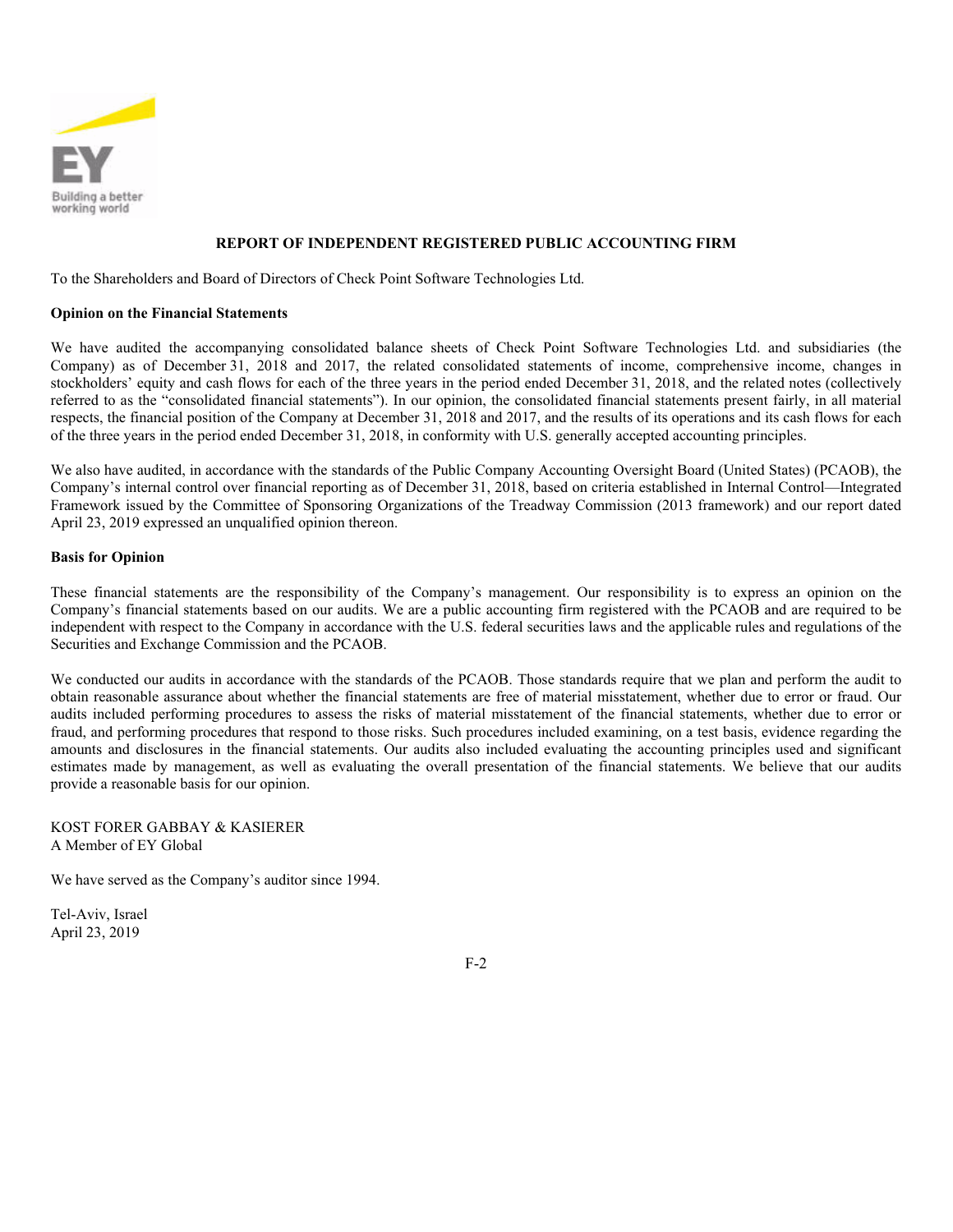

### **REPORT OF INDEPENDENT REGISTERED PUBLIC ACCOUNTING FIRM**

To the Shareholders and Board of Directors of Check Point Software Technologies Ltd.

### **Opinion on Internal Control over Financial Reporting**

We have audited Check Point Software Technologies Ltd. and subsidiaries' internal control over financial reporting as of December 31, 2018, based on criteria established in Internal Control—Integrated Framework issued by the Committee of Sponsoring Organizations of the Treadway Commission (2013 framework) (the COSO criteria). In our opinion, Check Point Software Technologies Ltd. and subsidiaries (the Company) maintained, in all material respects, effective internal control over financial reporting as of December 31, 2018, based on the COSO criteria.

We also have audited, in accordance with the standards of the Public Company Accounting Oversight Board (United States) (PCAOB), the consolidated balance sheets of the Company as of December 31, 2018 and 2017, the related consolidated statements of income, comprehensive income, changes in stockholders' equity and cash flows for each of the three years in the period ended December 31, 2018, and the related notes and our report dated April 23, 2019 expressed an unqualified opinion thereon.

### **Basis for Opinion**

The Company's management is responsible for maintaining effective internal control over financial reporting and for its assessment of the effectiveness of internal control over financial reporting included in the accompanying Management's Report on Internal Control over Financial Reporting. Our responsibility is to express an opinion on the Company's internal control over financial reporting based on our audit. We are a public accounting firm registered with the PCAOB and are required to be independent with respect to the Company in accordance with the U.S. federal securities laws and the applicable rules and regulations of the Securities and Exchange Commission and the PCAOB.

We conducted our audit in accordance with the standards of the PCAOB. Those standards require that we plan and perform the audit to obtain reasonable assurance about whether effective internal control over financial reporting was maintained in all material respects.

Our audit included obtaining an understanding of internal control over financial reporting, assessing the risk that a material weakness exists, testing and evaluating the design and operating effectiveness of internal control based on the assessed risk, and performing such other procedures as we considered necessary in the circumstances. We believe that our audit provides a reasonable basis for our opinion.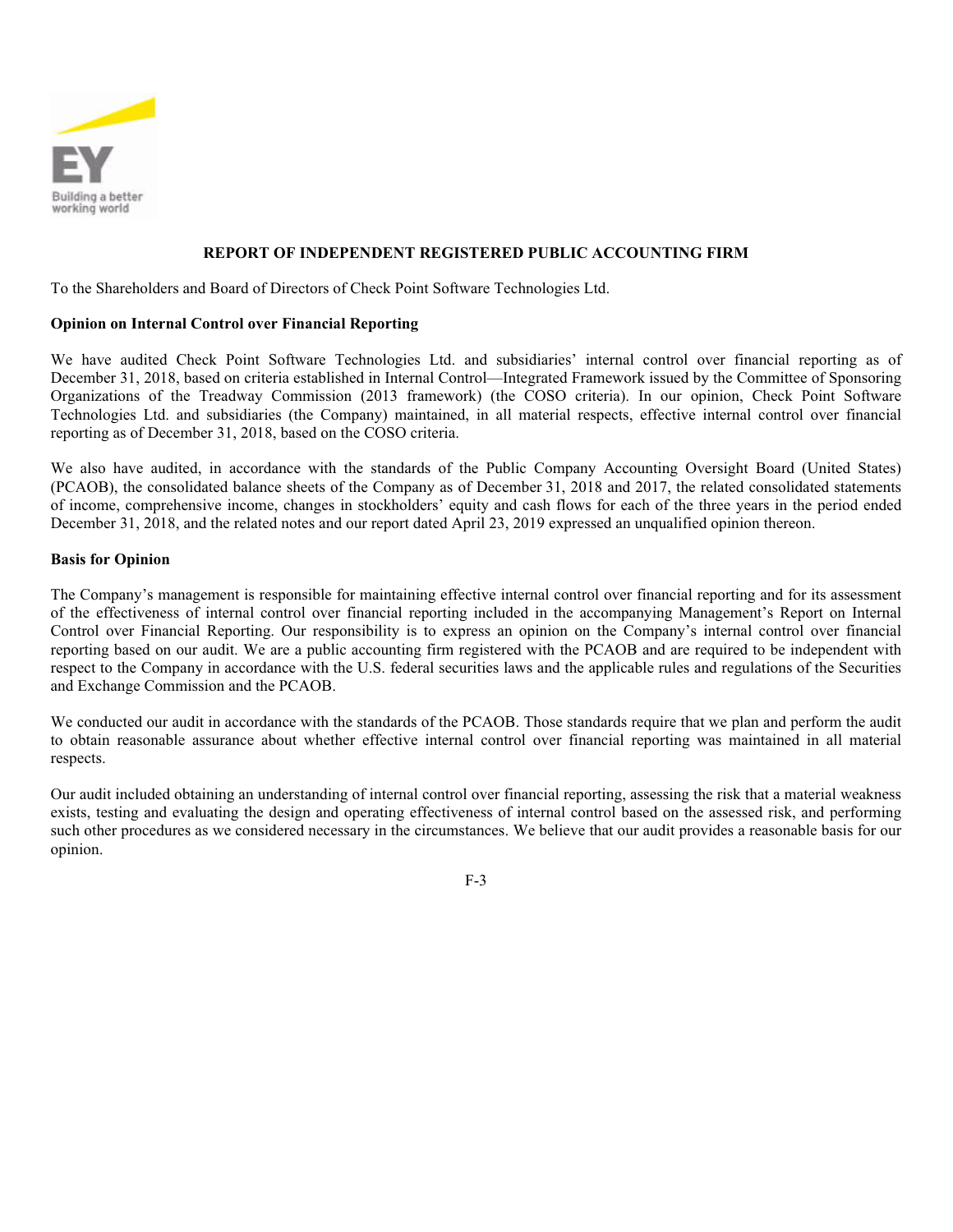

### **Definition and Limitation of Internal Control Over Financial Reporting**

A company's internal control over financial reporting is a process designed to provide reasonable assurance regarding the reliability of financial reporting and the preparation of financial statements for external purposes in accordance with generally accepted accounting principles. A company's internal control over financial reporting includes those policies and procedures that (1) pertain to the maintenance of records that, in reasonable detail, accurately and fairly reflect the transactions and dispositions of the assets of the company; (2) provide reasonable assurance that transactions are recorded as necessary to permit preparation of financial statements in accordance with generally accepted accounting principles, and that receipts and expenditures of the company are being made only in accordance with authorizations of management and directors of the company; and (3) provide reasonable assurance regarding prevention or timely detection of unauthorized acquisition, use, or disposition of the company's assets that could have a material effect on the financial statements.

Because of its inherent limitations, internal control over financial reporting may not prevent or detect misstatements. Also, projections of any evaluation of effectiveness to future periods are subject to the risk that controls may become inadequate because of changes in conditions, or that the degree of compliance with the policies or procedures may deteriorate.

KOST FORER GABBAY & KASIERER A Member of EY Global

Tel-Aviv, Israel April 23, 2019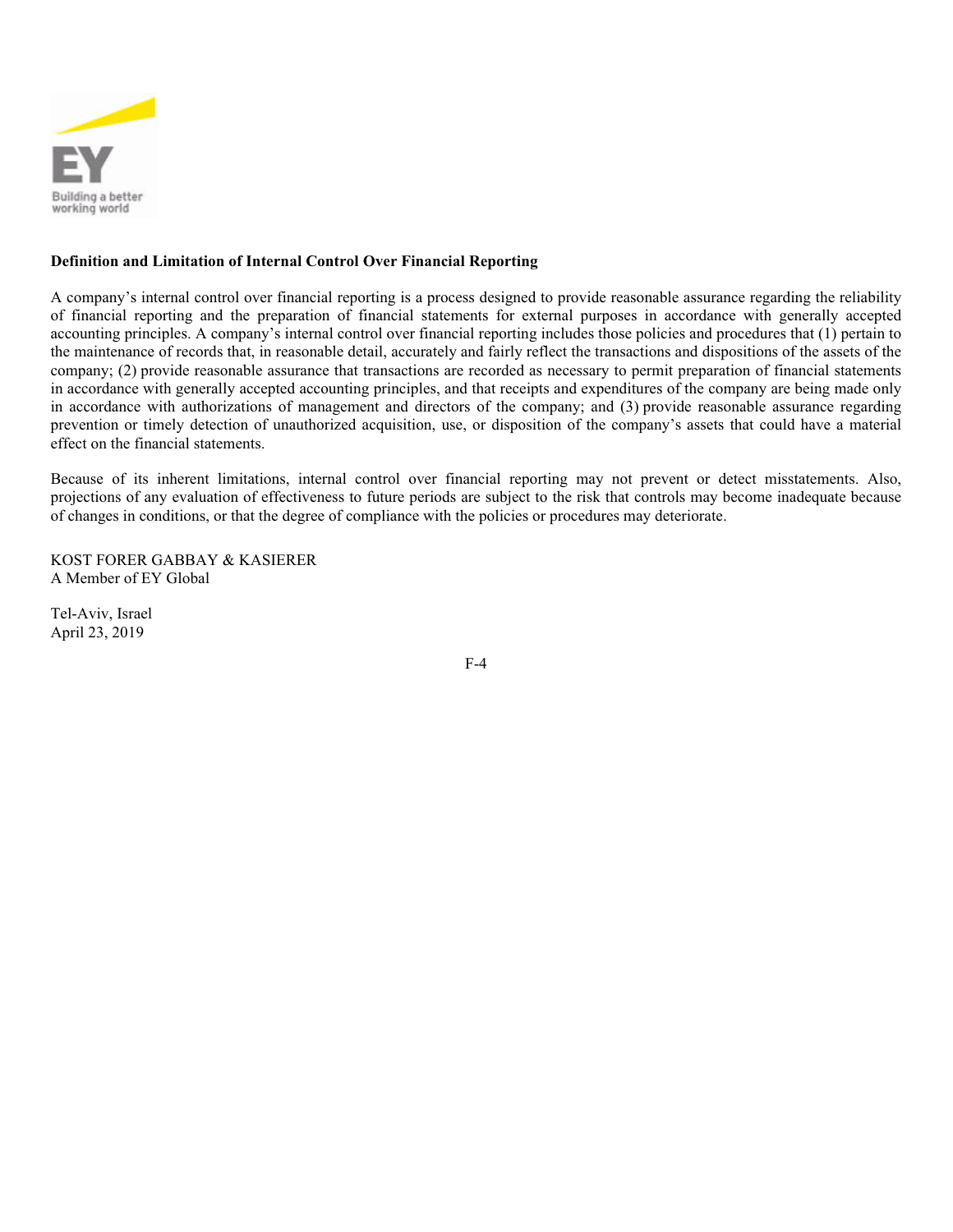# **CONSOLIDATED BALANCE SHEETS**

## **U.S. dollars in thousands**

|                                           | December 31,    |               |           |
|-------------------------------------------|-----------------|---------------|-----------|
|                                           | 2018            |               | 2017      |
| <b>ASSETS</b>                             |                 |               |           |
| <b>CURRENT ASSETS:</b>                    |                 |               |           |
| Cash and cash equivalents                 | \$<br>303,687   | $\mathcal{S}$ | 245,014   |
| Short-term bank deposits                  | 5,450           |               | 450       |
| Marketable securities                     | 1,442,642       |               | 1,165,266 |
| Trade receivables, net                    | 495,390         |               | 472,223   |
| Prepaid expenses and other current assets | 74,738          |               | 81,478    |
| Total current assets                      | 2,321,907       |               | 1,964,431 |
| <b>LONG-TERM ASSETS:</b>                  |                 |               |           |
| Marketable securities                     | 2,287,345       |               | 2,437,315 |
| Property and equipment, net               | 78,514          |               | 77,767    |
| Deferred tax asset, net                   | 84,688          |               | 119,431   |
| Other intangible assets, net              | 40,967          |               | 18,395    |
| Goodwill                                  | 950,572         |               | 812,012   |
| Other assets                              | 64,220          |               | 33,575    |
| Total long-term assets                    | 3,506,306       |               | 3,498,495 |
| Total assets                              | \$<br>5,828,213 |               | 5,462,926 |

The accompanying notes are an integral part of the consolidated financial statements.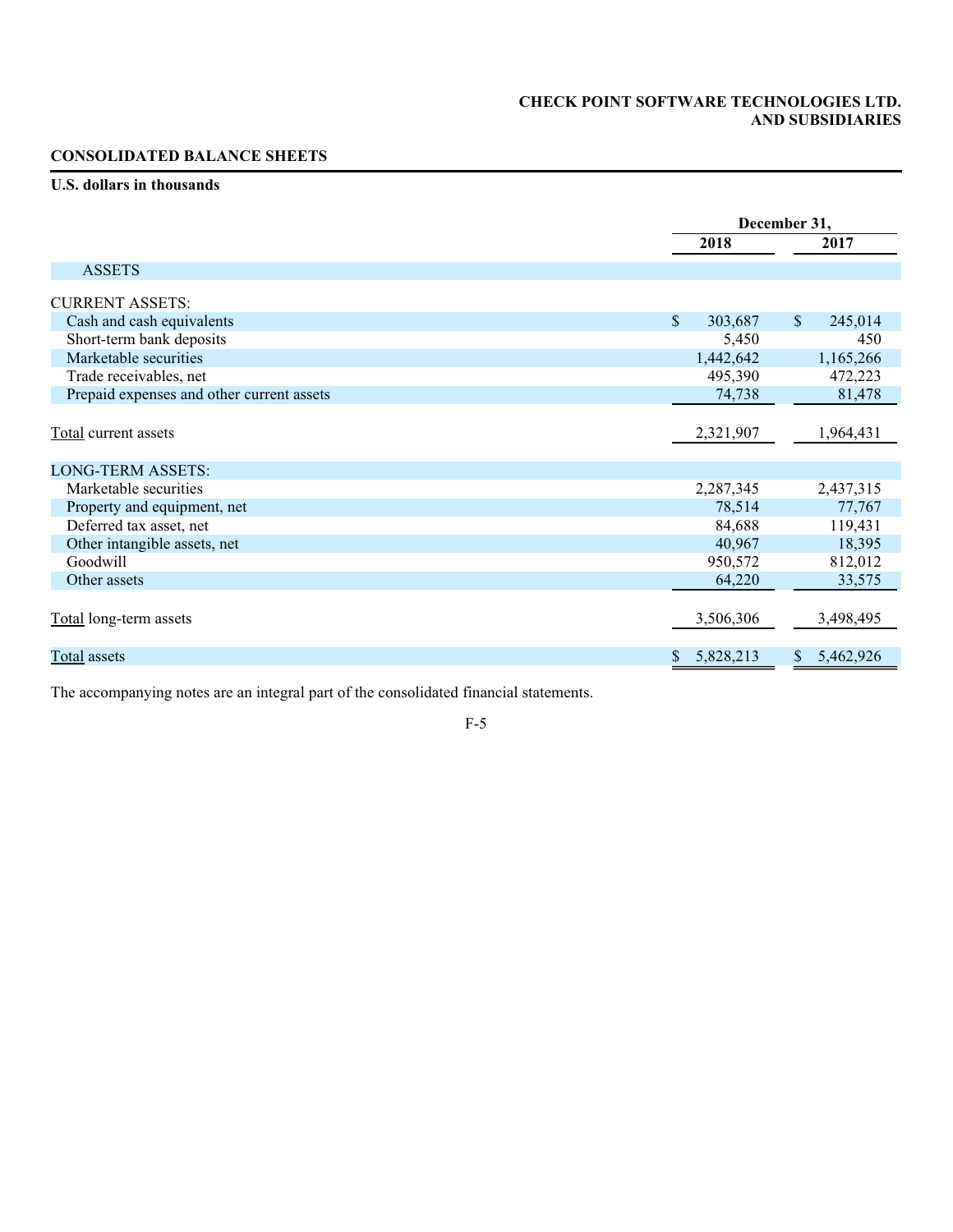# **CONSOLIDATED BALANCE SHEETS (CONT'D)**

|                                                                                             | December 31, |                        |
|---------------------------------------------------------------------------------------------|--------------|------------------------|
|                                                                                             | 2018         | 2017                   |
| LIABILITIES AND SHAREHOLDERS' EQUITY                                                        |              |                        |
|                                                                                             |              |                        |
| <b>CURRENT LIABILITIES:</b>                                                                 |              |                        |
| Trade payables                                                                              | \$<br>20,763 | 12,222<br>$\mathbb{S}$ |
| Employees and payroll accruals                                                              | 156,958      | 139,848                |
| Deferred revenues                                                                           | 980,175      | 878,287                |
| Accrued expenses and other current liabilities                                              | 173,974      | 176,568                |
|                                                                                             |              |                        |
| Total current liabilities                                                                   | 1,331,870    | 1,206,925              |
|                                                                                             |              |                        |
| <b>LONG-TERM LIABILITIES:</b>                                                               |              |                        |
| Deferred revenues                                                                           | 357,779      | 308,286                |
| Income tax accrual                                                                          | 356,750      | 337,453                |
| Accrued severance pay                                                                       | 9,425        | 10,139                 |
|                                                                                             |              |                        |
| Total long-term liabilities                                                                 | 723,954      | 655,878                |
|                                                                                             |              |                        |
| Total liabilities                                                                           | 2,055,824    | 1,862,803              |
|                                                                                             |              |                        |
| <b>SHAREHOLDERS' EQUITY:</b>                                                                |              |                        |
| Ordinary shares, NIS 0.01 par value, 500,000,000 shares authorized at December 31, 2018 and |              |                        |
| 2017; 261,223,970 shares issued at December 31, 2018 and 2017; 155,380,498 and              |              |                        |
| 159,034,688 shares outstanding at December 31, 2018 and 2017, respectively                  | 774          | 774                    |
| Additional paid-in capital                                                                  | 1,597,800    | 1,305,130              |
| Treasury shares at cost 105,843,472 and 102,189,282 ordinary shares at December 31, 2018    |              |                        |
| and 2017, respectively                                                                      | (6,844,702)  | (5,893,182)            |
| Accumulated other comprehensive loss                                                        | (24, 497)    | (15, 634)              |
| Retained earnings                                                                           | 9,043,014    | 8,203,035              |
|                                                                                             |              |                        |
| Total shareholders' equity                                                                  | 3,772,389    | 3,600,123              |
|                                                                                             |              |                        |
| Total liabilities and shareholders' equity                                                  | \$5,828,213  | \$5,462,926            |

The accompanying notes are an integral part of the consolidated financial statements.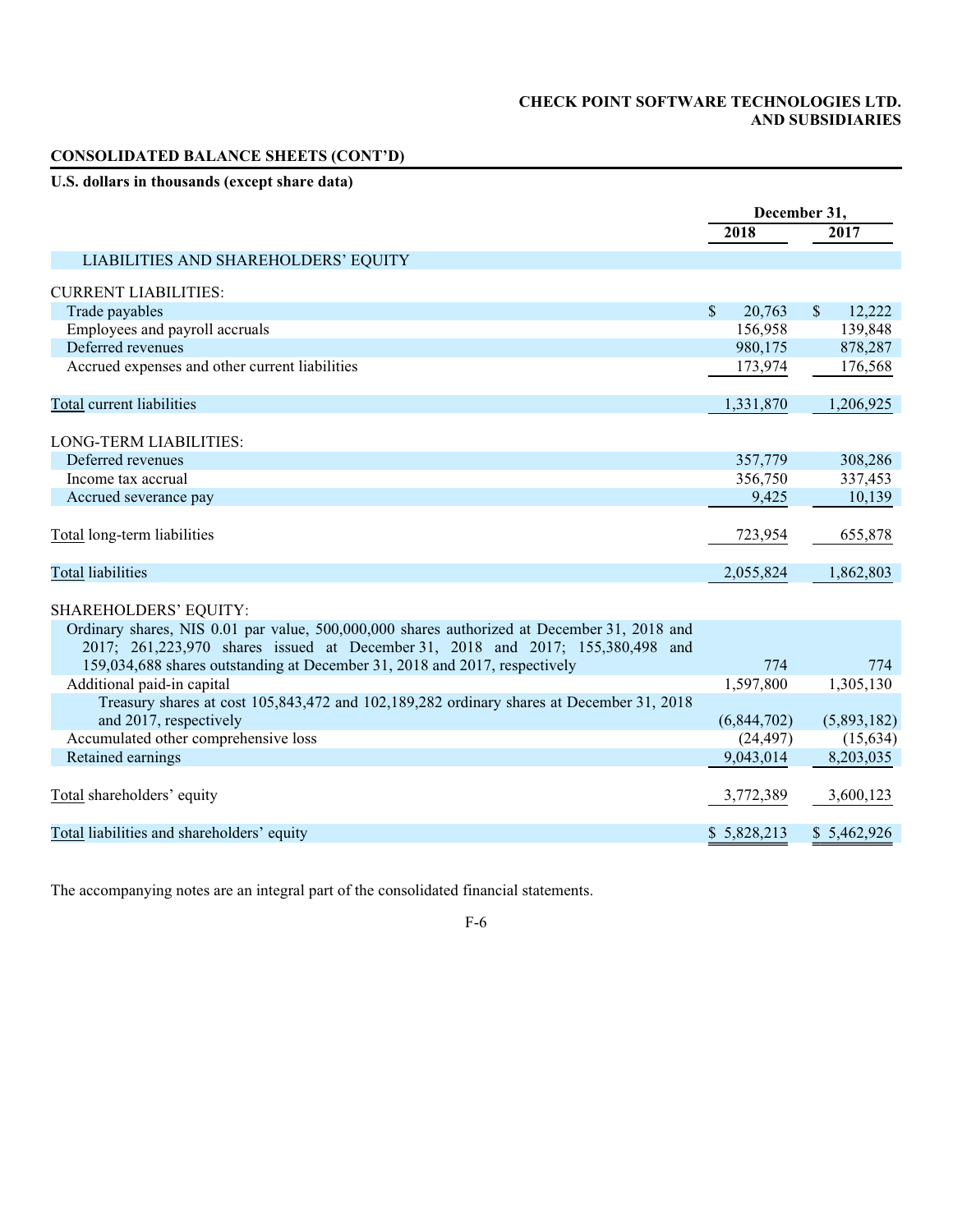## **CONSOLIDATED STATEMENTS OF INCOME**

### **U.S. dollars in thousands (except per share data)**

|                                             |                          | <b>Year ended</b><br>December 31, |               |  |  |
|---------------------------------------------|--------------------------|-----------------------------------|---------------|--|--|
|                                             | 2018                     | 2017                              | 2016          |  |  |
| Revenues:                                   |                          |                                   |               |  |  |
| Products and licenses                       | 525,557<br><sup>\$</sup> | 559,026<br>\$                     | 572,964<br>\$ |  |  |
| Security subscriptions                      | 542,323                  | 480,352                           | 389,885       |  |  |
| Software updates and maintenance            | 848,595                  | 815,280                           | 778,452       |  |  |
| <b>Total revenues</b>                       | 1,916,475                | 1,854,658                         | 1,741,301     |  |  |
| Operating expenses:                         |                          |                                   |               |  |  |
| Cost of products and licenses *)            | 91,949                   | 104,210                           | 105,967       |  |  |
| Cost of security subscriptions *)           | 17,725                   | 18,869                            | 10,841        |  |  |
| Cost of software updates and maintenance *) | 88,894                   | 87,700                            | 83,011        |  |  |
| Amortization of technology                  | 2,811                    | 2,184                             | 2,184         |  |  |
|                                             |                          |                                   |               |  |  |
| Total cost of revenues                      | 201,379                  | 212,963                           | 202,003       |  |  |
| Research and development                    | 211,523                  | 192,386                           | 178,372       |  |  |
| Selling and marketing                       | 500,854                  | 433,427                           | 420,526       |  |  |
| General and administrative                  | 88,945                   | 91,965                            | 88,130        |  |  |
| Total operating expenses                    | 1,002,701                | 930,741                           | 889,031       |  |  |
| Operating income                            | 913,774                  | 923,917                           | 852,270       |  |  |
| Financial income, net                       | 65,066                   | 47,029                            | 44,402        |  |  |
|                                             |                          |                                   |               |  |  |
| Income before taxes on income               | 978,840                  | 970,946                           | 896,672       |  |  |
| Taxes on income                             | 157,535                  | 168,023                           | 171,825       |  |  |
| Net income                                  | 821,305<br>S             | 802,923<br>\$                     | 724,847<br>S  |  |  |
|                                             |                          |                                   |               |  |  |
| Basic earnings per ordinary share           | \$<br>5.24               | $\$$<br>4.93                      | \$<br>4.26    |  |  |
| Diluted earnings per ordinary share         | \$<br>5.15               | \$<br>4.82                        | \$<br>4.18    |  |  |

\*) Not including amortization of technology shown separately below.

The accompanying notes are an integral part of the consolidated financial statements.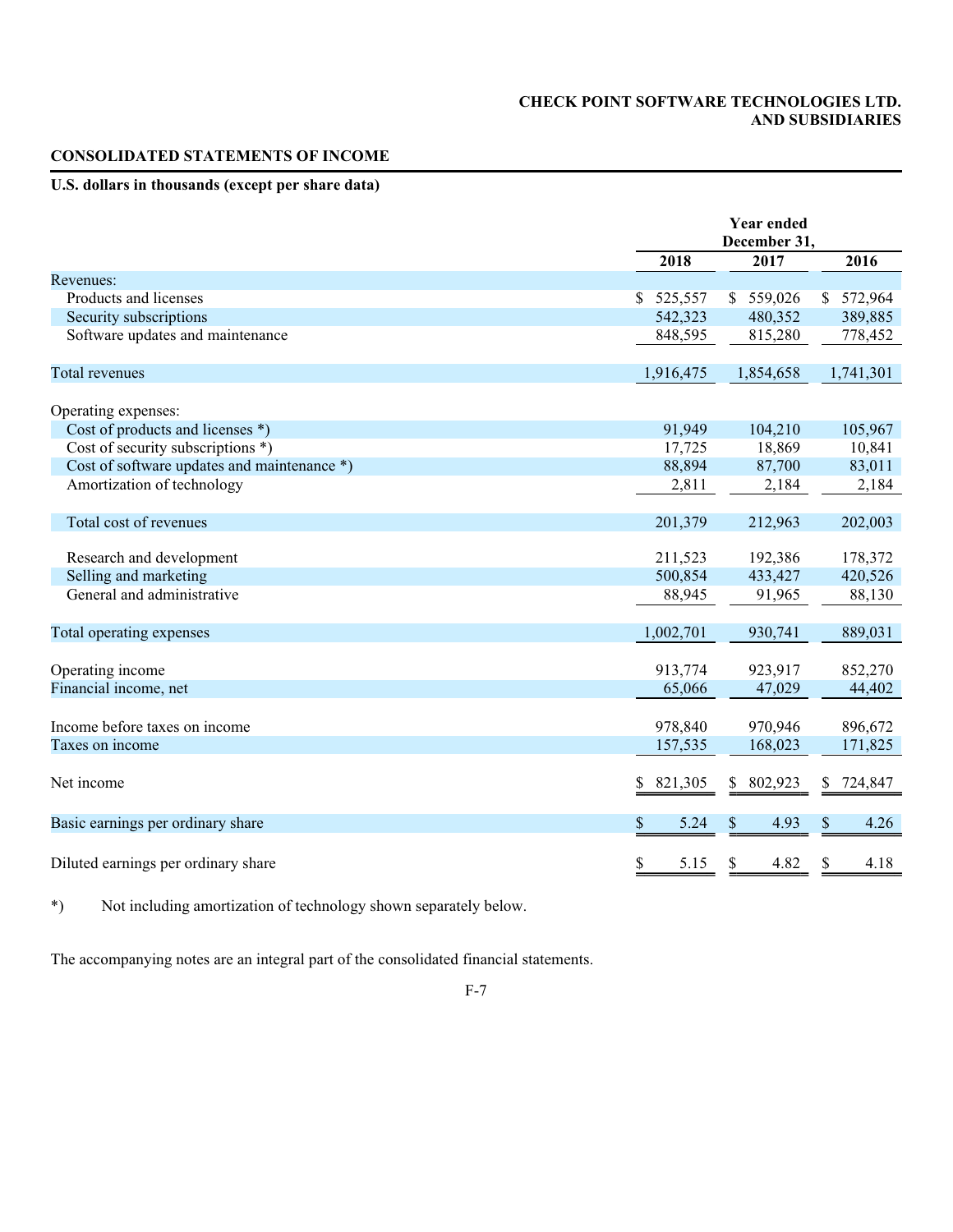# **CONSOLIDATED STATEMENTS OF COMPREHENSIVE INCOME**

# **U.S. dollars in thousands**

|                                                                                                                                        |    | <b>Year ended</b><br>December 31, |              |          |  |         |
|----------------------------------------------------------------------------------------------------------------------------------------|----|-----------------------------------|--------------|----------|--|---------|
|                                                                                                                                        |    | 2018                              |              | 2017     |  | 2016    |
| Net income                                                                                                                             |    | 821,305                           | $\mathbb{S}$ | 802,923  |  | 724,847 |
| Other comprehensive loss                                                                                                               |    |                                   |              |          |  |         |
| Change in unrealized losses on marketable securities:                                                                                  |    |                                   |              |          |  |         |
| Unrealized losses arising during the period, net of tax benefit of \$2,783,<br>\$2,056 and \$1,075, respectively                       |    | (9,757)                           |              | (6, 537) |  | (2,793) |
| Losses (gains) reclassified into earnings, net of tax expense (benefit) of<br>$$(416), $(41)$ and $$728$ , respectively                |    | 1,387                             |              | 135      |  | (2,265) |
|                                                                                                                                        |    | (8,370)                           |              | (6,402)  |  | (5,058) |
| Change in unrealized gains (losses) on cash flow hedges:                                                                               |    |                                   |              |          |  |         |
| Unrealized gains (losses) arising during the period, net of tax expenses<br>(benefit) of $\$(624)$ , $\$561$ and $\$30$ , respectively |    | (4,574)                           |              | 4,114    |  | 159     |
| Losses (gains) reclassified into earnings, net of tax expenses (benefit) of<br>$$(556)$ , \$559 and \$19, respectively                 |    | 4,081                             |              | (4,096)  |  | (101)   |
|                                                                                                                                        |    | (493)                             |              | 18       |  | 58      |
| Other comprehensive loss, net of tax                                                                                                   |    | (8, 863)                          |              | (6,384)  |  | (5,000) |
| Comprehensive income                                                                                                                   | S. | 812,442                           | S.           | 796,539  |  | 719,847 |

The accompanying notes are an integral part of the consolidated financial statements.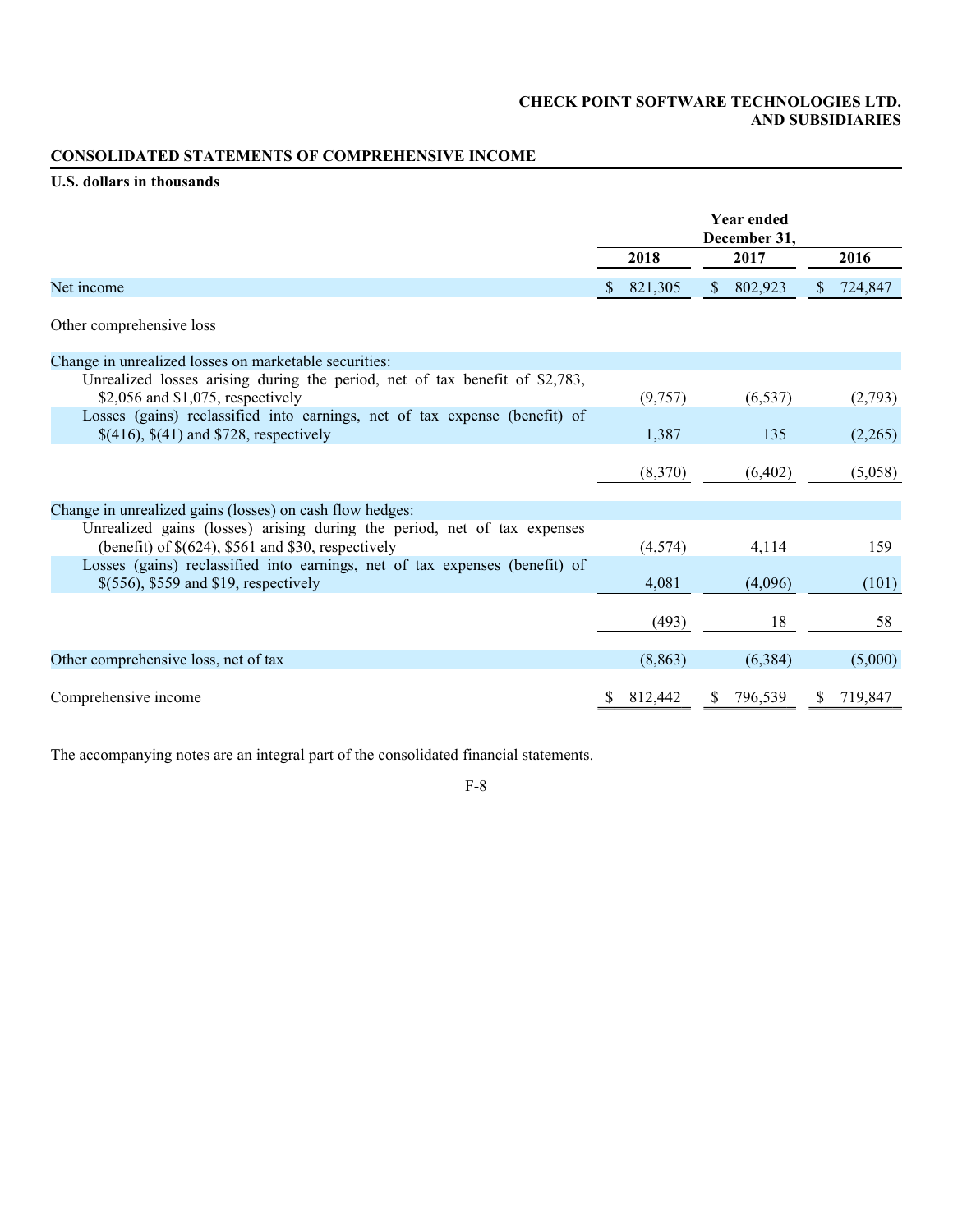# **STATEMENTS OF CHANGES IN SHAREHOLDERS' EQUITY**

## **U.S. dollars in thousands (except share amounts)**

|                                                                                                                                                                                          |               | <b>Share</b><br>capital |   | <b>Additional</b><br>paid-in<br>capital | <b>Treasury</b><br>shares<br>at cost |      | Accumulated<br>other<br>comprehensive<br>income (loss) | Retained<br>earnings         |              | <b>Total</b><br>shareholders'<br>equity |
|------------------------------------------------------------------------------------------------------------------------------------------------------------------------------------------|---------------|-------------------------|---|-----------------------------------------|--------------------------------------|------|--------------------------------------------------------|------------------------------|--------------|-----------------------------------------|
| Balance as of January 1, 2016                                                                                                                                                            | <sup>\$</sup> | 774                     | S | 987,331                                 | \$(4,043,271)                        | - \$ |                                                        | $(4,250)$ \$ 6,591,282       | $\mathbb{S}$ | 3,531,866                               |
| Excess Tax benefit from stock-based compensation                                                                                                                                         |               |                         |   | 17,380                                  |                                      |      |                                                        |                              |              | 17,380                                  |
| Issuance of treasury shares under stock purchase plans, upon exercise<br>of options and vesting of restricted stock units (3,372,115 ordinary<br>shares, net of 37,310 shares for taxes) |               |                         |   | 54,200                                  | 74,996                               |      |                                                        |                              |              | 129,196                                 |
| Treasury shares at cost (12,298,434 ordinary shares)                                                                                                                                     |               |                         |   |                                         | (987, 897)                           |      |                                                        |                              |              | (987, 897)                              |
| Stock-based compensation                                                                                                                                                                 |               | $\mathbf{r}$            |   | 80,731                                  |                                      |      | $\mathbf{r}$                                           |                              |              | 80,731                                  |
| Other comprehensive loss, net of tax                                                                                                                                                     |               |                         |   |                                         |                                      |      | (5,000)                                                |                              |              | (5,000)                                 |
| Net income                                                                                                                                                                               |               |                         |   |                                         |                                      |      | $\blacksquare$                                         | 724,847                      |              | 724,847                                 |
| Balance as of December 31, 2016                                                                                                                                                          |               | 774                     |   | 1,139,642                               | (4,956,172)                          |      | (9,250)                                                | 7,316,129                    |              | 3,491,123                               |
| Cumulative-effect adjustment from adoption of ASU 2016-09                                                                                                                                |               |                         |   | 2,767                                   |                                      |      |                                                        | 83,983                       |              | 86,750                                  |
| Issuance of treasury shares under stock purchase plans, upon exercise<br>of options and vesting of restricted stock units (2,595,563 ordinary<br>shares, net of 50,644 shares for taxes) |               |                         |   | 69,206                                  | 58,312                               |      |                                                        |                              |              | 127,518                                 |
| Treasury shares at cost (9,535,992 ordinary shares)                                                                                                                                      |               |                         |   |                                         | (995, 322)                           |      |                                                        |                              |              | (995, 322)                              |
| Stock-based compensation                                                                                                                                                                 |               | $\mathbf{r}$            |   | 93,515                                  |                                      |      |                                                        |                              |              | 93,515                                  |
| Other comprehensive loss, net of tax                                                                                                                                                     |               |                         |   |                                         |                                      |      | (6, 384)                                               | $\blacksquare$               |              | (6,384)                                 |
| Net income                                                                                                                                                                               |               |                         |   |                                         |                                      |      |                                                        | 802,923                      |              | 802,923                                 |
| Balance as of December 31, 2017                                                                                                                                                          |               | 774                     |   | 1,305,130                               | (5,893,182)                          |      | (15, 634)                                              | 8,203,035                    |              | 3,600,123                               |
| Cumulative-effect adjustment from adoption of ASC 606<br>Cumulative-effect adjustment from adoption of ASU 2016-16                                                                       |               |                         |   |                                         |                                      |      |                                                        | 19,116<br>(442)              |              | 19,116<br>(442)                         |
| Issuance of treasury shares under stock purchase plans, upon exercise<br>of options and vesting of restricted stock units (6,686,810 ordinary                                            |               |                         |   |                                         |                                      |      |                                                        |                              |              |                                         |
| shares, net of 45,592 shares for taxes)                                                                                                                                                  |               |                         |   | 201,156                                 | 152,345                              |      |                                                        |                              |              | 353,501                                 |
| Treasury shares at cost (10,341,000 ordinary shares)                                                                                                                                     |               |                         |   |                                         | (1,103,865)                          |      |                                                        |                              |              | (1, 103, 865)                           |
| Stock-based compensation                                                                                                                                                                 |               | $\sim$                  |   | 89,327                                  |                                      |      | $\sim$                                                 |                              |              | 89,327                                  |
| Other comprehensive loss, net of tax                                                                                                                                                     |               | $\equiv$                |   | $\blacksquare$                          | $\equiv$                             |      | (8, 863)                                               | $\qquad \qquad \blacksquare$ |              | (8, 863)                                |
| Fair value of awards attributable to pre-acquisition services                                                                                                                            |               | $\mathbf{r}$            |   | 2,187                                   |                                      |      |                                                        |                              |              | 2,187                                   |
| Net income                                                                                                                                                                               |               |                         |   |                                         | ٠                                    |      | $\sim$                                                 | 821,305                      |              | 821,305                                 |
| Balance as of December 31, 2018                                                                                                                                                          |               |                         |   | 774 \$ 1,597,800                        | $$(6,844,702)$ \                     |      | (24, 497)                                              | \$9,043,014                  | -S           | 3,772,389                               |

The accompanying notes are an integral part of the consolidated financial statements.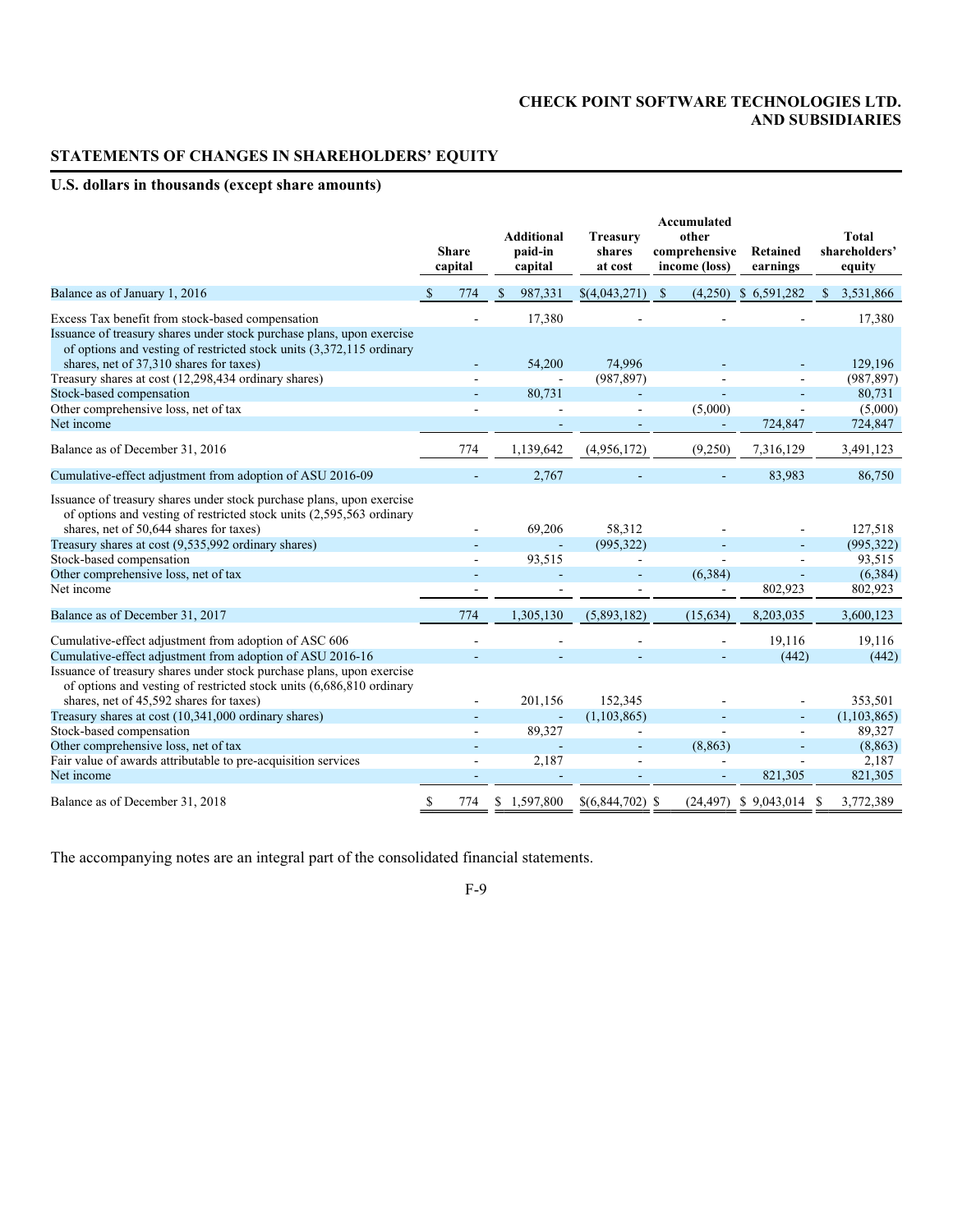# **CONSOLIDATED STATEMENTS OF CASH FLOWS**

## **U.S. dollars in thousands**

|                                                                                                     |                  | <b>Year ended</b><br>December 31, |                  |
|-----------------------------------------------------------------------------------------------------|------------------|-----------------------------------|------------------|
|                                                                                                     | 2018             | 2017                              | 2016             |
| Cash flows from operating activities:                                                               |                  |                                   |                  |
| Net income                                                                                          | \$<br>821,305    | $\mathbb{S}$<br>802,923           | \$<br>724,847    |
| Adjustments required to reconcile net income to net cash provided by operating<br>activities:       |                  |                                   |                  |
| Depreciation of property and equipment                                                              | 16,402           | 12,876                            | 10,883           |
| Amortization of premium and accretion of discount on marketable securities,<br>net                  | 13,560           | 20,012                            | 23,388           |
| Realized loss (gain) on sale of marketable securities, net                                          | 1,803            | 176                               | (2,993)          |
| Amortization of intangible assets                                                                   | 4,386            | 3,760                             | 3,853            |
| Stock-based compensation                                                                            | 89,327           | 87,459                            | 82,732           |
| Deferred income tax expense (benefit)                                                               | 16,263           | 64,630                            | (32, 594)        |
| Excess tax benefit from stock-based compensation                                                    |                  |                                   | (17, 380)        |
| Decrease (increase) in accrued severance pay, net                                                   | (168)            | 711                               | 147              |
| Decrease (increase) in trade receivables, net                                                       | (21, 826)        | 6,284                             | (67, 744)        |
| Decrease in prepaid expenses and other current assets and other assets                              | 1,984            | 5,615                             | 11,234           |
| Increase (decrease) in trade payables                                                               | 6,636            | (7,795)                           | 2,184            |
| Increase (decrease) in employees and payroll accruals                                               | 20,083           | (4,546)                           | 19,345           |
| Increase (decrease) in income tax accrual and accrued expenses and other<br>current liabilities (*) | 28,357           | (3,486)                           | 31,565           |
| Increase in deferred revenues                                                                       | 144,969          | 120,989                           | 159,801          |
| Net cash provided by operating activities                                                           | 1,143,081        | 1,109,608                         | 949,268          |
| Cash flows from investing activities:                                                               |                  |                                   |                  |
| Proceeds from maturity of marketable securities                                                     | 1,464,384        | 1,363,698                         | 1,525,929        |
| Proceeds from sale of marketable securities                                                         | 150,235          | 66,101                            | 235,252          |
| Proceeds from short-term bank deposits                                                              |                  | 106,609                           |                  |
| Investment in marketable securities                                                                 | (1,767,549)      | (1,686,445)                       | (1,746,931)      |
| Investment in short-term bank deposits                                                              | (5,000)          |                                   | (100,000)        |
| Cash paid in conjunction with acquisition, net of acquired cash                                     | (154,902)        |                                   |                  |
| Purchase of property and equipment                                                                  | (17, 149)        | (28, 784)                         | (24,050)         |
| Net cash used in investing activities                                                               | (329, 981)<br>\$ | (178, 821)<br>$\mathbb{S}$        | \$<br>(109, 800) |

The accompanying notes are an integral part of the consolidated financial statements.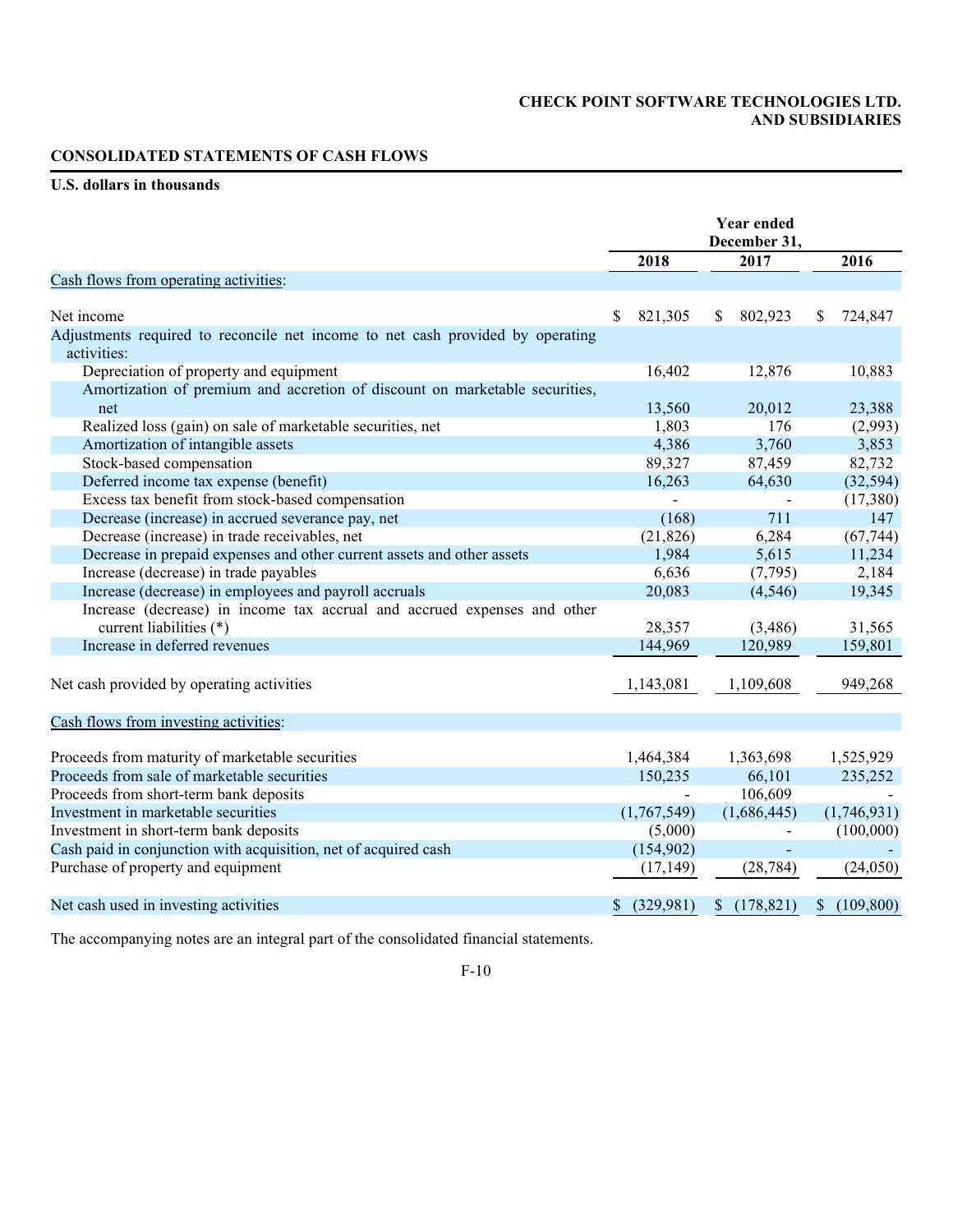## **CONSOLIDATED STATEMENTS OF CASH FLOWS (CONT'D)**

## **U.S. dollars in thousands**

|                                                                    | <b>Year ended</b><br>December 31, |            |              |  |
|--------------------------------------------------------------------|-----------------------------------|------------|--------------|--|
|                                                                    | 2018                              | 2017       | 2016         |  |
| Cash flows from financing activities:                              |                                   |            |              |  |
| Proceeds from issuance of treasury shares upon exercise of options | 353,501                           | \$127,518  | \$129,196    |  |
| Purchase of treasury shares at cost                                | (1,103,865)                       | (995, 322) | (987, 897)   |  |
| Payments related to shares withheld for taxes (*)                  | (4,624)                           | (5,397)    | (3,031)      |  |
| Excess tax benefit from stock-based compensation                   |                                   |            | 17,380       |  |
| Net cash used in financing activities                              | (754, 988)                        | (873,201)  | (844, 352)   |  |
| Increase (decrease) in cash and cash equivalents                   | 58,112                            | 57,586     | (4,884)      |  |
| Cash and cash equivalents at the beginning of the year             | 245,014                           | 187,428    | 192,312      |  |
| Cash and cash equivalents at the end of the year                   | 303,687<br>S                      | \$245,014  | \$187,428    |  |
| Supplemental disclosure of cash flow information:                  |                                   |            |              |  |
| Cash paid during the year for taxes on income                      | 67,940                            | \$143,036  | \$180,071    |  |
| Non-cash investing activity                                        |                                   |            |              |  |
| Fair value of awards attributable to pre-acquisition services      | 2,187<br>\$                       | \$         | $\mathbb{S}$ |  |

(\*) Payments related to shares withheld for taxes during the year ended December 31, 2016 were reclassified from operating activity to financing activity following ASU 2016-09 adoption.

The accompanying notes are an integral part of the consolidated financial statements.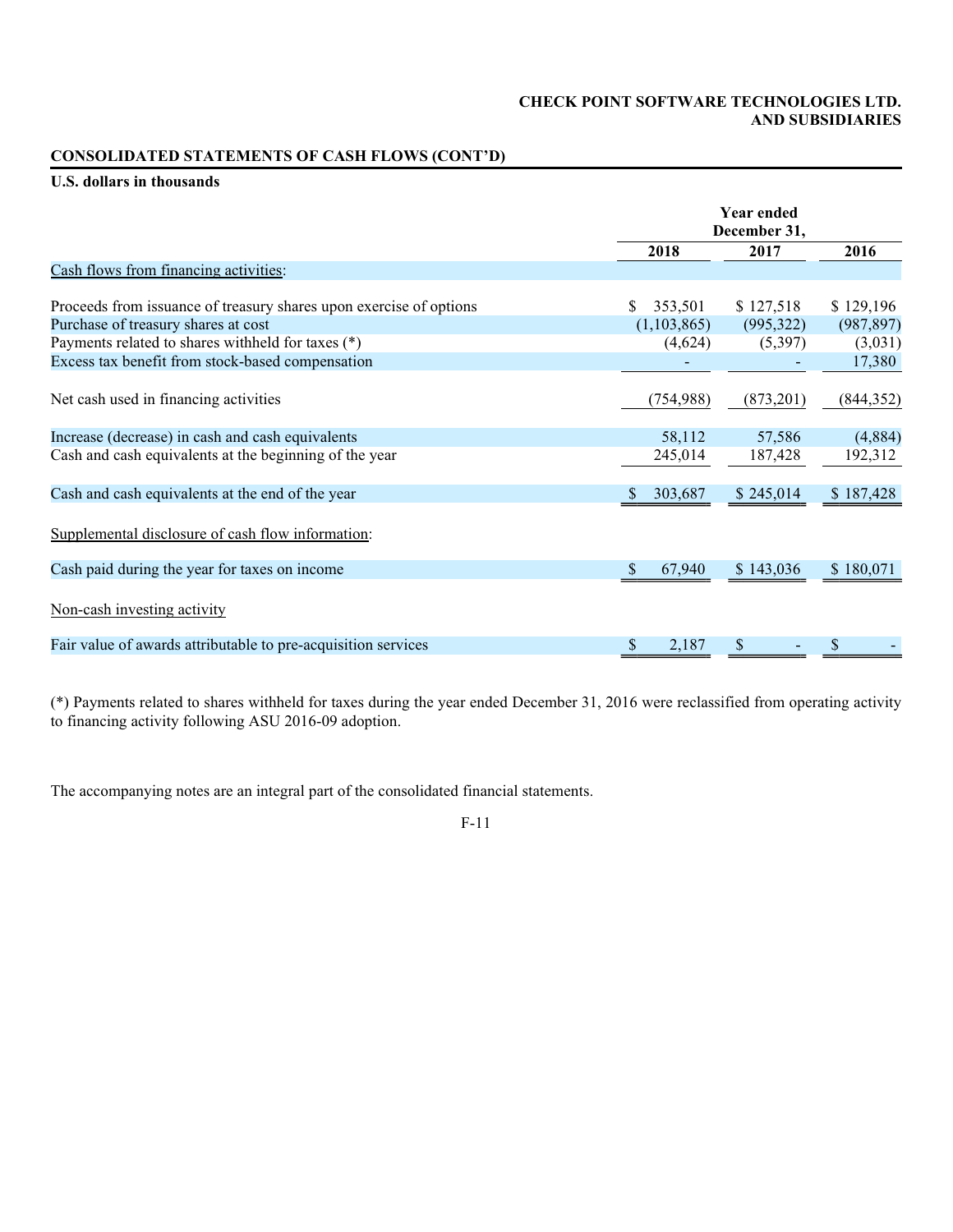### **U.S. dollars in thousands (except share and per share data)**

### **NOTE 1:- GENERAL**

a. Check Point Software Technologies Ltd., an Israeli corporation ("Check Point Ltd."), and subsidiaries (collectively, the "Company" or "Check Point"), develop, market and support wide range of products and services for IT security, by offering a multilevel security architecture that defends enterprises' cloud, network and mobile device held information.

The Company operates in one operating and reportable segment and its revenues are mainly derived from the sales of its network and data security products, including licenses, related software updates, maintenance and security subscriptions. The Company sells its products worldwide primarily through multiple distribution channels ("channel partners"), including distributors, resellers, system integrators, Original Equipment Manufacturers ("OEMs") and Managed Security Service Providers ("MSPs").

b. During 2018, 2017 and 2016, approximately 36%, 36% and 37% of the Company's revenues were derived from two channel partners. Revenues derived from one channel partner in 2018, 2017 and 2016 were 17%, 18% and 19%, respectively, and revenues derived from the other channel partner in 2018, 2017 and 2016 were 18%, 18%, and 18%, respectively, of the Company's revenues in such years. Trade receivable balances from these two channel partners aggregated to \$ 207,938 and \$ 189,236 as of December 31, 2018 and 2017, respectively.

## **NOTE 2:- SIGNIFICANT ACCOUNTING POLICIES**

The consolidated financial statements are prepared in conformity with United States generally accepted accounting principles ("U.S. GAAP").

a. Use of estimates:

The preparation of the consolidated financial statements in conformity with U.S. GAAP requires management to make estimates, judgments and assumptions. The Company's management believes that the estimates, judgments and assumptions used are reasonable based upon information available at the time they are made. These estimates, judgments and assumptions can affect the reported amounts of assets and liabilities and disclosure of contingent assets and liabilities at the dates of the financial statements, and the reported amounts of revenue and expenses during the reporting period. Actual results could differ from those estimates.

b. Financial statements in United States dollars:

Most of the Company's revenues and costs are denominated in United States dollar ("dollar"). The Company's management believes that the dollar is the primary currency of the economic environment in which Check Point Ltd. and each of its subsidiaries operate. Thus, the dollar is the Company's functional and reporting currency.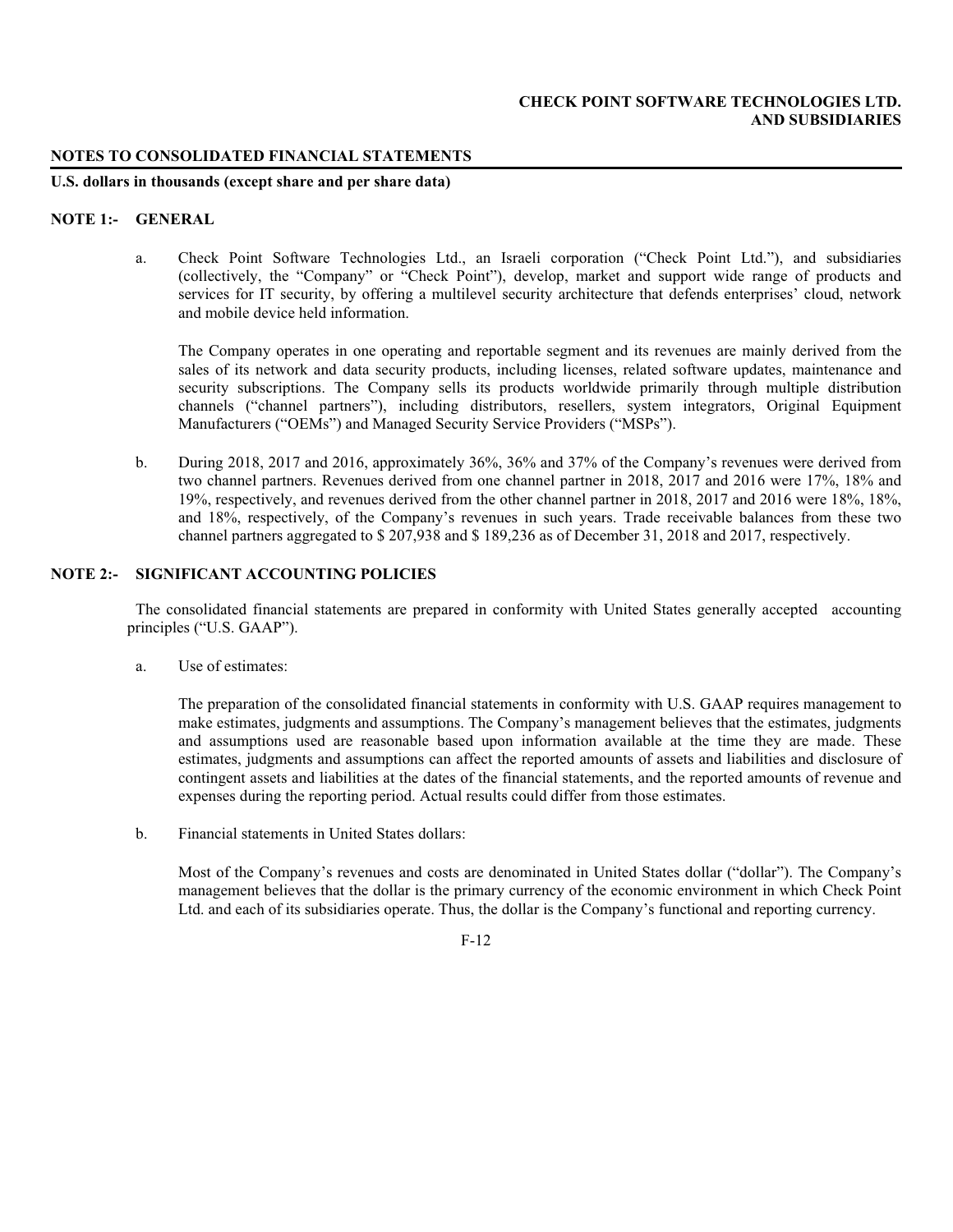### **U.S. dollars in thousands (except share and per share data)**

### **NOTE 2:- SIGNIFICANT ACCOUNTING POLICIES (Cont.)**

Accordingly, non-dollar denominated transactions and balances have been re-measured into the functional currency in accordance with Accounting Standard Code ("ASC") No. 830, "Foreign Currency Matters". All transaction gains and losses from the re-measured monetary balance sheet items are reflected in the statements of income as financial income or expenses, as appropriate.

c. Principles of consolidation:

The consolidated financial statements include the accounts of Check Point Ltd. and subsidiaries. Intercompany transactions and balances have been eliminated upon consolidation.

d. Cash equivalents:

Cash equivalents are short-term unrestricted highly liquid investments that are readily convertible to cash and with original maturities of three months or less at acquisition.

e. Short-term bank deposits:

Bank deposits with maturities of more than three months at acquisition but less than one year are included in short-term bank deposits. Such deposits are stated at cost which approximates fair values.

f. Investments in marketable securities:

The Company accounts for investments in marketable securities in accordance with ASC No. 320, "Investments - Debt and Equity Securities".

Management determines the appropriate classification of its investments at the time of purchase and reevaluates such determinations at each balance sheet date.

The Company classifies all of its marketable securities as available-for-sale. Available-for-sale securities are carried at fair value, with the unrealized gains and losses, net of tax, reported in accumulated other comprehensive income (loss) in shareholders' equity. Realized gains and losses on sale of investments are included in financial income, net and are derived using the specific identification method for determining the cost of securities sold.

The amortized cost of debt securities is adjusted for amortization of premiums and accretion of discounts to maturity. Such amortization together with interest on securities is included in financial income, net.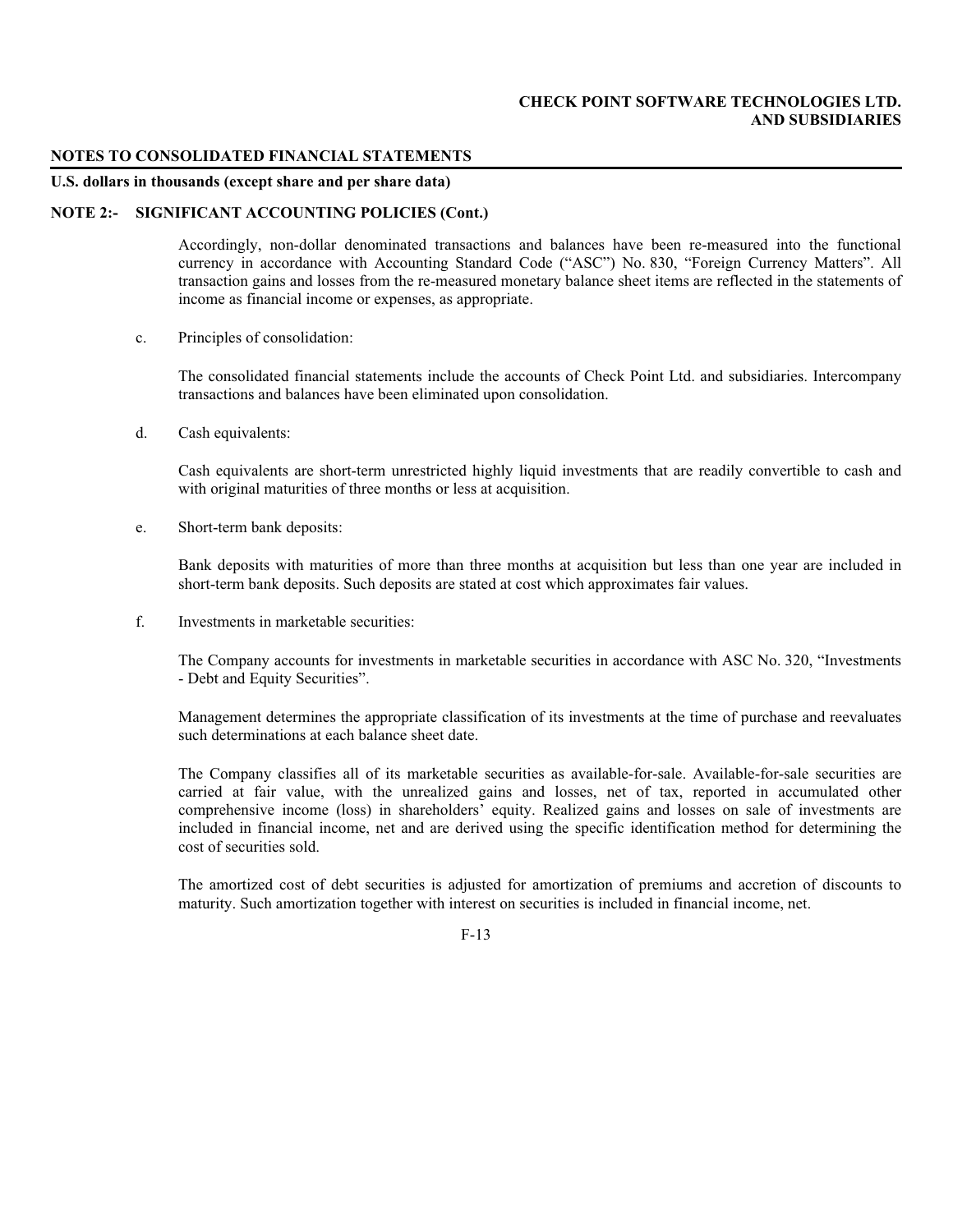#### **U.S. dollars in thousands (except share and per share data)**

### **NOTE 2:- SIGNIFICANT ACCOUNTING POLICIES (Cont.)**

The Company's securities are reviewed for impairment in accordance with ASC 320-10-35. If such assets are considered to be impaired, the impairment charge is recognized in earnings when a decline in the fair value of its investments below the cost basis is judged to be other-than-temporary. Factors considered in making such a determination include the duration and severity of the impairment, the reason for the decline in value, the potential recovery period and the Company's intent to sell, including whether it is more likely than not that the Company will be required to sell the investment before recovery of cost basis. For securities with an unrealized loss that the Company intends to sell, or it is more likely than not that the Company will be required to sell before recovery of their amortized cost basis, the entire difference between amortized cost and fair value is recognized in earnings. For securities that do not meet these criteria, the amount of impairment recognized in earnings is limited to the amount related to credit losses, while declines in fair value related to other factors are recognized in other comprehensive income (loss).

#### g. Property and equipment, net:

Property and equipment are stated at cost, net of accumulated depreciation. Depreciation is calculated using the straight-line method over the estimated useful lives of the assets at the following annual rates:

|                                    | $\frac{0}{0}$                           |
|------------------------------------|-----------------------------------------|
| Computers and peripheral equipment | $33 - 50$                               |
| Office furniture and equipment     | $10 - 20$                               |
| <b>Building</b>                    | 4                                       |
| Leasehold improvements             | The shorter of term of the lease or the |
|                                    | useful life of the asset                |

#### h. Business combination:

The Company applies the provisions of ASC 805, "Business Combination" and allocates the fair value of purchase consideration to the tangible assets acquired, liabilities assumed and intangible assets acquired based on their estimated fair values. The excess of the fair value of purchase consideration over the fair values of these identifiable assets and liabilities is recorded as goodwill. When determining the fair values of assets acquired and liabilities assumed, management makes significant estimates and assumptions, especially with respect to intangible assets. Significant estimates in valuing certain intangible assets include, but are not limited to future expected cash flows from acquired technology and acquired trademarks and tradenames from a market participant perspective, useful lives and discount rates. Management's estimates of fair value are based upon assumptions believed to be reasonable, but which are inherently uncertain and unpredictable and, as a result, actual results may differ from estimates.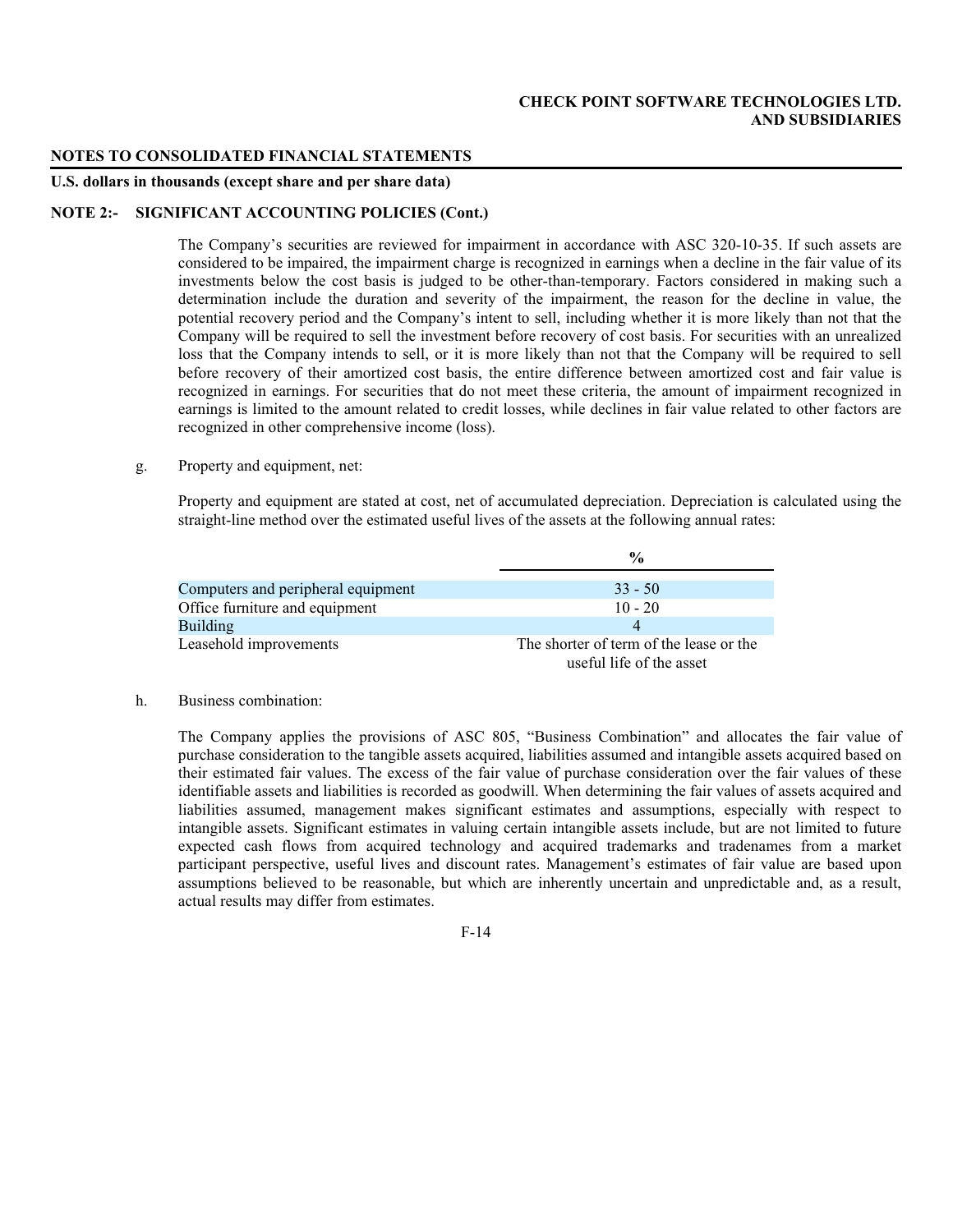### **U.S. dollars in thousands (except share and per share data)**

### **NOTE 2:- SIGNIFICANT ACCOUNTING POLICIES (Cont.)**

i. Goodwill:

Goodwill has been recorded as a result of acquisitions. Goodwill represents the excess of the purchase price in a business combination over the fair value of identifiable net tangible and intangible assets acquired. Goodwill is not amortized, but rather is subject to an impairment test.

ASC No. 350, "Intangibles - Goodwill and other" ("ASC No. 350") requires goodwill to be tested for impairment at the reporting unit level at least annually or between annual tests in certain circumstances, and written down when impaired.

ASC No. 350 allows an entity to first assess qualitative factors to determine whether it is necessary to perform the two-step quantitative goodwill impairment test. If the qualitative assessment does not result in a more likely than not indication of impairment, no further impairment testing is required. If it does result in a more likely than not indication of impairment, the two-step impairment test is performed. Alternatively, ASC No. 350 permits an entity to bypass the qualitative assessment for any reporting unit and proceed directly to performing the first step of the goodwill impairment test.

The Company operates in one operating segment, and this segment comprises its only reporting unit. The Company performs the first step of the quantitative goodwill impairment test during the fourth quarter of each fiscal year, or more frequently if impairment indicators are present and compares the fair value of the reporting unit with its carrying value.

During the years 2018, 2017 and 2016, no impairment losses have been identified.

j. Other intangible assets, net:

Intangible assets that are not considered to have an indefinite useful life are amortized over their estimated useful lives, which range from 8 to 20 years. These intangible assets consist of core technology, trademarks and trade names which are amortized over their estimated useful lives on a straight-line basis.

k. Impairment of long-lived assets including intangible assets subject to amortization:

The Company's long-lived assets are reviewed for impairment in accordance with ASC No. 360, "Property, Plant and Equipment," whenever events or changes in circumstances indicate that the carrying amount of an asset may not be recoverable. Recoverability of assets to be held and used is measured by a comparison of the carrying amount of the assets to the future undiscounted cash flows expected to be generated by the assets. If such assets are considered to be impaired, the impairment to be recognized is measured by the amount by which the carrying amount of the assets exceeds the fair value of the assets. During the years 2018, 2017 and 2016, no impairment indicators have been identified.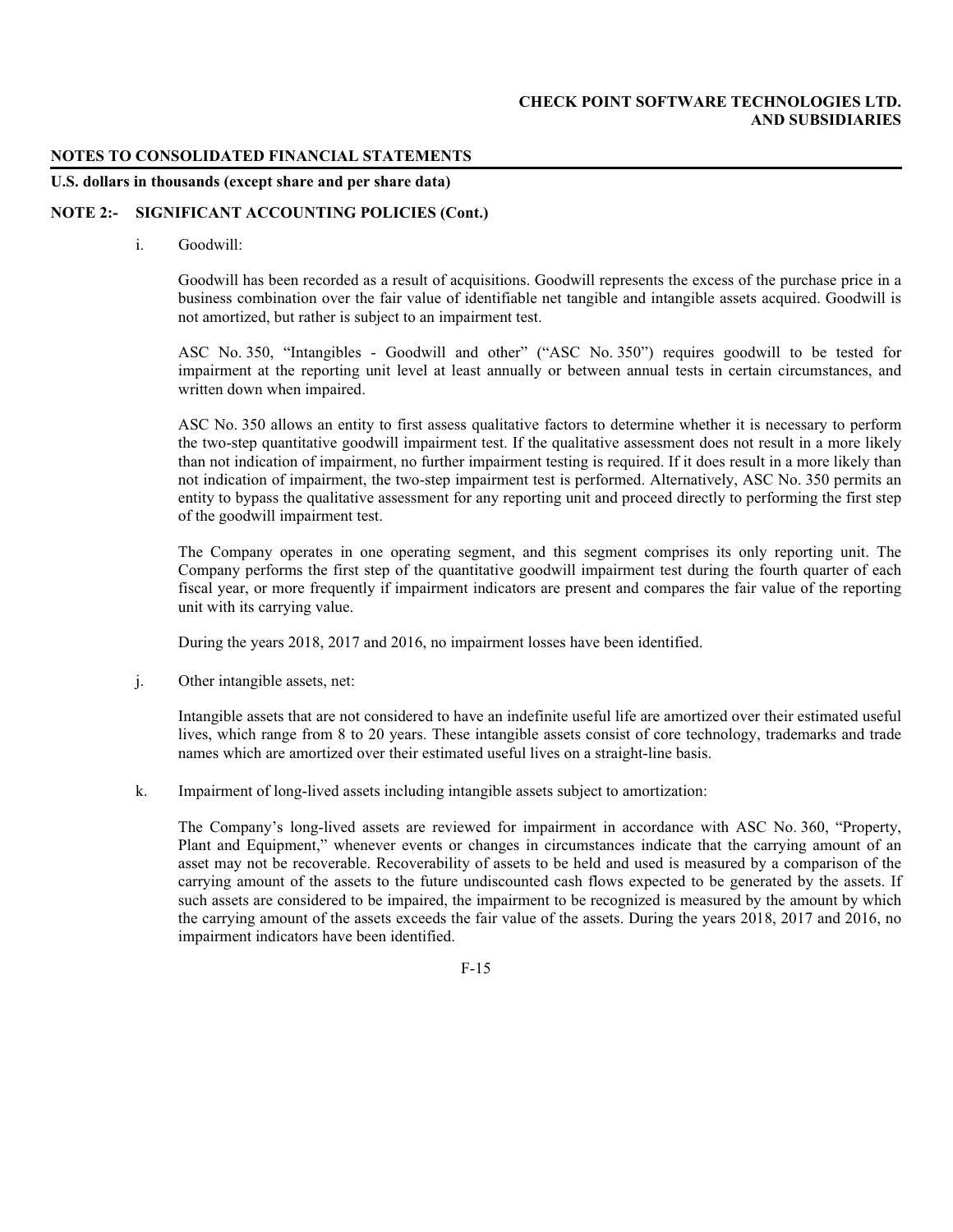### **U.S. dollars in thousands (except share and per share data)**

### **NOTE 2:- SIGNIFICANT ACCOUNTING POLICIES (Cont.)**

l. Manufacturing partner and supplier liabilities:

The Company purchases manufactured products from its original design manufacture ("ODM"). The Company generally does not own the manufactured products. ODM's provide services of design, manufacture, orders fulfillment and support with a full turn-key solution to meet the Company's detailed requirements. If the actual demand is significantly lower than forecast, the Company records a liability for its commitment in excess of the actual demand. As of December 31, 2018 and 2017, the Company has not accrued any significant liability in respect with this exposure.

m. Research and development costs:

Research and development costs are charged to the statements of income as incurred. ASC No. 985-20, "Software - Costs of Software to Be Sold, Leased, or Marketed", requires capitalization of certain software development costs subsequent to the establishment of technological feasibility.

Based on the Company's product development process, technological feasibility is established upon completion of a working model. Costs incurred by the Company between completion of the working models and the point at which the products are ready for general release, have been insignificant. Therefore, all research and development costs are expensed as incurred.

n. Revenue recognition:

The Company derives its revenues mainly from sales of products and licenses, security subscriptions and software updates and maintenance. The Company's products are generally integrated with software that is essential to the functionality of the product. The Company sells its products primarily through channel partners including distributors, resellers, OEMs (Original Equipment Manufacturers), system integrators and MSPs (Managed Service Providers), all of whom are considered end-users.

The Company's security subscriptions provide customers with access to its suite of security solutions and is sold as a service.

The Company's software updates and maintenance provide customers with rights to unspecified software product upgrades released during the term of the agreement and include maintenance services to end-user customers, through primarily telephone access to technical support personnel as well as hardware support services.

The Company recognizes revenues in accordance with ASC No. 606, "Revenue from Contracts with Customers". As such, the Company identifies a contract with a customer, identifies the performance obligations in the contract, determines the transaction price, allocates the transaction price to each performance obligation in the contract and recognizes revenues when (or as) the Company satisfies a performance obligation.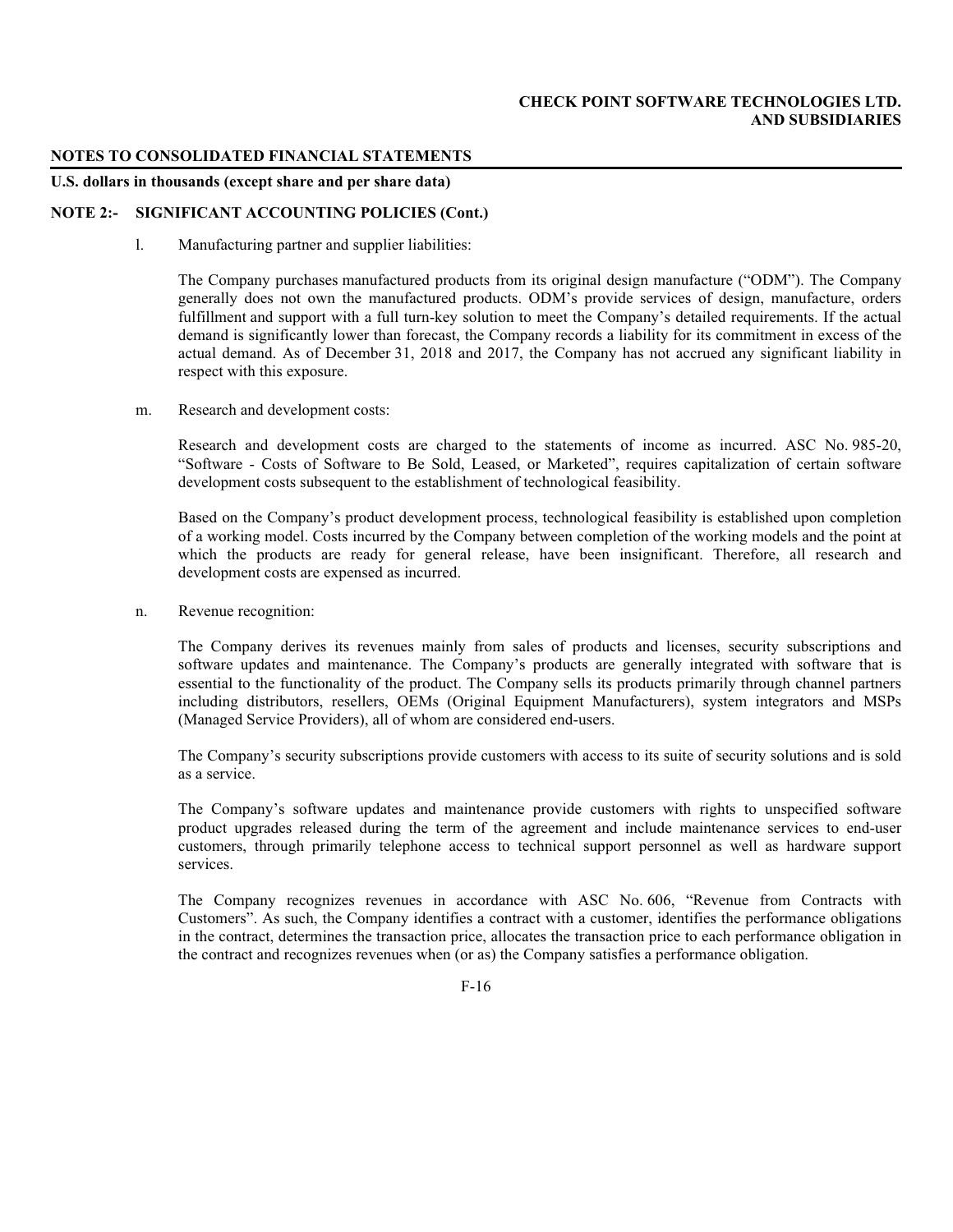### **U.S. dollars in thousands (except share and per share data)**

### **NOTE 2:- SIGNIFICANT ACCOUNTING POLICIES (Cont.)**

Revenues from sales of products and licenses are recognized upon shipment when control of the promised goods is transferred to the customer, or upon electronic transfer of the Certificate Key to the Customer. Revenues from security subscriptions and from software updates and maintenance are recognized ratably over the term of the agreement.

The Company's arrangements typically contain various combinations of its products and licenses, security subscriptions and software updates and maintenance, which are distinct and are accounted for as a separate performance obligations. The Company allocates the transaction price to each performance obligation based on its relative standalone selling price using the prices charged for a performance obligation when sold separately.

Deferred revenues represent mainly the unrecognized revenue billed for security subscriptions and for software updates and maintenance. Such revenues are recognized ratably over the term of the related agreement. The amount of revenues recognized in the period that was included in the opening deferred revenues balance was \$ 878,538 for the year ended December 31, 2018.

Revenue expected to be recognized from remaining performance obligations was \$ 1,557,552 as of December 31, 2018, of which the Company expects to recognize approximately \$ 1,069,938 over the next 12 months and the remainder thereafter.

The Company records a provision for estimated sales returns, rebates, stock rotations and other rights provided to customers on product and services based on historical sales returns, analysis of credit memo data, rebate plans, stock rotation arrangements and other known factors. This provision is accounted for as variable consideration that is deducted from revenue in the period in which the revenue is recognized. Such provision amounted to \$ 8,491 as of December 31, 2018 and is included in accrued expenses and other current liabilities in the consolidated balance sheet. Under Topic 605, the provision of \$ 8,978 as of December 31, 2017 was presented as a reduction to trade receivables.

Sales commissions earned by the Company's sales force are considered incremental and recoverable costs of obtaining a contract with a customer. These costs are deferred and then amortized over a period of benefit which is typically over the term of the customer contracts as initial commission rates are commensurate with the renewal commission rates. Amortization expense is included in sales and marketing expenses in the accompanying consolidated statements of income. If the amortization period of those costs is one year or less, the costs are expensed as incurred. As of December 31, 2018 the amount of deferred commission was \$22,623 and included in other long term assets.

For information regarding disaggregated revenues, please refer to Note 15 below.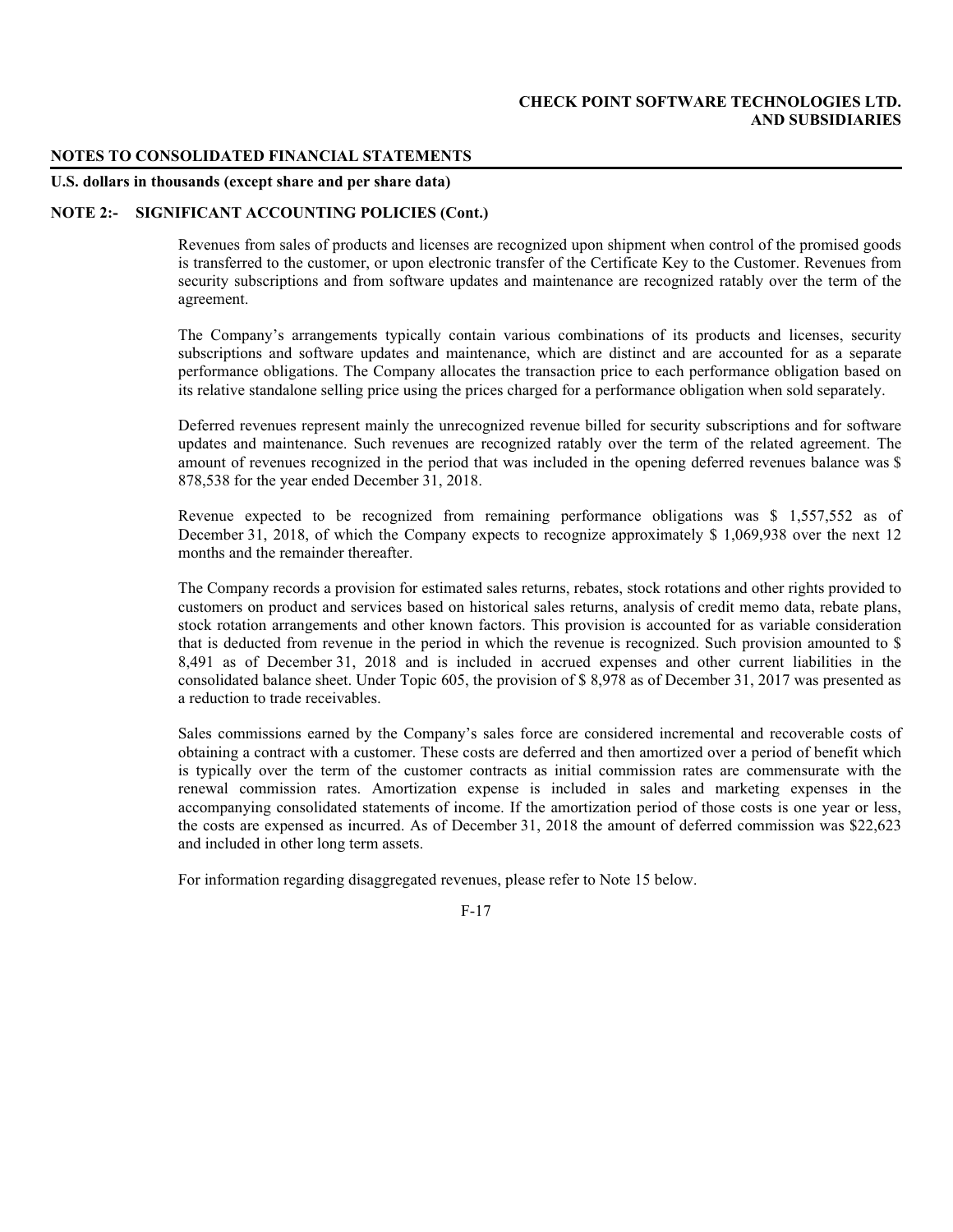### **U.S. dollars in thousands (except share and per share data)**

### **NOTE 2:- SIGNIFICANT ACCOUNTING POLICIES (Cont.)**

o. Cost of revenues:

Cost of products and licenses is comprised of cost of software and hardware production, manuals, packaging and shipping.

Cost of security subscriptions is comprised of costs paid to third parties, hosting and infrastructure costs and cost of customer support related to these services.

Cost of software updates and maintenance is mainly comprised of cost of post-sale customer support.

Amortization of technology is comprised of amortization of core technology assets which are used in the Company's operations, and is presented separately as part of cost of revenues.

p. Severance pay:

The Company's liability for severance pay for periods prior to January 1, 2007, is calculated pursuant to Israeli severance pay law based on the most recent salary of the employees multiplied by the number of years of employment as of the balance sheet date. The Company recorded as expenses the increase in the severance liability, net of earnings (losses) from the related investment fund. Employees were entitled to one month's salary for each year of employment, or a portion thereof. Until January 1, 2007, the Company's liability was partially funded by monthly payments deposited with insurers; any unfunded amounts are covered by a provision established by the Company.

The carrying value of deposited funds in respect to the severance liability for services prior to January 1, 2007, includes profits (losses) accumulated up to the balance sheet date. The deposited funds may be withdrawn only upon the fulfillment of the obligation pursuant to Israeli severance pay law or labor agreements.

Effective January 1, 2007, the Company's agreements with employees in Israel, are under Section 14 of the Severance Pay Law, 1963. The Company's contributions for severance pay have extinguished its severance obligation. Upon contribution of the full amount based on the employee's monthly salary for each year of service, no additional obligation exists regarding the matter of severance pay and no additional payments is made by the Company to the employee. Further, the related obligation and amounts deposited on behalf of the employee for such obligation are not stated on the balance sheet, as the Company is legally released from the obligation to employees once the required deposit amounts have been paid.

Severance expenses for the years ended December 31, 2018, 2017 and 2016, were \$ 11,267, \$ 10,180 and \$ 8,165 respectively.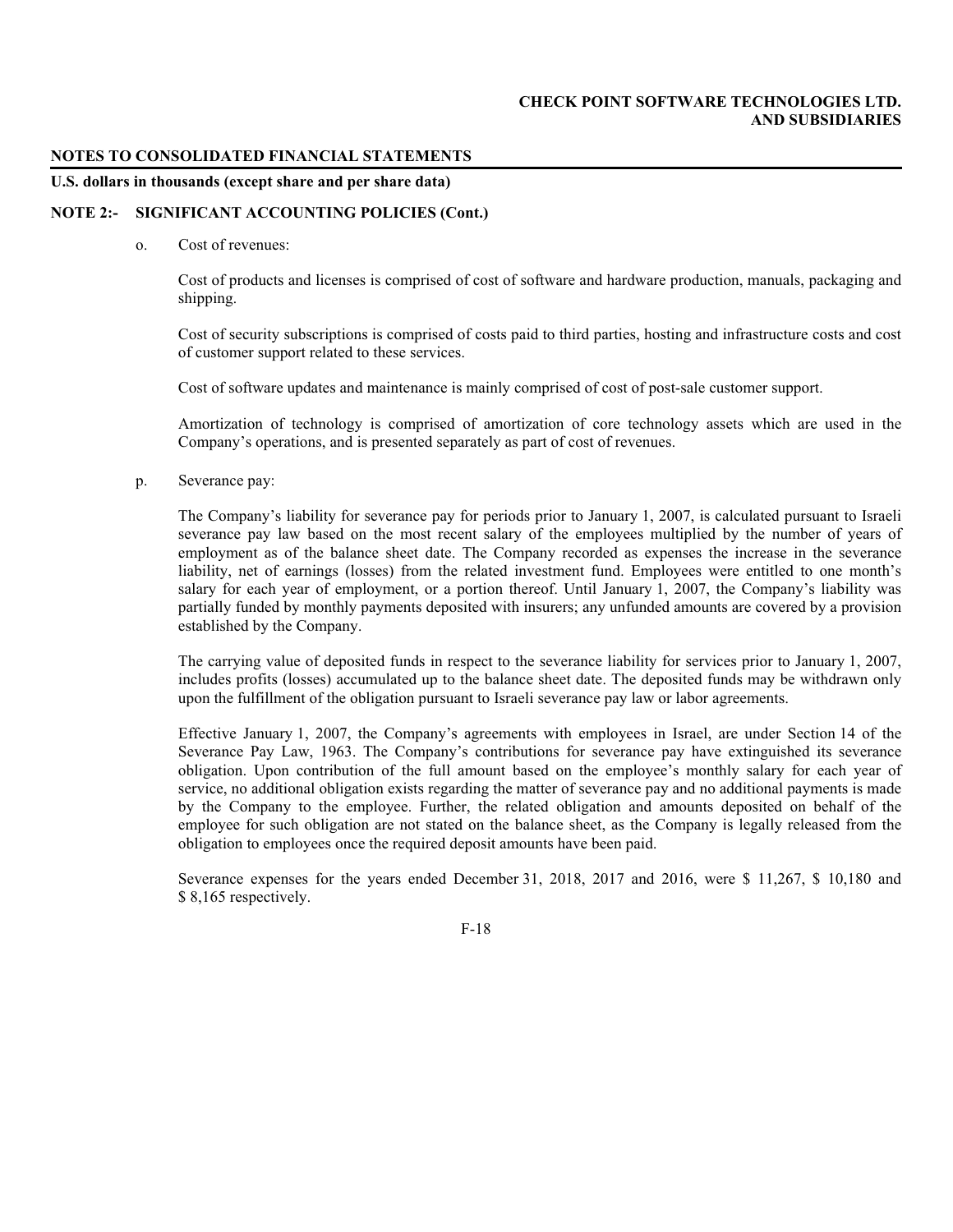### **U.S. dollars in thousands (except share and per share data)**

### **NOTE 2:- SIGNIFICANT ACCOUNTING POLICIES (Cont.)**

q. Employee benefit plan:

The Company has a 401(K) defined contribution plan covering certain employees in the U.S. All eligible employees may elect to contribute up to 50%, but generally not greater than \$ 18.5 per year (and an additional amount of \$ 6 for employees aged 50 and over), of their annual compensation to the plan through salary deferrals, subject to statutory limits. The Company matches 50% of employee contributions to the plan up to a limit of 6% of their eligible compensation. In 2018, 2017 and 2016, the Company's matching contribution to the plan amounted to \$ 4,163, \$ 3,613 and \$ 2,290 respectively.

r. Income taxes:

The Company accounts for income taxes in accordance with ASC No. 740, "Income Taxes" ("ASC No. 740"). ASC No. 740 prescribes the use of the liability method whereby deferred tax asset and liability account balances are determined for temporary differences between financial reporting and tax bases of assets and liabilities and are measured using the enacted tax rates and laws that will be in effect when the differences are expected to reverse. The Company provides a valuation allowance, if necessary, to reduce deferred tax assets to amounts more likely than not to be realized. The Company accrues interest and indexation related to unrecognized tax benefits on its taxes on income.

ASC No. 740 contains a two-step approach to recognizing and measuring a liability for uncertain tax positions. The first step is to evaluate the tax position taken or expected to be taken in a tax return by determining if the weight of available evidence indicates that it is more likely than not that, on an evaluation of the technical merits, the tax position will be sustained on audit, including resolution of any related appeals or litigation processes.

The second step is to measure the tax benefit as the largest amount that is more than 50% (cumulative basis) likely to be realized upon ultimate settlement. The Company classifies interest related to unrecognized tax benefits in taxes on income.

s. Advertising costs:

Advertising costs are expensed as incurred. Advertising expenses for the years ended December 31, 2018, 2017 and 2016, were \$ 3,106, \$ 1,764 and \$ 3,127 respectively.

t. Concentrations of credit risk:

Financial instruments that potentially subject the Company to concentrations of credit risk consist principally of cash and cash equivalents, short-term bank deposits, marketable securities, trade receivables and foreign currency derivative contracts.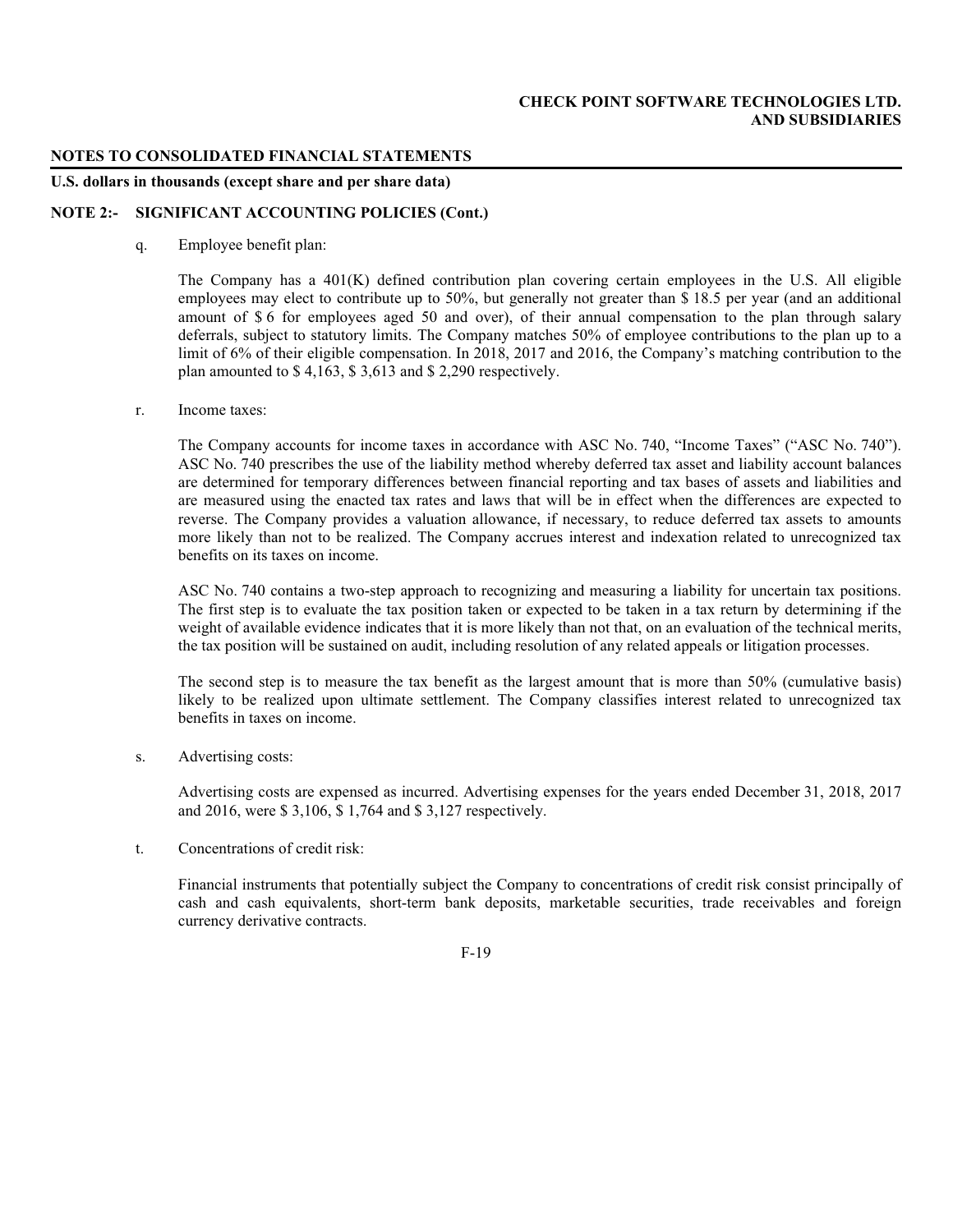### **U.S. dollars in thousands (except share and per share data)**

### **NOTE 2:- SIGNIFICANT ACCOUNTING POLICIES (Cont.)**

The majority of the Company's cash and cash equivalents and short-term bank deposits are deposited in major banks in the U.S., Israel and Europe. Deposits in the U.S. may be in excess of insured limits and are not insured in other jurisdictions. Generally, these deposits may be withdrawn upon demand and therefore bear low risk. Marketable securities are held mainly by Check Point Ltd., the Company's Singaporean subsidiary, Canadian subsidiary and the U.S. subsidiary, and are invested in securities denominated in U.S. dollar.

The Company's marketable securities consist of investments in government, corporate and government sponsored enterprises debentures. The Company's investment policy, approved by the Board of Directors, limits the amount that the Company may invest in any one type of investment or issuer, thereby reducing credit risk concentrations.

The Company's trade receivables are geographically dispersed and derived from sales to channel partners mainly in the United States, Europe and Asia. Concentration of credit risk with respect to trade receivables is limited by credit limits, ongoing credit evaluation and account monitoring procedures. The Company performs ongoing credit evaluations of its channel partners and establishes an allowance for doubtful accounts based on factors that may affect a customers' ability to pay, such as known disputes, age of the receivable balance and past experience. Allowance for doubtful accounts amounted to \$ 1,033 and \$ 1,911 as of December 31, 2018 and 2017, respectively. The Company writes off receivables when they are deemed uncollectible, having exhausted all collection efforts. Actual collection experience may not meet expectations and may result in increased bad debt expense. Bad debt expense (income) amounted to \$ (878), \$ (344) and \$ 154 in 2018, 2017 and 2016, respectively. Total write offs during 2018, 2017 and 2016 amounted to \$ 627, \$ 29 and \$ 0, respectively.

#### u. Derivatives and hedging:

The Company accounts for derivatives and hedging based on ASC No. 815, "Derivatives and Hedging" ("ASC No. 815"). ASC No. 815 requires the Company to recognize all derivatives on the balance sheet at fair value. The accounting for changes in the fair value (i.e., gains or losses) of a derivative instrument depends on whether it has been designated and qualifies as part of a hedging relationship, as well as the type of hedging relationship. For those derivative instruments that are designated and qualify as hedging instruments, the Company must designate the hedging instrument, based upon the exposure being hedged, as a fair value hedge, cash flow hedge, or a hedge of a net investment in a foreign operation. If the derivatives meet the definition of a hedge and are designated as such, depending on the nature of the hedge, changes in the fair value of such derivatives will either be offset against the change in fair value of the hedged assets, liabilities, or firm commitments through earnings, or recognized in accumulated other comprehensive income until the hedged item is recognized in earnings. The ineffective portion of a derivative's change in fair value is recognized in financial income, net.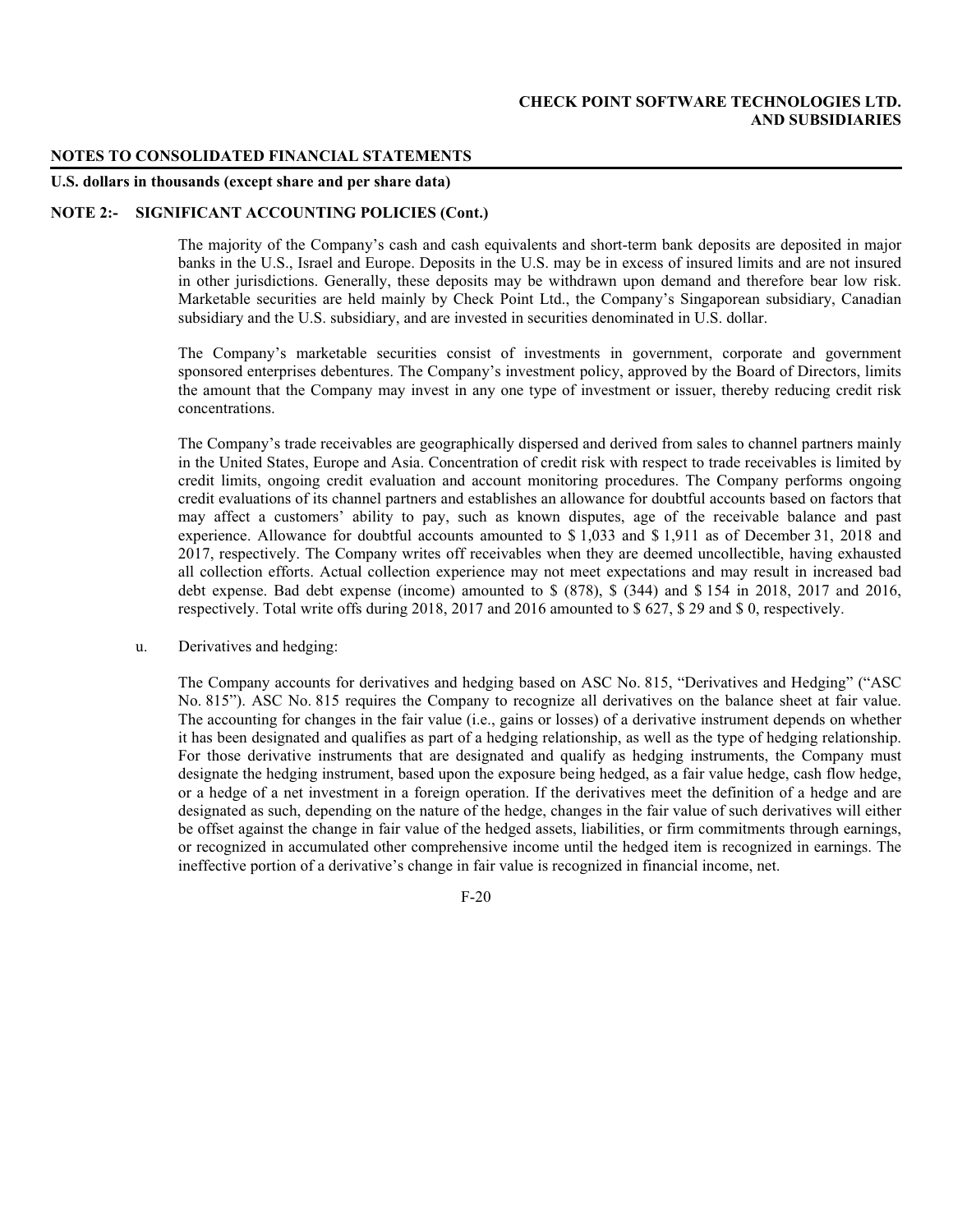### **U.S. dollars in thousands (except share and per share data)**

### **NOTE 2:- SIGNIFICANT ACCOUNTING POLICIES (Cont.)**

The Company entered into forward contracts to hedge the fair value of assets and liabilities denominated in several foreign currencies. As of December 31, 2018 and 2017, the Company had outstanding forward contracts that did not meet the requirement for hedge accounting, in the notional amount of \$ 337,498 and \$ 338,053, respectively. The Company measured the fair value of the contracts in accordance with ASC No. 820, "Fair Value Measurement" ("ASC No. 820") (classified as level 2 of the fair value hierarchy). The net gains (losses) resulting from these forward contracts recognized in financial income, net during 2018, 2017 and 2016 were \$ (33,330), \$ 25,086, and \$ 1,822, respectively. The fair value of the Company's outstanding forward contracts at December 31, 2018 and 2017 amounted to liabilities of \$ 45 and \$ 107, respectively.

The Company entered into forward contracts to hedge against the risk of overall changes in future cash flow from payments of payroll and related expenses denominated in New Israeli Shekel and in Euro. As of December 31, 2018 and 2017, the Company had outstanding forward contracts in the notional amount of \$ 112,053 and \$ 7,354, respectively. These contracts were for a period of up to twelve months. The Company measured the fair value of the contracts in accordance with ASC No. 820 (classified as level 2 of the fair value hierarchy). These contracts met the requirement for cash flow hedge accounting and, as such, gains (losses) on the contracts are recognized initially as component of Accumulated Other Comprehensive Income in the balance sheet and reclassified to the statement of income in the period the related hedged items affect earnings. Any gains or losses related to the ineffective portion of cash flow hedges are recorded immediately in financial income, net in the consolidated statements of income. During 2018, 2017 and 2016 gains (losses) in the amount of \$ (4,637), \$ 4,655 and \$ 120, respectively, were reclassified when the related expenses were incurred and recognized in operating expenses. The fair value of the Company's outstanding forward contracts at December 31, 2018 and 2017 amounted to \$ (801) and \$ 267, respectively, and are included in accrued expenses and other current liabilities and prepaid expenses and other current assets on the balance sheets.

v. Basic and diluted earnings per share:

Basic earnings per share are computed based on the weighted average number of ordinary shares outstanding during each year. Diluted earnings per share are computed based on the weighted average number of ordinary shares outstanding during each year, plus dilutive potential ordinary shares outstanding during the year, in accordance with ASC No. 260, "Earnings Per Share".

The total weighted average number of shares related to the outstanding options excluded from the calculations of diluted earnings per share, since it would have an anti-dilutive effect, was 3,235,080, 1,640,329 and 4,232,063 for 2018, 2017 and 2016, respectively.

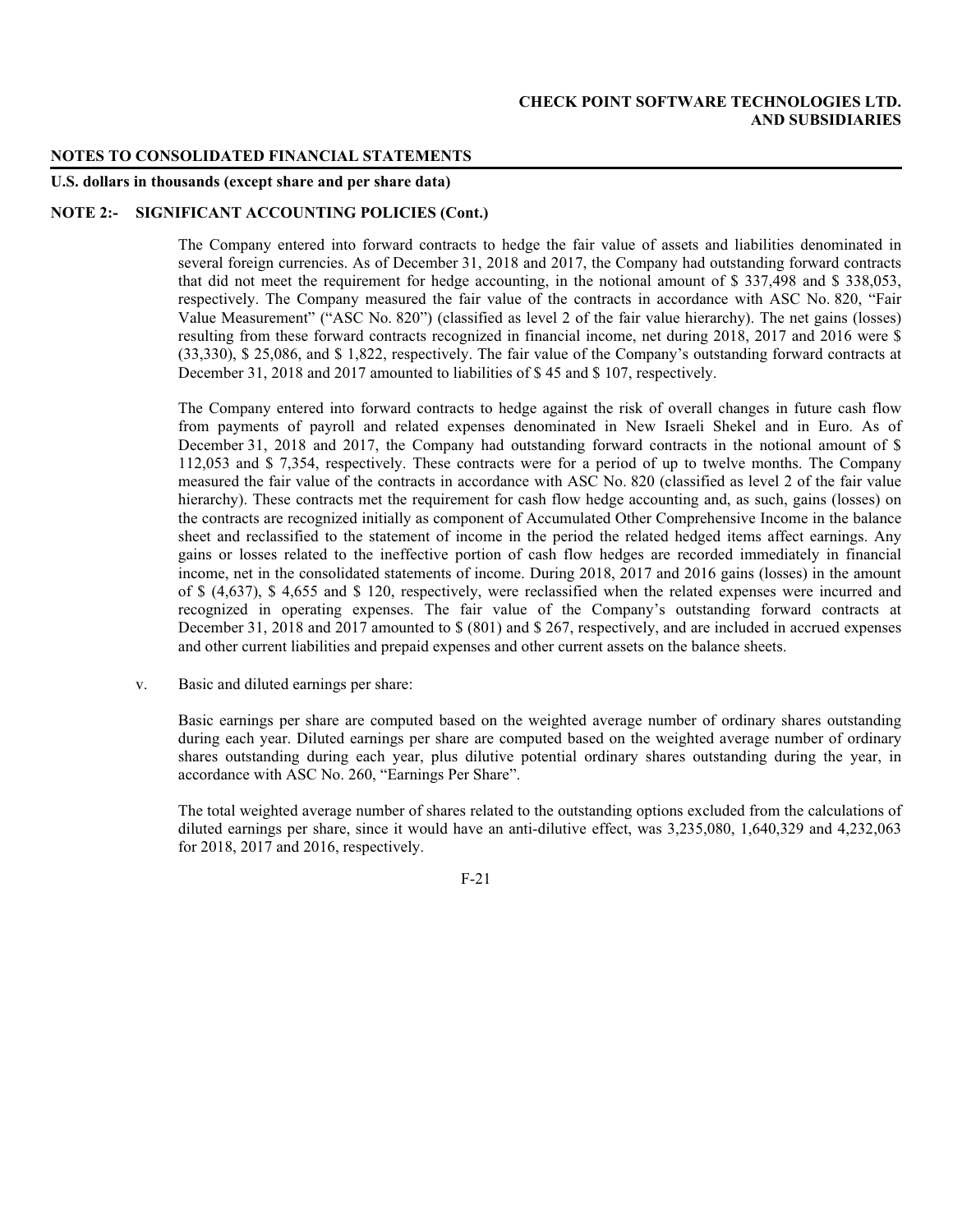### **U.S. dollars in thousands (except share and per share data)**

### **NOTE 2:- SIGNIFICANT ACCOUNTING POLICIES (Cont.)**

#### w. Accounting for stock-based compensation:

The Company accounts for stock-based compensation in accordance with ASC No. 718, "Compensation-Stock Compensation" ("ASC No. 718"). ASC No. 718 requires companies to estimate the fair value of equity-based payment awards on the grant date using an option-pricing model.

The Company recognizes compensation expenses for the value of awards granted, based on the straight line method for service based awards and based on the accelerated method for performance-based awards. Compensation expense is recognized over the requisite service period of the awards. The Company recognizes forfeitures of awards as they occur.

The Company selected the Black-Scholes-Merton option pricing model as the most appropriate model for determining the fair value for its stock options awards and Employee Stock Purchase Plan, whereas the fair value of restricted stock units is based on the closing market value of the underlying shares at the date of grant. The option-pricing model requires a number of assumptions, the most significant of which are the expected stock price volatility and the expected option term. Expected volatility was calculated based upon actual historical stock price movements over the most recent periods ending on the grant date, equal to the expected term of the options. The expected term of options granted is based upon historical experience and represents the period of time between when the options are granted and when they are expected to be exercised. The risk-free interest rate is based on the yield from U.S. treasury bonds with an equivalent term to the expected term of the options. The Company has historically not paid dividends and has no plans to pay dividends in the foreseeable future.

The fair value of options granted and Employee Stock Purchase Plan in 2018, 2017 and 2016 is estimated at the date of grant using the following weighted average assumptions:

|                               |          | Year ended December 31, |          |  |  |  |  |
|-------------------------------|----------|-------------------------|----------|--|--|--|--|
| <b>Employee Stock Options</b> | 2018     | 2017                    |          |  |  |  |  |
|                               |          |                         |          |  |  |  |  |
| <b>Expected volatility</b>    | 21.98%   | 22.20%                  | 22.23%   |  |  |  |  |
| Risk-free interest rate       | $2.67\%$ | $1.71\%$                | $1.07\%$ |  |  |  |  |
| Dividend yield                | $0.0\%$  | $0.0\%$                 | $0.0\%$  |  |  |  |  |
| Expected term (years)         | 5.13     | 4.76                    | 4.65     |  |  |  |  |
|                               |          |                         |          |  |  |  |  |

#### **Employee Stock Purchase Plan**

| Expected volatility     | 22.88%   | $18.21\%$ | 23.24%  |
|-------------------------|----------|-----------|---------|
| Risk-free interest rate | $1.07\%$ | $0.50\%$  | 0.16%   |
| Dividend yield          | $0.0\%$  | $0.0\%$   | $0.0\%$ |
| Expected term (years)   | 0.5      | 05        | 0.5     |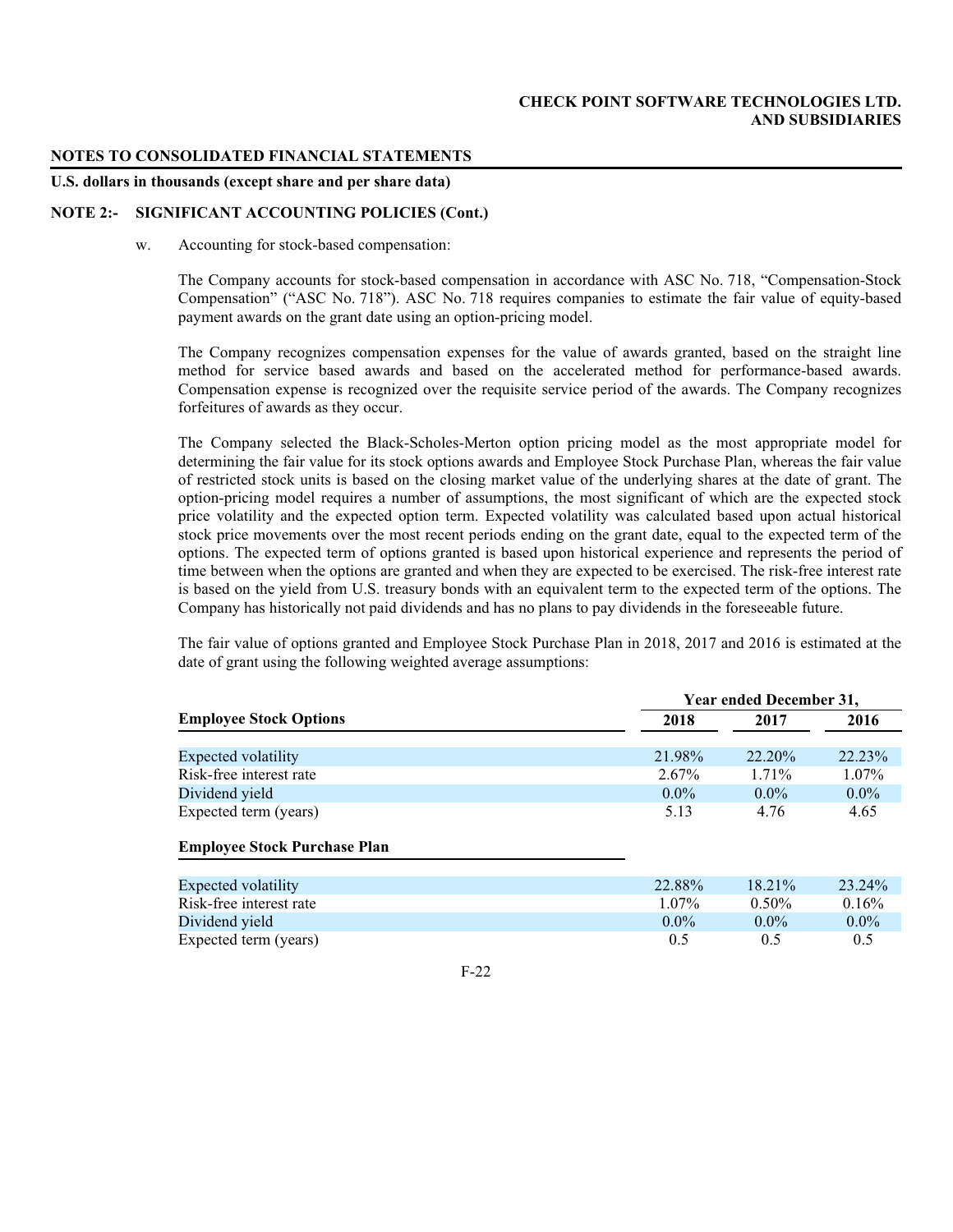#### **U.S. dollars in thousands (except share and per share data)**

### **NOTE 2:- SIGNIFICANT ACCOUNTING POLICIES (Cont.)**

On January 1, 2017, the Company adopted Financial Accounting Standards Board ("FASB") Accounting Standards Update ("ASU") No. 2016-09 (Topic 718) Compensation—Stock Compensation: Improvements to Employee Stock-Based Payment Accounting, which simplifies several aspects of the accounting for stock-based payment transactions, including the income tax consequences, classification of awards as either equity or liabilities, forfeiture, statutory tax withholding requirements, and classification on the statement of cash flows.

The impact of the adoption on the Company's Consolidated Financial Statements was as follows:

Forfeitures: The Company elected to change its accounting policy and account for forfeitures as they occur using a modified retrospective transition method, rather than estimating forfeitures, resulting in a cumulative-effect net of tax adjustment of \$2,149, which decreased the January 1, 2017 opening retained earnings balance on the Consolidated Balance Sheets.

Income tax accounting: ASU 2016-09 also eliminates the requirement that excess tax benefits be realized as a reduction in current taxes payable before the associated tax benefit can be recognized as an increase in paid in capital. Following ASU 2016-09 adoption, the Company recorded excess tax benefits and tax deficiencies related to stock-based compensation as income tax benefit or expense in the statement of income prospectively when share-based awards vest or are settled. Upon adoption, the Company recognized the previously unrecognized excess tax benefits using the modified retrospective transition method, which resulted in a cumulative-effect of \$86,132, which increased the January 1, 2017 opening retained earnings.

Cash flow presentation of excess tax benefits: The Company is required to classify excess tax benefits along with other income tax cash flows as an operating activity either prospectively or retrospectively. The Company elected to apply the change in presentation to the statements of cash flows prospectively from January 1, 2017. Prior periods have not been adjusted and are classified as financing activity.

Cash flow presentation of employee taxes paid: The Company is required to classify as a financing activity in its statement of cash flows the cash paid to a tax authority when shares are withheld to satisfy the employer's statutory income tax withholding obligation. The Company was required to apply the change in presentation to the statements of cash flows retrospectively and no longer classify the payments related to shares withheld for taxes as an operating activity.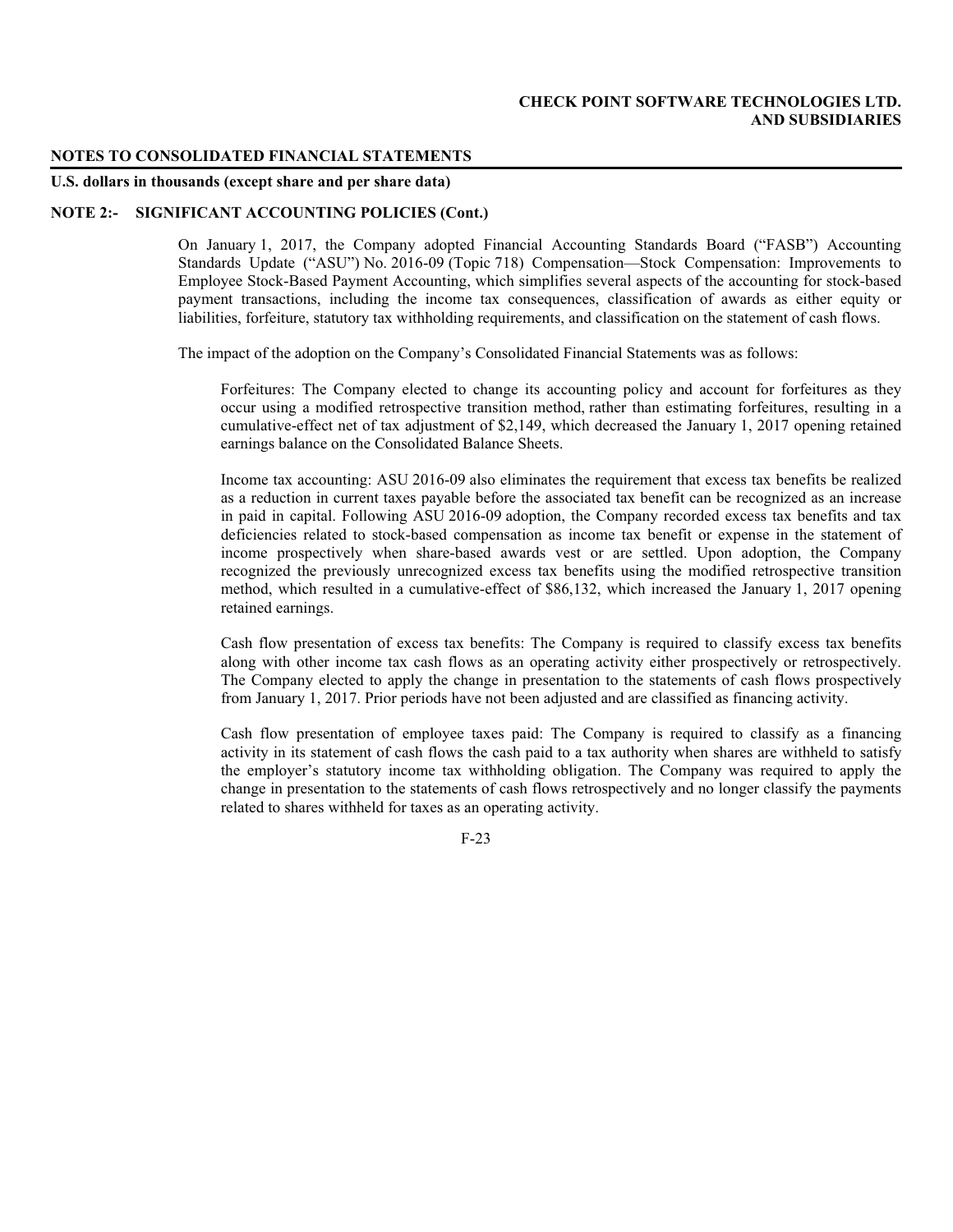### **U.S. dollars in thousands (except share and per share data)**

### **NOTE 2:- SIGNIFICANT ACCOUNTING POLICIES (Cont.)**

x. Fair value of financial instruments:

The Company measures its investments in money market funds (classified as cash equivalents), marketable securities and its foreign currency derivative contracts at fair value. Fair value is an exit price, representing the amount that would be received to sell an asset or paid to transfer a liability in an orderly transaction between market participants. A three-tier fair value hierarchy is established as a basis for considering such assumptions and for inputs used in the valuation methodologies in measuring fair value:

- Level 1 Valuations based on quoted prices in active markets for identical assets that the Company has the ability to access. Since valuations are based on quoted prices that are readily and regularly available in an active market, valuation of these products does not entail a significant degree of judgment.
- Level 2 Valuations based on one or more quoted prices in markets that are not active or for which all significant inputs are observable, either directly or indirectly.
- Level 3 Valuations based on inputs that are unobservable and significant to the overall fair value measurement.

The fair value hierarchy also requires an entity to maximize the use of observable inputs and minimize the use of unobservable inputs when measuring fair value.

y. Comprehensive income:

The Company accounts for comprehensive income in accordance with ASC No. 220, "Comprehensive Income". Comprehensive income generally represents all changes in shareholders' equity during the period except those resulting from investments by, or distributions to, shareholders. The Company determined that its items of other comprehensive income relate to gains and losses on hedging derivative instruments and unrealized gains and losses on available-for-sale marketable securities.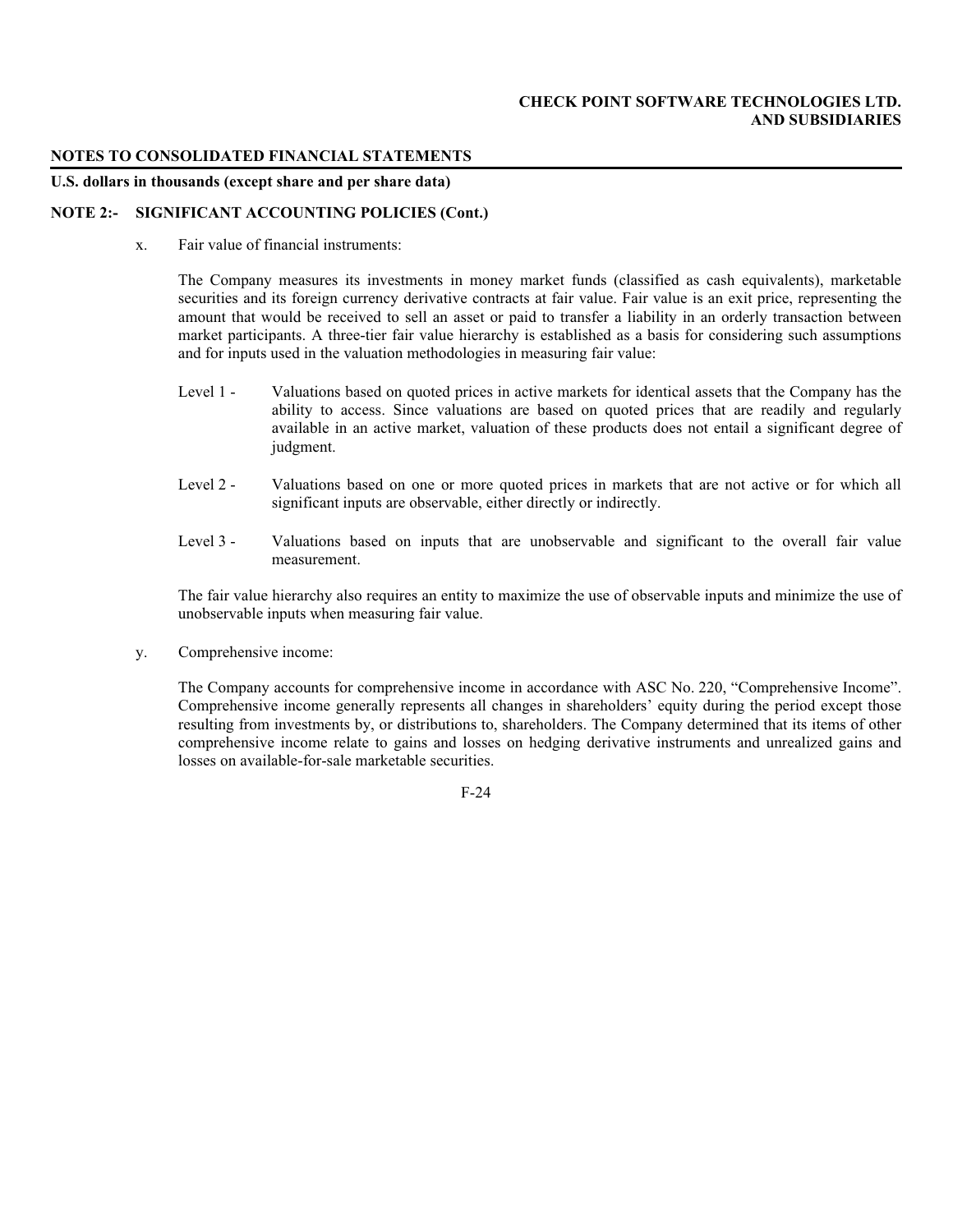### **U.S. dollars in thousands (except share and per share data)**

### **NOTE 2:- SIGNIFICANT ACCOUNTING POLICIES (Cont.)**

The following table shows the components of accumulated other comprehensive income (loss), net of taxes, for the year ended December 31, 2018:

|                                                                  | Year ended December 31, 2018                                       |                                                               |           |  |  |
|------------------------------------------------------------------|--------------------------------------------------------------------|---------------------------------------------------------------|-----------|--|--|
|                                                                  | <b>Unrealized</b><br>gains (losses)<br>on marketable<br>securities | <b>Unrealized</b><br>gains (losses)<br>on cash flow<br>hedges | Total     |  |  |
| Beginning balance                                                | (15,719)                                                           | 85                                                            | (15, 634) |  |  |
| Other comprehensive loss before reclassifications                | (9,757)                                                            | (4, 574)                                                      | (14, 331) |  |  |
| Amounts reclassified from accumulated other comprehensive income | $*$ ) 1,387                                                        | **) $4.081$                                                   | 5,468     |  |  |
| Net current-period other comprehensive loss                      | (8,370)                                                            | (493)                                                         | (8, 863)  |  |  |
| Ending balance                                                   | (24,089)                                                           | (408)<br>S                                                    | (24, 497) |  |  |

- \*) The reclassification out of accumulated other comprehensive income during the year ended December 31, 2018 for realized losses on marketable securities are included within financial income, net.
- \*\*) The reclassification out of accumulated other comprehensive income during the year ended December 31, 2018 for realized gains on cash flow hedges are included mostly within research and development expenses as well as other operating expenses.
- z. Treasury shares:

The Company repurchases its ordinary shares from time to time on the open market and holds such shares as treasury shares. The Company presents the cost to repurchase treasury stock as a separate component of shareholders' equity.

The Company reissues treasury shares under the stock purchase plan, upon exercise of options and upon vesting of restricted stock units. Reissuance of treasury shares is accounted for in accordance with ASC No. 505-30 whereby gains are credited to additional paid-in capital and losses are charged to additional paid-in capital to the extent that previous net gains are included therein; otherwise to retained earnings.

aa. Legal contingencies:

The Company is currently involved in various claims and legal proceedings. The Company reviews the status of each matter and assesses its potential financial exposure. If the potential loss from any claim or legal proceeding is considered probable and the amount can be reasonably estimated, the Company accrues a liability for the estimated loss.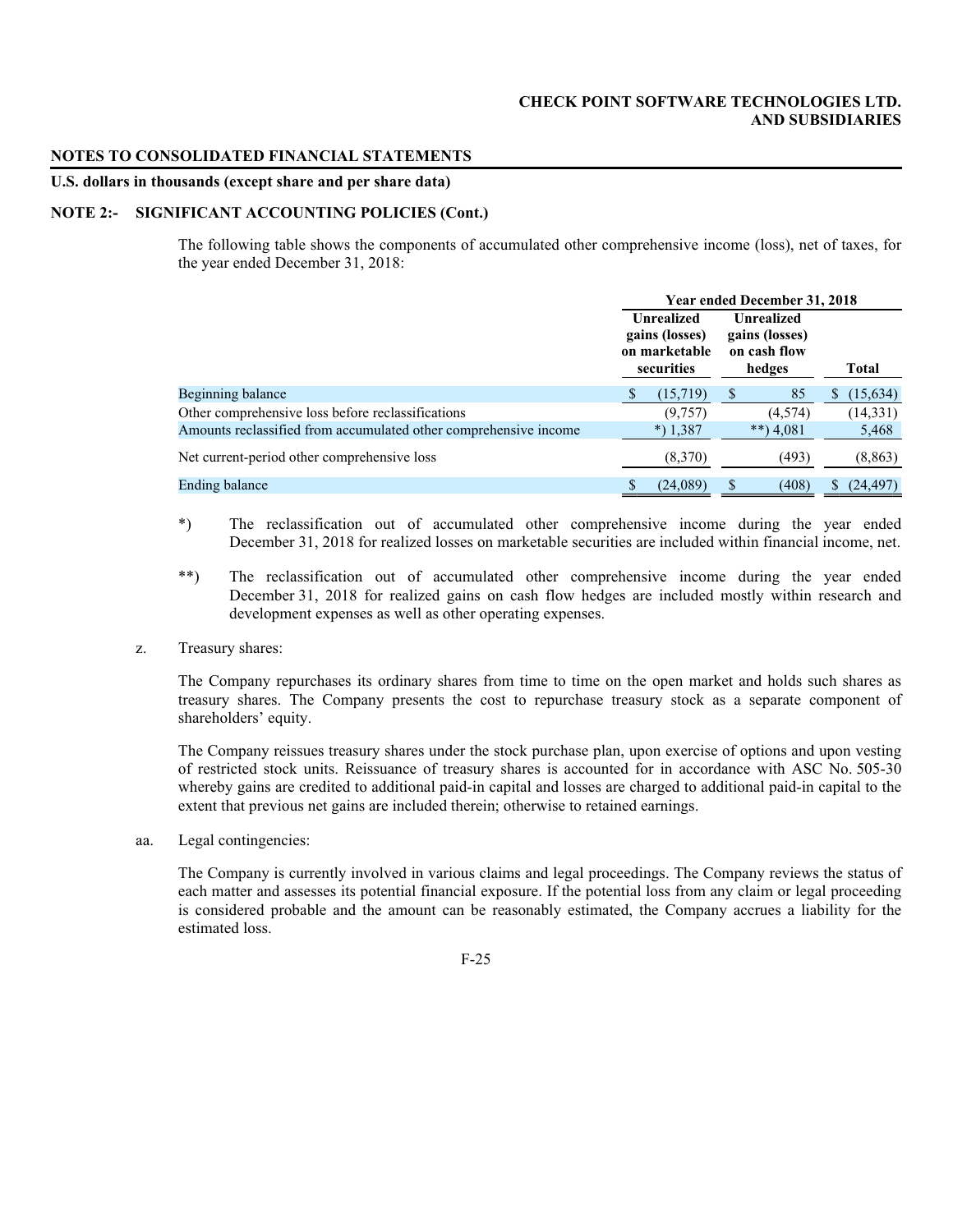### **U.S. dollars in thousands (except share and per share data)**

### **NOTE 2:- SIGNIFICANT ACCOUNTING POLICIES (Cont.)**

### ab. Impact of recently issued accounting standards:

The Company adopted Accounting Standards Codification 606, Revenue from Contracts with Customers (ASC 606), effective as of January 1, 2018, using the modified retrospective transition method. The comparative information has not been restated and continues to be reported under the accounting standards in effect for those periods.

The main change related to incremental costs to obtain customer contracts, which primarily consist of sales commissions, due to the longer period of amortization. Under the previous accounting guidance, these costs were expensed as incurred. Under the new standard these costs are deferred and then amortized over a period of benefit which is typically over the term of the customer contracts as initial commission rates and renewal rates are the same.

The cumulative effects of the changes made to the Company's consolidated balance sheet as of January 1, 2018 for the adoption of Topic 606 were as follows:

|                         | <b>Balance at</b>                                  | Adjustments | <b>Balance at</b> |
|-------------------------|----------------------------------------------------|-------------|-------------------|
|                         | December 31, 2017 due to Topic 606 January 1, 2018 |             |                   |
| <b>Other Assets</b>     | 33.575                                             | 25.488      | 59,063            |
| Deferred tax asset, net | 119.431                                            | (6.372)     | 113,059           |
| Retained earnings       | 8.203.035                                          | 19.116      | 8.222.151         |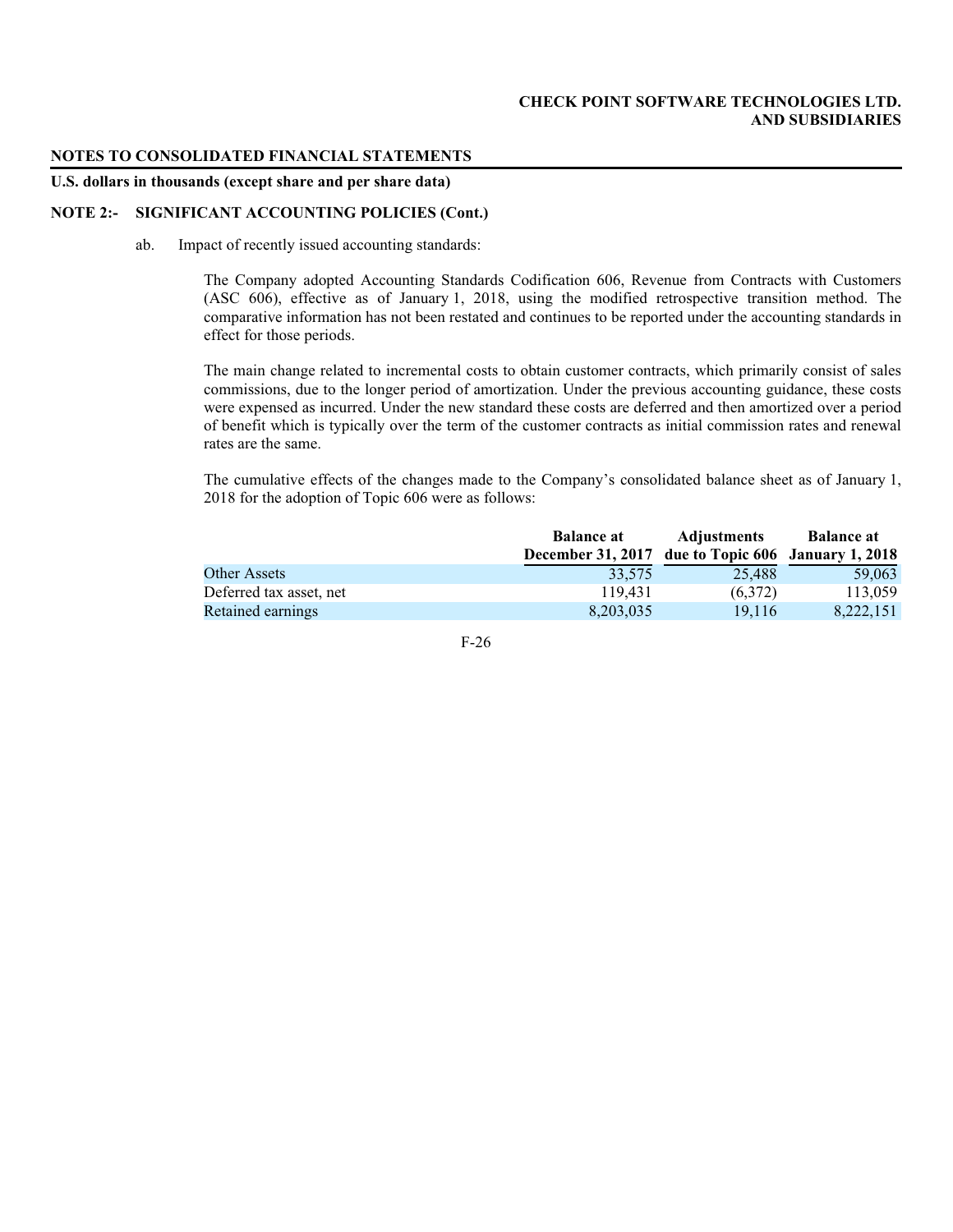### **U.S. dollars in thousands (except share and per share data)**

### **NOTE 2:- SIGNIFICANT ACCOUNTING POLICIES (Cont.)**

The Company adopted Accounting Standards Update No. 2016-16, Income Taxes (Topic 740): Intra-Entity Transfers Other than Inventory (ASU 2016-16), which requires the recognition of the income tax consequences of an intra-entity transfer of an asset, other than inventory, when the transfer occurs. The adoption resulted in a cumulative-effect of \$ 442, which decreased the Company's retained earnings.

In February 2016, the Financial Accounting Standards Board (FASB) issued Accounting Standards Update No. 2016-02 (Topic 842) "Leases." Topic 842 supersedes the lease requirements in Accounting Standards Codification (ASC) Topic 840, "Leases." Under Topic 842, lessees are required to recognize assets and liabilities on the balance sheet for most leases and provide enhanced disclosures. Leases will continue to be classified as either finance or operating. This ASU is effective for annual periods beginning after December 15, 2018. The provisions of ASU 2016-02 are to be applied using a modified retrospective approach. In July 2018, the FASB issued Accounting Standards Update 2018-11, Leases (Topic 842). This update provides entities with an additional (and optional) transition method to adopt the new leases standard. Under this method, an entity initially applies the new leases standard at the adoption date and recognizes a cumulative-effect adjustment to the opening balance of retained earnings in the period of adoption. Consequently, the prior comparative period's financials will remain the same as those previously presented.

The Company has elected to apply the guidance at the beginning of the period of adoption and not restate comparative periods. In addition, the Company elected the available practical expedients on adoption.

The Company expects to record right-of-use leased assets and corresponding liabilities of approximately \$27,000 on January 1, 2019.

In June 2016, the FASB issued Accounting Standards Update No. 2016-13 (ASU 2016-13) "Financial Instruments-Credit Losses (Topic 326): Measurement of Credit Losses on Financial Instruments" which requires the measurement and recognition of expected credit losses for financial assets held at amortized cost. ASU 2016-13 replaces the existing incurred loss impairment model with an expected loss methodology, which will result in more timely recognition of credit losses. ASU 2016-13 is effective for annual reporting periods, and interim periods within those years, beginning after December 15, 2019. The Company does not expect that this new guidance will have a material impact on the Company's Consolidated Financial **Statements**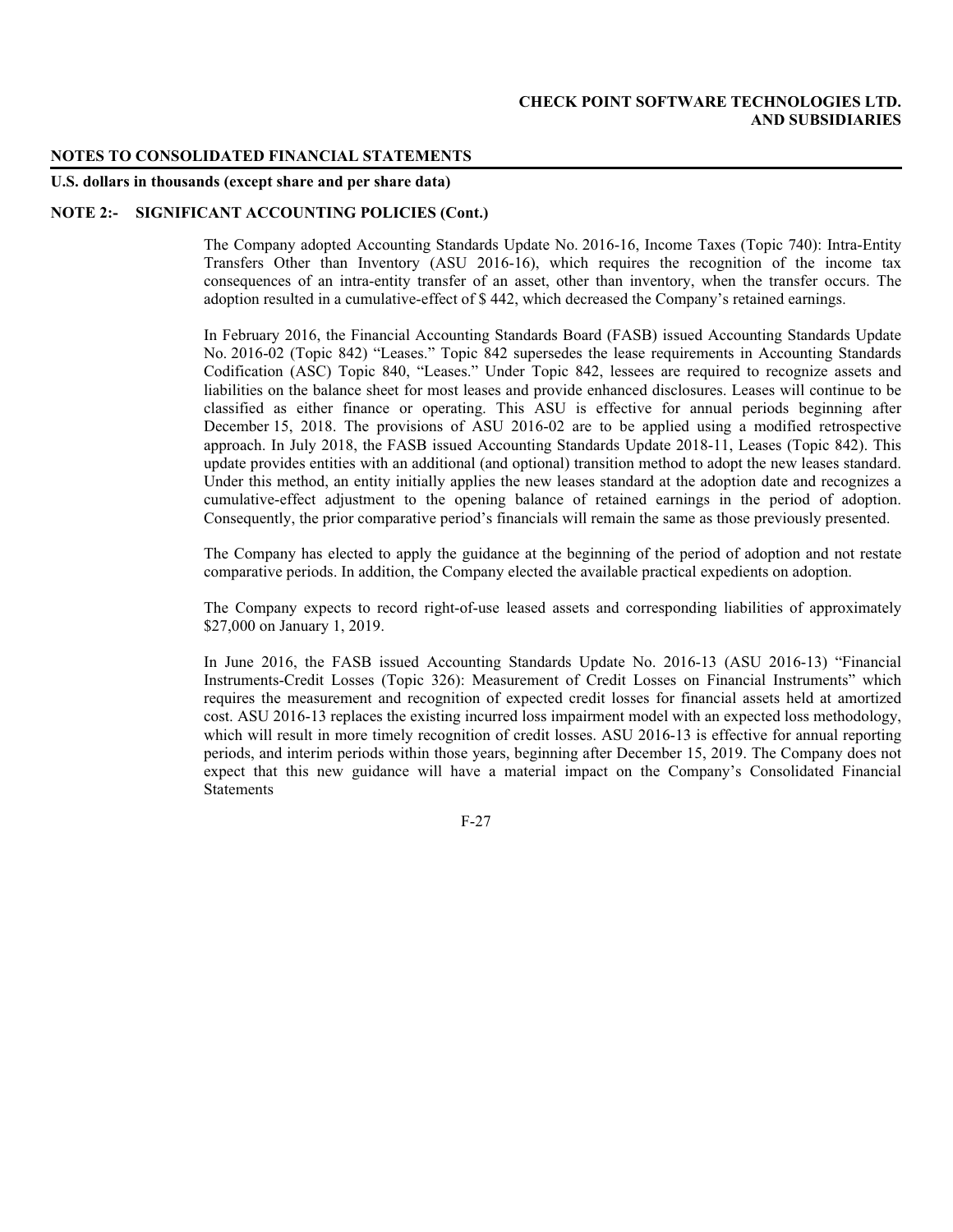### **U.S. dollars in thousands (except share and per share data)**

### **NOTE 2:- SIGNIFICANT ACCOUNTING POLICIES (Cont.)**

In January 2017, the FASB issued Accounting Standards Update No. 2017-04 (ASU 2017-04) "Intangibles-Goodwill and Other (Topic 350): Simplifying the Test for Goodwill Impairment." ASU 2017-04 eliminates step two of the goodwill impairment test and specifies that goodwill impairment should be measured by comparing the fair value of a reporting unit with its carrying amount. Additionally, the amount of goodwill allocated to each reporting unit with a zero or negative carrying amount of net assets should be disclosed. ASU 2017-04 is effective for annual or interim goodwill impairment tests performed in fiscal years beginning after December 15, 2019; early adoption is permitted. The Company does not expect that this new guidance will have a material impact on the Company's consolidated financial statements.

In August 2017, the FASB issued ASU No. 2017-12 (Topic 815) Derivatives and Hedging — Targeted Improvements to Accounting for Hedging Activities, which expands an entity's ability to hedge financial and nonfinancial risk components and amends how companies assess effectiveness as well as changes the presentation and disclosure requirements. The new standard is to be applied on a modified retrospective basis and is effective for interim and annual periods beginning after December 15, 2018, with early adoption permitted. The Company is currently evaluating the impact of adoption on the consolidated financial statements.

In June 2018, FASB issued ASU 2018-07 to expand the scope of ASC Topic 718, Compensation - Stock Compensation, to include share-based payment transactions for acquiring goods and services from nonemployees. The pronouncement is effective for fiscal years, and for interim periods within those fiscal years, beginning after December 15, 2018, with early adoption permitted. The Company does not expect that this new guidance will have a material impact on the Company's Consolidated Financial Statements.

In August 2018, the Financial Accounting Standards Board ("FASB") issued Accounting Standards Update 2018-15, Customer's Accounting for Implementation Costs Incurred in a Cloud Computing Arrangement That is a Service Contract ("ASU 2018-15"). The amendments in ASU 2018-15 provide guidance to align the requirements for capitalizing implementation costs incurred in a hosting arrangement that is a service contract with the requirements for capitalizing implementation costs incurred to develop or obtain internal-use software (and hosting arrangements that include an internal-use software license). The new guidance is effective for fiscal years beginning after December 15, 2019. Early adoption is permitted. The Company is still evaluating the effect that this guidance will have on the Company's consolidated financial statements.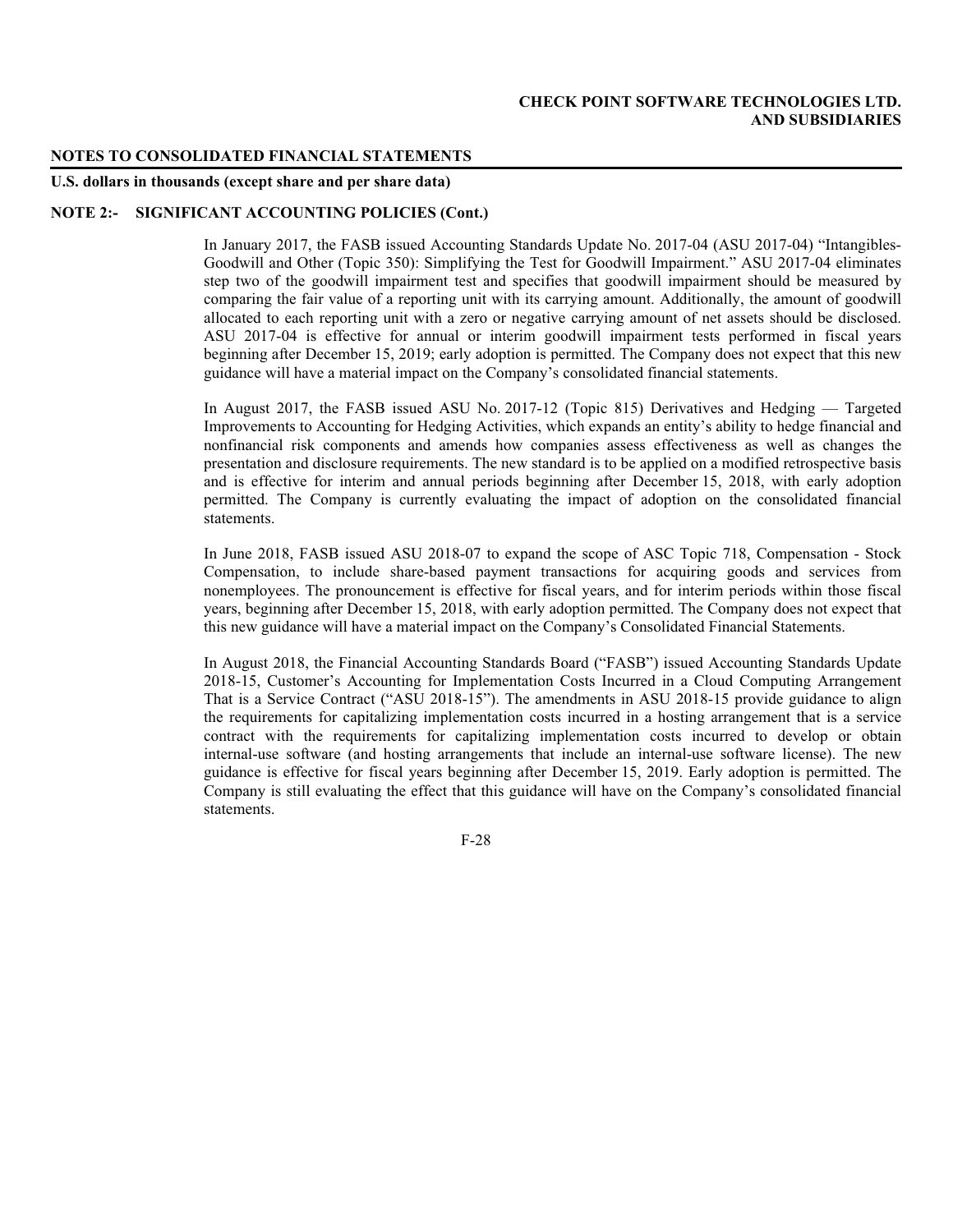#### **U.S. dollars in thousands (except share and per share data)**

### **NOTE 3:- ACQUISITION**

On October 23, 2018, the Company completed the acquisition of all outstanding shares of Dome9 Security Ltd, a privately-held Israeli-based company and its wholly-owned subsidiary in the United States. Under the acquisition method of accounting, the purchase price was allocated to tangible and intangible assets acquired and liabilities assumed based on their respective fair values. In addition, the transaction included additional consideration related to compensation for post combination services which was recorded as prepaid expenses and other long term assets and will be recognized over the requisite service period.

The Company accounted for this transaction as a business combination and allocated the purchase consideration to assets acquired and liabilities assumed based on their estimated fair values, as presented in the following table:

|                         | Amount   |
|-------------------------|----------|
| Goodwill                | 138,560  |
| Core technology         | 26,958   |
| Net liabilities assumed | (4, 498) |
| Total                   | 161.020  |

### **NOTE 4:- MARKETABLE SECURITIES**

Marketable securities with contractual maturities of up to one year are as follows:

|                                                              | December 31,      |  |                              |                               |               |                           |                              |                               |               |
|--------------------------------------------------------------|-------------------|--|------------------------------|-------------------------------|---------------|---------------------------|------------------------------|-------------------------------|---------------|
|                                                              |                   |  |                              | 2018                          |               |                           |                              | 2017                          |               |
|                                                              | Amortized<br>cost |  | Gross<br>unrealized<br>gains | Gross<br>unrealized<br>losses | Fair<br>value | Amortized<br>cost         | Gross<br>unrealized<br>gains | Gross<br>unrealized<br>losses | Fair<br>value |
| Government and corporate debentures - fixed interest rate    |                   |  |                              | \$(5,017)                     | \$1,198,249   | \$1,026,555               | 48                           | (1,698)                       | \$1,024,905   |
| Government-sponsored enterprises debentures                  | 231,699           |  | 6                            | (1,200)                       | 230,505       | 112,951                   |                              | (275)                         | 112,677       |
| Government and corporate debentures - floating interest rate | 13,902            |  |                              | (15)                          | 13,887        | 27,681                    | $\overline{14}$              | (11)                          | 27,684        |
|                                                              | \$1,448,859       |  | 15                           | \$(6,232)                     |               | $$1,442,642$ $$1,167,187$ | 63                           | (1.984)                       | \$1,165,266   |

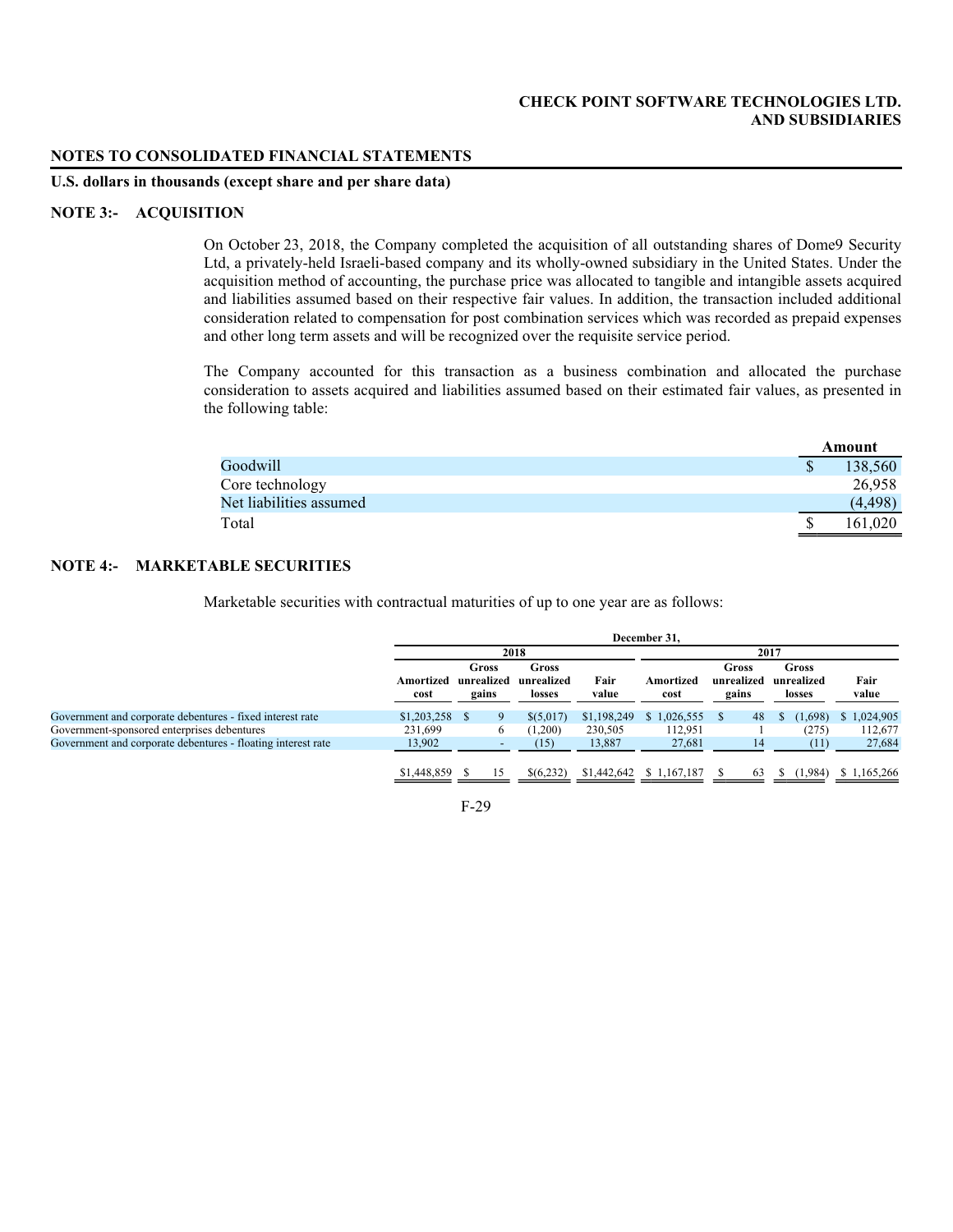## **U.S. dollars in thousands (except share and per share data)**

### **NOTE 4:- MARKETABLE SECURITIES (Cont.)**

Marketable securities with contractual maturities of over one year through five years are as follows:

|                                                | December 31.      |                              |                                      |               |                   |                                     |                                      |               |
|------------------------------------------------|-------------------|------------------------------|--------------------------------------|---------------|-------------------|-------------------------------------|--------------------------------------|---------------|
|                                                |                   |                              | 2018                                 |               |                   |                                     | 2017                                 |               |
|                                                | Amortized<br>cost | Gross<br>unrealized<br>gains | <b>Gross</b><br>unrealized<br>losses | Fair<br>value | Amortized<br>cost | <b>Gross</b><br>unrealized<br>gains | <b>Gross</b><br>unrealized<br>losses | Fair<br>value |
| Government and corporate                       |                   |                              |                                      |               |                   |                                     |                                      |               |
| debentures - fixed interest rate               | \$1,819,541       | \$1,089                      | \$(21,630)                           | \$1,799,001   | \$1,985,849       | 384                                 | \$(15,204)                           | \$1,971,029   |
| Government-sponsored<br>enterprises debentures | 383,190           | 278                          | (4,092)                              | 379,376       | 424,619           |                                     | (4,687)                              | 419,932       |
| Government and corporate                       |                   |                              |                                      |               |                   |                                     |                                      |               |
| debentures - floating interest rate            | 109,878           |                              | (910)                                | 108,969       | 46,247            | 134                                 | (27)                                 | 46,354        |
|                                                | 2,312,609         | 1,368                        | (26, 632)                            | 2,287,345     | \$2,456,715       | 518                                 | \$(19,918)                           | \$2,437,315   |

Investments with continuous unrealized losses for less than 12 months and 12 months or greater and their related fair values were as follows:

|                                     |    |                     |    |                             | December 31, 2018 |                             |               |                             |  |
|-------------------------------------|----|---------------------|----|-----------------------------|-------------------|-----------------------------|---------------|-----------------------------|--|
|                                     |    | Less than 12 months |    |                             |                   | 12 months or greater        | <b>Total</b>  |                             |  |
|                                     |    | Fair<br>value       |    | <b>Unrealized</b><br>losses | Fair<br>value     | <b>Unrealized</b><br>losses | Fair<br>value | <b>Unrealized</b><br>losses |  |
| Government and corporate            |    |                     |    |                             |                   |                             |               |                             |  |
| debentures - fixed interest rate    | \$ | 807,274             | \$ | (4,369)                     | \$1,852,625       | (22,278)                    | \$2,659,899   | \$(26,647)                  |  |
| Government-sponsored                |    |                     |    |                             |                   |                             |               |                             |  |
| enterprises debentures              |    | 40,213              |    | (79)                        | 429,101           | (5,213)                     | 469,315       | (5,292)                     |  |
| Government and corporate            |    |                     |    |                             |                   |                             |               |                             |  |
| debentures - floating interest rate |    | 115,511             |    | (917)                       | 5,380             | (7)                         | 120,892       | (925)                       |  |
|                                     | S  | 962,999             | S  | (5,366)                     | \$2,287,106       | (27, 498)                   | 3,250,06<br>S | \$(32,864)                  |  |
|                                     |    |                     |    |                             | December 31, 2017 |                             |               |                             |  |
|                                     |    | Less than 12 months |    |                             |                   | 12 months or greater        | <b>Total</b>  |                             |  |
|                                     |    | Fair<br>value       |    | <b>Unrealized</b><br>losses | Fair<br>value     | <b>Unrealized</b><br>losses | Fair<br>value | <b>Unrealized</b><br>losses |  |
| Government and corporate            |    |                     |    |                             |                   |                             |               |                             |  |
| debentures - fixed interest rate    |    | \$1,647,125         | \$ | (7,318)                     | \$1,063,690       | \$ (9,585)                  | \$2,710,815   | \$(16,903)                  |  |
| Government-sponsored                |    |                     |    |                             |                   |                             |               |                             |  |
| enterprises debentures              |    | 236,403             |    | (1,281)                     | 294,986           | (3,681)                     | 531,389       | (4,962)                     |  |
| Government and corporate            |    |                     |    |                             |                   |                             |               |                             |  |
| debentures - floating interest rate |    | 27,810              |    | (37)                        |                   |                             | 27,810        | (37)                        |  |
|                                     |    | \$1,911,338         | \$ | (8,636)                     | \$1,358,676       | \$(13,266)                  | \$3,270,014   | \$(21,902)                  |  |

As of December 31, 2018 and 2017, interest receivable amounted to \$ 22,940 and \$ 19,871, respectively, and is included within prepaid expenses and other current assets in the balance sheets.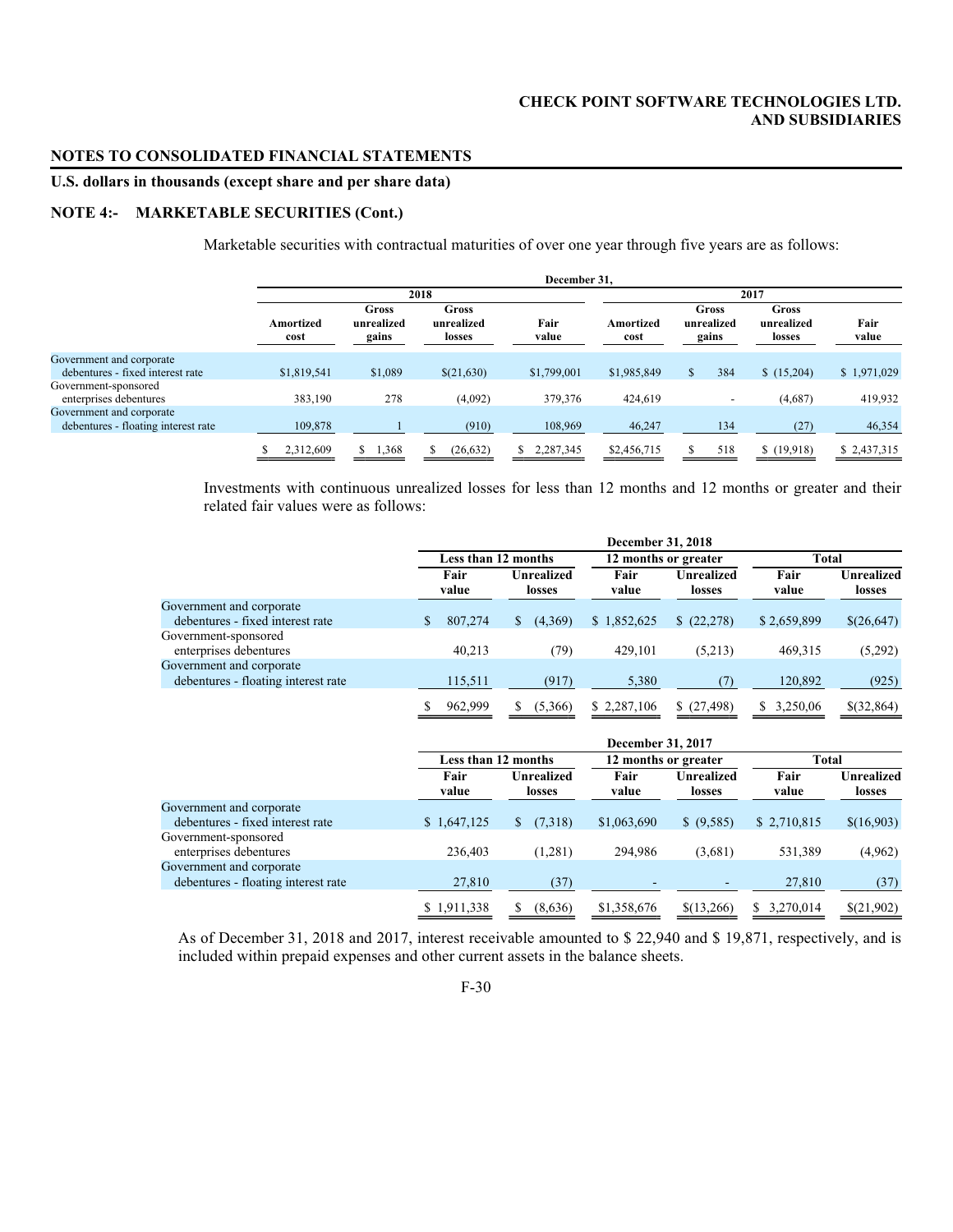### **U.S. dollars in thousands (except share and per share data)**

### **NOTE 5:- FAIR VALUE MEASUREMENTS**

In accordance with ASC No. 820, the Company measures its money market funds, marketable securities and foreign currency derivative contracts at fair value. Money market funds and marketable securities are classified within Level 1 or Level 2. This is because these assets are valued using quoted market prices or alternative pricing sources and models utilizing market observable inputs. Foreign currency derivative contracts are classified within Level 2 as the valuation inputs are based on quoted prices and market observable data of similar instruments.

The Company's financial assets measured at fair value on a recurring basis, excluding accrued interest components, consisted of the following types of instruments as of the following dates:

|                                                              | December 31, 2018                        |                                          |                |  |  |  |
|--------------------------------------------------------------|------------------------------------------|------------------------------------------|----------------|--|--|--|
|                                                              | Fair value measurements using input type |                                          |                |  |  |  |
|                                                              | <b>Level 1</b>                           | <b>Level 2</b>                           | Total          |  |  |  |
| <b>Cash equivalents:</b>                                     |                                          |                                          |                |  |  |  |
| Money market funds                                           | S<br>50,230                              |                                          | \$<br>50,230   |  |  |  |
| <b>Marketable securities:</b>                                |                                          |                                          |                |  |  |  |
| Government and corporate debentures - fixed interest rate    |                                          | 2,997,250                                | 2,997,250      |  |  |  |
| Government-sponsored enterprises debentures                  |                                          | 609,881                                  | 609,881        |  |  |  |
| Government and corporate debentures - floating interest rate |                                          | 122,856                                  | 122,856        |  |  |  |
| Foreign currency derivative contracts                        |                                          | 846                                      | 846            |  |  |  |
| Total financial assets                                       | 50,230                                   | 3,730,833<br>S.                          | 3,781,063<br>S |  |  |  |
|                                                              |                                          | December 31, 2017                        |                |  |  |  |
|                                                              |                                          | Fair value measurements using input type |                |  |  |  |

|                                                              | Fair value measurements using input type |        |                |           |    |           |
|--------------------------------------------------------------|------------------------------------------|--------|----------------|-----------|----|-----------|
|                                                              | <b>Level 1</b>                           |        | <b>Level 2</b> |           |    | Total     |
| <b>Cash equivalents:</b>                                     |                                          |        |                |           |    |           |
| Money market funds                                           | S.                                       | 58,344 | - \$           | $\sim$    | \$ | 58,344    |
| <b>Marketable securities:</b>                                |                                          |        |                |           |    |           |
| Government and corporate debentures - fixed interest rate    |                                          | -      |                | 2,995,934 |    | 2,995,934 |
| Government-sponsored enterprises debentures                  |                                          |        |                | 532,609   |    | 532,609   |
| Government and corporate debentures - floating interest rate |                                          |        |                | 74,038    |    | 74,038    |
| Foreign currency derivative contracts                        |                                          |        |                | 160       |    | 160       |
| Total financial assets                                       |                                          | 58,344 | S.             | 3,602,741 | S  | 3,661,085 |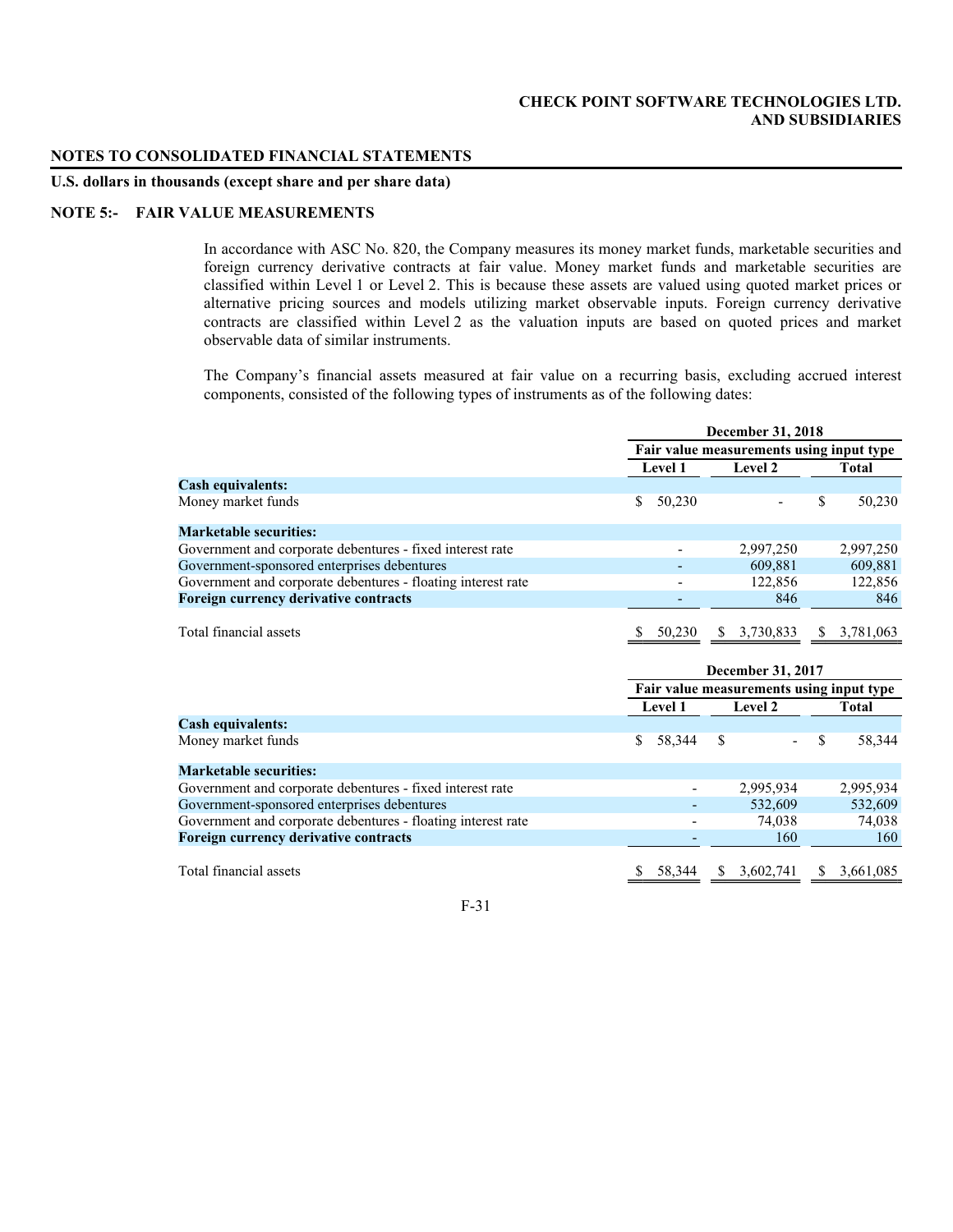### **NOTES TO CONSOLIDATED FINANCIAL STATEMENTS**

## **U.S. dollars in thousands (except share and per share data)**

## **NOTE 6:- PROPERTY AND EQUIPMENT, NET**

|                                    |              | December 31,<br><sup>S</sup><br>6,838 |         |  |
|------------------------------------|--------------|---------------------------------------|---------|--|
|                                    | 2018         |                                       | 2017    |  |
| Cost:                              |              |                                       |         |  |
| Computers and peripheral equipment | \$<br>51,389 |                                       | 61,343  |  |
| Office furniture and equipment     |              |                                       | 7,934   |  |
| <b>Building</b>                    | 78,121       |                                       | 74,209  |  |
| Leasehold improvements             | 11,081       |                                       | 10,511  |  |
|                                    |              |                                       |         |  |
|                                    | 147,429      |                                       | 153,997 |  |
| Accumulated depreciation           | 68,915       |                                       | 76,230  |  |
|                                    |              |                                       |         |  |
| Property and equipment, net        | 78,514       |                                       | 77,767  |  |

### **NOTE 7:- GOODWILL AND OTHER INTANGIBLE ASSETS, NET**

a. Goodwill:

|                                 | Amount        |
|---------------------------------|---------------|
|                                 |               |
| Balance as of December 31, 2017 | \$812.012     |
| Acquisition                     | 138,560       |
| Balance as of December 31, 2018 | 950,572<br>S. |

## b. Other intangible assets, net:

Net other intangible assets consisted of the following:

|                               | <b>Useful</b> |              | December 31,   |
|-------------------------------|---------------|--------------|----------------|
|                               | Life          | 2018         | 2017           |
| Original amount:              |               |              |                |
| Core technology               | 8             | \$<br>44,422 | 17,464<br>- \$ |
| Trademarks and trade names    | $15 - 20$     | 25,520       | 25,520         |
|                               |               |              |                |
|                               |               | 69,942       | 42,984         |
|                               |               |              |                |
| Accumulated amortization:     |               |              |                |
| Core technology               |               | 9,737        | 6,927          |
| Trademarks and trade names    |               | 19,238       | 17,662         |
|                               |               |              |                |
|                               |               | 28,975       | 24,589         |
|                               |               |              |                |
| Other intangible assets, net: |               |              |                |
| Core technology               |               | 34,685       | 10,537         |
| Trademarks and trade names    |               | 6,282        | 7,858          |
|                               |               |              |                |
|                               |               | \$<br>40,967 | 18,395<br>S    |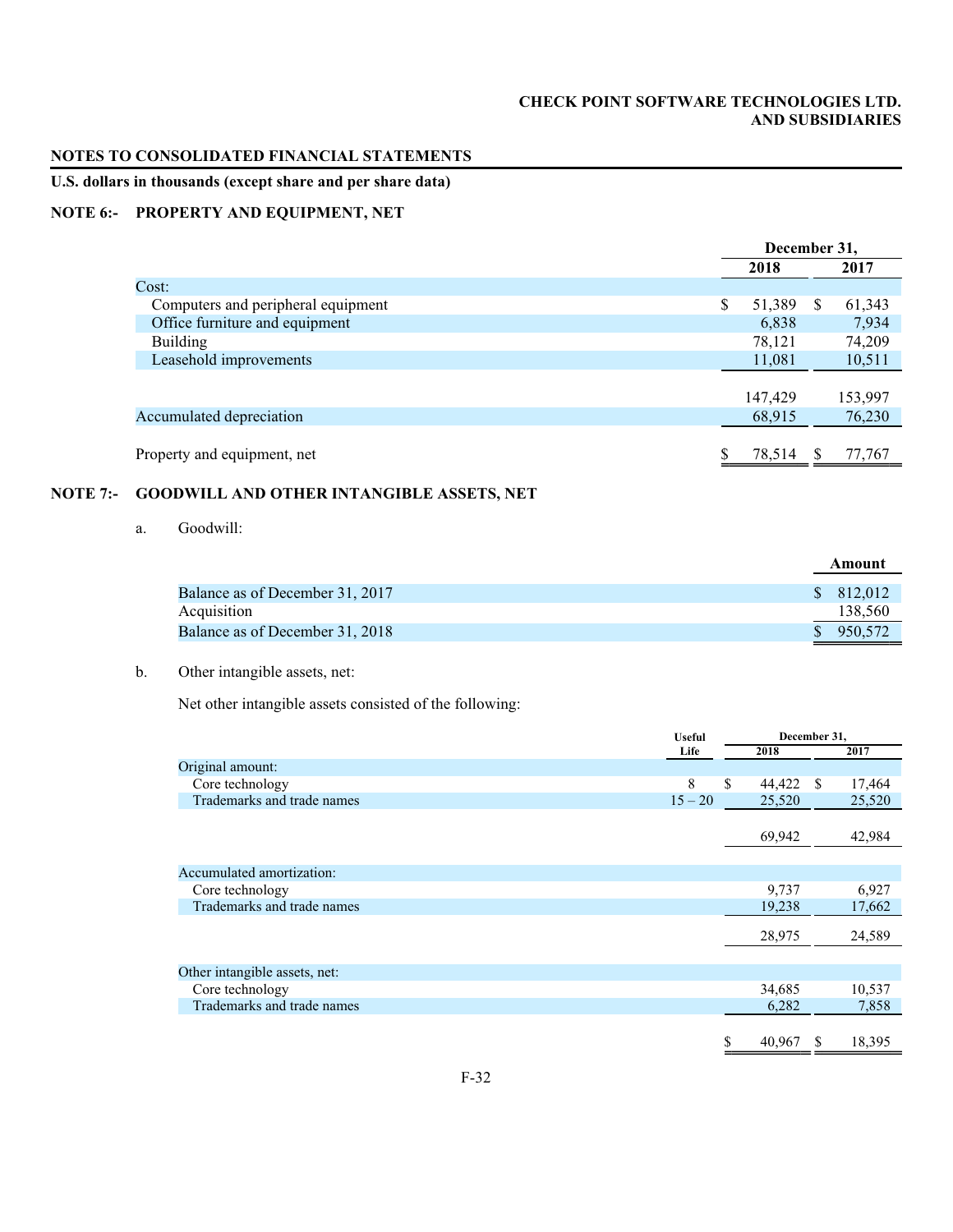### **U.S. dollars in thousands (except share and per share data)**

### **NOTE 7:- GOODWILL AND OTHER INTANGIBLE ASSETS, NET (Cont.)**

The estimated future amortization expense of other intangible assets as of December 31, 2018 is as follows:

| 2019       | \$<br>7,104    |
|------------|----------------|
| 2020       | 6,888          |
| 2021       | 6,888<br>5,738 |
| 2022       |                |
| 2023       | 4,122          |
| Thereafter | 10,227         |
|            |                |
|            | \$<br>40.967   |

## **NOTE 8:- EMPLOYEES AND PAYROLL ACCRUALS**

As of December 31, 2018 and 2017, employees and payroll accruals include a benefit of certain related parties since 2002 until 2007 in a total amount of \$ 654 and \$ 1,194 respectively.

#### **NOTE 9:- DEFERRED REVENUES**

Deferred revenues consisted of the following:

|                                  | December 31,  |    |           |  |
|----------------------------------|---------------|----|-----------|--|
|                                  | 2018          |    | 2017      |  |
| Security subscriptions           | \$<br>554,215 | \$ | 476,261   |  |
| Software updates and maintenance | 765,899       |    | 702,786   |  |
| Other                            | 17,840        |    | 7,526     |  |
|                                  | 1,337,954     | \$ | 1,186,573 |  |

The majority of the deferred revenues are recognized within one year or less and presented as current deferred revenues in the balance sheet. The remaining deferred revenues which are recognized for a period above one year and up to eight years are shown as long term deferred revenues.

# **NOTE 10:- ACCRUED EXPENSES AND OTHER LIABILITIES**

|                                     | December 31, |              |
|-------------------------------------|--------------|--------------|
|                                     | 2018         | 2017         |
| Accrued products and licenses costs | 74,487       | 70,252       |
| Marketing expenses payable          | 10,083       | 16,373       |
| Legal accrual                       | 46,529       | 53,607       |
| Other accrued expenses              | 42,875       | 36,336       |
|                                     |              |              |
|                                     | 173,974      | 176,568<br>S |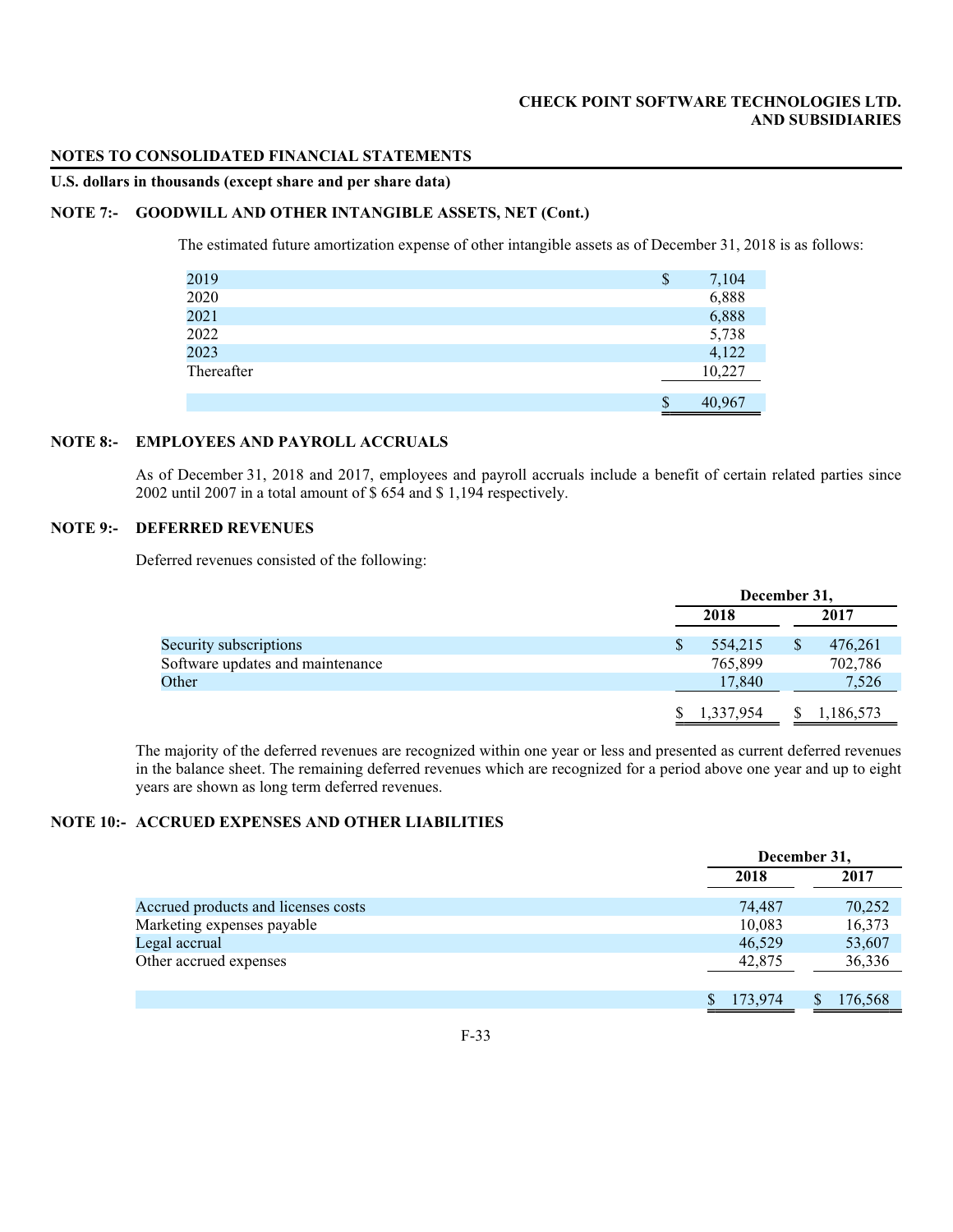### **U.S. dollars in thousands (except share and per share data)**

### **NOTE 11:- COMMITMENTS AND CONTINGENT LIABILITIES**

a. Lease commitments:

Certain facilities of the Company are rented under operating lease agreements, which expire on various dates, the latest of which is in 2027. The Company recognizes rent expense under such arrangements on a straight-line basis.

Aggregate minimum lease commitments under non-cancelable operating leases as of December 31, 2018, were as follows:

| 2019       | S | 7,844          |
|------------|---|----------------|
| 2020       |   | 6,857          |
| 2021       |   | 5,200          |
| 2022       |   | 4,215          |
| 2023       |   | 3,669<br>2,656 |
| Thereafter |   |                |
|            |   | 30,441         |

Rent expenses for the years ended December 31, 2018, 2017 and 2016, were \$ 8,174, \$ 11,098 and \$ 10,097 respectively.

b. Litigations:

The Company operates its business in various countries, and accordingly attempts to utilize an efficient operating model to structure its tax payments based on the laws in the countries in which the Company operates. This can cause disputes between the Company and various tax authorities in different parts of the world.

Further, the Company is the defendant in various lawsuits, including employment-related litigation claims, construction claims and other legal proceedings in the normal course of its business. Litigation and governmental proceedings can be expensive, lengthy and disruptive to normal business operations, and can require extensive management attention and resources, regardless of their merit. While the Company intends to defend the aforementioned matters vigorously, it believes that a loss in excess of its accrued liability with respect to these claims is not probable.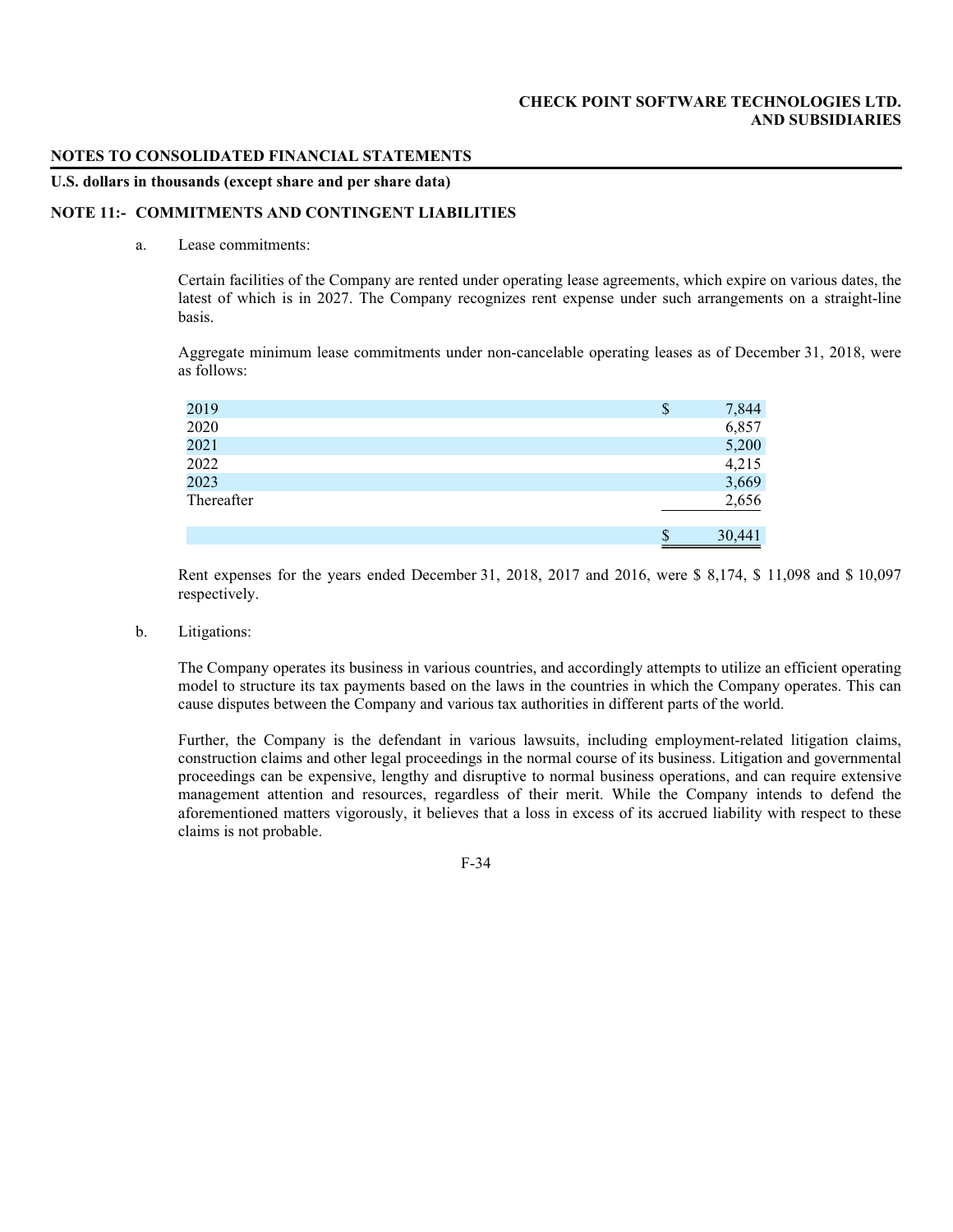### **U.S. dollars in thousands (except share and per share data)**

#### **NOTE 12:- TAXES ON INCOME**

- a. Israeli taxation:
	- 1. Corporate tax:

The Company elected to apply the Preferred Enterprise regime under the Law for the Encouragement of Capital Investment (the "Investment Law") as of 2012 tax year. The election is irrevocable. Under the Preferred Enterprise regime, a preferred income of an Enterprise located in the center of Israel is subject to tax rate of 16%.

Pursuant to Amendment 73 to the Investment Law adopted in 2017, a Company located in the Center of Israel that meets the conditions for "Preferred Technological Enterprises", is subject to tax rate of 12% tax rate. The Company believes it meets those conditions.

Income not eligible for Preferred Enterprise benefits is taxed at a regular rate, as follows: 2018 – 23%,  $2017 - 24\%$  and for  $2016 - 25\%$ .

Prior to 2012, most of the Company's income was exempt from tax or subject to reduced tax rates under the Investment Law. Upon distribution of exempt income, the distributing company will be subject to corporate reduced tax rates ordinarily applicable to such income under the Investment Law.

Reduced income under the Investment Law including the Preferred Enterprise Regime will be freely distributable as dividends, subject to a 15%/20% withholding tax (or lower, under an applicable tax treaty). However, upon the distribution of a dividend from Preferred Income and Technological Preferred Enterprise to an Israeli company, no withholding tax will be remitted.

Pursuant to a temporary tax relief initiated by the Israeli government, a company that elected by November 11, 2013 to pay a reduced corporate tax rate as set forth in the temporary tax relief with respect to undistributed exempt income generated under the Investment Law accumulated by the company until December 31, 2011 ("Trapped Earnings") is entitled to distribute a dividend from such income without being required to pay additional corporate tax with respect to such dividend. A company that has so elected must make certain qualified investments in Israel over five-year period. A company that has elected to apply the temporary tax relief cannot withdraw from its election. The Company has elected to apply the temporary tax relief by the respective date and believes it meets those conditions.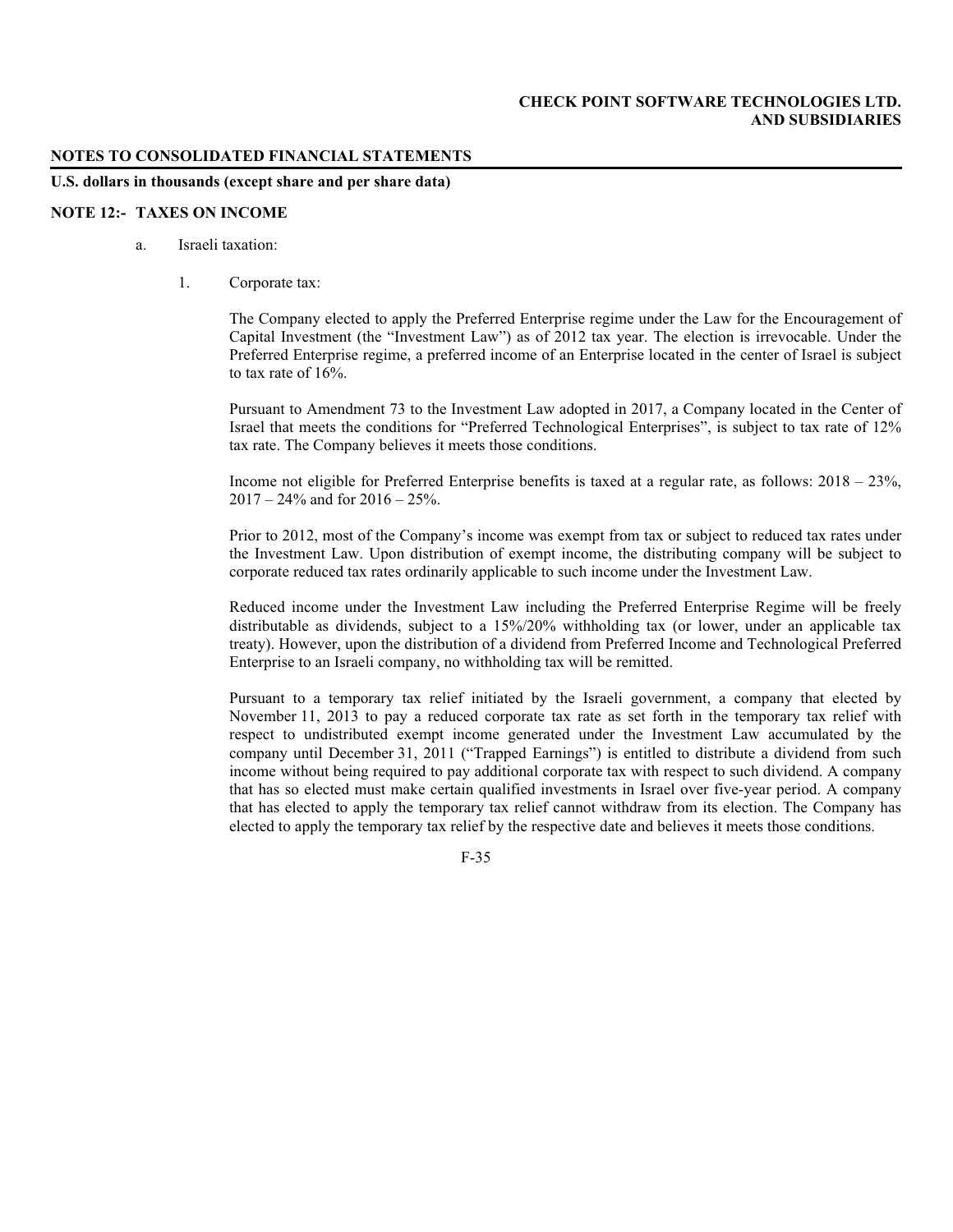### **U.S. dollars in thousands (except share and per share data)**

### **NOTE 12:- TAXES ON INCOME (Cont.)**

The Company's tax assessments through 2015 tax year are considered final.

2. Foreign Exchange Regulations:

Under the Foreign Exchange Regulations, Check Point Ltd. calculates its tax liability in U.S. Dollars according to certain orders. The tax liability, as calculated in U.S. Dollars is translated into New Israeli Shekels according to the exchange rate as of December 31st of each year.

b. Tax Reform in U.S:

On December 22, 2017, the U.S. enacted the Tax Cuts and Jobs Act (the "Act"), which among other provisions, reduced the U.S. corporate tax rate from 35% to 21%, effective January 1, 2018.

At December 31, 2017, the Company re-measured certain of its U.S. deferred tax assets and liabilities, based on the new rates at which they are expected to reverse in the future. The tax expense recorded in 2017 related to the re-measurement of the deferred tax balance was \$41,084.

c. Income taxes of non-Israeli subsidiaries:

Non-Israeli subsidiaries are taxed according to the tax laws in their respective countries of residence.

The Company does not provide deferred tax liabilities when it intends to reinvest earnings of foreign subsidiaries indefinitely or if distributed, no tax liability will be imposed. Undistributed earnings of foreign subsidiaries that are not distributed amounted to \$ 357,298 and unrecognized deferred tax liability related to such earning amounted to \$ 60,811 as of December 31, 2018.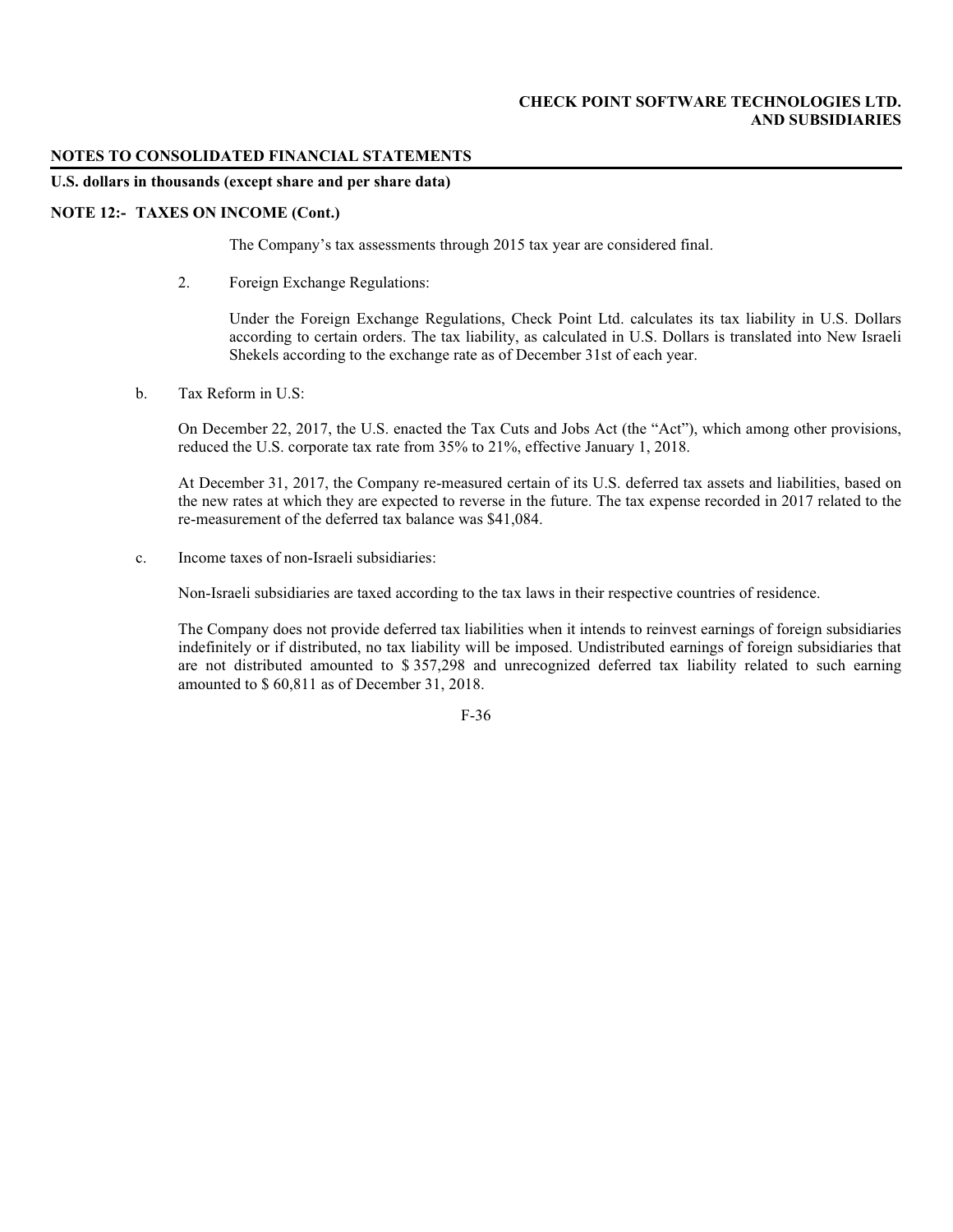#### **U.S. dollars in thousands (except share and per share data)**

#### **NOTE 12:- TAXES ON INCOME (Cont.)**

### d. Deferred tax assets and liabilities:

Deferred taxes reflect the net tax effects of temporary differences between the carrying amounts of assets and liabilities for financial reporting purposes and the amounts used for income tax purposes. As of December 31, 2018 and 2017, the Company's deferred taxes were in respect of the following:

|                                                                | December 31, |           |              |           |
|----------------------------------------------------------------|--------------|-----------|--------------|-----------|
|                                                                |              | 2018      |              | 2017      |
| Carry forward tax losses                                       | <sup>S</sup> | 90,099    | <sup>S</sup> | 106,481   |
| Employee stock based compensation                              |              | 19,275    |              | 25,117    |
| Deferred revenues                                              |              | 22,153    |              | 19,200    |
| Other                                                          |              | 53,243    |              | 53,848    |
|                                                                |              |           |              |           |
| Deferred tax assets before valuation allowance                 |              | 184,770   |              | 204,646   |
| Valuation allowance – mainly in respect to carryforward losses |              | (55,745)  |              | (60, 703) |
|                                                                |              |           |              |           |
| Deferred tax asset                                             |              | 129,025   |              | 143,943   |
| Intangible assets                                              |              | (11, 335) |              | (8, 862)  |
| Undistributed earnings of subsidiary                           |              | (9, 925)  |              | (9, 925)  |
| Other                                                          |              | (4,663)   |              | (274)     |
|                                                                |              |           |              |           |
| Deferred tax liability                                         |              | (25, 923) |              | (19,061)  |
|                                                                |              |           |              |           |
| Deferred tax asset, net                                        |              | 103,102   | S.           | 124,882   |

Through December 31, 2018, the U.S. subsidiaries had a U.S. federal loss carry-forward of approximately \$395,236 expiring beginning 2020, mainly resulting from tax benefits related to employees' stock option exercises that can be carried forward and offset against taxable income. Through December 31, 2018, the U.S. subsidiaries had a U.S. state net loss carry forward of approximately \$96,380, which expire between fiscal 2020 and fiscal 2034, and are subject to limitations on their utilization. Through December 31, 2018, the U.S. subsidiaries had research and development tax credits of approximately \$20,270, which expire between fiscal 2019 and fiscal 2038 and are subject to limitations on their utilization.

#### e. Income before taxes on income is comprised as follows:

|          | Year ended<br>December 31, |              |         |              |         |
|----------|----------------------------|--------------|---------|--------------|---------|
|          | 2018                       | 2017         |         |              | 2016    |
| Domestic | 902,235                    | <sup>S</sup> | 923,744 | $\mathbb{S}$ | 862,554 |
| Foreign  | 76,605                     |              | 47,202  |              | 34,118  |
|          | 978,840                    | S            | 970,946 |              | 896,672 |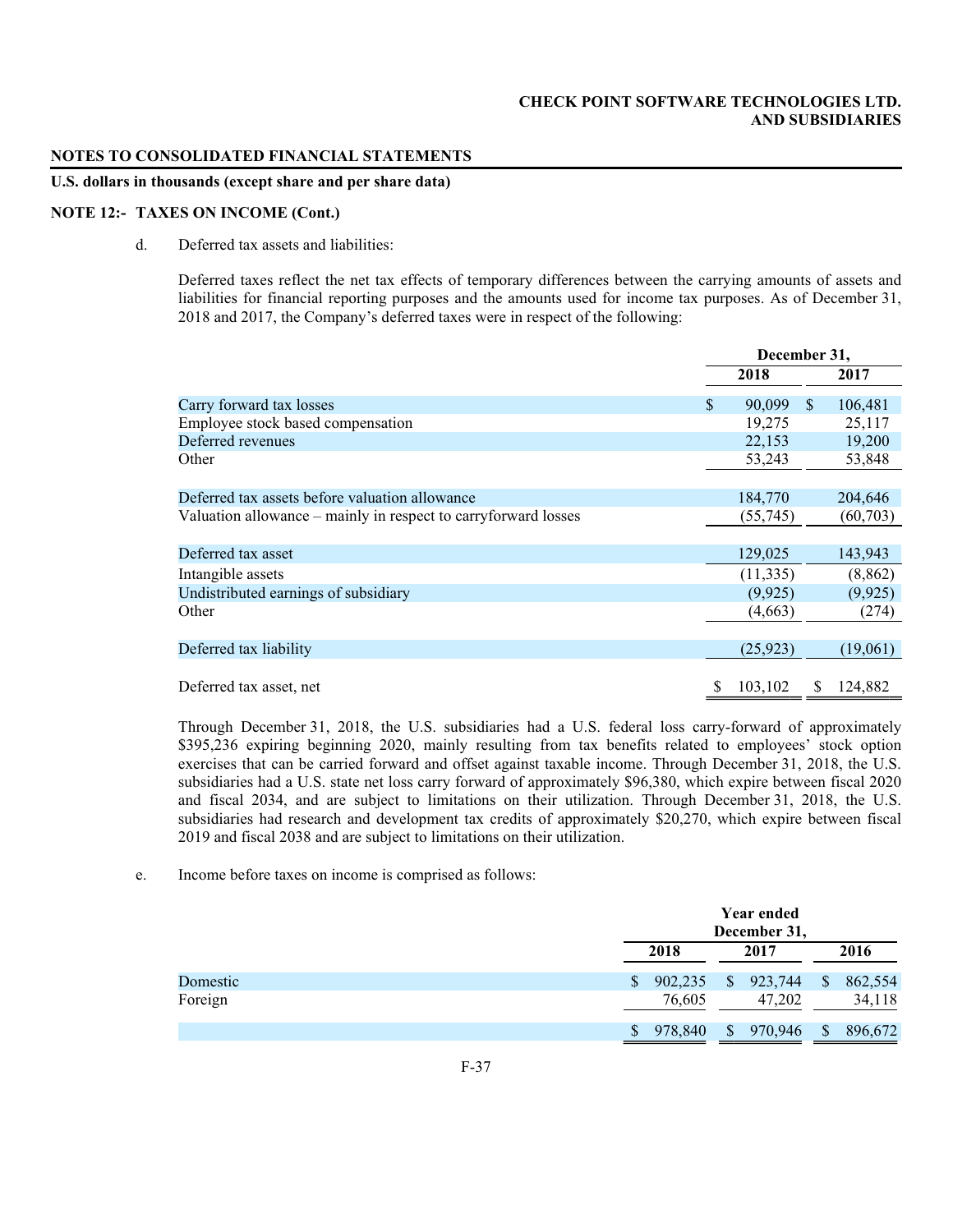## **U.S. dollars in thousands (except share and per share data)**

### **NOTE 12:- TAXES ON INCOME (Cont.)**

f. Taxes on income are comprised of the following:

|                 |                                      | <b>Year ended</b><br>December 31,    |                                      |
|-----------------|--------------------------------------|--------------------------------------|--------------------------------------|
|                 | 2018                                 | 2017                                 | 2016                                 |
| Current         | \$<br>140,800                        | $\mathbb{S}$<br>101,902              | $\boldsymbol{\mathsf{S}}$<br>194,149 |
| Deferred        | 16,735                               | 66,121                               | (22, 324)                            |
|                 | $\boldsymbol{\mathsf{S}}$<br>157,535 | $\boldsymbol{\mathsf{S}}$<br>168,023 | $\boldsymbol{\mathsf{S}}$<br>171,825 |
| Domestic        | \$<br>132,027                        | \$<br>112,615                        | \$<br>166,152                        |
| Foreign         | 25,508                               | 55,408                               | 5,673                                |
|                 | \$<br>157,535                        | \$<br>168,023                        | \$<br>171,825                        |
|                 |                                      | <b>Year ended</b><br>December 31,    |                                      |
|                 | 2018                                 | 2017                                 | 2016                                 |
| Domestic taxes: |                                      |                                      |                                      |
| Current         | $\mathbb{S}$<br>120,876              | \$<br>94,340                         | $\mathbb{S}$<br>175,522              |
| Deferred        | 11,151                               | 18,275                               | (9,370)                              |
|                 | 132,027                              | 112,615                              | 166,152                              |
| Foreign taxes:  |                                      |                                      |                                      |
| Current         | 19,925                               | 7,562                                | 18,627                               |
| Deferred        | 5,583                                | 47,846                               | (12, 954)                            |
|                 | 25,508                               | 55,408                               | 5,673                                |
| Taxes on income | \$<br>157,535                        | \$<br>168,023                        | \$<br>171,825                        |

g. A reconciliation of the beginning and ending amount of unrecognized tax benefits related to uncertain tax positions is as follows:

|                                                                  | December 31, |             |   |            |
|------------------------------------------------------------------|--------------|-------------|---|------------|
|                                                                  |              | 2018        |   | 2017       |
| Beginning balance                                                |              | 342,904     | Φ | 306,677    |
| Increases related to tax positions taken during prior years      |              | 745         |   | 46,520     |
| Decreases related to expiration of statute of limitations        |              | -           |   | (41, 022)  |
| Increases related to tax positions taken during the current year |              | 31,514      |   | 30,729     |
| <b>Ending balance</b>                                            |              | $375,163^*$ |   | $342,904*$ |

\*) As of December 31, 2018 and 2017 unrecognized tax benefit in the amounts of \$18,413 and \$5,451 were presented net from deferred tax asset.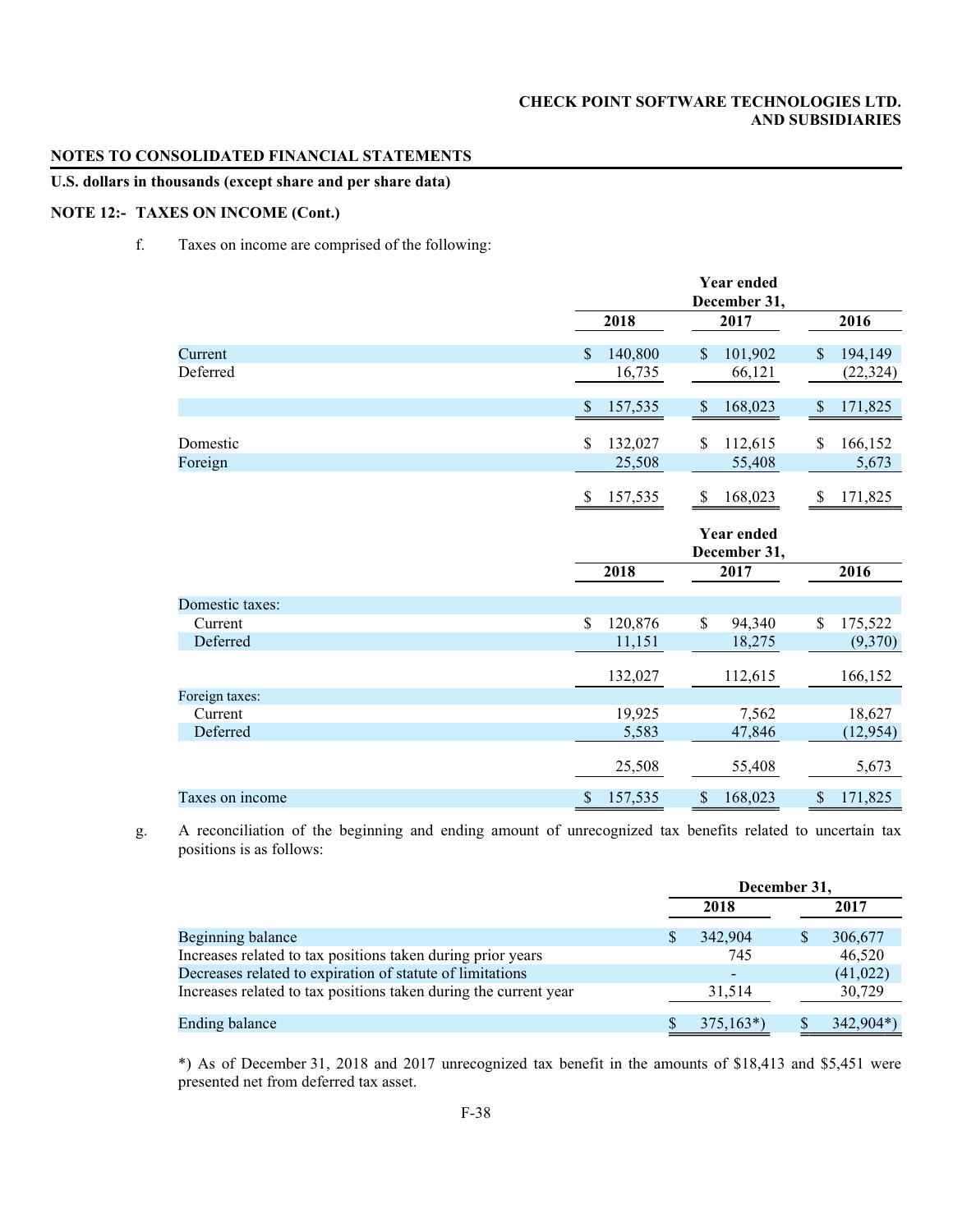## **U.S. dollars in thousands (except share and per share data)**

### **NOTE 12:- TAXES ON INCOME (Cont.)**

Substantially all the balance of unrecognized tax benefits, if recognized, would reduce the Company's annual effective tax rate.

We adjust our unrecognized tax benefit liability and income tax expense in the period in which the uncertain tax position is effectively settled, the statute of limitations expires or when new information is available. There is a reasonable possibility that \$ 56,702 out of our unrecognized tax benefit liability will be adjusted within 12 months due to the expiration of a statute of limitations.

During the years ended December 31, 2018, 2017 and 2016, the Company recorded \$ 5,547, \$ 4,168 and \$ 6,025, respectively for interest expense related to uncertain tax positions. As of December 31, 2018 and 2017, the Company had accrued interest liability related to uncertain tax positions in the amounts of \$ 30,766 and \$ 25,219, respectively, which is included within income tax accrual on the balance sheets. The Company did not accrue penalties during the years ended December 31, 2018 and 2017.

The Company's U.S. subsidiaries file federal and state income tax returns in the U.S. All of the U.S subsidiaries' tax years are subject to examination by the U.S. federal and most U.S. state tax authorities due to their carryforward tax losses and overall credit carry-forward position, except for Check Point Software Technologies Inc. that the assessment statue period for tax years 2005 through 2014 have expired.

The Company believes that it has adequately provided for any reasonably foreseeable outcomes related to tax audits and settlement. The final tax outcome of its tax audits could be different from that which is reflected in the Company's income tax provisions and accruals. Such differences could have a material effect on the Company's income tax provision and net income in the period in which such determination is made.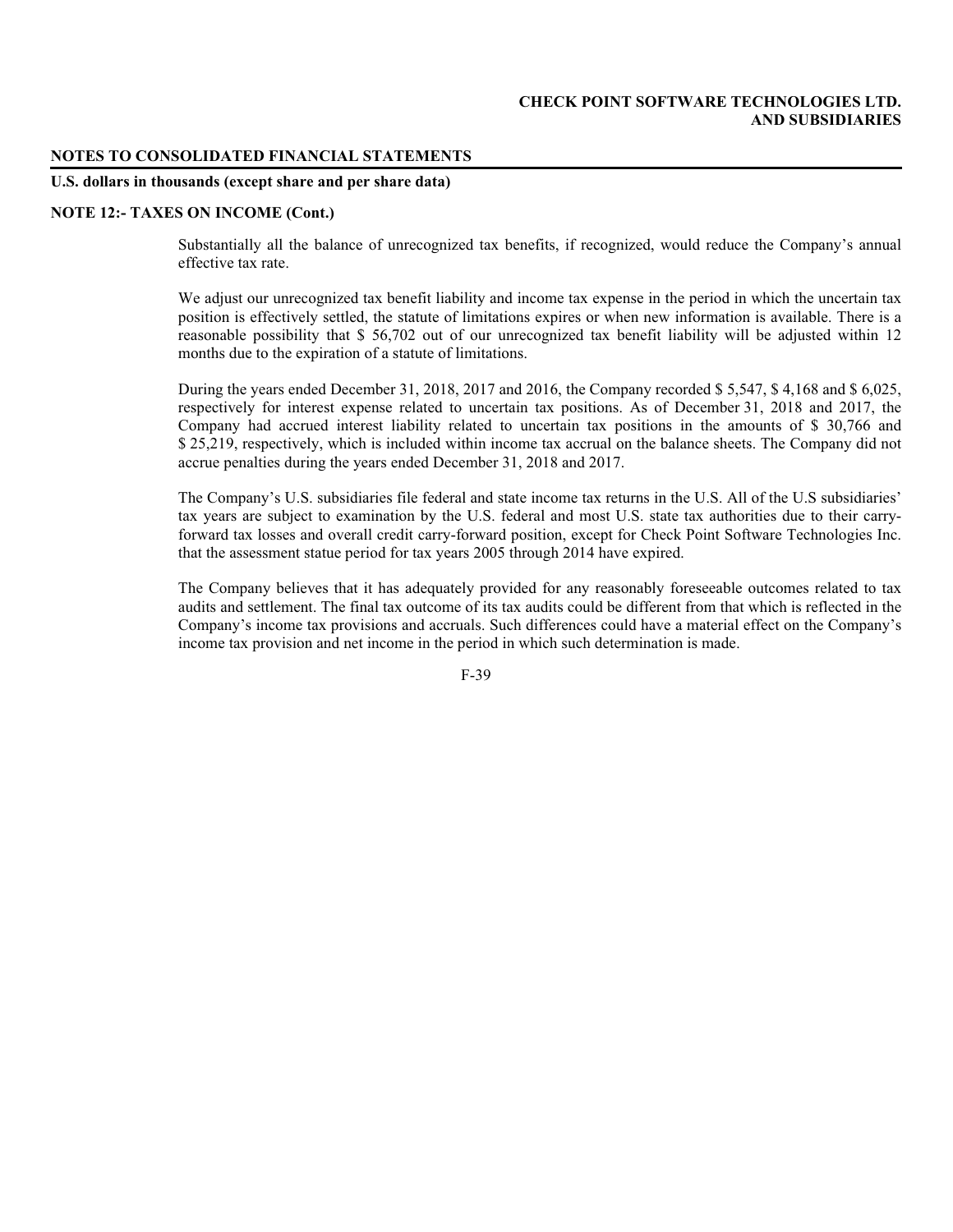## **U.S. dollars in thousands (except share and per share data)**

## **NOTE 12:- TAXES ON INCOME (Cont.)**

h. Reconciliation of the theoretical tax expenses:

Reconciliation between the theoretical tax expenses, assuming all income is taxed at the statutory rate in Israel and the actual income tax as reported in the statements of income is as follows:

|                                                                                                                                            | Year ended December 31, |         |    |          |              |         |
|--------------------------------------------------------------------------------------------------------------------------------------------|-------------------------|---------|----|----------|--------------|---------|
|                                                                                                                                            |                         | 2018    |    | 2017     |              | 2016    |
| Income before taxes as reported in the statements of income                                                                                | $\mathbb{S}$            | 978,839 | \$ | 970,946  | <sup>S</sup> | 896,672 |
| Statutory tax rate in Israel                                                                                                               |                         | 23%     |    | 24%      |              | 25%     |
| Decrease in taxes resulting from:                                                                                                          |                         |         |    |          |              |         |
| Effect of "Preferred Enterprise" status *)                                                                                                 |                         | (9%)    |    | $(11\%)$ |              | (5%)    |
| Decrease in US deferred tax due to US tax rate change                                                                                      |                         |         |    | $4\%$    |              |         |
| Others, net                                                                                                                                |                         | $2\%$   |    |          |              | (1%)    |
| Effective tax rate                                                                                                                         |                         | 16%     |    | 17%      |              | 19%     |
| $^*)$<br>Basic earnings per share amounts of the benefit<br>resulting from the "Technological preferred or<br>Preferred Enterprise" status |                         | 0.57    | \$ | 0.68     | S.           | 0.26    |
| Diluted earnings per share amounts of the benefit<br>resulting from the "Technological preferred or<br>Preferred Enterprise" status        | S                       | 0.56    | \$ | 0.66     | S            | 0.26    |

## **NOTE 13:- SHAREHOLDERS' EQUITY**

a. General:

Ordinary shares confer upon their holders the right to receive notice to participate and vote in general meetings of the Company, and the right to receive dividends if declared.

Dividends declared on ordinary shares will be paid in New Israeli Shekels. Dividends paid to shareholders outside Israel will be converted into U.S. dollars, on the basis of the exchange rate prevailing at the date of payment.

b. Share repurchase:

On July 25, 2018, the Company announced an extension and increase to its share repurchase plan. Under the updated plan, the Company may repurchase up to an additional \$ 2,000,000 with purchases of up to \$ 325,000 a quarter.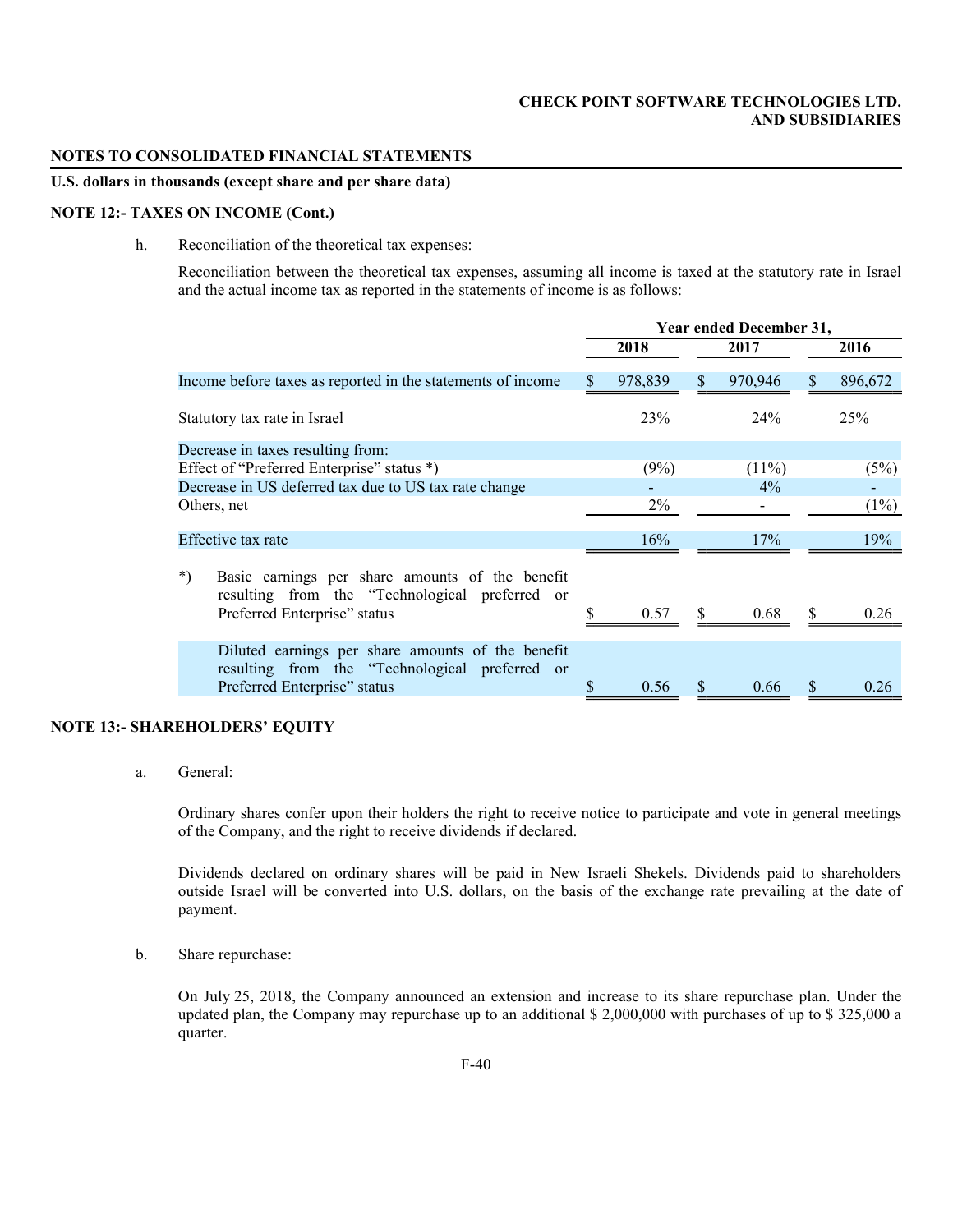## **U.S. dollars in thousands (except share and per share data)**

## **NOTE 13:- SHAREHOLDERS' EQUITY (Cont.)**

As of December 31, 2018, the Company repurchased ordinary shares for an aggregate amount of \$ 7,909,889. During 2018, 2017 and 2016 the Company repurchased 10,341,000, 9,535,992, and 12,298,434 shares for an aggregate amount of \$ 1,103,865, \$ 995,322 and \$ 987,897, respectively.

c. Stock Options, RSU's and PSU's:

In 2005, the Company adopted two new equity incentive plans, which were subsequently amended in January 2014 and in July 2018: the 2005 United States Equity Incentive Plan and the 2005 Israel Equity Incentive Plan together are referred to as the Equity Incentive Plans.

Under the Equity Incentive Plans, the Company may grant options to employees, officers and directors at an exercise price equal to at least the fair market value of the ordinary shares at the date of grant and are granted for periods not to exceed seven years. The Company grants under the Equity Incentive Plans options, Restricted Stock Units ("RSUs") and Performance RSUs ("PSUs") and can also grant a variety of other equity incentives. Options granted under the Equity Incentive Plans generally vest over a period of four years of employment. Options, RSUs and PSUs that are cancelled or forfeited before expiration become available for future grants. The number of PSUs granted to sales employees is equal to the amount of compensation earned (based on the employee's level) divided by the fair value of the ordinary share at the grant date. RSUs and PSUs vest over a four year period of employment from the grant date. PSUs are subject to certain performance criteria; accordingly, compensation expense is recognized for such awards when it becomes probable that the related performance condition will be satisfied.

Under the Equity Incentive Plans, the Company's non-employee directors receive an automatic annual option grant. Following the amendments to the Equity Incentive Plans in July 2018, commencing December 31, 2018, on December 31st of each year, the number of Reserved and Authorized Shares (as defined below) under both Equity Incentive Plans together shall be automatically reset on such date to equal 10% of the sum of (i) the number of ordinary shares issued and outstanding on such date and (ii) the number of ordinary shares reserved and authorized under the Equity Incentive Plans for outstanding awards granted under the Equity Incentive Plans as of such date (provided, however, that in no event shall the number of Reserved and Authorized Shares be less than the number of ordinary shares reserved and authorized under the Equity Incentive Plans for outstanding awards granted under the Equity Incentive Plans as of such date).

The number of "Reserved and Authorized Shares" under the Equity Plans shall equal the sum of (i) the number of ordinary shares reserved and authorized under the Equity Incentive Plans for outstanding options, RSUs, PSUs and other awards granted under the Equity Incentive Plans as of such date, and (ii) the number of ordinary shares reserved, authorized and available for issuance under the Equity Incentive Plans on such date.

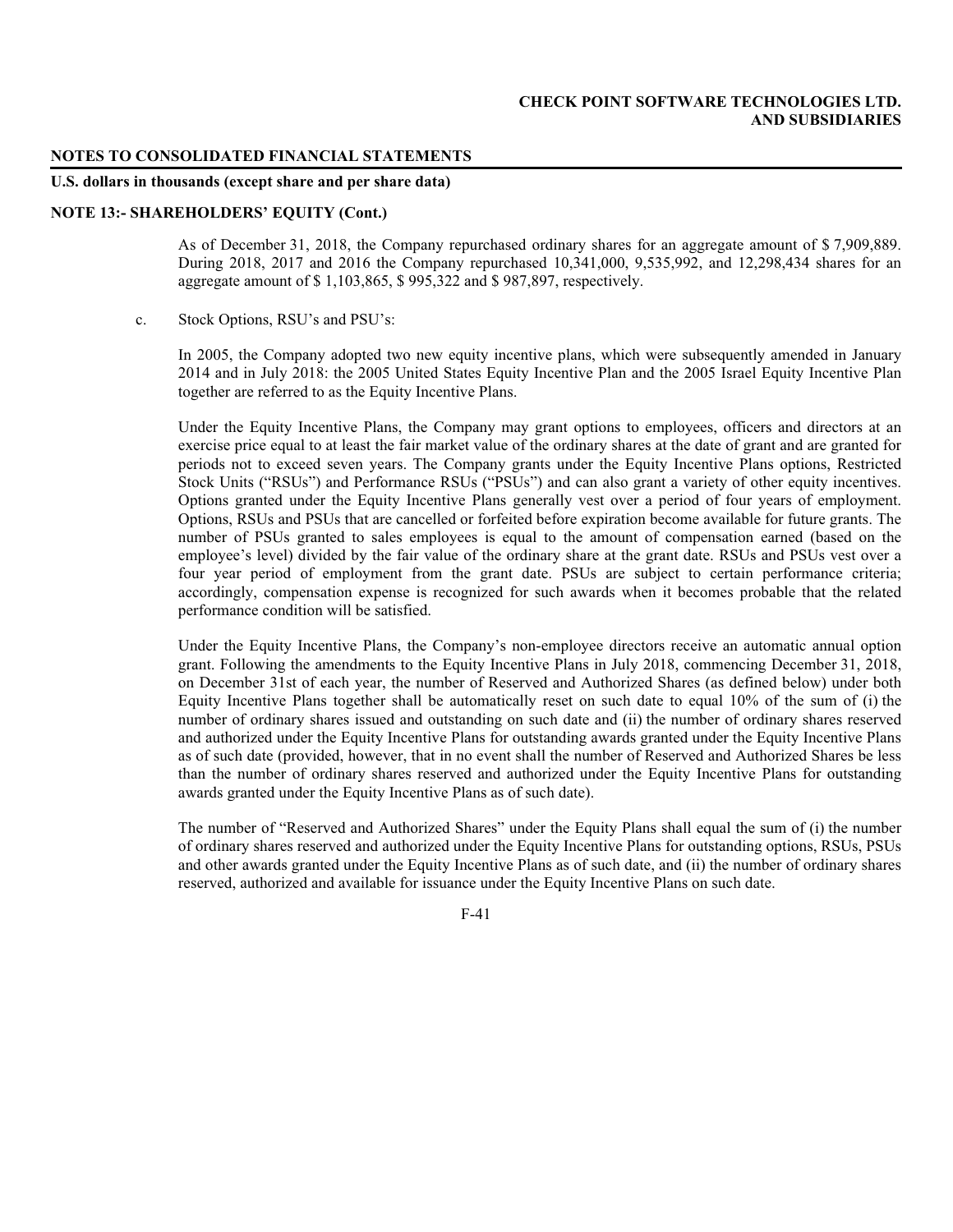## **U.S. dollars in thousands (except share and per share data)**

## **NOTE 13:- SHAREHOLDERS' EQUITY (Cont.)**

As of December 31, 2018, the number of Reserved and Authorized Shares under the Equity Incentive Plans is as detailed below:

|                                                                   | 2018                   |
|-------------------------------------------------------------------|------------------------|
|                                                                   | Number in<br>thousands |
| <b>Stock Options outstanding</b>                                  | 8,542                  |
| RSU outstanding                                                   | 1,293                  |
| <b>PSU</b> outstanding                                            | 85                     |
| Ordinary shares available for issuance under the Equity Incentive |                        |
| Plans                                                             | 6,610                  |
| Total Reserved and Authorized Shares as of December 31, 2018      | 16,530                 |

A summary of the Company's stock option activity and related information is as follows:

|                                  | <b>Options</b> in<br>thousands | Weighted<br>average<br>exercise<br>price | Aggregate<br>intrinsic<br>value |
|----------------------------------|--------------------------------|------------------------------------------|---------------------------------|
|                                  |                                | 2018                                     |                                 |
| Outstanding at beginning of year | 13,142                         | \$75.97                                  | \$381,022                       |
| Granted                          | 2,048                          | \$109.26                                 |                                 |
| Exercised                        | (6,041)                        | \$59.16                                  |                                 |
| Forfeited                        | (607)                          | \$84.15                                  |                                 |
| Outstanding at December 31, 2018 | 8,542                          | \$95.26                                  | 101,203                         |
| Exercisable at December 31, 2018 | 4,007                          | \$87.37                                  | 70,507                          |

The weighted average fair values at grant date of options granted for the years ended December 31, 2018, 2017 and 2016; with an exercise price equal to the market value at the date of grant were \$ 30.14, \$ 25.00 and \$ 17.14, respectively.

The total intrinsic value of options exercised during the years 2018, 2017 and 2016 was \$297,477, \$ 95,707 and \$ 112,989, respectively.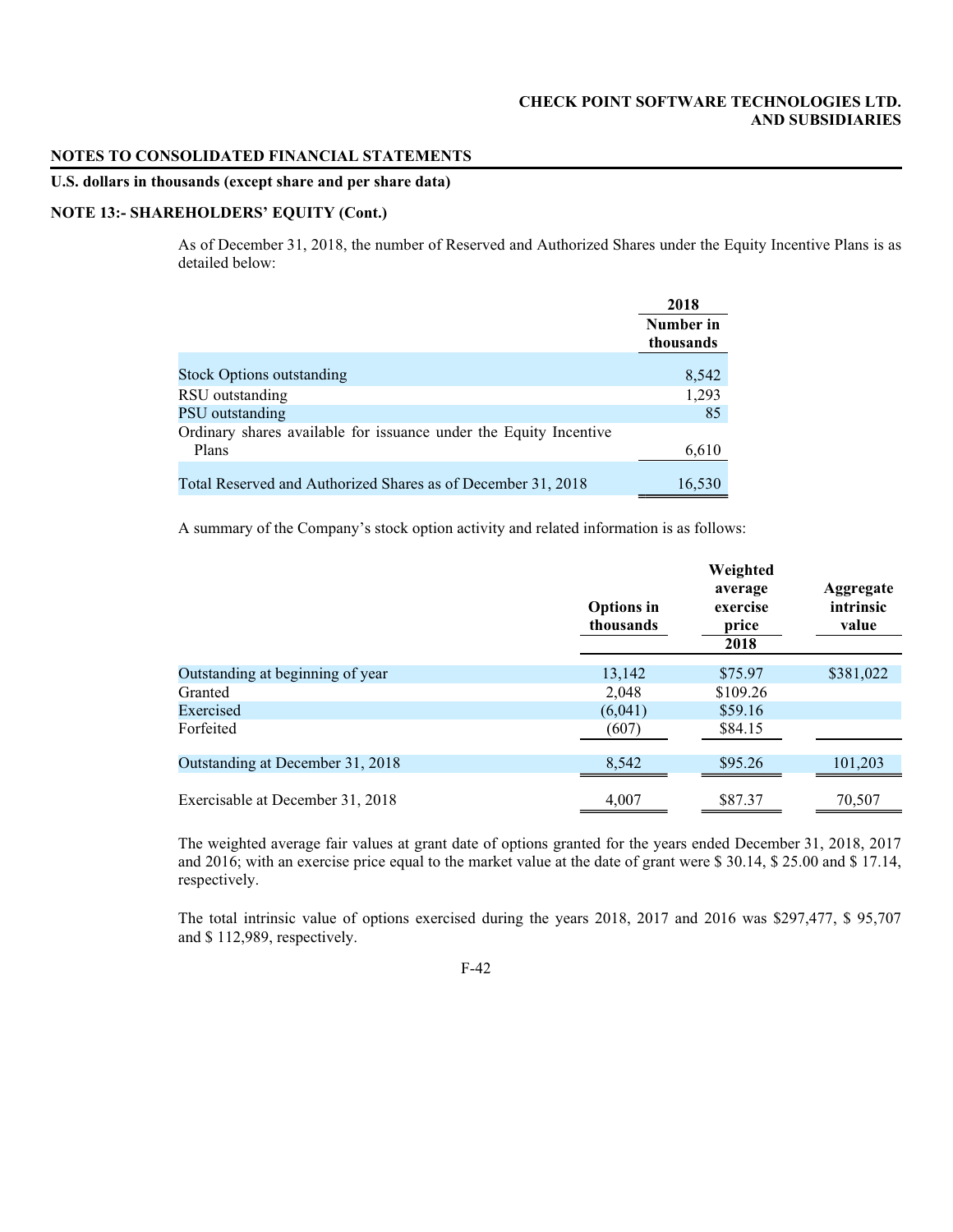## **U.S. dollars in thousands (except share and per share data)**

## **NOTE 13:- SHAREHOLDERS' EQUITY (Cont.)**

A summary of the Company's RSUs activity is as follows:

|                               | <b>Year ended</b><br>December 31, |
|-------------------------------|-----------------------------------|
|                               | 2018                              |
|                               | <b>Number in thousands</b>        |
|                               |                                   |
| Unvested at beginning of year | 893                               |
| Granted                       | 932                               |
| Vested                        | (318)                             |
| Forfeited                     | (214)                             |
|                               |                                   |
| Unvested the end of the year  | 1,293                             |

The weighted average fair values at grant date of RSUs granted for the years ended December 31, 2018, 2017 and 2016 were \$101.2, \$ 103.5 and \$ 80.73, respectively.

The total fair value of shares vested during the years 2018, 2017 and 2016 was \$32,279, \$35,824 and \$ 22,772, respectively.

A summary of the Company's PSUs activity is as follows:

|                               | <b>Year ended</b><br>December 31, |
|-------------------------------|-----------------------------------|
|                               | 2018                              |
|                               | <b>Number in thousands</b>        |
|                               |                                   |
| Unvested at beginning of year | 175                               |
| Vested                        | (65)                              |
| Forfeited                     | (25)                              |
|                               |                                   |
| Unvested the end of the year  | 85                                |

The weighted average fair values at grant date of PSUs granted for the year ended December 31, 2018, 2017 and 2016 were \$ 0, \$ 104.38 and \$ 82.01, respectively.

The total fair value of shares vested during 2018 was \$ 6,354, during 2017 was \$ 6,241, and during 2016 was \$ 3,056.

As of December 31, 2018, the Company had approximately \$ 189,964 of unrecognized compensation expense related to non-vested stock options and non-vested RSU's and PSU's, expected to be recognized over a weighted average period of 1.96 years.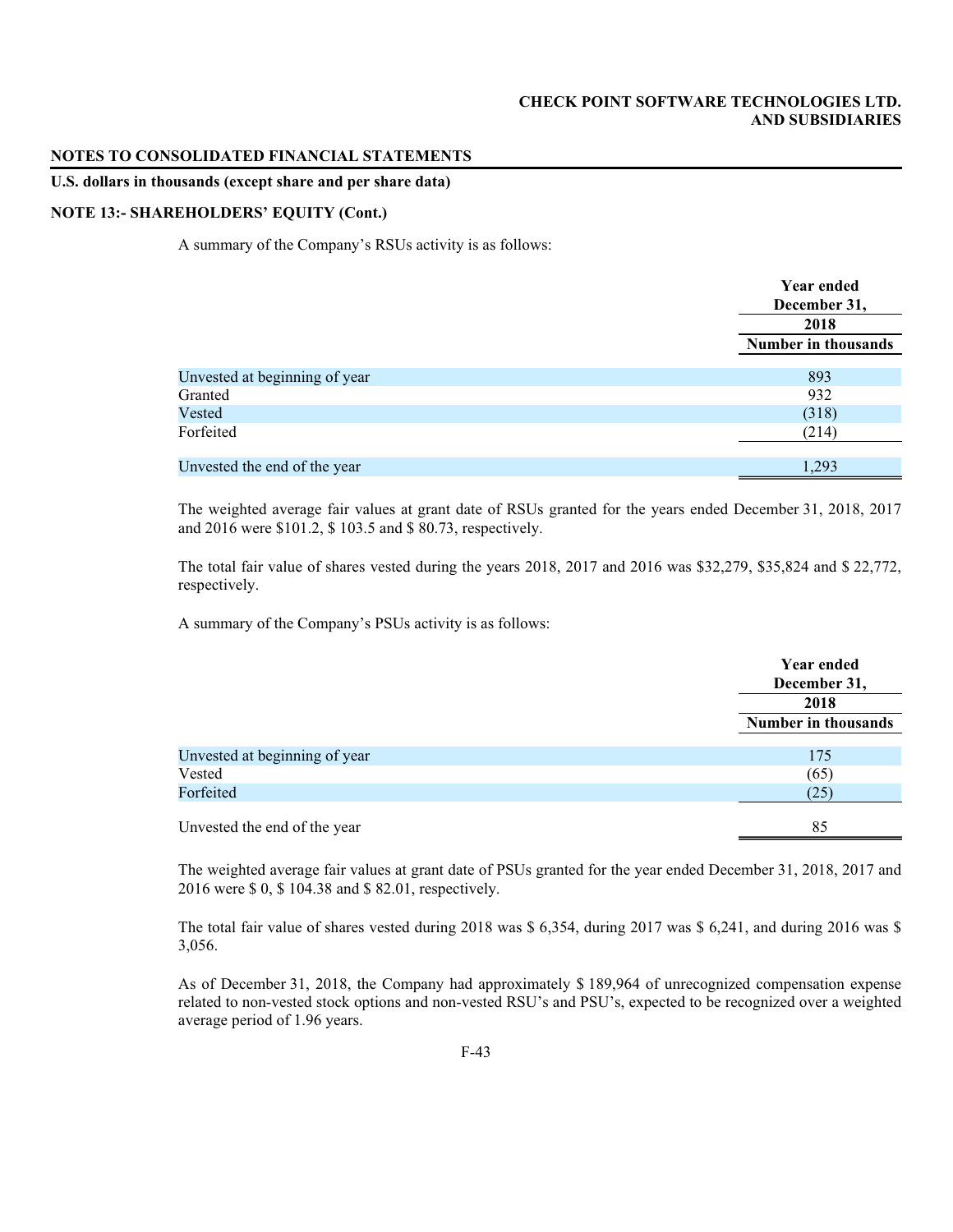## **U.S. dollars in thousands (except share and per share data)**

### **NOTE 13:- SHAREHOLDERS' EQUITY (Cont.)**

d. Employee Stock Purchase Plan ("ESPP"):

In 1996, the Company adopted an ESPP, which was subsequently amended in 2015. According to the amendments, commencing the purchase period that begins February 1, 2017, 500,000 ordinary shares are authorized for issuance under the US ESPP and 1,000,000 ordinary shares are authorized for issuance under the rest of the world (ROW) ESPP. As of December 31, 2018, 828,441 ordinary shares had been issued under the amended ESPP plan.

Eligible employees may use up to 15% of their salaries to purchase ordinary shares but no more than 1,250 shares per participant on any purchase date. The ESPP is implemented through an offering every six months. The price of an ordinary share purchased under the ESPP is equal to 85% of the lower of the fair market value of the ordinary share on the subscription date of each offering period or on the purchase date.

During 2018, 2017 and 2016, employees purchased 308,920, 346,241 and 311,257 ordinary shares at average prices of \$ 87.584, \$ 73.47 and \$ 66.08 per share, respectively.

In accordance with ASC No. 718, the ESPP is compensatory and as such results in recognition of compensation cost. For the years ended December 31, 2018, 2017 and 2016, the Company recognized \$ 6,654, \$ 6,656 and \$ 5,432, respectively, of compensation expense in connection with the ESPP.

e. Stock-Based Compensation

Stock-based compensation expense related to stock options, RSUs and PSUs is included in the consolidated statements of operations as follows (in thousands):

|                            |             |   | <b>Year ended</b><br>December 31, |   |        |
|----------------------------|-------------|---|-----------------------------------|---|--------|
|                            | 2018        |   | 2017                              |   | 2016   |
| Cost of revenues           | \$<br>3,545 | S | 2,741                             | S | 2,153  |
| Research and development   | 17,644      |   | 16,233                            |   | 12,718 |
| Selling and marketing      | 20,800      |   | 18,278                            |   | 19,168 |
| General and administrative | 47,337      |   | 50,207                            |   | 48,693 |
|                            |             |   |                                   |   |        |
|                            | 89,326      |   | 87,459                            |   | 82,732 |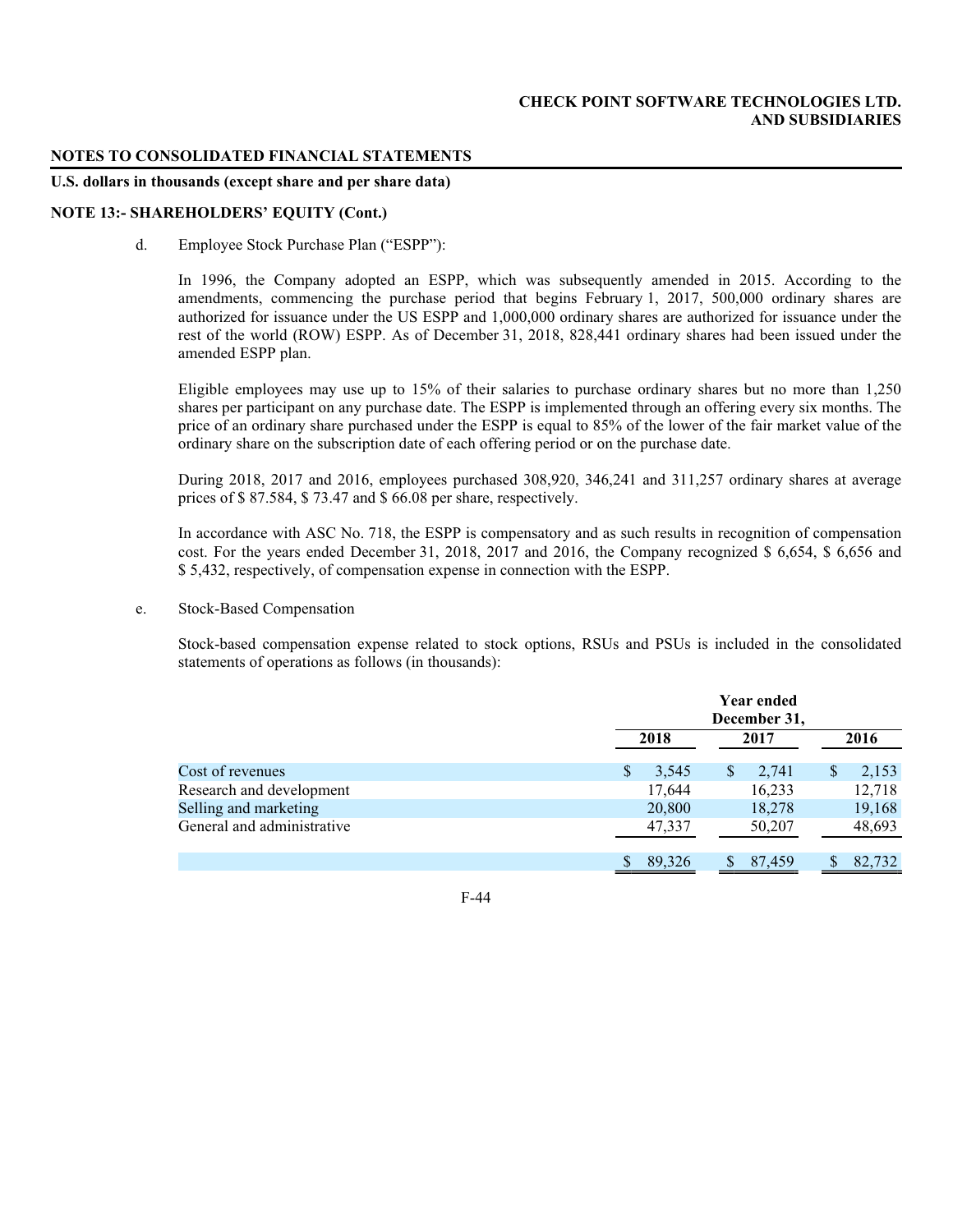## **U.S. dollars in thousands (except share and per share data)**

## **NOTE 14:- EARNINGS PER SHARE**

The following table sets forth the computation of basic and diluted earnings per share:

|                                                                              | Year ended December 31. |                       |           |
|------------------------------------------------------------------------------|-------------------------|-----------------------|-----------|
|                                                                              | 2018                    | 2017                  | 2016      |
| Net income                                                                   | \$821,305               | \$802,923             | \$724,847 |
| Weighted average ordinary shares outstanding (in thousands)                  | 156,632                 | 162,720               | 170,155   |
| Dilutive effect:                                                             |                         |                       |           |
| Employee stock options, RSUs and PSUs (in thousands)                         | 2,815                   | 3,942                 | 3,141     |
| average ordinary<br>Diluted weighted<br>shares outstanding (in<br>thousands) | 159,447                 | 166,662               | 173,296   |
| Basic earnings per ordinary share                                            | 5.24                    | 4.93                  | 4.26      |
| Diluted earnings per ordinary share                                          | \$.<br>5.15             | 4.82<br><sup>\$</sup> | 4.18<br>S |

## **NOTE 15:- GEOGRAPHIC INFORMATION AND SELECTED STATEMENTS OF INCOME DATA**

a. Summary information about geographical areas:

The Company operates in one reportable segment (see Note 1 for a brief description of the Company's business). The total revenues are attributed to geographic areas based on the location of the Company's channel partners which are considered as end customers, as well as direct customers of the Company.

The following table presents total revenues for the years ended December 31, 2018, 2017 and 2016, and property and equipment, net as of December 31, 2018 and 2017, by geographic area:

1. Revenues based on the channel partners' location:

|                                      | <b>Year ended</b><br>December 31, |             |  |           |          |             |
|--------------------------------------|-----------------------------------|-------------|--|-----------|----------|-------------|
|                                      |                                   | 2018        |  | 2017      |          | 2016        |
| Americas, principally U.S.           | S                                 | 892,426     |  | 871,297   | <b>S</b> | 847,458     |
| Europe                               |                                   | 717,205     |  | 674,987   |          | 627,524     |
| Asia-Pacific, Middle-East and Africa |                                   | 306,844     |  | 308,374   |          | 266,319     |
|                                      |                                   | \$1,916,475 |  | 1,854,658 |          | \$1,741,301 |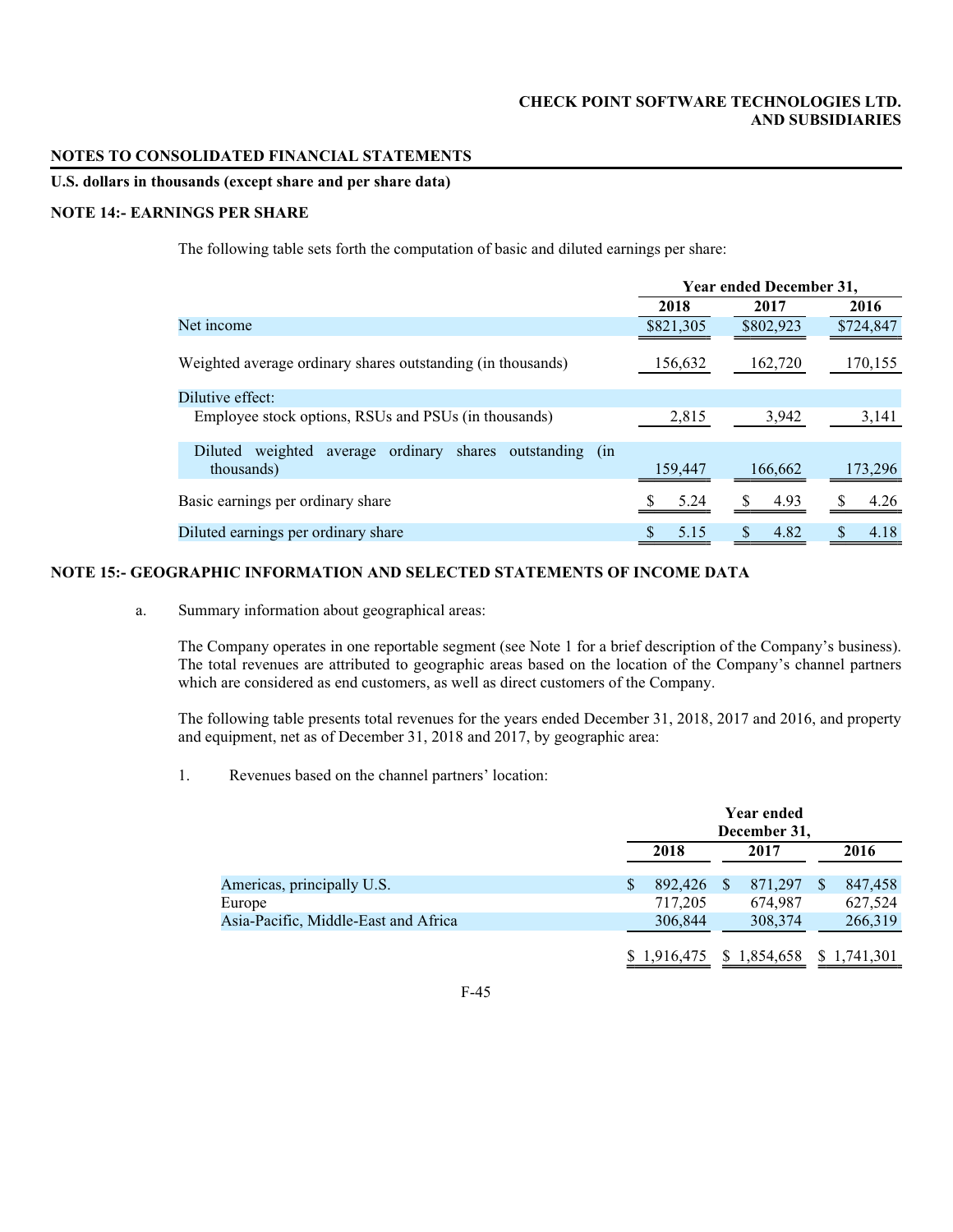## **U.S. dollars in thousands (except share and per share data)**

## **NOTE 15:- GEOGRAPHIC INFORMATION AND SELECTED STATEMENTS OF INCOME DATA (Cont.)**

2. Property and equipment, net:

|                   | December 31, |              |        |  |
|-------------------|--------------|--------------|--------|--|
|                   | 2018         |              | 2017   |  |
| Israel            | \$<br>71,641 | <sup>S</sup> | 71,655 |  |
| U.S.              | 3,463        |              | 2,782  |  |
| Rest of the world | 3,410        |              | 3,330  |  |
|                   | 78,514       |              | 77,767 |  |

## b. Summary information about product lines:

The Company's products can be classified by three main product lines. The following table presents total revenues for the years ended December 31, 2018, 2017 and 2016 by product lines:

|                                  |               | <b>Year ended</b><br>December 31, |               |  |  |
|----------------------------------|---------------|-----------------------------------|---------------|--|--|
|                                  | 2018          | 2017                              | 2016          |  |  |
| Product and licenses:            |               |                                   |               |  |  |
| Network security Gateways        | S.<br>468,509 | \$<br>506,057                     | \$<br>516,254 |  |  |
| Other $*)$                       | 57,048        | 52,969                            | 56,710        |  |  |
|                                  | 525,557       | 559,026                           | 572,964       |  |  |
| Security subscriptions           | 542,323       | 480,352                           | 389,885       |  |  |
| Software updates and maintenance | 848,595       | 815,280                           | 778,452       |  |  |
| Total revenues                   | \$1,916,475   | \$1,854,658                       | \$1,741,301   |  |  |

\*) Comprised of Endpoint security, Mobile security and Security management products, each comprising of less than 10% of products and licenses revenues.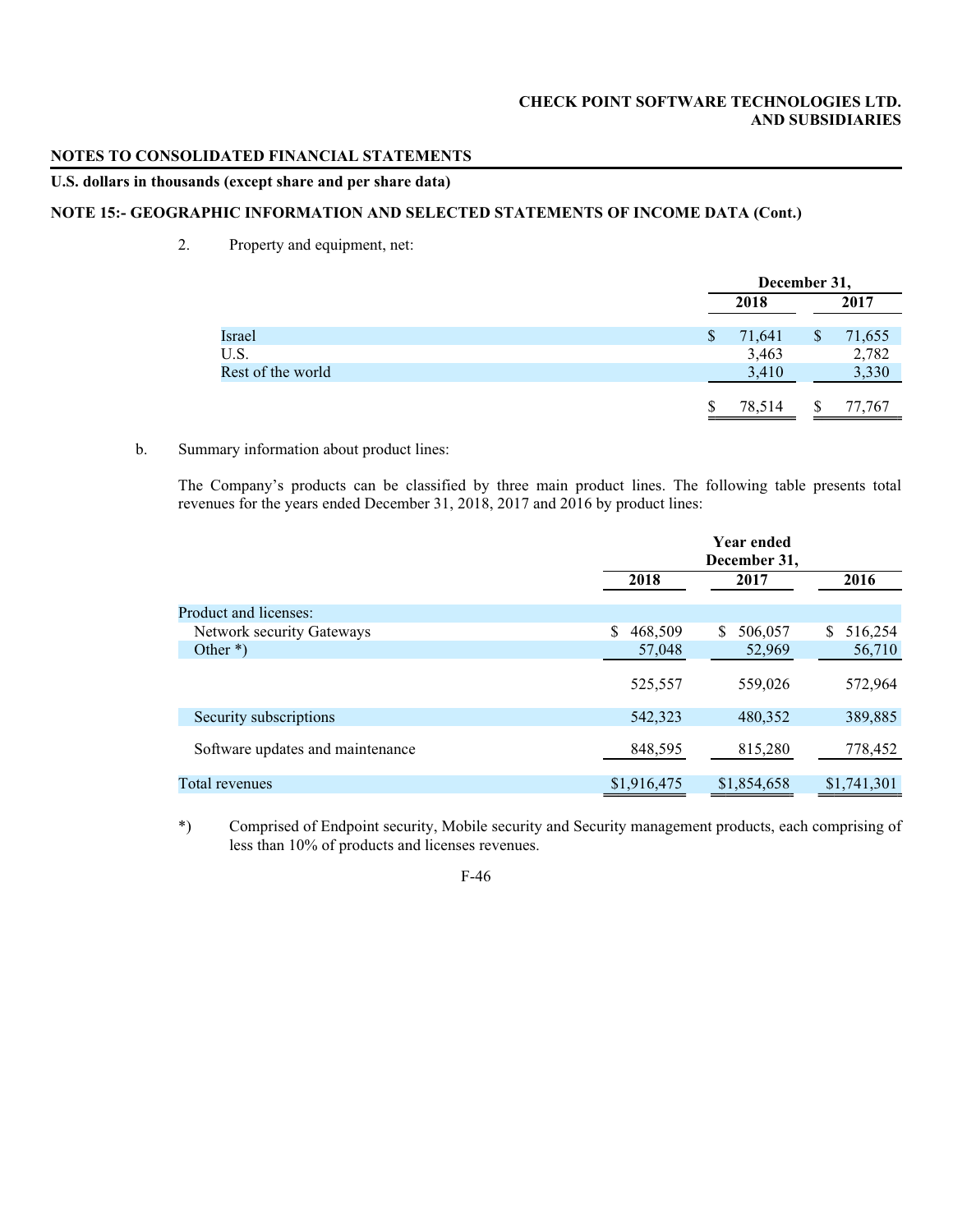## **U.S. dollars in thousands (except share and per share data)**

# **NOTE 15:- GEOGRAPHIC INFORMATION AND SELECTED STATEMENTS OF INCOME DATA (Cont.)**

c. Financial income, net:

|                                                             |              | <b>Year ended</b><br>December 31, |              |
|-------------------------------------------------------------|--------------|-----------------------------------|--------------|
|                                                             | 2018         | 2017                              | 2016         |
| Financial income:                                           |              |                                   |              |
| Interest income                                             | \$<br>88,475 | 74,900<br>S.                      | \$<br>69,425 |
| Realized gain on sale of marketable securities, net         |              |                                   | 2,993        |
|                                                             | 88,475       | 74,900                            | 72,418       |
| Financial expense:                                          |              |                                   |              |
| Amortization of marketable securities premium and accretion |              |                                   |              |
| of discount, net                                            | 13,560       | 20,012                            | 23,388       |
| Realized loss on sale of marketable securities, net         | 1,803        | 176                               |              |
| Foreign currency re-measurement loss                        | 5,719        | 5,555                             | 2,658        |
| Others                                                      | 2,327        | 2,128                             | 1,970        |
|                                                             | 23,409       | 27,871                            | 28,016       |
|                                                             | 65,066       | 47,029                            | 44,402       |

F-47

— — — — —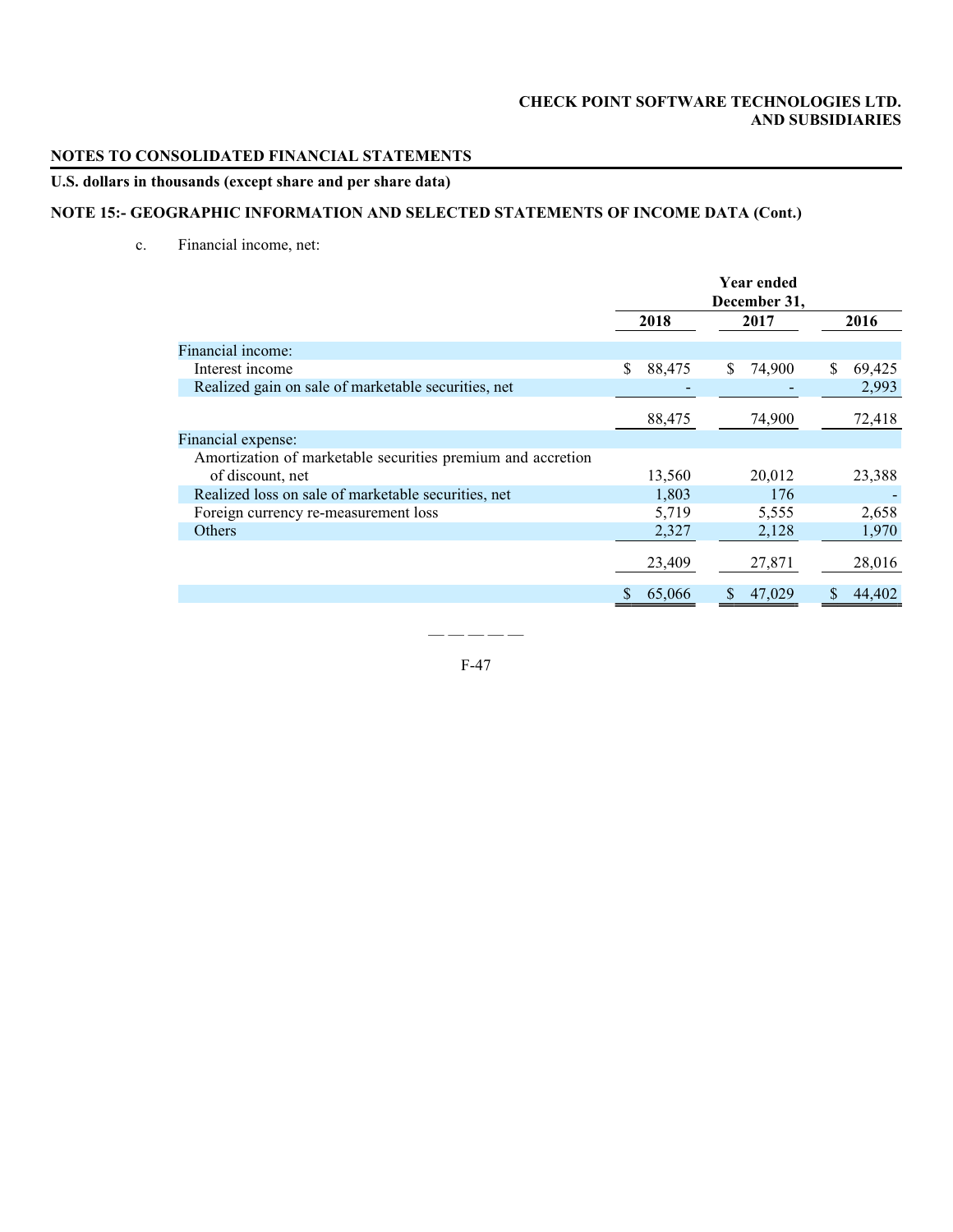## **SIGNATURES**

The registrant hereby certifies that it meets all of the requirements for filing on Form 20-F and that it has duly caused and authorized the undersigned to sign this annual report on its behalf.

## **CHECK POINT SOFTWARE TECHNOLOGIES LTD.**

By: /s/ Gil Shwed

Gil Shwed Chief Executive Officer

By: /s/ Tal Payne

Tal Payne Chief Financial Officer

Date: April 23, 2019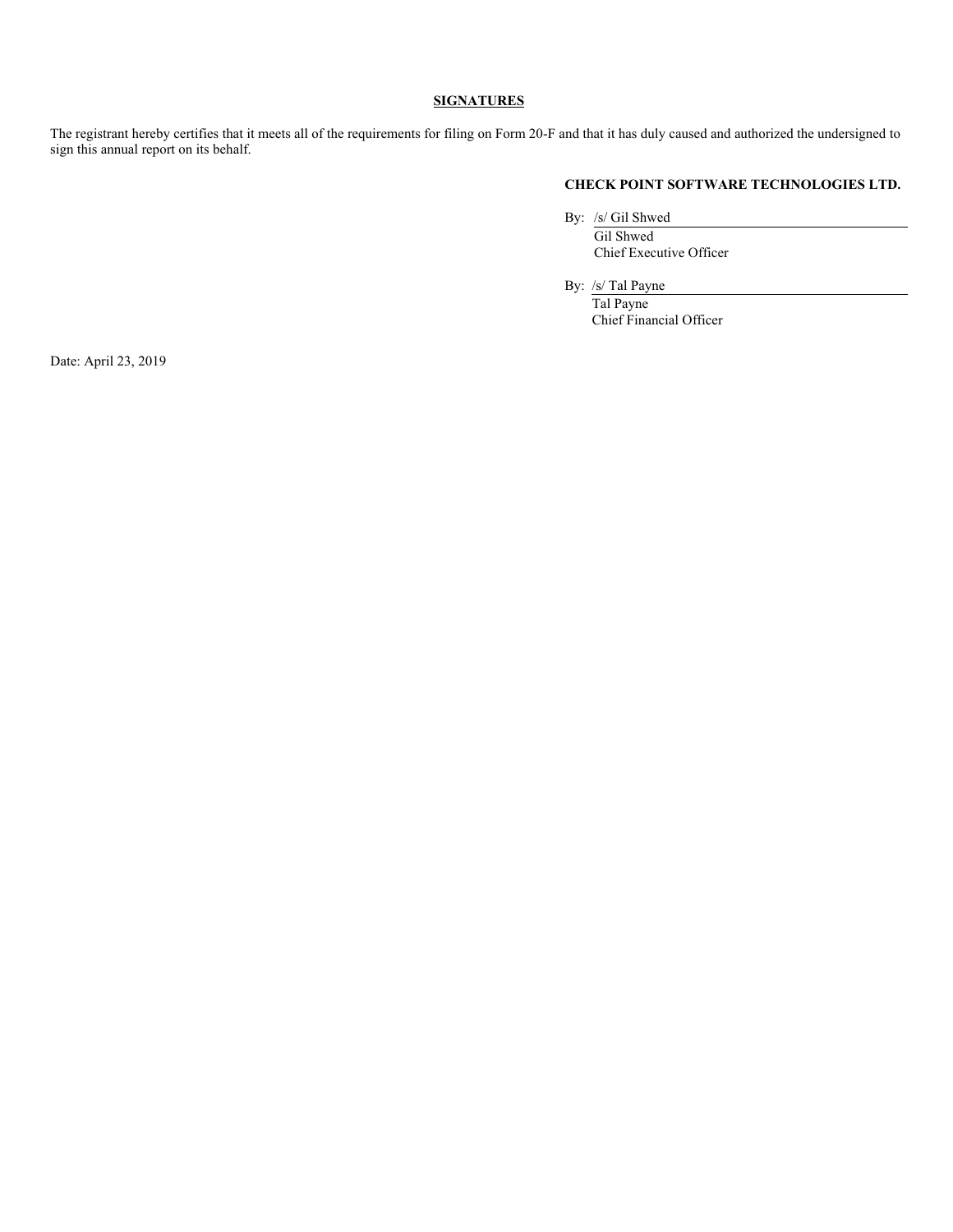## **Amendment No. 2 to Check Point Software Technologies Ltd. 2005 Israel Equity Incentive Plan, dated July 18, 2018**

Effective as of July 18, 2018, the Check Point Software Technologies Ltd. 2005 Israel Equity Incentive Plan, as amended (the "*Plan*"), is hereby amended as follows (the "*Amendment*"):

1. Section 3(a) of the Plan shall be deleted in its entirety and replaced with the following:

*"Subject to the provisions of Section 21 of the Plan, the maximum aggregate number of Shares which may be issued under the Plan and the Company's 2005 U.S. Equity Incentive Plan, as amended (the "U.S. Plan", and collectively with the Plan, the "Equity Plans")), is 19,000,000 Shares; provided, however, that on December 31st of each year, commencing December 31, 2018, the number of Reserved and Authorized Shares (as defined below) under the Equity Plans shall be automatically reset on such date to equal 10% of the sum of (A) the number of Shares issued and outstanding on such date and (B) the number of Shares reserved and authorized under the Equity Plans for outstanding Awards granted under the Equity Plans as of such date; provided, however, that in no event shall the number of Reserved and Authorized Shares be less than the number of Shares reserved and authorized under the Equity Plans for Awards granted under the Plans that are outstanding as of such date. The number of "Reserved and Authorized Shares" under the Equity Plans shall equal the sum of (i) the number of Shares reserved and authorized under the Equity Plans for outstanding Awards granted under the Equity Plans as of such date, and (ii) the number of Shares reserved, authorized and available for issuance under the Equity Plans on such date."* 

2. Except as explicitly amended by this Amendment, all other terms of the Plan shall remain in full force and effect.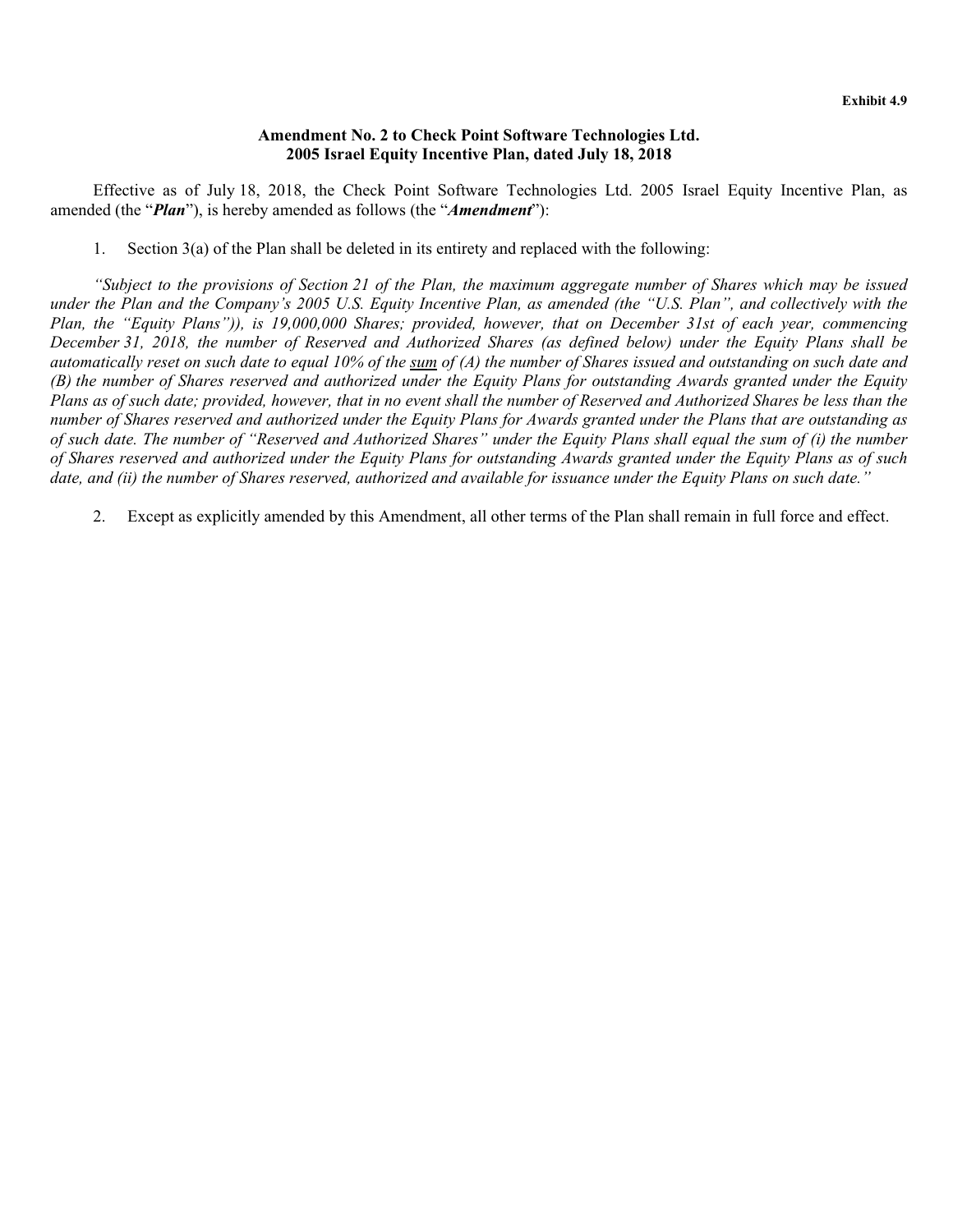## **Amendment No. 2 to Check Point Software Technologies Ltd. 2005 U.S. Equity Incentive Plan, dated July 18, 2018**

Effective as of July 18, 2018, the Check Point Software Technologies Ltd. 2005 U.S. Equity Incentive Plan, as amended (the "*Plan*"), is hereby amended as follows (the "*Amendment*"):

1. The first paragraph of Section 3 of the Plan shall be deleted in its entirety and replaced with the following:

*"Subject to the provisions of Section 19 of the Plan, the maximum aggregate number of Shares which may be issued under the Plan and the Company's 2005 Israel Equity Incentive Plan, as amended (the "Israel Plan", and collectively with the Plan, the "Equity Plans")), is 19,000,000 Shares; provided, however, that on December 31st of each year, commencing December 31, 2018, the number of Reserved and Authorized Shares (as defined below) under the Equity Plans shall be automatically reset on such date to equal 10% the sum of (A) of the number of Shares issued and outstanding on such date and (B) the number of Shares reserved and authorized under the Equity Plans for outstanding Awards granted under the Equity Plans as of such date; provided, however, that in no event shall the number of Reserved and Authorized Shares be less than the number of Shares reserved and authorized under the Equity Plans for Awards granted under the Plans that are outstanding as of such date. The number of "Reserved and Authorized Shares" under the Equity Plans shall equal the sum of (i) the number of Shares reserved and authorized under the Equity Plans for outstanding Awards granted under the Equity Plans as of such date, and (ii) the number of Shares reserved, authorized and available for issuance under the Equity Plans on such date."* 

2. Except as explicitly amended by this Amendment, all other terms of the Plan shall remain in full force and effect.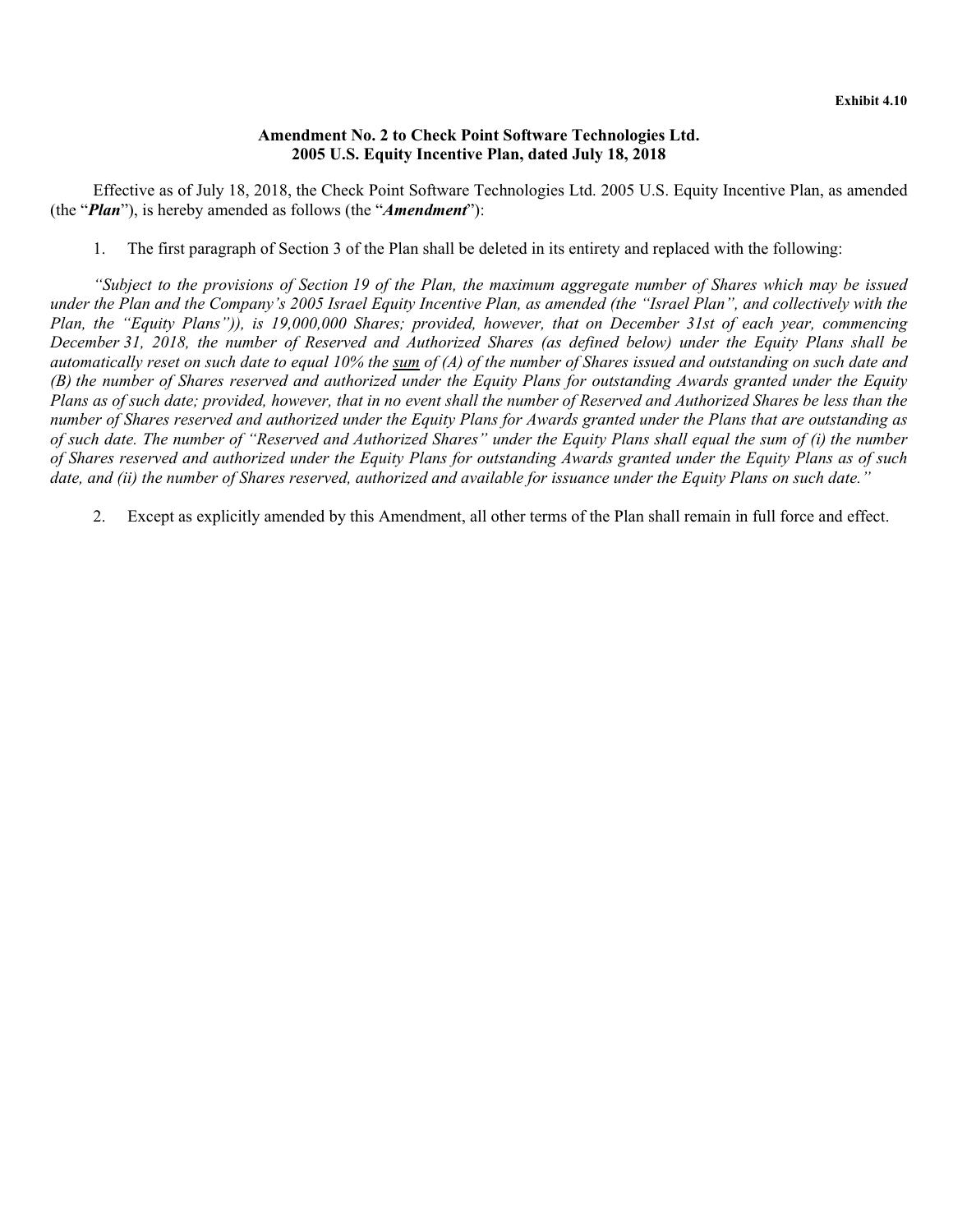I, Gil Shwed, certify that:

- 1. I have reviewed this Annual Report on Form 20-F of Check Point Software Technologies Ltd.;
- 2. Based on my knowledge, this report does not contain any untrue statement of a material fact or omit to state a material fact necessary to make the statements made, in light of the circumstances under which such statements were made, not misleading with respect to the period covered by this report;
- 3. Based on my knowledge, the financial statements, and other financial information included in this report, fairly present in all material respects the financial condition, results of operations and cash flows of the company as of, and for, the periods presented in this report;
- 4. The company's other certifying officer and I are responsible for establishing and maintaining disclosure controls and procedures (as defined in Exchange Act Rules 13a-15(e) and 15d-15(e)) and internal control over financial reporting (as defined in Exchange Act Rules 13a-15(f) and 15d-15(f)) for the company and have:
	- (a) Designed such disclosure controls and procedures, or caused such disclosure controls and procedures to be designed under our supervision, to ensure that material information relating to the company, including its consolidated subsidiaries, is made known to us by others within those entities, particularly during the period in which this report is being prepared;
	- (b) Designed such internal control over financial reporting, or caused such internal control over financial reporting to be designed under our supervision, to provide reasonable assurance regarding the reliability of financial reporting and the preparation of financial statements for external purposes in accordance with generally accepted accounting principles;
	- (c) Evaluated the effectiveness of the company's disclosure controls and procedures and presented in this report our conclusions about the effectiveness of the disclosure controls and procedures, as of the end of the period covered by this report based on such evaluation; and
	- (d) Disclosed in this report any change in the company's internal control over financial reporting that occurred during the period covered by the annual report that has materially affected, or is reasonably likely to materially affect, the company's internal control over financial reporting; and
- 5. The company's other certifying officer and I have disclosed, based on our most recent evaluation of internal control over financial reporting, to the company's auditors and the audit committee of the company's board of directors (or persons performing the equivalent functions):
	- (a) All significant deficiencies and material weaknesses in the design or operation of internal control over financial reporting which are reasonably likely to adversely affect the company's ability to record, process, summarize and report financial information; and
	- (b) Any fraud, whether or not material, that involves management or other employees who have a significant role in the company's internal control over financial reporting.

Date: April 23, 2019 By: /s/ Gil Shwed

Gil Shwed Chief Executive Officer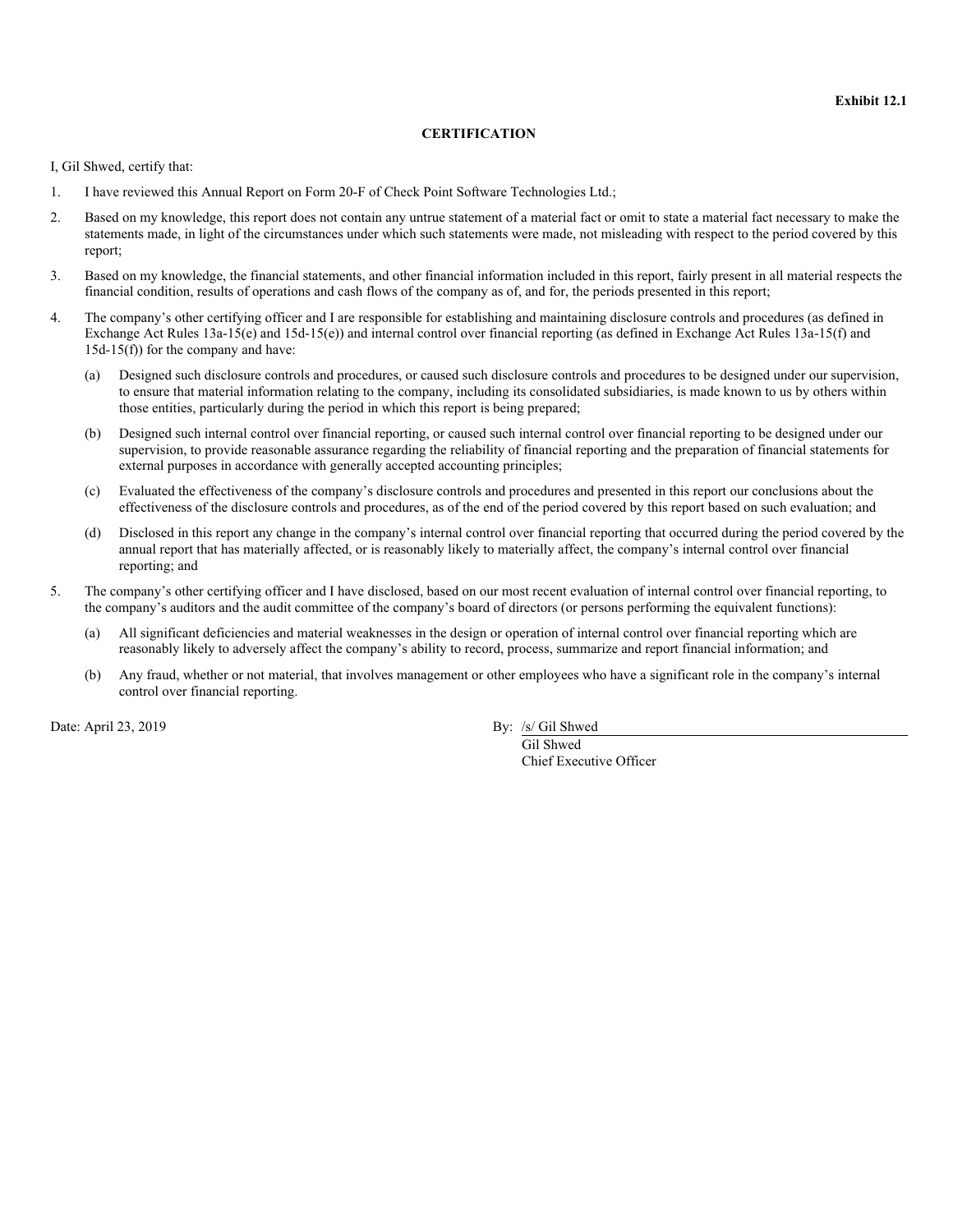I, Tal Payne, certify that:

- 1. I have reviewed this Annual Report on Form 20-F of Check Point Software Technologies Ltd.;
- 2. Based on my knowledge, this report does not contain any untrue statement of a material fact or omit to state a material fact necessary to make the statements made, in light of the circumstances under which such statements were made, not misleading with respect to the period covered by this report;
- 3. Based on my knowledge, the financial statements, and other financial information included in this report, fairly present in all material respects the financial condition, results of operations and cash flows of the company as of, and for, the periods presented in this report;
- 4. The company's other certifying officer and I are responsible for establishing and maintaining disclosure controls and procedures (as defined in Exchange Act Rules 13a-15(e) and 15d-15(e)) and internal control over financial reporting (as defined in Exchange Act Rules 13a-15(f) and 15d-15(f)) for the company and have:
	- (a) Designed such disclosure controls and procedures, or caused such disclosure controls and procedures to be designed under our supervision, to ensure that material information relating to the company, including its consolidated subsidiaries, is made known to us by others within those entities, particularly during the period in which this report is being prepared;
	- (b) Designed such internal control over financial reporting, or caused such internal control over financial reporting to be designed under our supervision, to provide reasonable assurance regarding the reliability of financial reporting and the preparation of financial statements for external purposes in accordance with generally accepted accounting principles;
	- (c) Evaluated the effectiveness of the company's disclosure controls and procedures and presented in this report our conclusions about the effectiveness of the disclosure controls and procedures, as of the end of the period covered by this report based on such evaluation; and
	- (d) Disclosed in this report any change in the company's internal control over financial reporting that occurred during the period covered by the annual report that has materially affected, or is reasonably likely to materially affect, the company's internal control over financial reporting; and
- 5. The company's other certifying officer and I have disclosed, based on our most recent evaluation of internal control over financial reporting, to the company's auditors and the audit committee of the company's board of directors (or persons performing the equivalent functions):
	- (a) All significant deficiencies and material weaknesses in the design or operation of internal control over financial reporting which are reasonably likely to adversely affect the company's ability to record, process, summarize and report financial information; and
	- (b) Any fraud, whether or not material, that involves management or other employees who have a significant role in the company's internal control over financial reporting.

Date: April 23, 2019 By: /s/ Tal Payne

Tal Payne Chief Financial Officer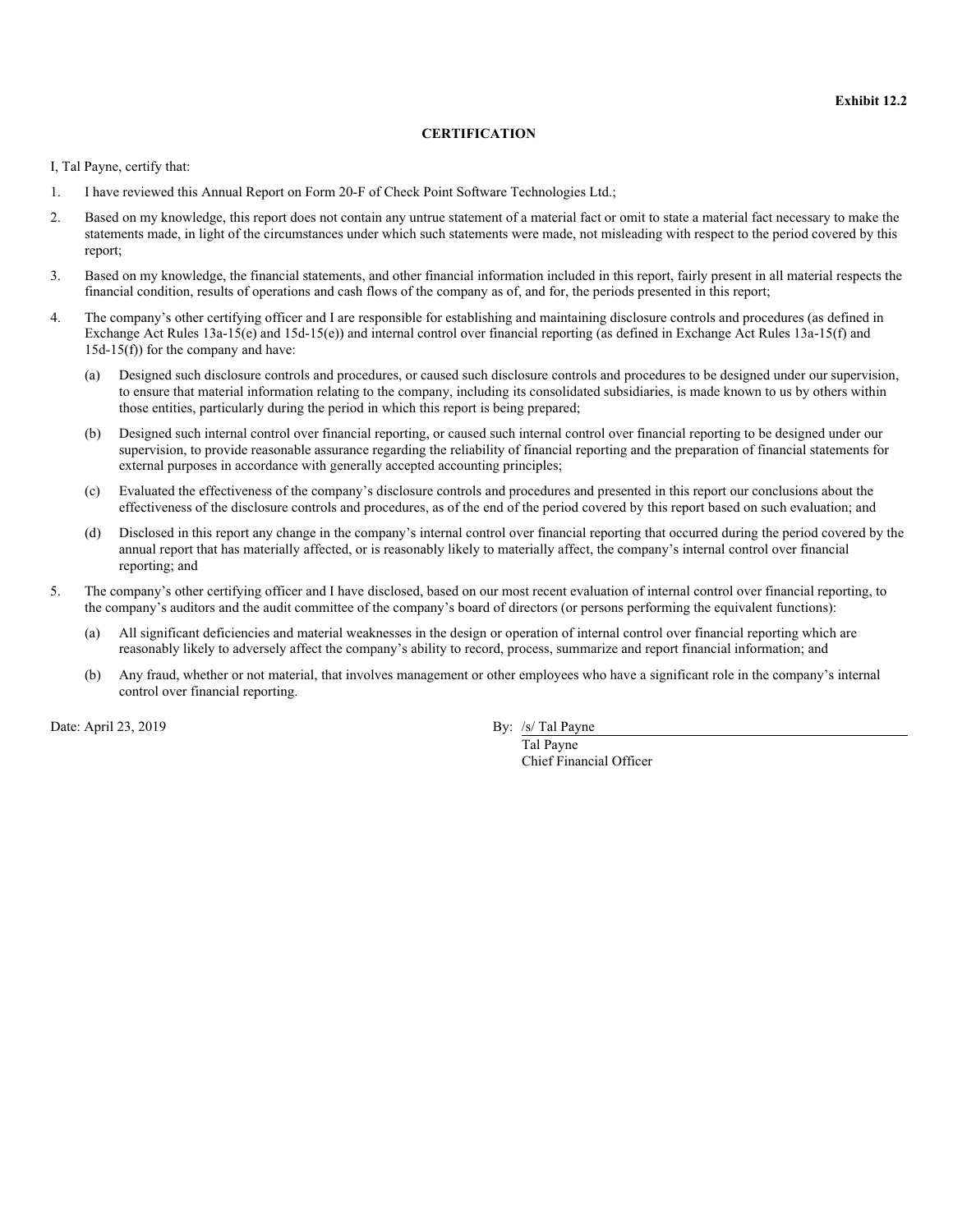#### PURSUANT TO SECTION 906 OF THE SARBANES-OXLEY ACT OF 2002 (SUBSECTIONS (a) AND (b) OF SECTION 1350, CHAPTER 63 OF TITLE 18, UNITED STATES CODE)

Pursuant to Section 906 of the Sarbanes-Oxley Act of 2002 (subsections (a) and (b) of Section 1350, Chapter 63 of Title 18, United States Code), the undersigned Chief Executive Officer of Check Point Software Technologies Ltd., a company organized under the laws of the State of Israel (the "Company"), does hereby certify that the Annual Report on Form 20-F for the year ended December 31, 2018 (the "Form 20-F") of the Company fully complies with the requirements of Section 13(a) or 15(d) of the Securities Exchange Act of 1934 and the information contained in the Annual Report on Form 20-F fairly presents, in all material respects, the financial condition and results of operations of the Company.

Date: April 23, 2019 By: /s/ Gil Shwed

Gil Shwed Chief Executive Officer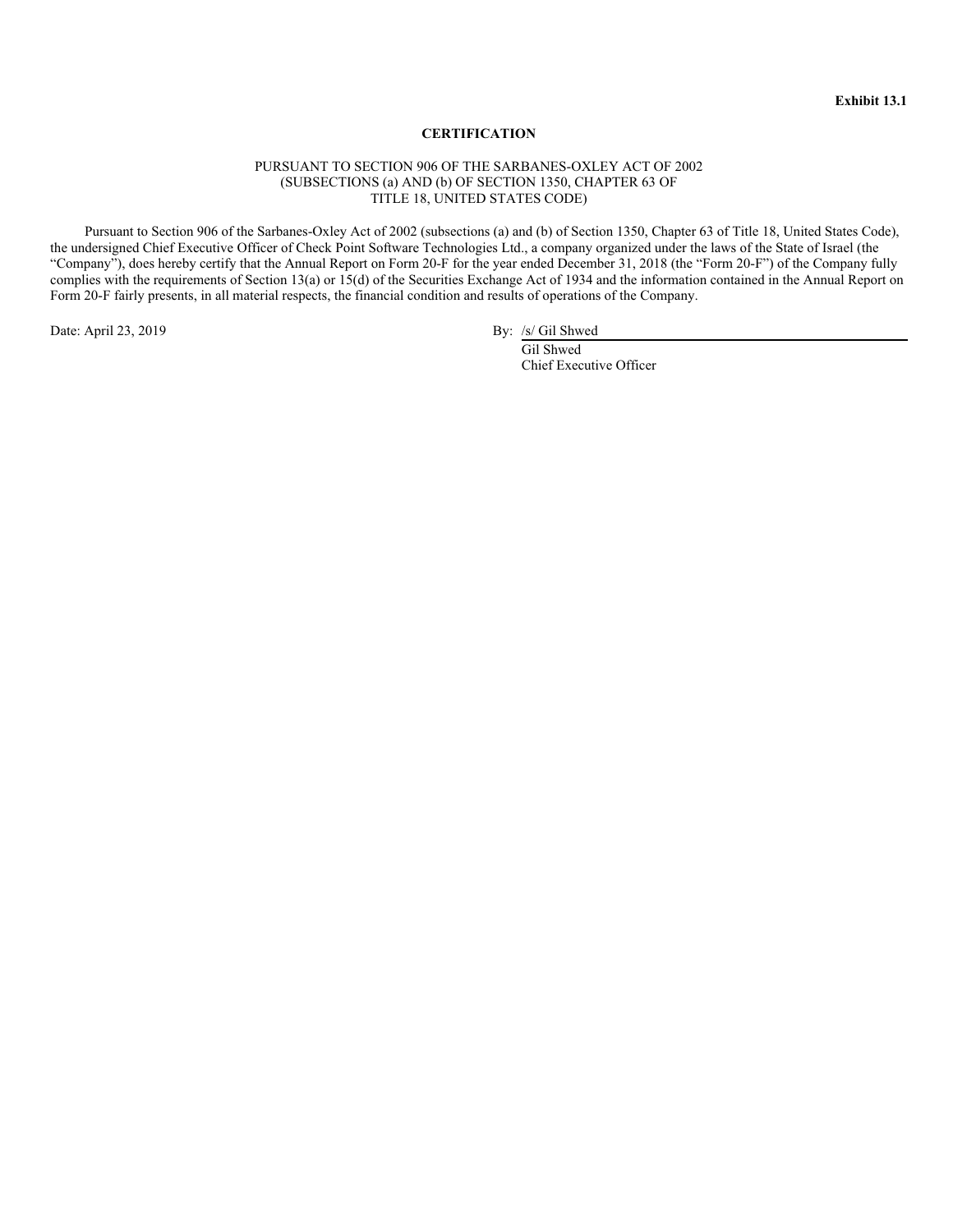#### PURSUANT TO SECTION 906 OF THE SARBANES-OXLEY ACT OF 2002 (SUBSECTIONS (a) AND (b) OF SECTION 1350, CHAPTER 63 OF TITLE 18, UNITED STATES CODE)

Pursuant to Section 906 of the Sarbanes-Oxley Act of 2002 (subsections (a) and (b) of Section 1350, Chapter 63 of Title 18, United States Code), the undersigned Chief Financial Officer of Check Point Software Technologies Ltd., a company organized under the laws of the State of Israel (the "Company"), does hereby certify that the Annual Report on Form 20-F for the year ended December 31, 2018 (the "Form 20-F") of the Company fully complies with the requirements of Section 13(a) or 15(d) of the Securities Exchange Act of 1934 and the information contained in the Annual Report on Form 20-F fairly presents, in all material respects, the financial condition and results of operations of the Company.

Date: April 23, 2019 By: /s/ Tal Payne

Tal Payne Chief Finance Officer